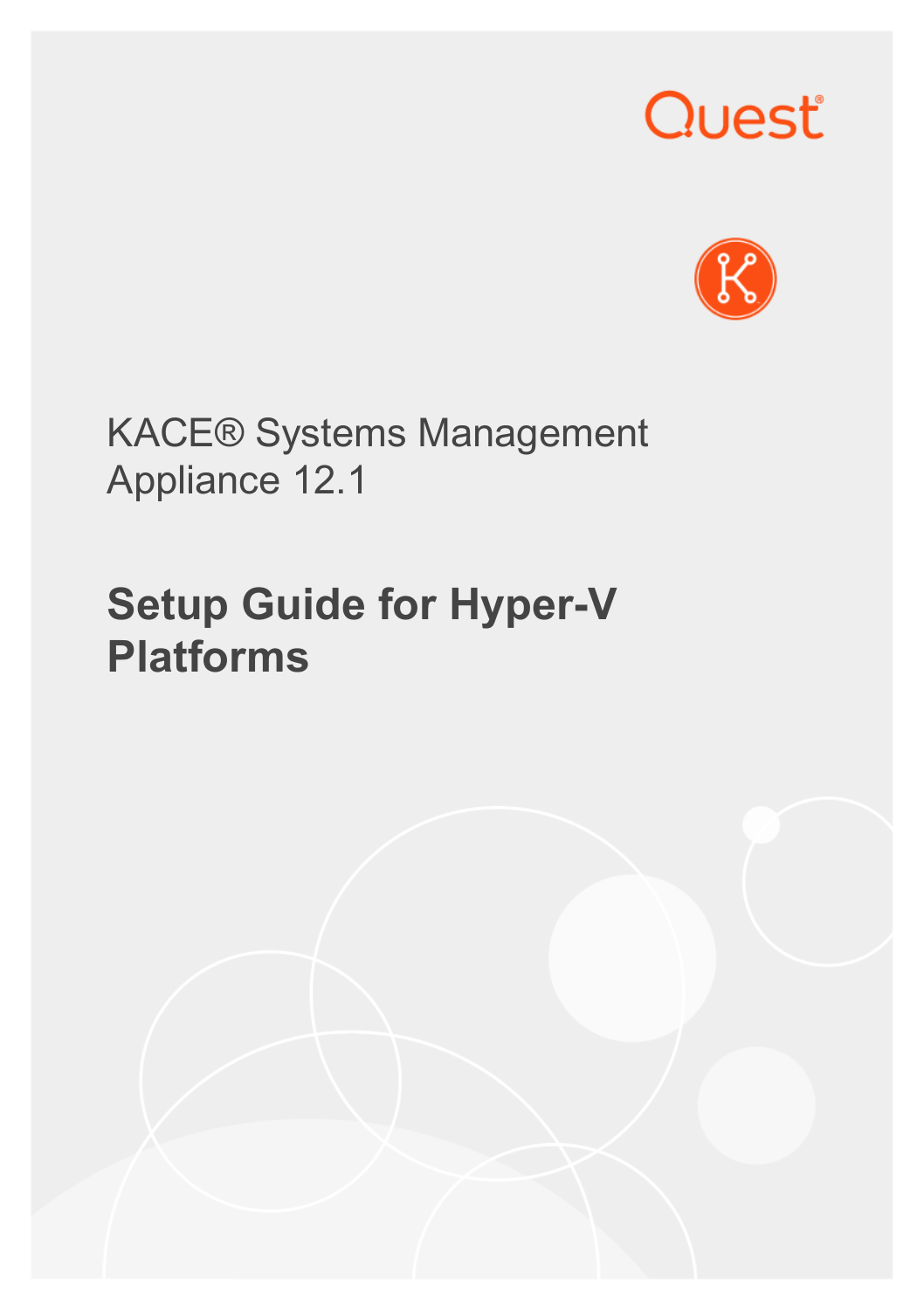## **Table of Contents**

| Import the virtual KACE SMA in to a Microsoft Hyper-V server and configure settings 4       |  |
|---------------------------------------------------------------------------------------------|--|
|                                                                                             |  |
|                                                                                             |  |
|                                                                                             |  |
|                                                                                             |  |
|                                                                                             |  |
|                                                                                             |  |
|                                                                                             |  |
|                                                                                             |  |
|                                                                                             |  |
|                                                                                             |  |
| Importation de l'appliance virtuelle KACE SMA dans un serveur Microsoft Hyper-V et          |  |
|                                                                                             |  |
| Mettre l'appliance sous tension et se connecter à la Console d'administration 19            |  |
|                                                                                             |  |
|                                                                                             |  |
|                                                                                             |  |
|                                                                                             |  |
|                                                                                             |  |
|                                                                                             |  |
|                                                                                             |  |
|                                                                                             |  |
|                                                                                             |  |
| Importieren der virtuellen KACE SMA in einen Microsoft Hyper-V-Server und Konfigurieren der |  |
|                                                                                             |  |
| Einschalten der Appliance und Anmelden bei der Administratorkonsole33                       |  |
|                                                                                             |  |
|                                                                                             |  |
|                                                                                             |  |
|                                                                                             |  |
|                                                                                             |  |
|                                                                                             |  |
|                                                                                             |  |
|                                                                                             |  |
|                                                                                             |  |
| Microsoft Hyper-Vサーバへの仮想KACE SMAのインポートと設定の構成45                                              |  |
|                                                                                             |  |
|                                                                                             |  |
|                                                                                             |  |
|                                                                                             |  |
|                                                                                             |  |
|                                                                                             |  |
|                                                                                             |  |
|                                                                                             |  |
|                                                                                             |  |
|                                                                                             |  |

KACE Systems Management Appliance 12.1 Setup Guide for Hyper-V Platforms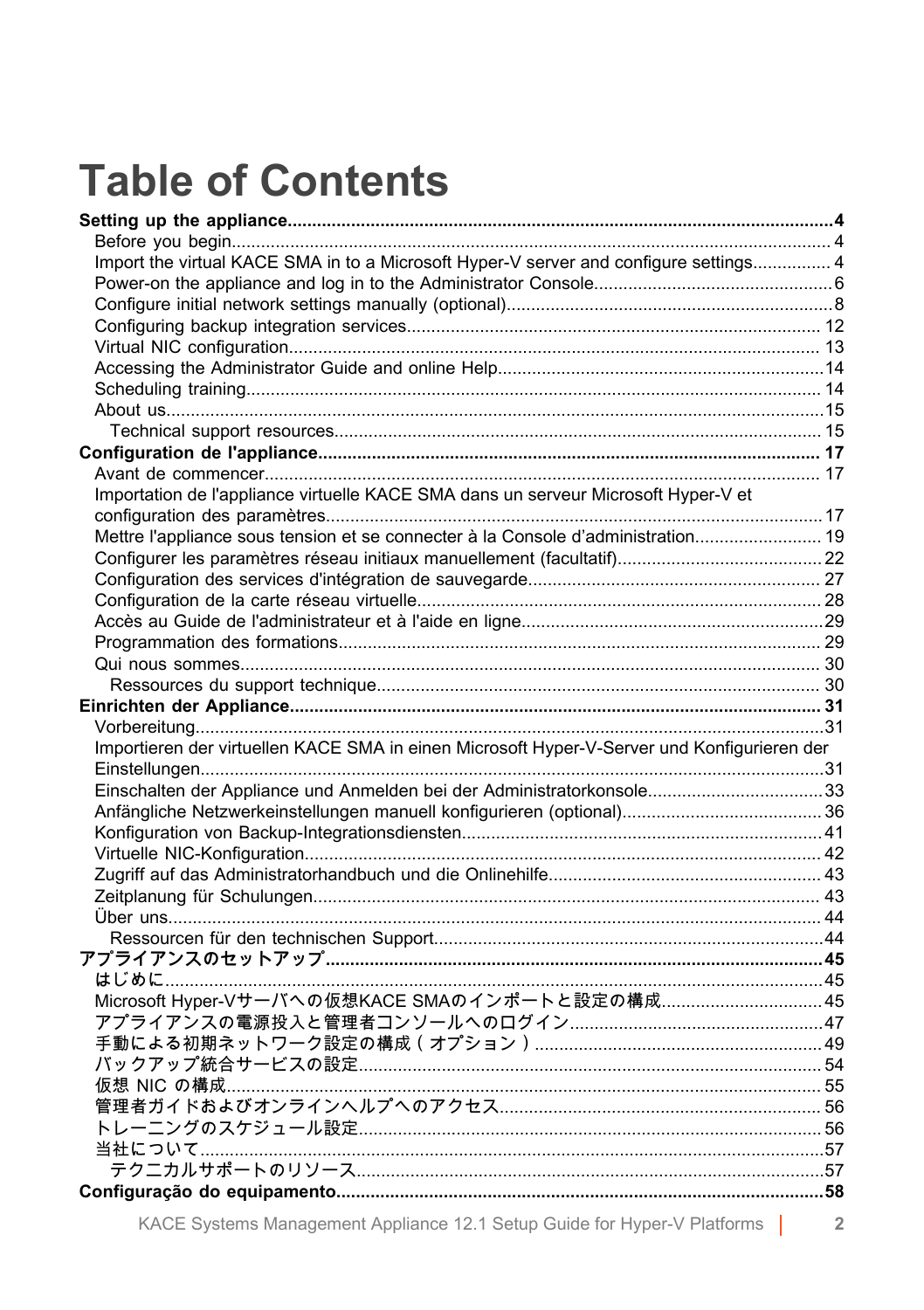| Importar o KACE SMA virtual para um servidor Microsoft Hyper-V e definir as       |  |
|-----------------------------------------------------------------------------------|--|
|                                                                                   |  |
|                                                                                   |  |
|                                                                                   |  |
|                                                                                   |  |
|                                                                                   |  |
|                                                                                   |  |
|                                                                                   |  |
|                                                                                   |  |
|                                                                                   |  |
|                                                                                   |  |
|                                                                                   |  |
| Importe el SMA virtual de KACE a un servidor de Microsoft Hyper-V y configure los |  |
|                                                                                   |  |
| Encienda el dispositivo e inicie sesión en la Consola del administrador 74        |  |
|                                                                                   |  |
| Configuración de los servicios de integración de las copias de seguridad 81       |  |
|                                                                                   |  |
|                                                                                   |  |
|                                                                                   |  |
|                                                                                   |  |
|                                                                                   |  |
|                                                                                   |  |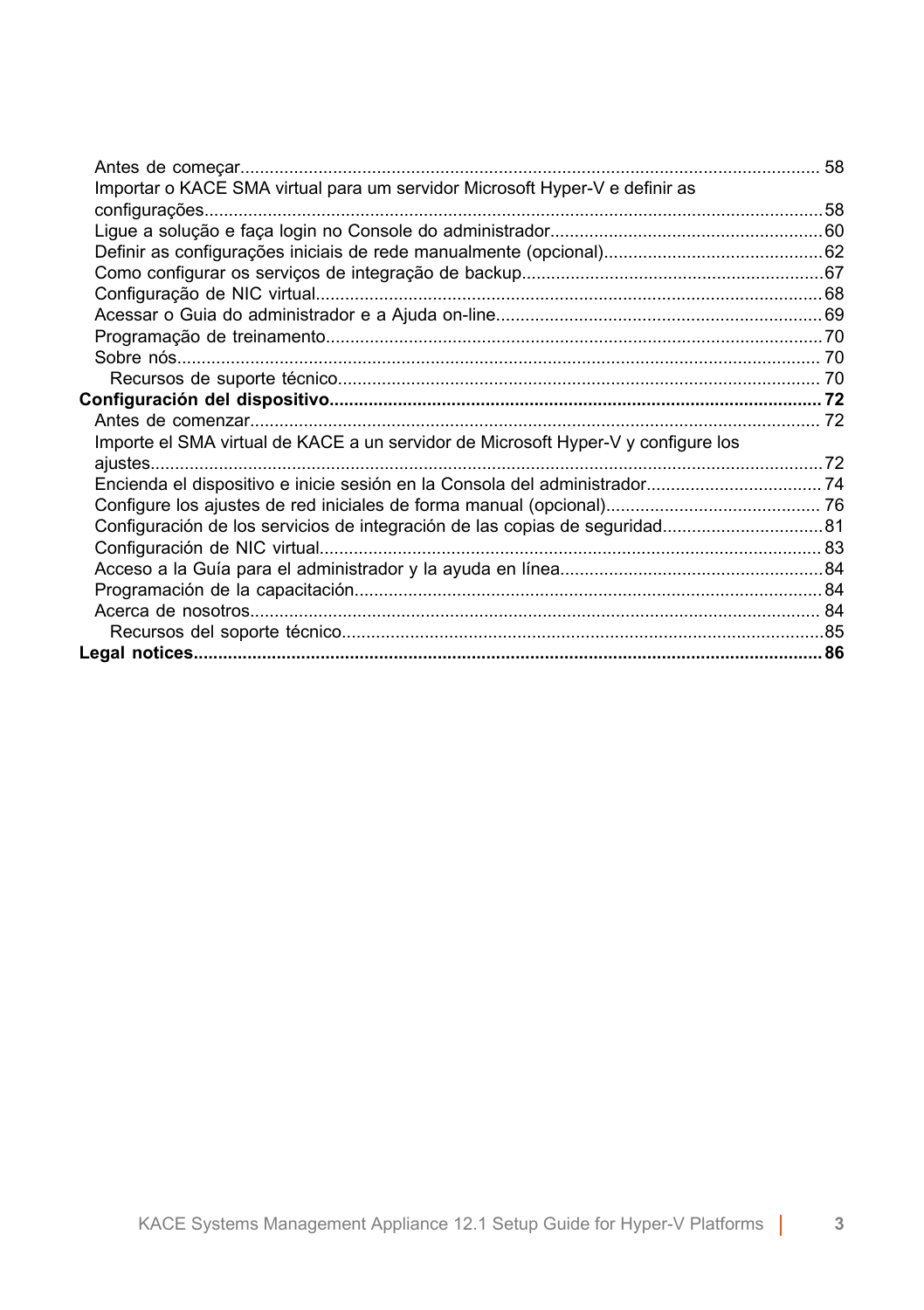## **Setting up the appliance**

<span id="page-3-0"></span>**This guide explains how to set up the virtual KACE Systems Management Appliance (SMA) on Microsoft® Hyper-V® host systems. The virtual KACE SMA does not require dedicated hardware.**

For additional documentation, go to [https://support.quest.com/kace-systems-management](https://support.quest.com/kace-systems-management-appliance/technical-documents)[appliance/technical-documents.](https://support.quest.com/kace-systems-management-appliance/technical-documents)

### <span id="page-3-1"></span>**Before you begin**

Before you set up the appliance, there are a number of preliminary actions you need to take.

- 1. Purchase a virtual KACE SMA license from Quest sales at [https://www.quest.com/company/](https://www.quest.com/company/contact-us.aspx) [contact-us.aspx](https://www.quest.com/company/contact-us.aspx).
- 2. Decide whether to use a DHCP server to automatically assign an IP address to the appliance, or to obtain a static IP address for the appliance.
- 3. If you obtain a static IP address for the appliance, enter the appliance's hostname in the A record of your internal DNS (domain name system) server. The A record defines the hostname for the MX record, and this enables users to send email tickets to the Service Desk. By default, the appliance's hostname is k1000, but Quest recommends to change this name to a more unique value during initial setup.
	- Leaving the appliance name unchanged can cause problems when additional KACE i SMA appliances are introduced. Multiple KACE SMA appliances with identical names belonging to the same network will have the same IP address, which can cause problems for these appliances.
- 4. Decide whether to use a split DNS. This is useful if the appliance connects to the Internet using a reverse proxy, or if you place the appliance in a perimeter network or screened subnet. A DMZ adds an additional layer of security to a LAN (local area network).
- 5. Configure the backup integration services for the virtual appliances running on Hyper-V. For more information, see [Configuring backup integration services.](#page-11-0)



### <span id="page-3-2"></span>**Import the virtual KACE SMA in to a Microsoft Hyper-V server and configure settings**

Hyper-V Manager is the built-in virtual machine management tool that you use to import the virtual KACE KACE SMA.

• Do not configure the virtual machine with the Legacy Network Adapter.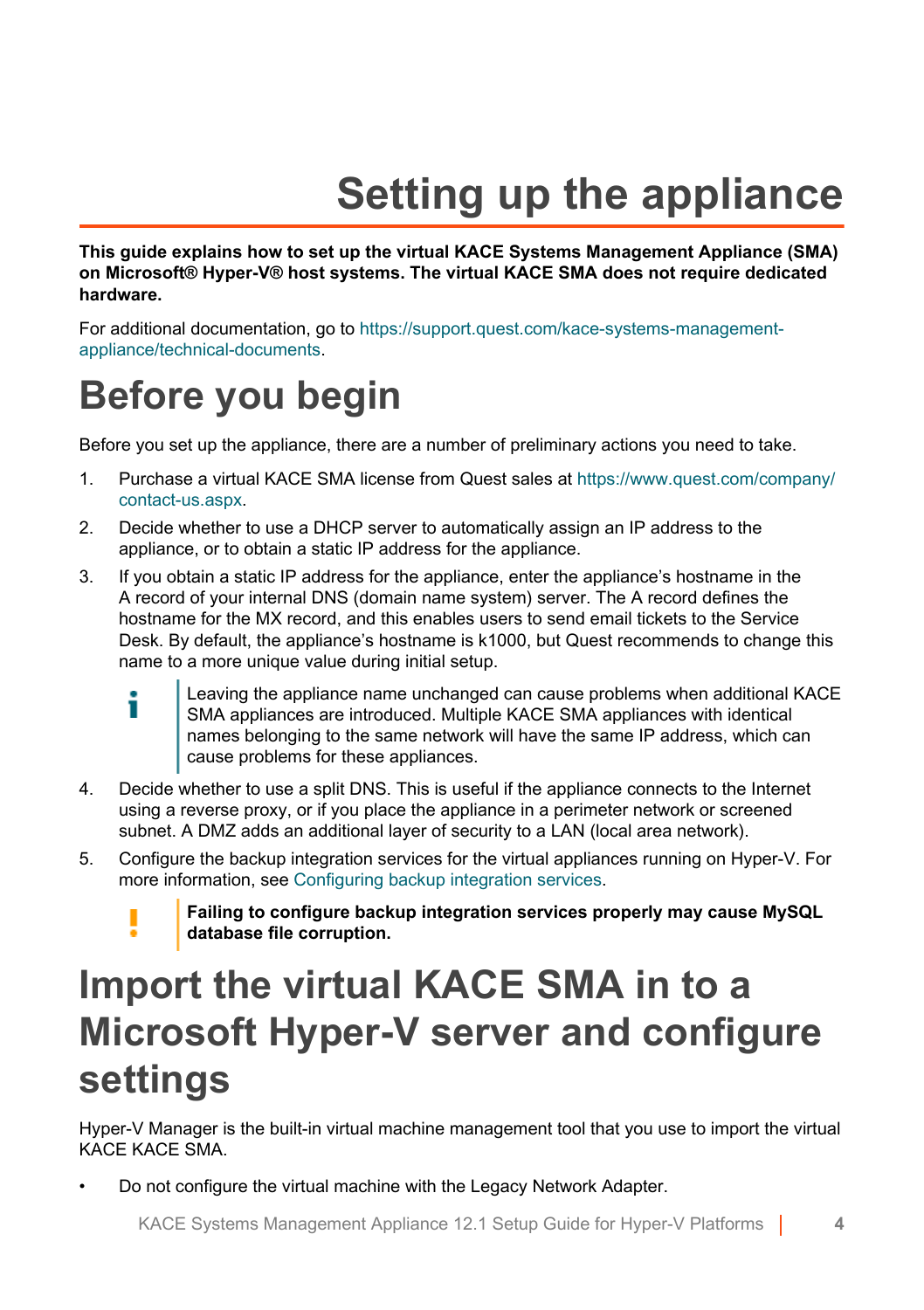- In Hyper-V Manager, keep the default setting to enable Hyper-V Time Synchronization Service.
- 1. To download the virtual KACE SMA, go to [https://support.quest.com/kace-systems](https://support.quest.com/kace-systems-management-appliance/download-new-releases)[management-appliance/download-new-releases](https://support.quest.com/kace-systems-management-appliance/download-new-releases). To obtain your customer login credentials, contact Quest Software Support at<https://support.quest.com/contact-support>.
- 2. In the Virtual Appliance section, download the compressed VHD bundle to your Hyper-V host system.
- 3. Extract and verify the integrity of the files.
- 4. In Hyper-V Manager, right-click the host and click **Import Virtual Machine**.

The Import Virtual Machine window appears.

- 5. Browse to the location of the extracted VHD bundle.
- 6. In Settings, select Copy the virtual machine (create a new unique ID) and Duplicate all files so the same virtual machine can be imported again.
- 7. Click **Import**.

The virtual KACE SMA appears in the Virtual Machines list.

- 8. Edit the virtual machine's settings to connect the virtual network adapter to your Hyper-V host's virtual switch.
- 9. Choose a static MAC address for the virtual machine:
	- Quest recommends using a static MAC address because Hyper-V might randomly Ť. assign a new MAC address to the virtual machine if a dynamic MAC address is used. Since the KACE SMA runs on FreeBSD®, the guest operating system must be restarted to detect the change to the network interface, and this can cause erratic network behavior.
	- a. Go to the Advanced Features section of the virtual machine's Network Adapter settings.
	- b. Select **Static** under MAC address.
	- c. Specify a valid unique MAC address for your environment. Typically, you can use the current MAC address.
	- d. Click **Apply**.
- 10. Disable virtual machine queue (VMQ) for the virtual machine:
	- VMQ is a packet filtering technology in Hyper-V designed to reduce overhead of Ť packet routing with supported hardware and guest operating systems. However, it is not supported by the Intel® e1000 virtual NIC (network interface controller) used by the KACE SMA, and this can cause poor network performance. Some physical adapters are known to have performance issues with VMQ as well. Therefore, Quest recommends disabling VMQ.
	- a. Go to the Hardware Acceleration section of the virtual machine's Network Adapter settings.
	- b. Clear the check box next to **Enable virtual machine queue**.
	- c. Click **Apply**.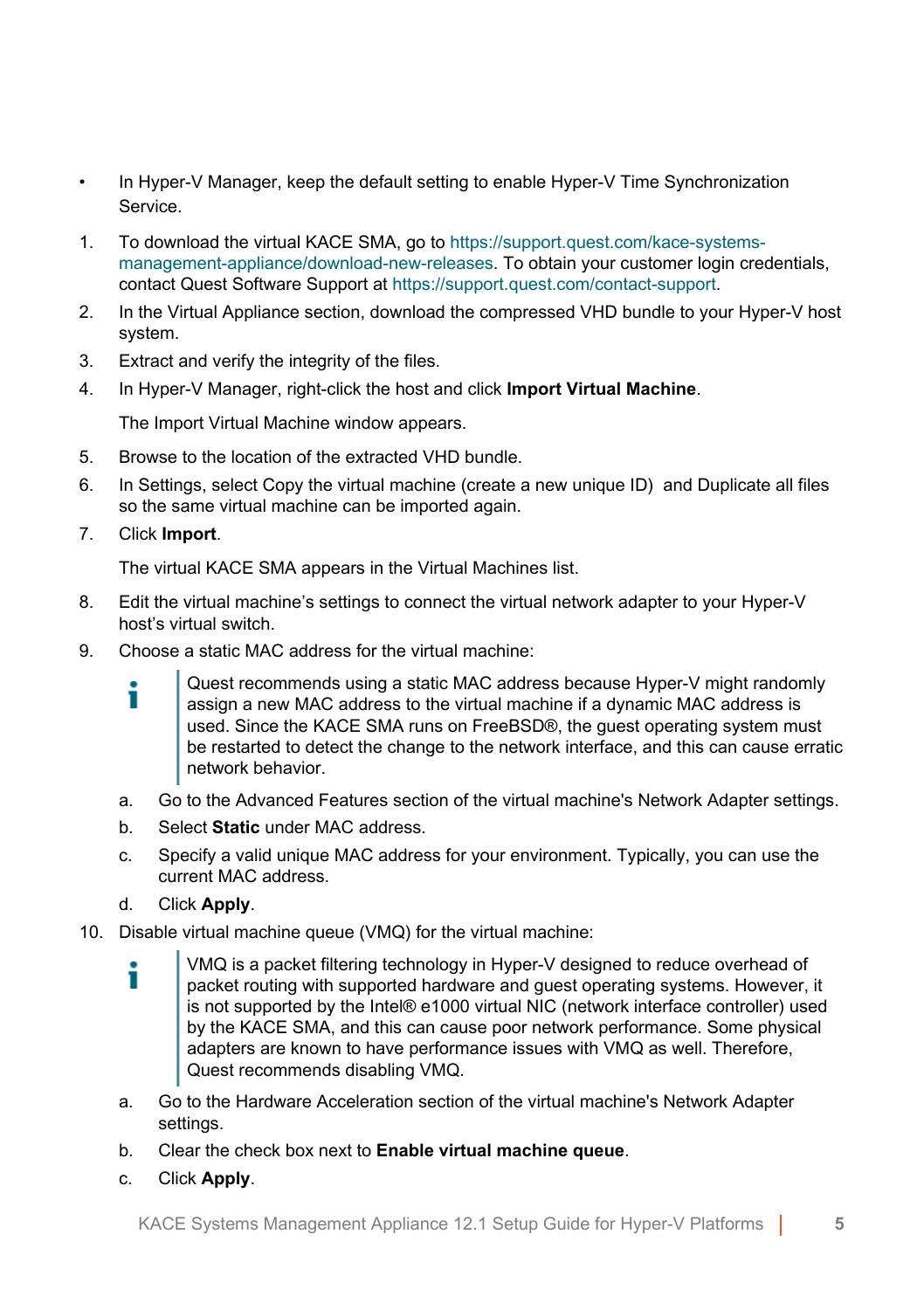Power-on the appliance.

т

### <span id="page-5-0"></span>**Power-on the appliance and log in to the Administrator Console**

When the appliance is powered on for the first time, you can log in to the KACE SMA **Administrator Console** from any computer on your LAN provided that a DHCP server is available to assign an IP address to the appliance. This enables you to use the setup wizard to configure initial network settings.

If a DHCP server is not available, you can configure initial network settings using the **Command Line Console**. See [Configure initial network settings manually \(optional\).](#page-7-0)

Your browser setting determines locale formats used for date and time information displayed in the **Administrator Console** the first time you log in. For information about changing the language settings, see the appliance **Administrator Guide**: [Accessing the](#page-13-0) [Administrator Guide and online Help](#page-13-0).

1. Power on the virtual machine to boot the appliance. This takes 5 to 10 minutes.

The **Command Line Console** login screen appears, and it shows the appliance's DHCP network settings.

2. On any computer connected to your LAN, open a browser and go to the URL shown on the Command Line Console login screen. For example, http:// <unique\_KACE\_SMA\_appliance\_name>.local/admin.

The Software Transaction Agreement page appears.

3. Accept the agreement.

The Initial Setup wizard appears.

- 4. Verify that you have the information required to configure the appliance, then click **Next**.
- 5. Review the information on the Diagnostic Console Two-Factor Authentication page that appears, and record the secret key and offline tokens in a secure place, as instructed.
- 6. On the Licensing and Administrator Settings page, provide the following information:

| <b>Option</b>              | <b>Description</b>                                                                                                                                                                     |  |  |
|----------------------------|----------------------------------------------------------------------------------------------------------------------------------------------------------------------------------------|--|--|
| License Key                | The license key you received in the Welcome<br>email from Quest. If you do not have a license<br>key, contact Quest Software Support at https://<br>support.quest.com/contact-support. |  |  |
| <b>Company Name</b>        | The name of your company or group.                                                                                                                                                     |  |  |
| <b>Administrator Email</b> | The email address where you want to receive<br>communications from Quest.                                                                                                              |  |  |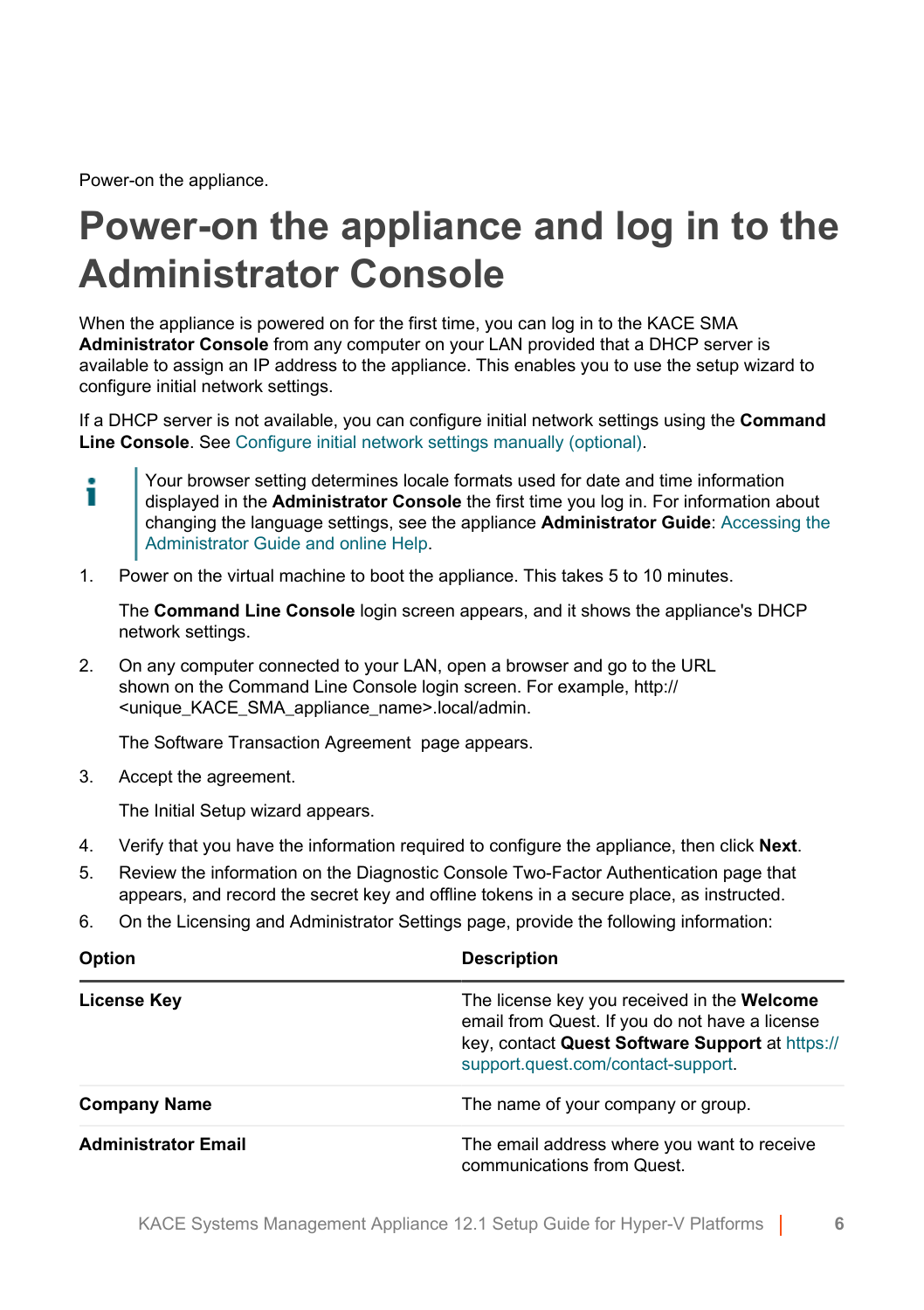| Option                           | <b>Description</b>                                                                                                                                                                                                                                                                                                                                                       |                                                                                                                                                                                                                                                                                                                                                                                                                            |  |
|----------------------------------|--------------------------------------------------------------------------------------------------------------------------------------------------------------------------------------------------------------------------------------------------------------------------------------------------------------------------------------------------------------------------|----------------------------------------------------------------------------------------------------------------------------------------------------------------------------------------------------------------------------------------------------------------------------------------------------------------------------------------------------------------------------------------------------------------------------|--|
| Password                         | The password for the default <b>admin</b> account,<br>which is the account you use to log in to the<br>appliance Administrator Console. The default<br>admin account is the only account on the<br>appliance at this time. If you forget the password<br>for this account, the system might have to be<br>reset to factory defaults which can result in loss<br>of data. |                                                                                                                                                                                                                                                                                                                                                                                                                            |  |
|                                  | i                                                                                                                                                                                                                                                                                                                                                                        | If you have multiple KACE SMA or<br>KACE SDA (Systems Deployment)<br>appliances, Quest recommends that<br>you use the same password for the<br>admin account on all appliances. This<br>enables you to link the appliances later.<br>For more information, see the appliance<br><b>Administrator Guide: Accessing the</b><br>Administrator Guide and online Help                                                           |  |
| <b>Two-Factor Authentication</b> |                                                                                                                                                                                                                                                                                                                                                                          | If you want to provide stronger security for users<br>logging into the appliance, set this to Enabled.<br>This feature adds an extra step to the login<br>process. It relies on the Google Authenticator<br>app to generate verification codes. The app<br>generates a new six-digit code at regular<br>intervals. When enabled, end users will be<br>prompted for the current verification code each<br>time they log in. |  |
|                                  | i                                                                                                                                                                                                                                                                                                                                                                        | If you enable this feature, ensure<br>that KACE SMA server's clock is<br>accurate, as well as the device<br>running Google Authenticator. Google<br>Authenticator relies on current time to<br>create the token. If server's clock is not<br>synchronized with those of the devices<br>running Google Authenticator, token<br>validation may fail, which may result in<br>the account lockouts.                            |  |

7. Follow the on-screen instructions to complete the initial setup.

When the initial setup is complete, the appliance restarts and the **Administrator Console** login page appears.

If you change the appliance IP address, go to the new address to display the login i page.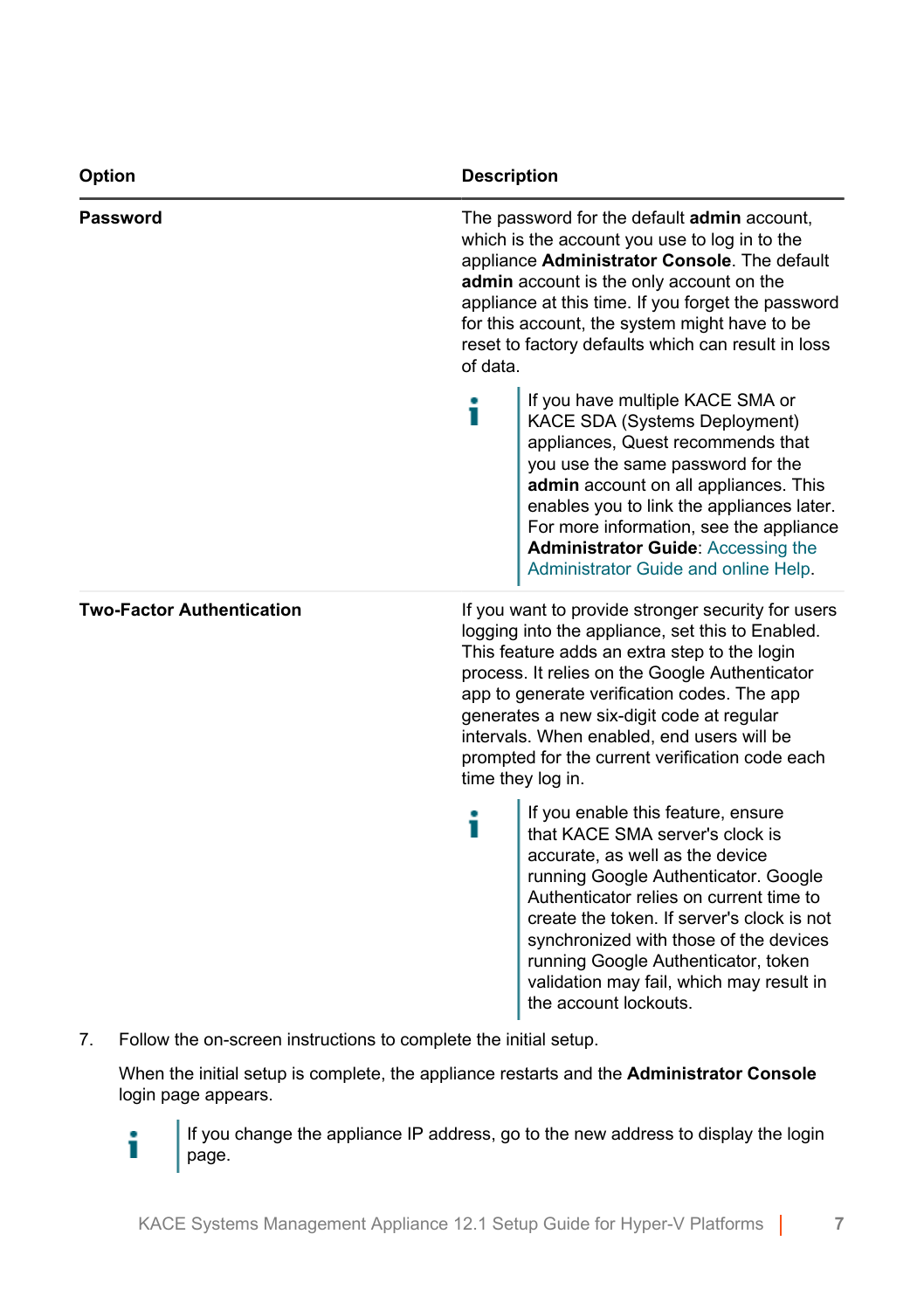8. Log in to the Administrator Console using the login ID admin and the password you chose during initial setup.

If Two-Factor Authentication was enabled on the Licensing and Administrator Settings page in the Initial Setup wizard, the Configure Two-Factor Authentication page appears.

9. **Two-Factor Authentication only**. Follow the instructions on the Configure Two-Factor Authentication page to generate a Google Authenticator verification code using your smart phone. In the Verification Code field, type the Google Authenticator code, and click **Finish Configuration.** A new verification code is required on each subsequent login.

To skip this step, click **Skip Configuration**. You can only bypass this step during a configured transition window. For more information, see the Administrator Guide.

The **Administrator Console** appears and the appliance is ready for use.

Ť

When you log in to the virtual KACE SMA, make sure that Automatically synchronize with an internet time server is disabled on the **Date and Time Settings** that are accessed through **Settings** > **Control Panel**.

### <span id="page-7-0"></span>**Configure initial network settings manually (optional)**

If a DHCP server is not available and you cannot log in to the appliance **Administrator Console**, you can configure initial network settings manually using the **Command Line Console**.

1. Power on the virtual machine to boot the appliance. This takes 5 to 10 minutes.

The **Command Line Console** login screen appears.

2. At the prompts, enter:

Login: konfig

Password: konfig

- 3. Choose the language to use for the Command Line Console. Use the up- and down-arrow keys to move between fields.
- 4. Configure the following network settings. Use the right- and left-arrow keys to select options in a field; use the up- and down-arrow keys to move between fields.

| Option                       | <b>Description</b>                                                                                                                                                                                                                                                          |  |  |
|------------------------------|-----------------------------------------------------------------------------------------------------------------------------------------------------------------------------------------------------------------------------------------------------------------------------|--|--|
| <b>KACE SMA DNS Hostname</b> | Enter the hostname of the appliance. The default<br>is k1000, but Quest recommends to change this<br>name to a more unique value during initial setup.<br>Leaving the appliance name unchanged can<br>cause problems when additional KACE SMA<br>appliances are introduced. |  |  |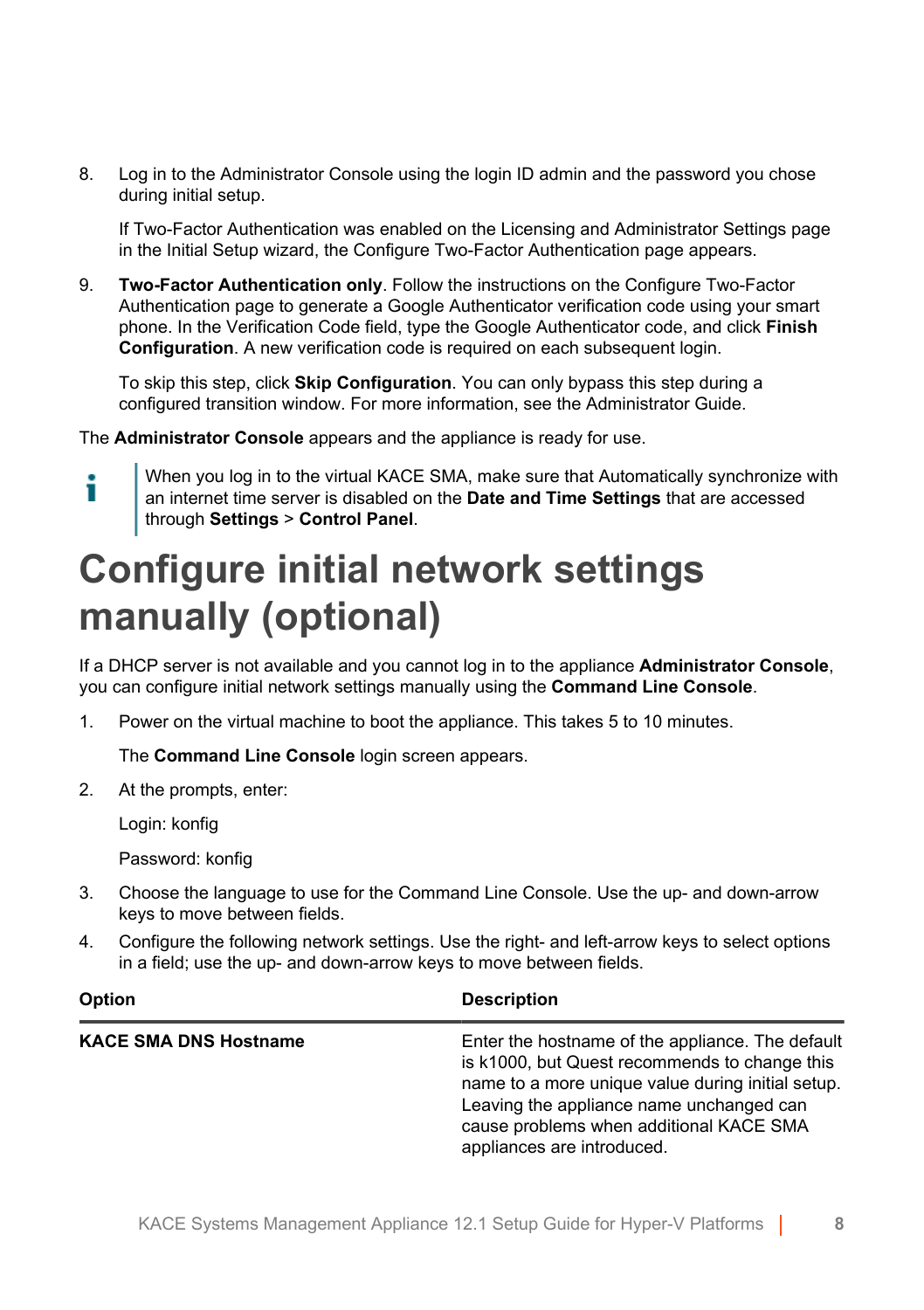| Option                             | <b>Description</b>                                                                                                                                                                                                                                                                                                                                                                                                                                                                                                    |  |  |
|------------------------------------|-----------------------------------------------------------------------------------------------------------------------------------------------------------------------------------------------------------------------------------------------------------------------------------------------------------------------------------------------------------------------------------------------------------------------------------------------------------------------------------------------------------------------|--|--|
|                                    | Multiple KACE SMA appliances with<br>Т<br>identical names belonging to the same<br>network will have the same IP address,<br>which can cause problems for these<br>appliances.                                                                                                                                                                                                                                                                                                                                        |  |  |
| Automatically generate server name | Select this check box to enable the system to<br>generate the KACE SMA web server name using<br>this format: Hostname.Domain. For example:<br><unique_kace_sma_appliance_name>.example.com.<br/>Clear this check box to enter a custom web<br/>server name.</unique_kace_sma_appliance_name>                                                                                                                                                                                                                          |  |  |
| <b>KACE SMA Web Server Name</b>    | Enter the fully qualified domain name<br>of the appliance. This is the <b>Hostname</b><br>concatenated with <b>Domain</b> . For example:<br><unique_kace_sma_appliance_name>.example.com.<br/>Devices connect to the appliance using this<br/>name. Quest recommends that you add a<br/>static IP address entry for the appliance to your<br/>DNS server. If you use an SSL certificate, the<br/>hostname must be fully qualified and it must<br/>match the name on the certificate.</unique_kace_sma_appliance_name> |  |  |
| <b>DHCP</b>                        | (Optional) Select this option to use DHCP<br>(Dynamic Host Configuration Protocol) to<br>automatically obtain the IPv4 address and<br>other network configuration information for the<br>appliance. If you select this option, you do not<br>need to provide the Static IP Address, Domain,<br>Subnet Mask, Default Gateway, Primary DNS, or<br>Secondary DNS settings.                                                                                                                                               |  |  |
| <b>Manual IPv4 Configuration</b>   | Specify the IPv4 address and provide the Static<br>IP Address, Domain, Subnet Mask, Default<br>Gateway, Primary DNS, or Secondary DNS<br>settings for the appliance.<br>The IPv4 address is required whether                                                                                                                                                                                                                                                                                                          |  |  |
|                                    | Т<br>or not an IPv6 address is available. The<br>IPv6 address is optional.                                                                                                                                                                                                                                                                                                                                                                                                                                            |  |  |
| <b>SLAAC</b>                       | Select this option if you want to use SLAAC<br>(stateless address auto-configuration), offered<br>by IPv6, to configure the appliance's network<br>settings. SLAAC allows devices to select their<br>own IPv6 addresses based on the prefix that is<br>advertised from their connected interface.                                                                                                                                                                                                                     |  |  |
|                                    | .                                                                                                                                                                                                                                                                                                                                                                                                                                                                                                                     |  |  |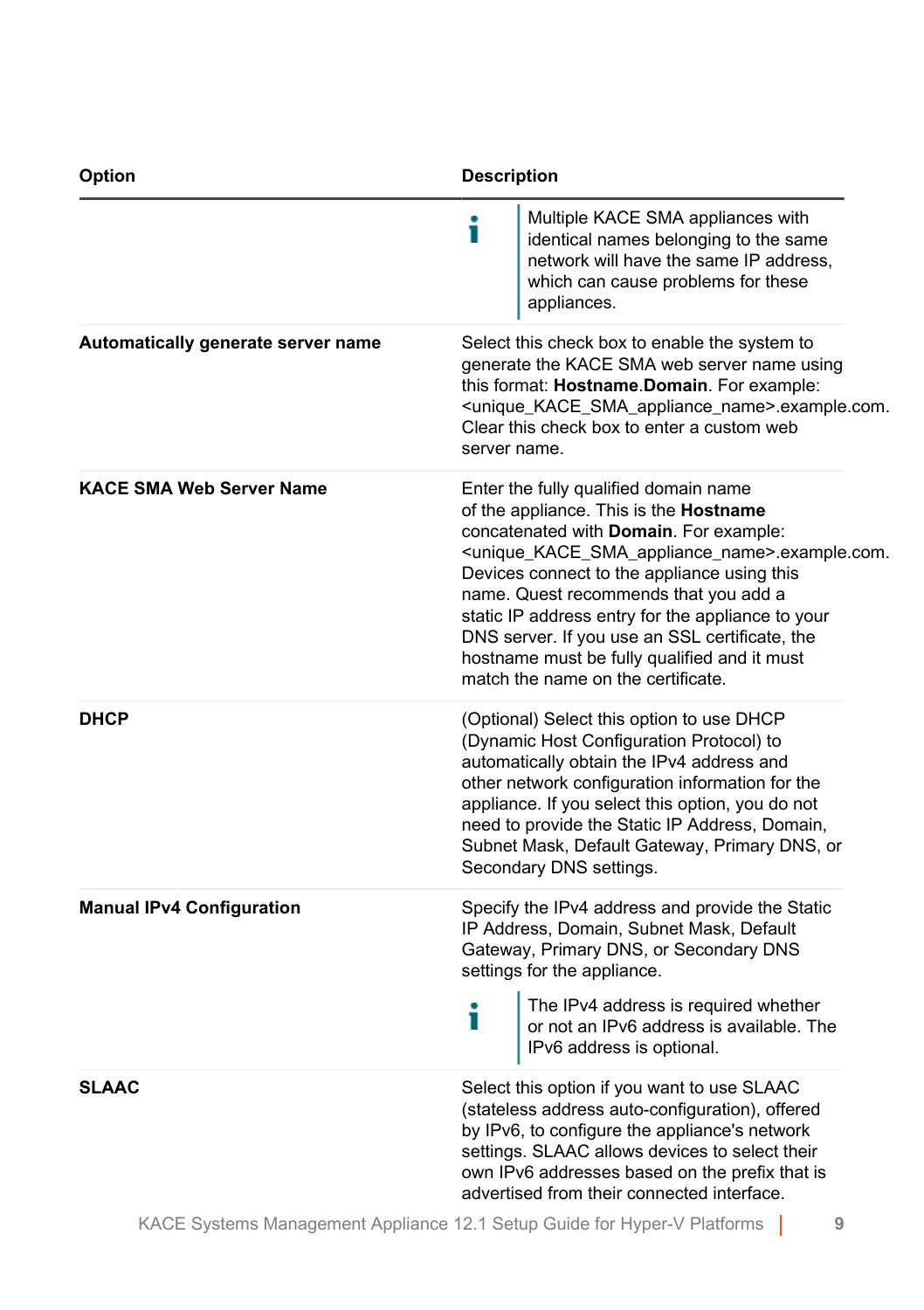| Option                           | <b>Description</b>                                                                                                                                                                                                                                                                                                                                                                                                                                                                                                                                    |                                                                                                                                                                                                                                          |  |
|----------------------------------|-------------------------------------------------------------------------------------------------------------------------------------------------------------------------------------------------------------------------------------------------------------------------------------------------------------------------------------------------------------------------------------------------------------------------------------------------------------------------------------------------------------------------------------------------------|------------------------------------------------------------------------------------------------------------------------------------------------------------------------------------------------------------------------------------------|--|
| <b>Manual IPv6 Configuration</b> | Select this option if you want to manually specify<br>the IPv6 address. If you select this option, you<br>must specify the IPv6 address, prefix length, and<br>default gateway for the appliance.                                                                                                                                                                                                                                                                                                                                                     |                                                                                                                                                                                                                                          |  |
|                                  | i                                                                                                                                                                                                                                                                                                                                                                                                                                                                                                                                                     | The IPv6 address is optional. The IPv4<br>address is required whether or not an<br>IPv6 address is available.                                                                                                                            |  |
| Disable IPv6                     | Select this option if you want to disable an IPv6<br>address for the appliance. This is the default<br>setting.                                                                                                                                                                                                                                                                                                                                                                                                                                       |                                                                                                                                                                                                                                          |  |
| <b>SMTP Server</b>               | (Optional) Specify the hostname or IP<br>address of an external SMTP server, such as<br>smtp.gmail.com. External SMTP servers must<br>allow anonymous (non-authenticated) outbound<br>email transport. Ensure that your network<br>policies allow the appliance to contact the SMTP<br>server directly. In addition, the mail server must<br>be configured to allow the relaying of email from<br>the appliance without authentication. If you do<br>not provide SMTP server information, the KACE<br>SMA sends email using its internal SMTP server. |                                                                                                                                                                                                                                          |  |
| <b>SSH Enabled</b>               | (Optional) Select this option to enable SSH<br>(secure) access to the appliance Administrator<br><b>Console.</b> Quest recommends that you enable<br>SSH during the initial setup. When the setup<br>is complete, you can change the setting in the<br>Administrator Console as needed.                                                                                                                                                                                                                                                               |                                                                                                                                                                                                                                          |  |
| Proxy                            | (Optional) Enter proxy server information.<br>The appliance supports proxy                                                                                                                                                                                                                                                                                                                                                                                                                                                                            |                                                                                                                                                                                                                                          |  |
|                                  | i                                                                                                                                                                                                                                                                                                                                                                                                                                                                                                                                                     | servers that use basic, realm-based<br>authentication, requiring usernames and<br>passwords. If your proxy server uses<br>a different kind of authentication, add<br>the appliance's IP address to the proxy<br>server's exception list. |  |

5. Use the down-arrow key to move the cursor to Save, and then press **Enter** or **Return**.

The appliance restarts.

6. On any computer connected to your LAN, open a browser and go to the appliance Administrator Console URL. For example, http:// <unique\_KACE\_SMA\_appliance\_name>.local/admin.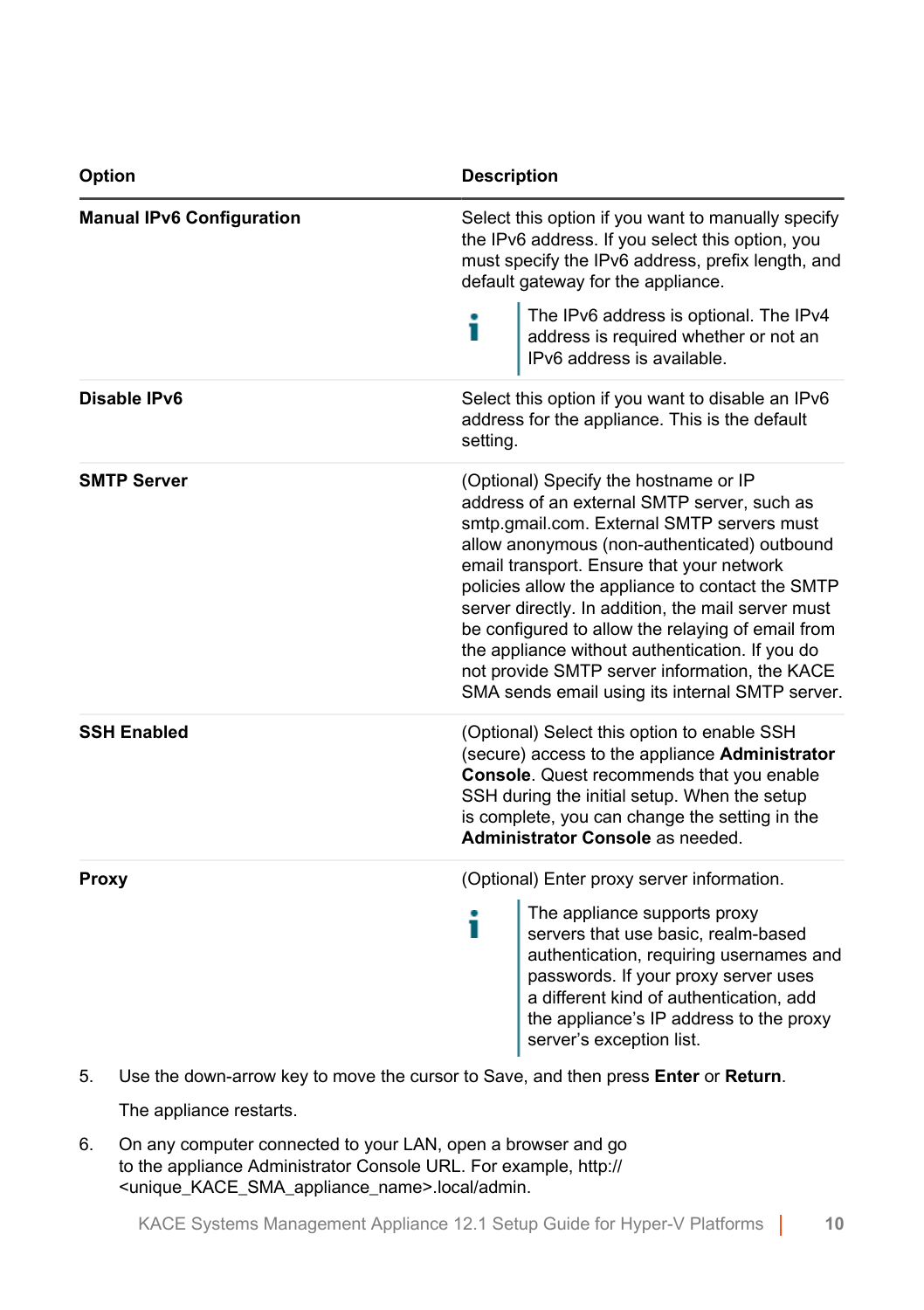The Software Transaction Agreement page appears.

7. Accept the agreement.

The Initial Setup wizard appears.

- 8. Verify that you have the information required to configure the appliance, then click **Next**.
- 9. Review the information on the Diagnostic Console Two-Factor Authentication page that appears, and record the secret key and offline tokens in a secure place, as instructed.
- 10. On the Licensing and Administrator Settings page, provide the following information:

| <b>Option</b>                    | <b>Description</b>                                                                                                                                                                                                                                                                                                                                                       |  |  |
|----------------------------------|--------------------------------------------------------------------------------------------------------------------------------------------------------------------------------------------------------------------------------------------------------------------------------------------------------------------------------------------------------------------------|--|--|
| <b>License Key</b>               | The license key you received in the Welcome<br>email from Quest. If you do not have a license<br>key, contact Quest Software Support at https://<br>support.quest.com/contact-support.                                                                                                                                                                                   |  |  |
| <b>Company Name</b>              | The name of your company or group.                                                                                                                                                                                                                                                                                                                                       |  |  |
| <b>Administrator Email</b>       | The email address where you want to receive<br>communications from Quest                                                                                                                                                                                                                                                                                                 |  |  |
| Password                         | The password for the default <b>admin</b> account,<br>which is the account you use to log in to the<br>appliance Administrator Console. The default<br>admin account is the only account on the<br>appliance at this time. If you forget the password<br>for this account, the system might have to be<br>reset to factory defaults which can result in loss<br>of data. |  |  |
|                                  | If you have multiple KACE SMA or<br>Ť<br>KACE SDA (Systems Deployment)<br>appliances, Quest recommends that<br>you use the same password for the<br>admin account on all appliances. This<br>enables you to link the appliances later.<br>For more information, see the appliance<br><b>Administrator Guide: Accessing the</b><br>Administrator Guide and online Help    |  |  |
| <b>Two-Factor Authentication</b> | If you want to provide stronger security for users<br>logging into the appliance, set this to Enabled.<br>This feature adds an extra step to the login<br>process. It relies on the Google Authenticator<br>app to generate verification codes. The app<br>generates a new six-digit code at regular<br>intervals. When enabled, end users will be                       |  |  |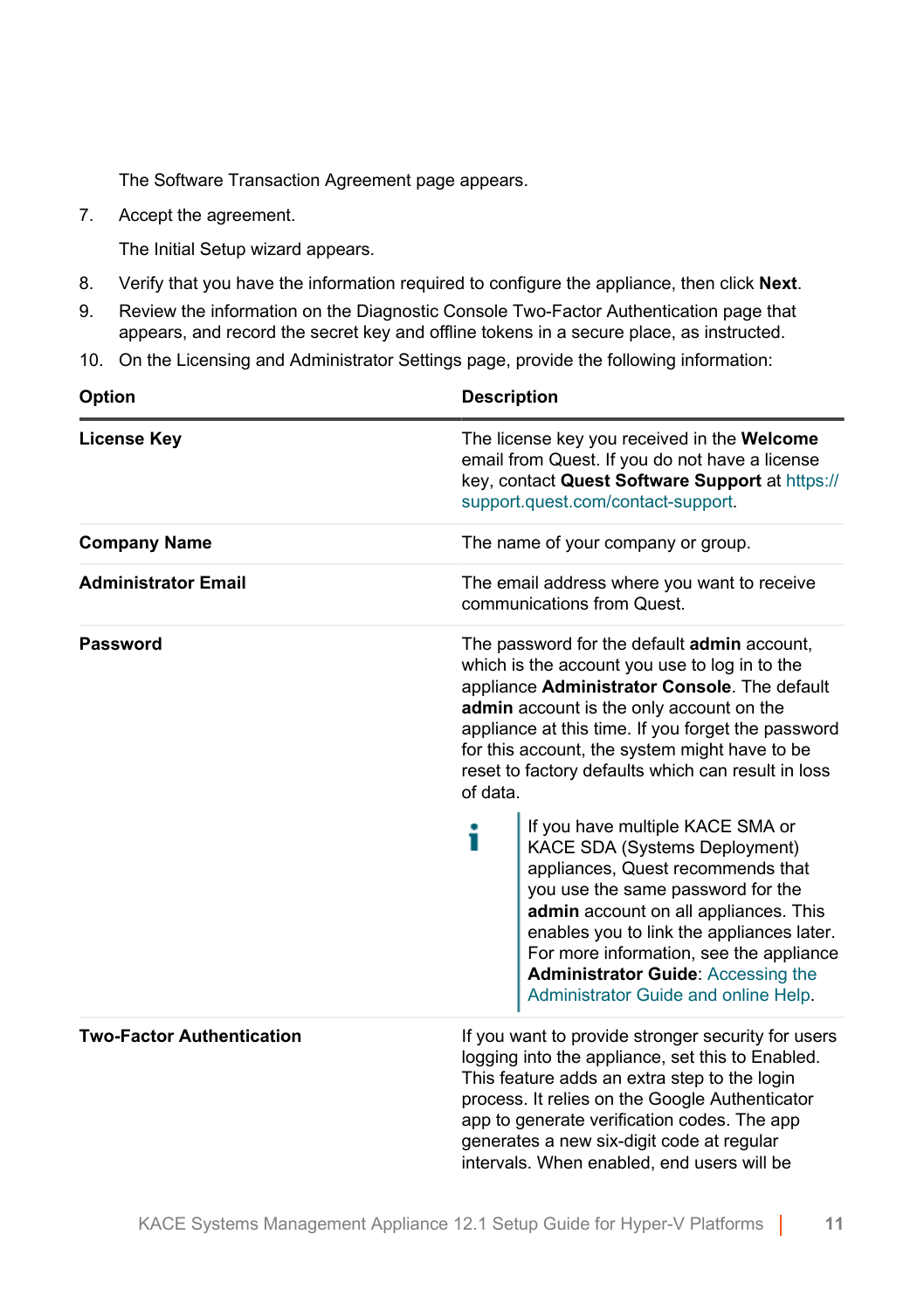| Option | <b>Description</b>                                                                                                                                                                                                                        |  |  |
|--------|-------------------------------------------------------------------------------------------------------------------------------------------------------------------------------------------------------------------------------------------|--|--|
|        | prompted for the current verification code each<br>time they log in.                                                                                                                                                                      |  |  |
|        | If you enable this feature, ensure<br>that KACE SMA server's clock is<br>accurate, as well as the device<br>running Google Authenticator. Google<br>Authenticator relies on current time to<br>create the token. If server's clock is not |  |  |

synchronized with those of the devices running Google Authenticator, token validation may fail, which may result in the account lockouts.

11. Follow the on-screen instructions to complete the initial setup.

When the initial setup is complete, the appliance restarts and the **Administrator Console** login page appears.

i

If you change the appliance IP address, go to the new address to display the login page.

12. Log in to the Administrator Console using the login ID admin and the password you chose during initial setup.

If Two-Factor Authentication was enabled on the Licensing and Administrator Settings page in the Initial Setup wizard, the Configure Two-Factor Authentication page appears.

13. **Two-Factor Authentication only**. Follow the instructions on the Configure Two-Factor Authentication page to generate a Google Authenticator verification code using your smart phone. In the Verification Code field, type the Google Authenticator code, and click **Finish Configuration**. A new verification code is required on each subsequent login.

To skip this step, click **Skip Configuration**. You can only bypass this step during a configured transition window. For more information, see the Administrator Guide.

The **Administrator Console** appears and the appliance is ready for use.

### <span id="page-11-0"></span>**Configuring backup integration services**

Configuring backup integration services appropriately for KACE Systems Management Appliance (SMA) virtual machines running on Hyper-V prevents MySQL database file corruption.

KACE SMA virtual machine running on Hyper-V is incorrectly configured for virtual machine (VM) backup, resulting in some MySQL database file corruption inside the appliance, rendering the appliance unusable until Technical Support is contacted to resolve the issue, by restoring the database from the most current, non-corrupted database backup.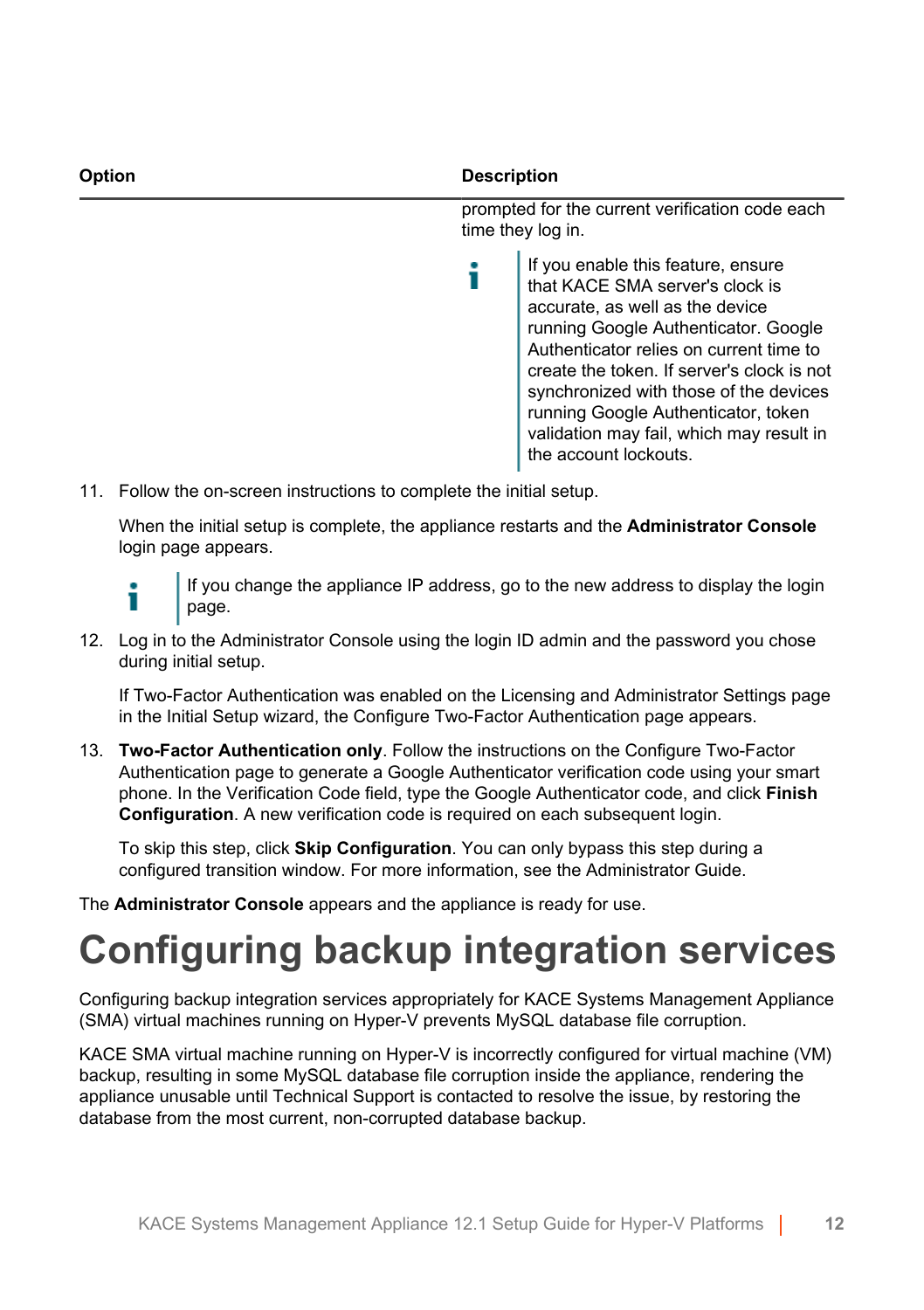This is caused by the Hyper-V live virtual machine backup feature, that facilitates zero down time backup of live virtual machines. For more information, visit [https://technet.microsoft.com/en-us/](https://technet.microsoft.com/en-us/library/dn531031(v=ws.12).aspx) [library/dn531031\(v=ws.12\).aspx.](https://technet.microsoft.com/en-us/library/dn531031(v=ws.12).aspx)

However, Microsoft does not yet support the Hyper-V live backup feature for any version of FreeBSD virtual machines running on Hyper-V, which includes Hyper-V VMs of the KACE SMA products, since they are based on FreeBSD. For more information, visit [https://](https://technet.microsoft.com/library/dn848318(ws.12).aspx) [technet.microsoft.com/library/dn848318\(ws.12\).aspx](https://technet.microsoft.com/library/dn848318(ws.12).aspx).

If correctly configured, when a backup is taken of a VM that does not support live backup, the Hyper-V server takes the VM offline (placed into the saved state) for the duration of the backup process, and then restores the VM to its previous state after the backup process is done. While the VM has to be taken offline, resulting in downtime for the VM, the backup should be able to complete without adversely affecting the VM's contents. For more information, visit [https://](https://technet.microsoft.com/en-us/library/dn798286.aspx) [technet.microsoft.com/en-us/library/dn798286.aspx](https://technet.microsoft.com/en-us/library/dn798286.aspx).

Since Microsoft does not support live backups of the FreeBSD operating system that the KACE appliances run on, it is important to configure the appropriate Integration Services settings of the KACE SMA Hyper-V VMs that prevent Hyper-V from attempting to perform live backups of the VM. When the VM's Integration Services settings are not properly configured, some customers have experienced file corruption inside of the KACE SMA which causes it to not function correctly, resulting in needing to contact Technical Support to correct the problem.

Since Microsoft automatically defaults all new Hyper-V VMs to have the Backup Integration Service enabled, if you created a Hyper-V VM for the KACE SMA, follow the instructions below to correctly configure this service for FreeBSD, to prevent the above database file corruption.

Disabling the live backup feature on KACE SMA Hyper-V VMs is recommended.

To disable the Backup Integration Service, in the VM Settings dialog box, under **Management** > **Integration Services**, clear the Backup (volume checkpoint) check box, and click **Apply**. This setting may have a different name, such as Backup (volume shadow copy), depending on the Windows version of the Hyper-V server.

To change this setting, you must first shut down the VM.

i

After the Backup setting is disabled, if Windows fails to first take the VM offline (by i changing the state of the VM to saved) during the backup process, and MySQL corruption in the KACE appliance continues to occur during VM backup, put the VM into shutdown or saved state before performing a VM backup.

For additional information about this issue, visit [https://support.quest.com/kace-systems](https://support.quest.com/kace-systems-management-appliance/kb/195580)[management-appliance/kb/195580](https://support.quest.com/kace-systems-management-appliance/kb/195580).

### <span id="page-12-0"></span>**Virtual NIC configuration**

Erratic network behavior, including poor performance, agent disconnects, interface freezing, and complete network unavailability is observed with a virtual KACE Systems Deployment Appliance (SDA) running on Hyper-V.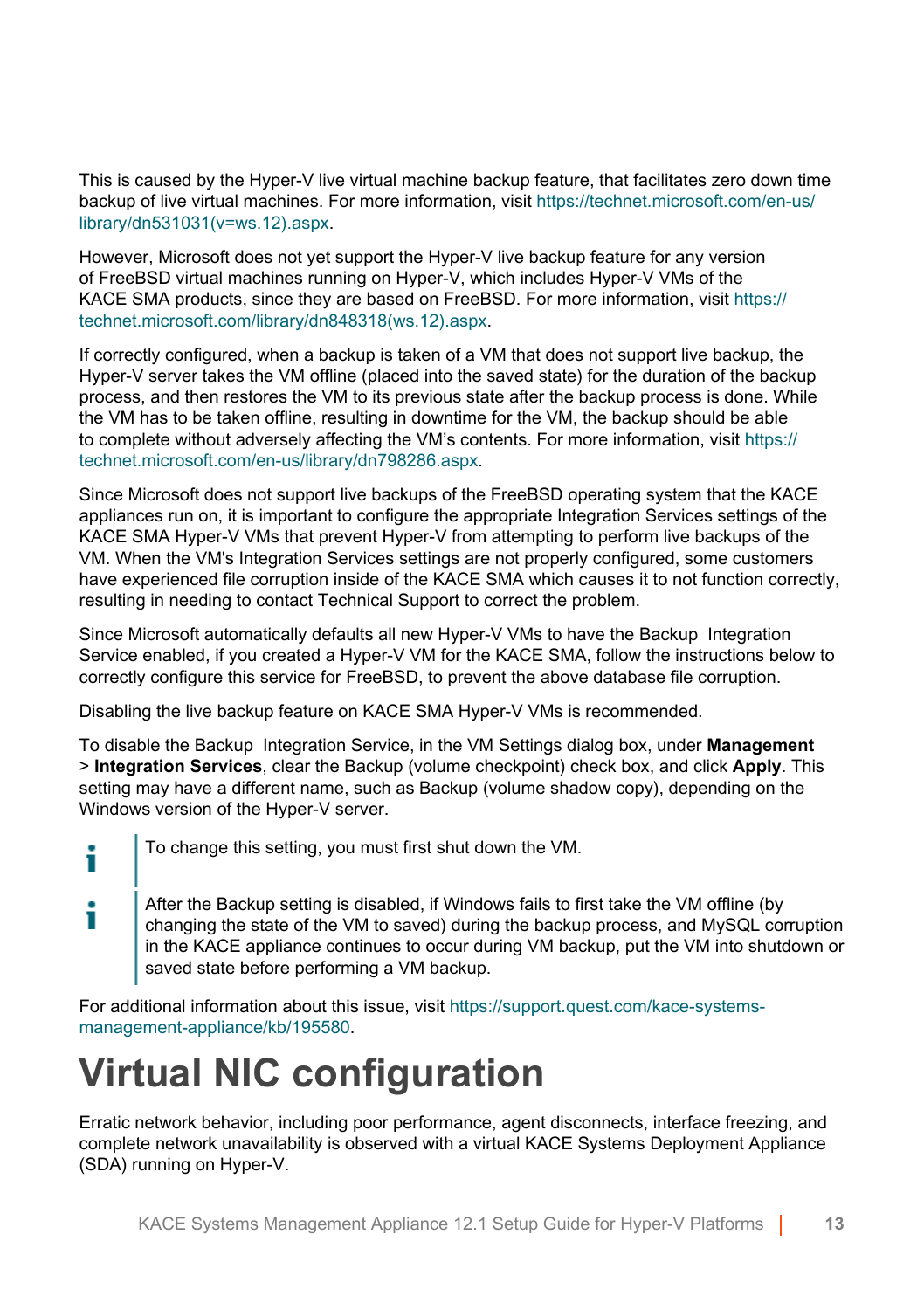By default, two problematic network settings are enabled in Hyper-V for all guest virtual machines (VMs). These settings are a Dynamic MAC address and VMQ (virtual machine queue).

When configured with a Dynamic MAC address, Hyper-V may randomly assign a new MAC address to the guest VM. Since the KACE appliances run on FreeBSD, the OS must be restarted to detect the change to the network interface.

VMQ is a packet filtering technology in Hyper-V that reduces the overhead of packet routing with supported hardware and guest operating systems. However, it is not supported by the Intel E1000 virtual NIC used by the KACE appliances, and this can cause poor network performance. Some Broadcom physical adapters are known to have performance issues with VMQ as well.

To resolve this issue, it is recommended to disable both the dynamic MAC address (by choosing a static MAC) and VMQ, on all Hyper-V hosted virtual KACE appliances.

To disable the dynamic MAC address, in the VM Settings dialog box, under **Network Adapter** > **Advanced Features**, select the Static check box, and specify a valid, unique MAC address for your environment. Then, click **Apply**.

- Typically, this can be left as the current MAC address, that is already assigned Ť dynamically.
- To switch a dynamic MAC address to a static one, and the other way around, you must i first shut down the VM.

To disable VMQ, in the VM Settings dialog box, under **Network Adapter** > **Hardware Acceleration**, clear the Enable virtual machine queue check box, and click **Apply**.

Т

While this setting can be changed without shutting down the VM, it is recommended to change it while the VM is offline.

For additional information about this issue, visit [https://support.quest.com/kace-systems](https://support.quest.com/kace-systems-management-appliance/kb/153445)[management-appliance/kb/153445](https://support.quest.com/kace-systems-management-appliance/kb/153445).

### <span id="page-13-0"></span>**Accessing the Administrator Guide and online Help**

For help using the **Administrator Console**, click the Help link in the top-right corner of the interface to open the context-sensitive Help. To access the main Help system, click the links in context-sensitive Help topics.

| $\mathbf{P}$     |  | KACE Systems Management Appliance           | admin (Default) v<br>Session Timeout: 00:59:13 + 07/28/2017 16:53:29 |
|------------------|--|---------------------------------------------|----------------------------------------------------------------------|
|                  |  | < <sup>h</sup> Home > Dashboard             |                                                                      |
| h Home           |  | Dashboard                                   | c<br><b>View Details</b><br>Customize                                |
| Dashboard        |  |                                             |                                                                      |
| Label Management |  | <b>March Margaret and American American</b> | <b>Longon Morris Andeles</b>                                         |

### <span id="page-13-1"></span>**Scheduling training**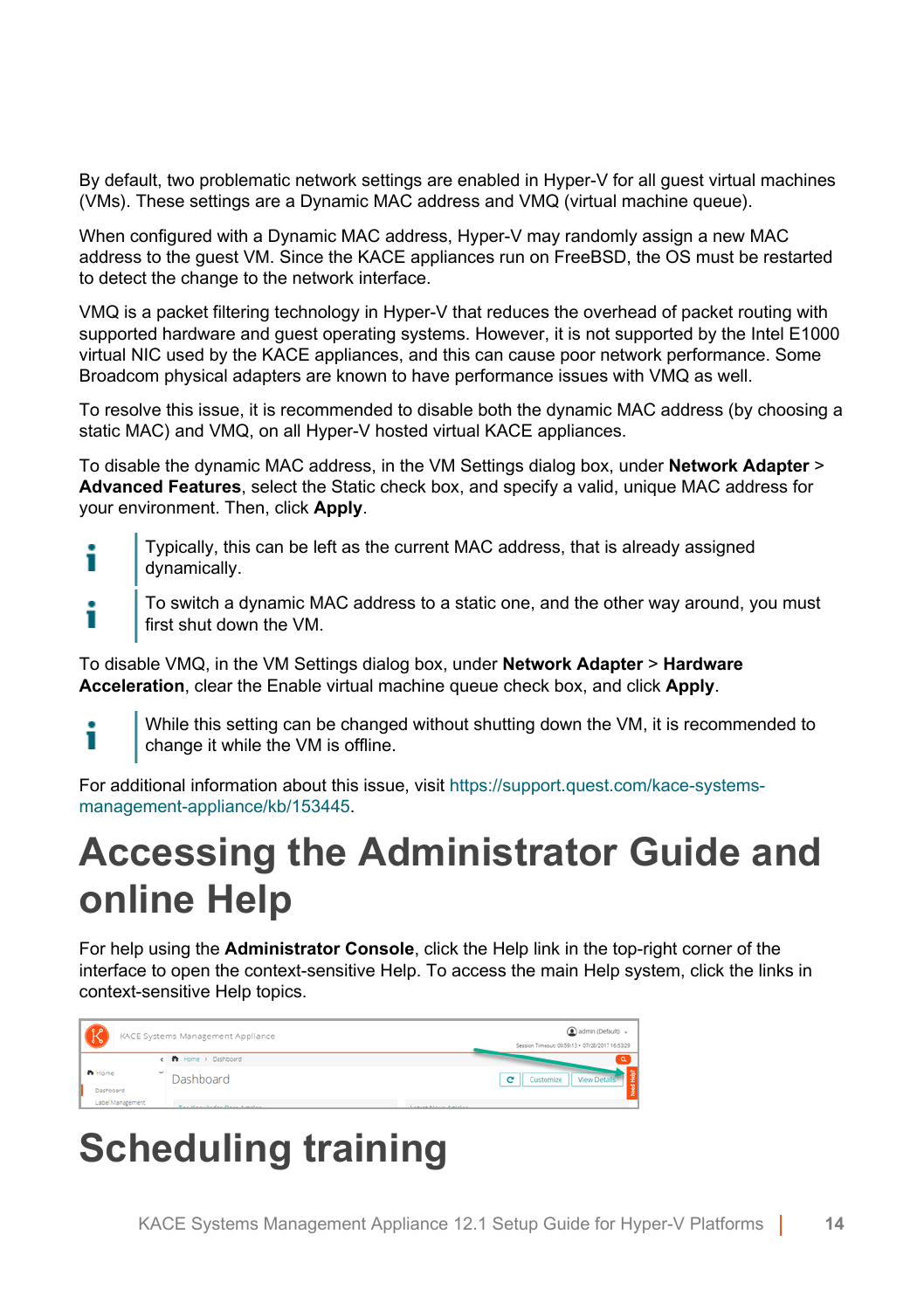To help you begin using the appliance, Quest provides a training program called QuickStart. This program provides remote assistance to help get your solution up and running quickly to begin provisioning, managing, securing and servicing your network-connected devices.

To find out more about this program, visit one of the following links:

- **KACE Systems Management Appliance**: [https://support.quest.com/kace-systems](https://support.quest.com/kace-systems-management-appliance/professional-services/332)[management-appliance/professional-services/332](https://support.quest.com/kace-systems-management-appliance/professional-services/332)
- **KACE Asset Management Appliance**: [https://support.quest.com/kace-asset-management](https://support.quest.com/kace-asset-management-appliance/professional-services/331)[appliance/professional-services/331](https://support.quest.com/kace-asset-management-appliance/professional-services/331)

To register, submit a request at:

- **KACE Systems Management Appliance**: <https://www.quest.com/register/113381>
- **KACE Asset Management Appliance**: <https://www.quest.com/register/113379>

### <span id="page-14-0"></span>**About us**

Quest creates software solutions that make the benefits of new technology real in an increasingly complex IT landscape. From database and systems management, to Active Directory and Office 365 management, and cyber security resilience, Quest helps customers solve their next IT challenge now. Around the globe, more than 130,000 companies and 95% of the Fortune 500 count on Quest to deliver proactive management and monitoring for the next enterprise initiative, find the next solution for complex Microsoft challenges and stay ahead of the next threat. Quest Software. Where next meets now. For more information, visit [www.quest.com](https://www.quest.com/company/contact-us.aspx).

### <span id="page-14-1"></span>**Technical support resources**

Technical support is available to Quest customers with a valid maintenance contract and customers who have trial versions. You can access the Quest Support Portal at [https://](https://support.quest.com/) [support.quest.com.](https://support.quest.com/)

The Support Portal provides self-help tools you can use to solve problems quickly and independently, 24 hours a day, 365 days a year. The Support Portal enables you to:

- Submit and manage a Service Request
- View Knowledge Base articles
- Sign up for product notifications
- Download software and technical documentation
- View how-to-videos
- Engage in community discussions
- Chat with support engineers online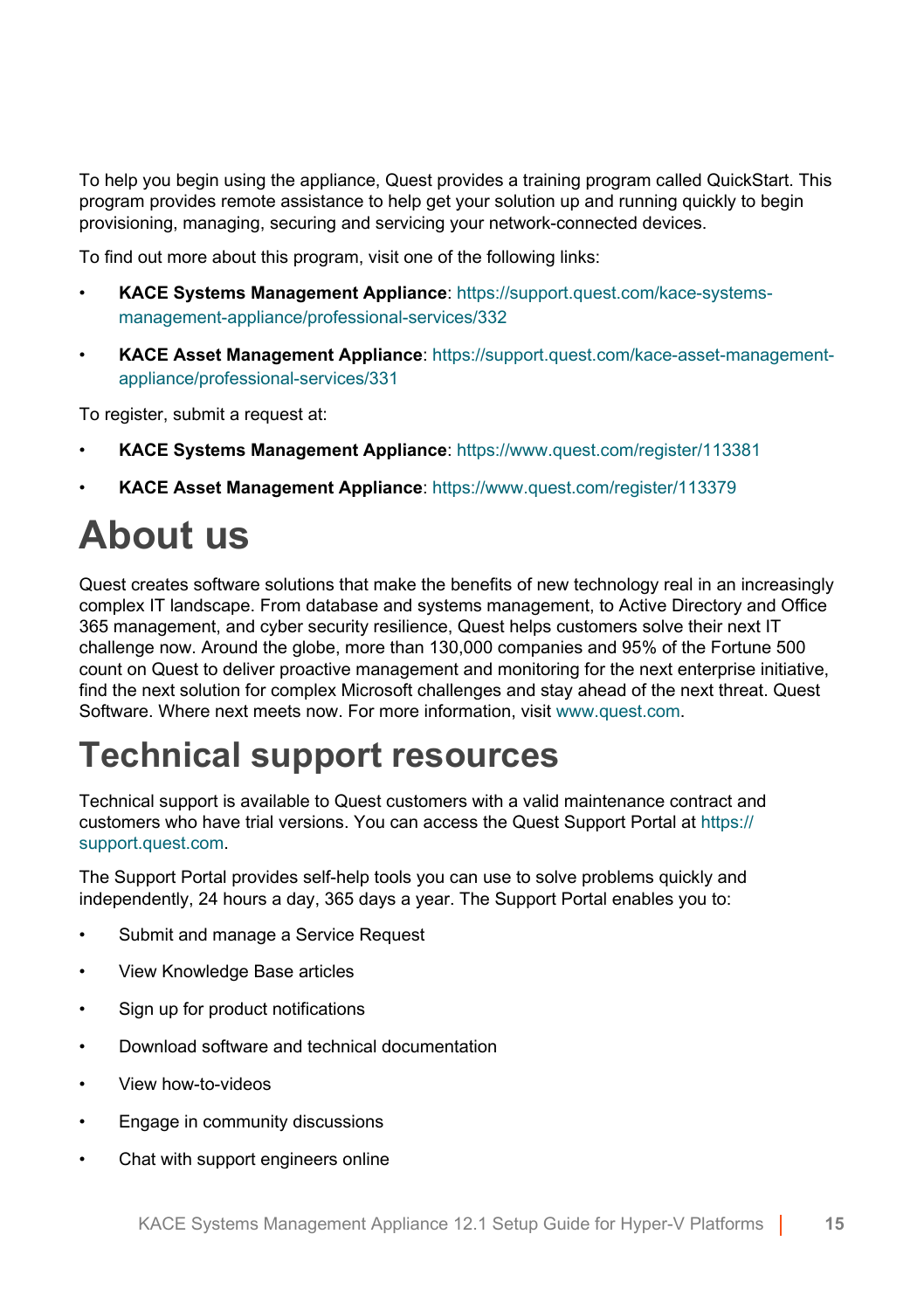• View services to assist you with your product.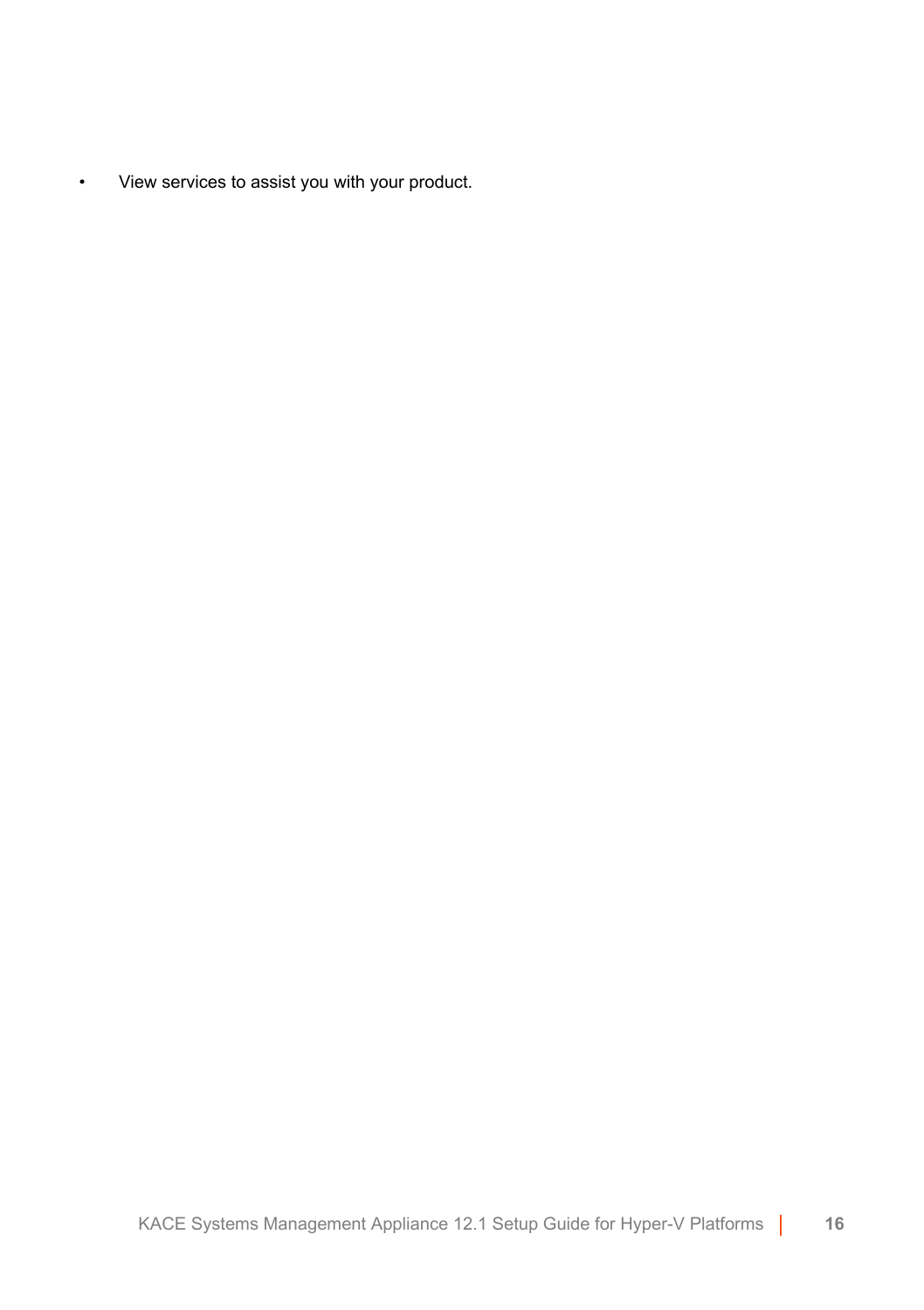## **Configuration de l'appliance**

<span id="page-16-0"></span>**Ce guide explique comment configurer l'appliance virtuelle de gestion des systèmes KACE (SMA) sur les systèmes hôtes Microsoft® HyperV®. L'appliance KACE SMA ne requiert aucun matériel dédié.**

Pour obtenir de la documentation supplémentaire, rendez-vous sur [https://support.quest.com/](https://support.quest.com/kace-systems-management-appliance/technical-documents) [kace-systems-management-appliance/technical-documents.](https://support.quest.com/kace-systems-management-appliance/technical-documents)

### <span id="page-16-1"></span>**Avant de commencer**

Avant de configurer l'appliance, vous devez effectuer un certain nombre de tâches.

- 1. Achetez une licence virtuelle KACE SMA auprès du service commercial Quest à l'adresse <https://www.quest.com/company/contact-us.aspx>.
- 2. Décidez si vous souhaitez utiliser un serveur DHCP pour attribuer automatiquement une adresse IP à l'appliance, ou si vous préférez obtenir une adresse IP statique pour l'appliance.
- 3. Si vous obtenez une adresse IP statique pour l'appliance, saisissez le nom d'hôte de l'appliance dans l'enregistrement A de votre serveur DNS (Domain Name System) interne. L'enregistrement A définit le nom d'hôte de l'enregistrement MX et permet, par conséquent, aux utilisateurs d'envoyer des tickets par courrier électronique au Service Desk. Par défaut, le nom d'hôte de l'appliance est k1000, mais Quest vous recommande de modifier ce nom par un nom unique plus personnalisé lors de la configuration initiale.
	- Le fait de ne pas modifier le nom de l'appliance par défaut peut provoquer des i problèmes lorsque des appliances KACE SMA supplémentaires sont ajoutées. Plusieurs appliances KACE SMA avec des noms identiques et appartenant au même réseau partageront la même adresse IP, ce qui peut générer des problèmes pour ces appliances.
- 4. Décidez s'il convient d'utiliser ou non une infrastructure Split DNS. Cela peut être utile si l'appliance se connecte à Internet au moyen d'un proxy inverse ou si elle est placée dans un périmètre réseau ou un sous-réseau filtré. La zone DMZ permet d'ajouter un niveau de sécurité supplémentaire à un réseau LAN (Local Area Network).
- 5. Configurez les services d'intégration de sauvegarde pour les appliances virtuelles s'exécutant sur Hyper-V. Pour plus d'informations, voir [Configuration des services](#page-26-0) [d'intégration de sauvegarde](#page-26-0).
	- **Ne pas configurer les services d'intégration de sauvegarde peut corrompre les fichiers de base de données MySQL.**

### <span id="page-16-2"></span>**Importation de l'appliance virtuelle KACE SMA dans un serveur Microsoft**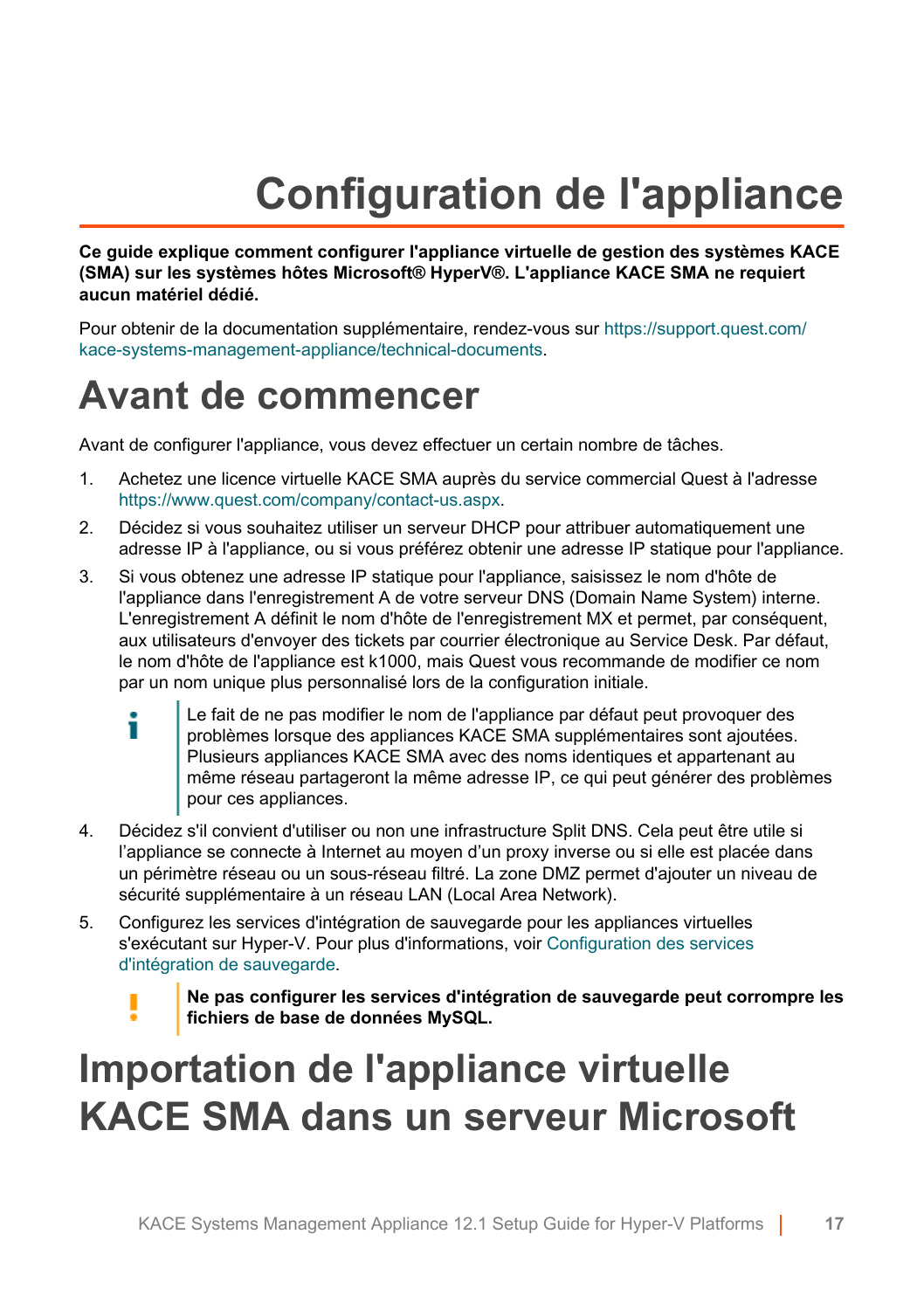### **Hyper-V et configuration des paramètres**

Le gestionnaire Hyper-V est l'outil de gestion de machine virtuelle intégré qui permet d'importer l'appliance virtuelle KACE KACE SMA.

- Ne configurez pas la machine virtuelle avec la carte réseau virtuelle héritée.
- Dans le gestionnaire Hyper-V Manager, conservez le paramètre par défaut afin d'activer l'option Service Synchronisation date/heure Microsoft Hyper-V.
- 1. Pour télécharger l'appliance virtuelle KACE SMA, accédez à la page [https://](https://support.quest.com/kace-systems-management-appliance/download-new-releases) [support.quest.com/kace-systems-management-appliance/download-new-releases.](https://support.quest.com/kace-systems-management-appliance/download-new-releases) Pour obtenir vos informations d'identification, contactez le Support Quest Software à l'adresse <https://support.quest.com/contact-support>.
- 2. Dans la section Appliance virtuelle, téléchargez le groupement VHD compressé sur votre système hôte Hyper-V.
- 3. Extrayez les fichiers et vérifiez leur intégrité.
- 4. Dans le gestionnaire Hyper-V, cliquez avec le bouton droit sur l'hôte, puis cliquez sur **Importer l'ordinateur virtuel**.

La fenêtre Importer l'ordinateur virtuel s'affiche.

- 5. Accédez à l'emplacement du groupement VHD extrait.
- 6. Dans les Paramètres, sélectionnez Copier l'ordinateur virtuel (créer un ID unique) et Dupliquer tous les fichiers de manière à ce que le même ordinateur virtuel puisse être réimporté.
- 7. Cliquez sur **Importer**.

L'appliance virtuelle KACE SMA s'affiche dans la liste Machines virtuelles.

- 8. Modifiez les paramètres de la machine virtuelle pour connecter la carte réseau virtuelle à votre commutateur virtuel hôte Hyper-V.
- 9. Sélectionnez une adresse MAC statique pour la machine virtuelle :
	- Quest recommande l'utilisation d'une adresse MAC statique. En effet, si vous i utilisez une adresse MAC dynamique, Hyper-V risque d'attribuer aléatoirement une nouvelle adresse MAC à la machine virtuelle. Étant donné que l'appliance KACE SMA est exécutée sous FreeBSD®, vous devez redémarrer le système d'exploitation invité afin de détecter les modifications apportées à l'interface réseau, ce qui peut entraîner une défaillance du réseau.
	- a. Rendez-vous dans la section Fonctionnalités avancées des paramètres Carte réseau de la machine virtuelle.
	- b. Sélectionnez **Statique** sous Adresse MAC.
	- c. Indiquez une adresse MAC unique valide pour votre environnement. Vous pouvez généralement utiliser votre adresse MAC actuelle.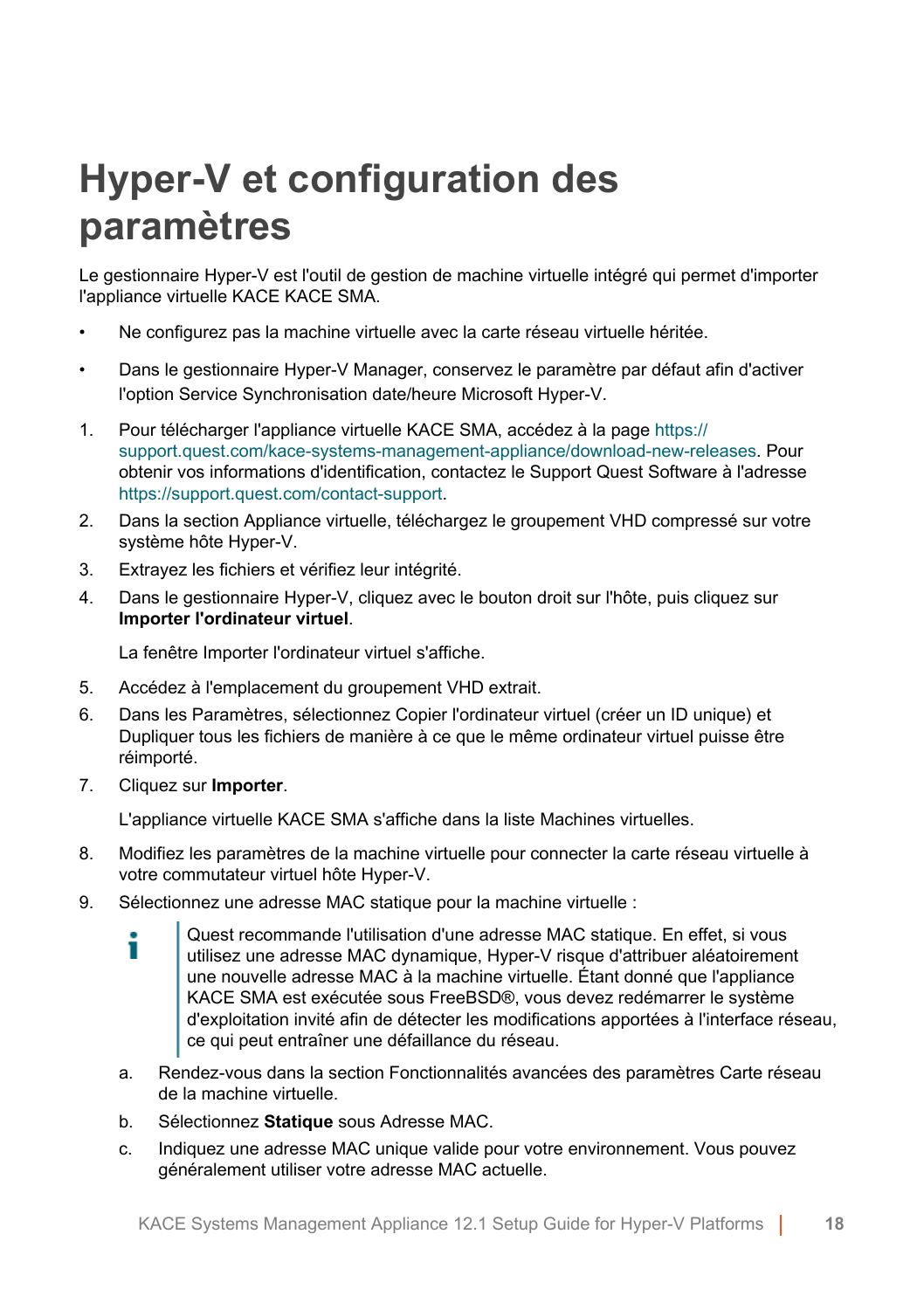#### d. Cliquez sur **Appliquer**.

- 10. Désactivez VMQ (Virtual Machine Queue) pour la machine virtuelle :
	- VMQ est une technologie de filtrage de paquets dans Hyper-V conçue pour réduire i la surcharge de travail liée au routage des paquets sur le matériel et les systèmes d'exploitation invités pris en charge. Cependant, cette technologie n'est pas prise en charge par la carte réseau virtuelle Intel® e1000 utilisée par l'appliance KACE SMA, ce qui peut nuire aux performances du réseau. VMQ entraîne également des problèmes de performances pour certaines cartes réseau physiques. Quest vous recommande donc de désactiver VMQ.
	- a. Rendez-vous dans la section Accélération du matériel des paramètres Carte réseau de la machine virtuelle.
	- b. Décochez la case **Activer la file d'attente de la machine virtuelle**.
	- c. Cliquez sur **Appliquer**.

Mettez l'appliance sous tension.

### <span id="page-18-0"></span>**Mettre l'appliance sous tension et se connecter à la Console d'administration**

Lorsque vous mettez l'appliance sous tension pour la première fois, vous pouvez vous connecter à la **Console d'administration** de l'appliance KACE SMA depuis n'importe quel ordinateur sur votre réseau local, à condition qu'un serveur DHCP soit disponible pour attribuer une adresse IP à l'appliance. Cela vous permet d'utiliser l'assistant d'installation afin de configurer les paramètres réseau initiaux.

Si aucun serveur DHCP n'est disponible, vous pouvez configurer les paramètres réseau initiaux à l'aide de la **Console de ligne de commande**. Voir [Configurer les paramètres réseau initiaux](#page-21-0) [manuellement \(facultatif\).](#page-21-0)

- Votre paramètre de navigateur détermine les paramètres régionaux utilisés pour Ť la date et l'heure affichées dans la **Console d'administration** au cours de votre première connexion. Pour plus d'informations sur la modification des paramètres de langue, consultez le **Guide de l'administrateur** de l'appliance : [Accès au Guide de](#page-28-0) [l'administrateur et à l'aide en ligne](#page-28-0).
- 1. Mettez la machine virtuelle sous tension pour démarrer l'appliance. Cette opération dure entre 5 et 10 minutes.

L'écran de connexion à la **Console de ligne de commande** s'affiche et indique les paramètres réseau DHCP de l'appliance.

2. Sur tout ordinateur connecté à votre réseau local, ouvrez un navigateur et accédez à l'URL indiquée sur l'écran de connexion à la Console de ligne de commande. Par exemple, http:// <unique\_KACE\_SMA\_appliance\_name>.local/admin.

La page Contrat de transaction du logiciel apparaît.

3. Acceptez le contrat.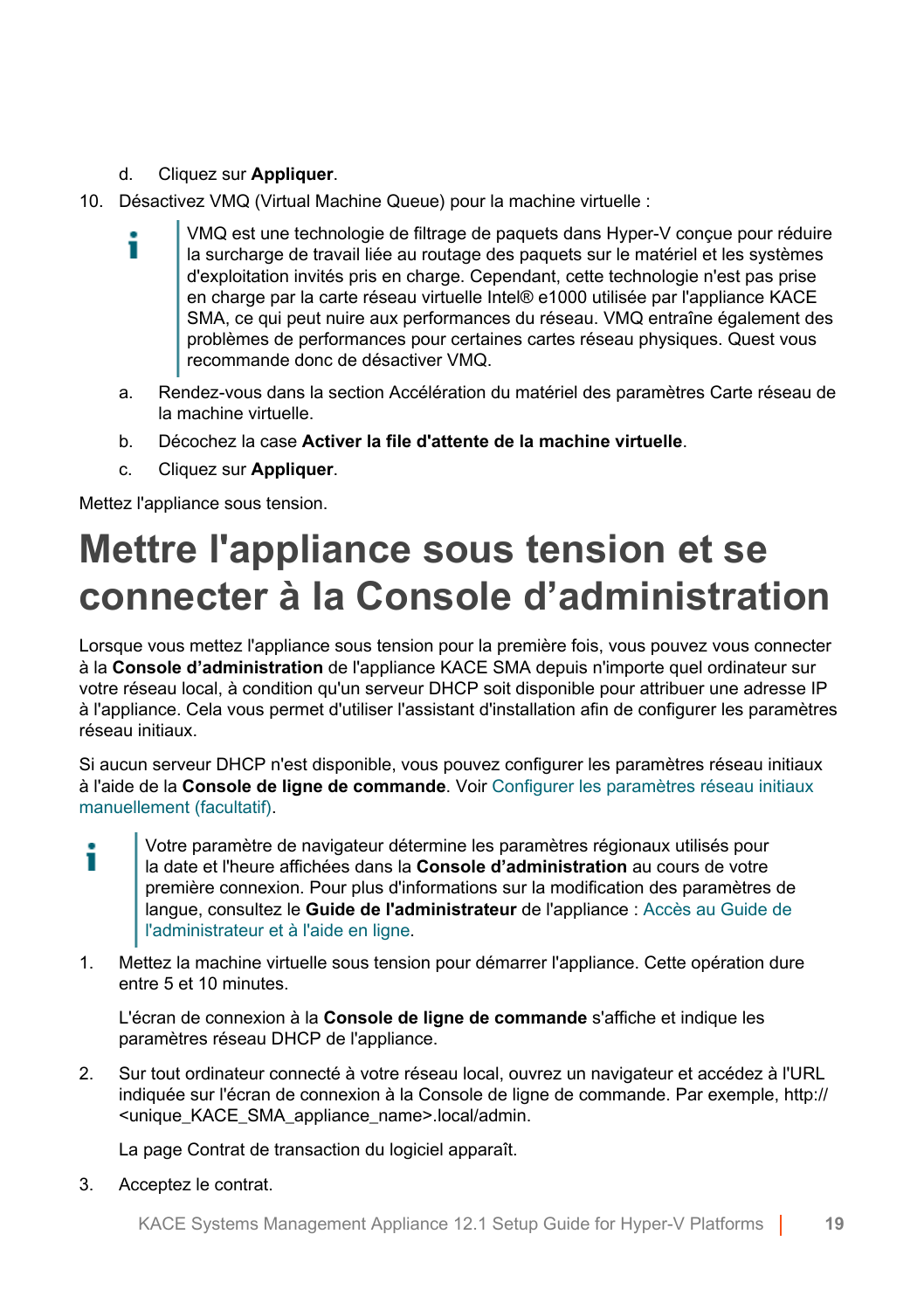L'assistant Installation initiale s'affiche.

- 4. Vérifiez que vous disposez de toutes les informations nécessaires pour configurer l'appliance, puis cliquez sur **Suivant**.
- 5. Vérifiez les informations de la page Authentification à deux facteurs de la Console de diagnostic qui s'affiche, et conservez la clé secrète et les jetons hors ligne en lieu sûr, comme demandé.
- 6. À la page Paramètres de licence et d'administrateur, fournissez les informations suivantes :  $\equiv$

 $\sim$ 

| <b>Option</b>                         | <b>Description</b>                                                                                                                                                                                                                                                                                                                                                                                                                                                                                                                                                                                                                                                                                                                                                                                                                                                                     |  |  |
|---------------------------------------|----------------------------------------------------------------------------------------------------------------------------------------------------------------------------------------------------------------------------------------------------------------------------------------------------------------------------------------------------------------------------------------------------------------------------------------------------------------------------------------------------------------------------------------------------------------------------------------------------------------------------------------------------------------------------------------------------------------------------------------------------------------------------------------------------------------------------------------------------------------------------------------|--|--|
| Clé de licence                        | Saisissez la clé de licence que vous avez reçue<br>dans le courrier électronique de bienvenue<br>envoyé par Quest. Si vous ne disposez d'aucune<br>clé de licence, contactez le Support Quest<br>Software à l'adresse https://support.quest.com/<br>contact-support.                                                                                                                                                                                                                                                                                                                                                                                                                                                                                                                                                                                                                   |  |  |
| Nom de l'entreprise                   | Nom de votre entreprise ou organisation.                                                                                                                                                                                                                                                                                                                                                                                                                                                                                                                                                                                                                                                                                                                                                                                                                                               |  |  |
| E-mail de l'administrateur            | Adresse e-mail à laquelle vous souhaitez<br>recevoir les communications de Quest.                                                                                                                                                                                                                                                                                                                                                                                                                                                                                                                                                                                                                                                                                                                                                                                                      |  |  |
| Mot de passe                          | Mot de passe du compte admin par défaut,<br>qui est le compte que vous utilisez pour vous<br>connecter à la Console d'administration<br>de l'appliance. Le compte admin par défaut<br>est le seul compte défini sur l'appliance à ce<br>stade. Si vous oubliez le mot de passe de ce<br>compte, il vous faudra probablement rétablir les<br>paramètres d'usine par défaut du système, ce<br>qui peut entraîner une perte de données.<br>Si vous disposez de plusieurs<br>Т<br>appliances KACE SMA ou KACE SDA<br>(déploiement des systèmes), Quest<br>vous recommande d'utiliser un mot<br>de passe identique pour le compte<br>admin de chaque appliance. Cela vous<br>permet de lier les appliances entre elles<br>par la suite. Pour plus d'informations,<br>consultez le Guide de l'administrateur<br>de l'appliance : Accès au Guide de<br>l'administrateur et à l'aide en ligne. |  |  |
| <b>Authentification bifactorielle</b> | Si vous voulez fournir une sécurité accrue<br>aux utilisateurs se connectant à l'appliance,<br>définissez cette option sur Activé. Cette<br>fonction ajoute une étape au processus de<br>connexion. Elle s'appuie sur l'application Google                                                                                                                                                                                                                                                                                                                                                                                                                                                                                                                                                                                                                                             |  |  |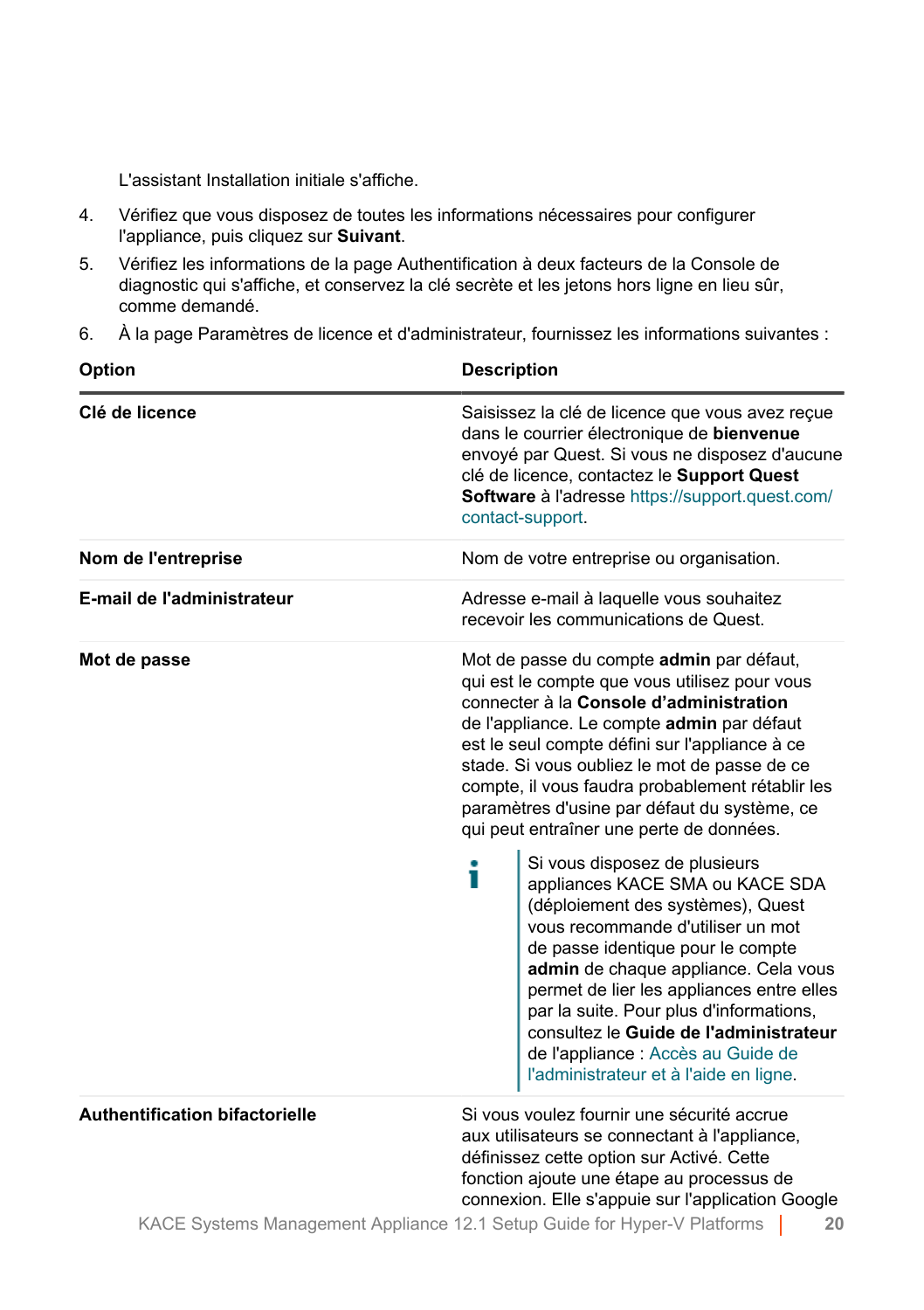| <b>Option</b> | <b>Description</b> |                                                                                                                                                                                                                                                                                                                                                                                                                                                                        |
|---------------|--------------------|------------------------------------------------------------------------------------------------------------------------------------------------------------------------------------------------------------------------------------------------------------------------------------------------------------------------------------------------------------------------------------------------------------------------------------------------------------------------|
|               |                    | Authenticator pour générer des codes de<br>vérification. L'application génère un nouveau<br>code à six chiffres à intervalles réguliers.<br>Lorsque cette option est activée, les utilisateurs<br>sont invités à saisir le code de vérification actif à<br>chaque connexion.                                                                                                                                                                                           |
|               |                    | Si vous activez cette fonction, assurez-<br>vous que l'horloge du serveur KACE<br>SMA est précise, ainsi que sur le<br>périphérique exécutant Google<br>Authenticator. Google Authenticator<br>s'appuie sur l'heure actuelle pour<br>créer le jeton. Si l'horloge du serveur<br>n'est pas synchronisée avec celles<br>des périphériques exécutant Google<br>Authenticator, la validation du jeton<br>peut échouer, ce qui peut entraîner le<br>verrouillage du compte. |

7. Suivez les instructions affichées à l'écran pour finaliser la configuration initiale.

Une fois la configuration initiale terminée, l'appliance redémarre, puis la page de connexion à la **Console d'administration** s'affiche.



Si vous modifiez l'adresse IP de l'appliance, utilisez la nouvelle adresse pour afficher la page de connexion.

8. Connectez-vous à la Console d'administration avec l'ID de connexion admin et le mot de passe que vous avez défini lors de la configuration initiale.

Si l'authentification à deux facteurs a été activée sur la page Paramètres de licence et d'administrateur de l'assistant de configuration initiale, la page Configurer l'authentification à deux facteurs s'affiche.

9. **Authentification à deux facteurs uniquement**. Suivez les instructions figurant sur la page Configurer l'authentification à deux facteurs pour générer un code de vérification Google Authenticator en utilisant votre smartphone. Dans le champ Code de vérification, saisissez le code d'authentification Google Authenticator et cliquez sur **Terminer la configuration**. Un nouveau code de vérification est nécessaire pour chaque nouvelle connexion.

Pour ignorer cette étape, cliquez sur **Ignorer la configuration**. Vous ne pouvez ignorer cette étape que pendant une fenêtre de transition configurée. Pour plus d'informations à ce sujet, consultez le document Administrator Guide (Guide de l'administrateur).

La **Console d'administration** s'affiche et vous pouvez utiliser l'appliance.

Lorsque vous vous connectez à l'appliance KACE SMA, vérifiez que l'option Synchroniser Ť automatiquement avec un serveur de temps Internet est désactivée dans les **Paramètres de date et d'heure** accessibles via **Paramètres** > **Panneau de configuration**.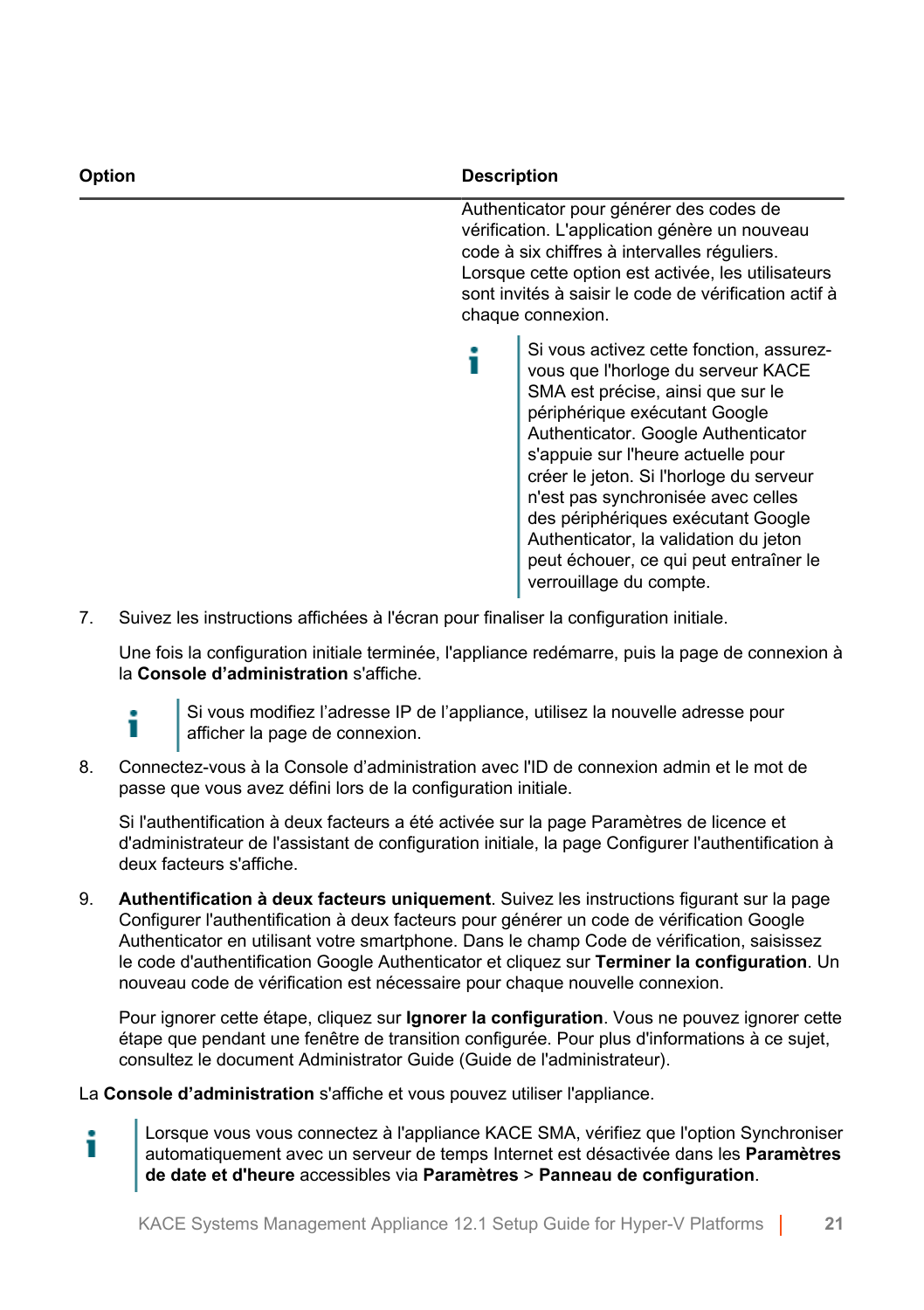### <span id="page-21-0"></span>**Configurer les paramètres réseau initiaux manuellement (facultatif)**

Si aucun serveur DHCP n'est disponible et que vous ne pouvez pas vous connecter à la **Console de ligne de commande** de l'appliance, vous pouvez configurer les paramètres réseau initiaux manuellement à l'aide de la **Console d'administration**.

1. Mettez la machine virtuelle sous tension pour démarrer l'appliance. Cette opération dure entre 5 et 10 minutes.

L'écran de connexion à la **Console de ligne de commande** s'affiche.

2. À l'invite de connexion, saisissez :

ID de connexion : konfig

Mot de passe : konfig

- 3. Choisissez la langue de la Console de ligne de commande. Utilisez les touches fléchées haut et bas pour vous déplacer d'un champ à l'autre.
- 4. Configurez les paramètres réseau ci-dessous. utilisez les touches fléchées droite et gauche pour sélectionner les options dans un champ et les touches fléchées haut et bas pour vous déplacer d'un champ à l'autre.

| <b>Option</b>                                                                 | <b>Description</b>                                                                                                                                                                                                                                                                                                                                                                                                                                                                                                                                                                    |  |
|-------------------------------------------------------------------------------|---------------------------------------------------------------------------------------------------------------------------------------------------------------------------------------------------------------------------------------------------------------------------------------------------------------------------------------------------------------------------------------------------------------------------------------------------------------------------------------------------------------------------------------------------------------------------------------|--|
| Nom d'hôte DNS du KACE SMA                                                    | Entrez le nom d'hôte de l'appliance. Par défaut,<br>le nom d'hôte de l'appliance est k1000, mais<br>Quest vous recommande de modifier ce nom<br>par un nom unique plus personnalisé lors de la<br>configuration initiale. Le fait de ne pas modifier<br>le nom de l'appliance par défaut peut provoquer<br>des problèmes lorsque des appliances KACE<br>SMA supplémentaires sont ajoutées.<br>Plusieurs appliances KACE SMA avec<br>des noms identiques et appartenant<br>au même réseau partageront la même<br>adresse IP, ce qui peut générer des<br>problèmes pour ces appliances. |  |
| Générer automatiquement le nom du serveur Cochez cette case pour permettre au | système de générer le nom du serveur<br>Web KACE SMA au format suivant:<br>Nom d'hôte Domaine. Exemple :<br><unique_kace_sma_appliance_name>.example.com.<br/>Décochez cette case pour saisir un nom de<br/>serveur Web personnalisé.</unique_kace_sma_appliance_name>                                                                                                                                                                                                                                                                                                                |  |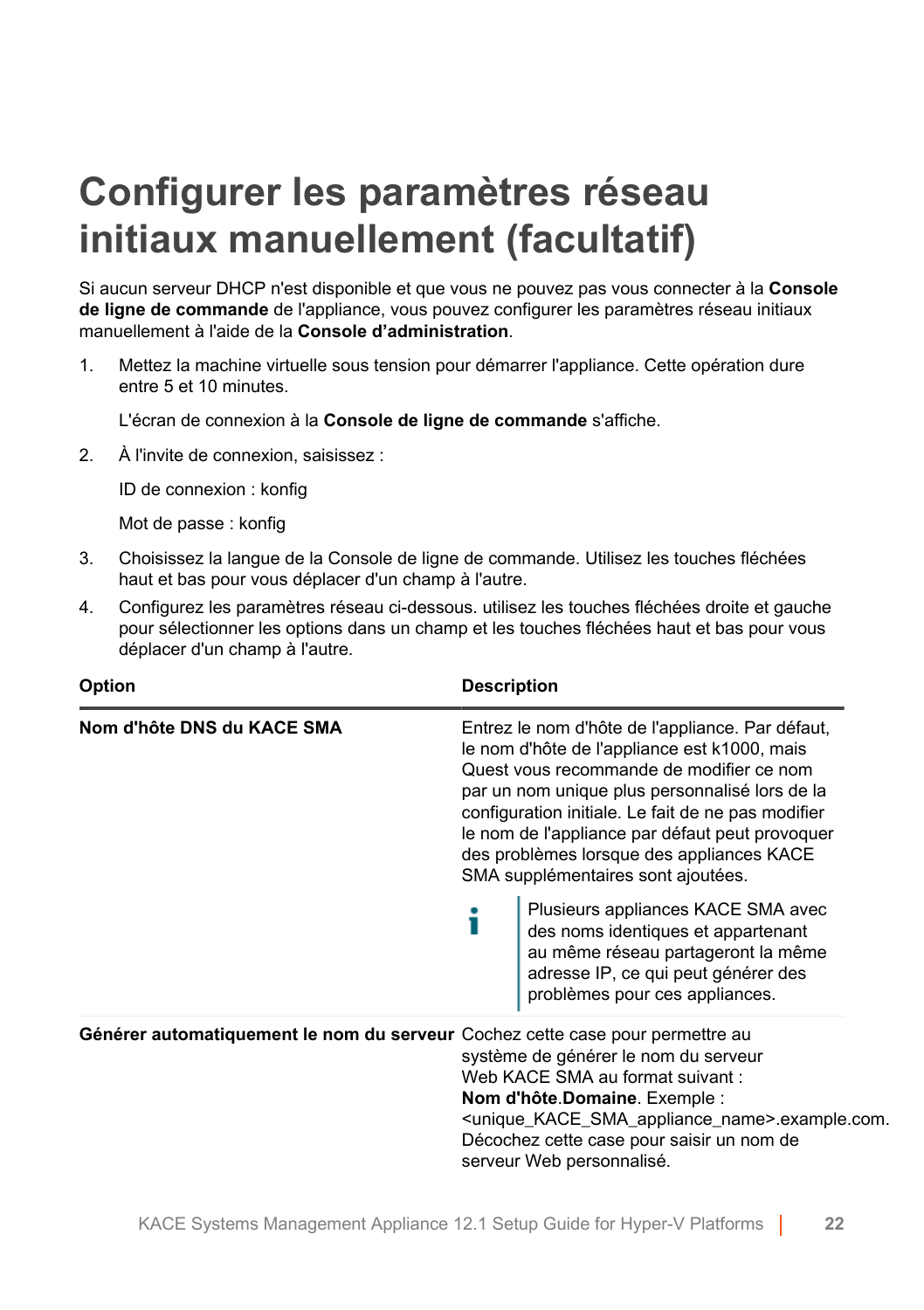| Option                             | <b>Description</b>                                                                                                                                                                                                                                                                                                                                                                                                                                                                                                              |  |  |
|------------------------------------|---------------------------------------------------------------------------------------------------------------------------------------------------------------------------------------------------------------------------------------------------------------------------------------------------------------------------------------------------------------------------------------------------------------------------------------------------------------------------------------------------------------------------------|--|--|
| Nom du serveur Web du KACE SMA     | Saisissez le nom de domaine complet<br>de l'appliance. Il s'agit du Nom d'hôte<br>concaténé avec le Domaine. Exemple :<br><unique_kace_sma_appliance_name>.example.com.<br/>Les périphériques se connectent à l'appliance en<br/>utilisant ce nom. Quest recommande d'ajouter<br/>une entrée d'adresse IP statique pour l'appliance<br/>sur votre serveur DNS. Si vous utilisez un<br/>certificat SSL, vous devez spécifier un nom<br/>d'hôte complet qui correspond au nom du<br/>certificat.</unique_kace_sma_appliance_name> |  |  |
| <b>DHCP</b>                        | (Facultatif) Sélectionnez cette option pour utiliser<br>le DHCP (Dynamic Host Configuration Protocol)<br>afin d'obtenir automatiquement l'adresse IP<br>et d'autres informations de configuration du<br>réseau pour l'appliance. Si vous sélectionnez<br>cette option, vous n'avez pas besoin de fournir<br>l'adresse IP statique, le domaine, le masque de<br>sous-réseau, la passerelle par défaut, le DNS<br>principal ou les paramètres du DNS secondaire.                                                                  |  |  |
| <b>Configuration IPv4 manuelle</b> | Spécifiez l'adresse IPv4 et indiquez l'adresse IP<br>statique, le domaine, le masque de sous-réseau,<br>la passerelle par défaut, le DNS principal ou les<br>paramètres du DNS secondaire pour l'appliance.<br>L'adresse IPv4 est requise, qu'une<br>adresse IPv6 soit disponible ou non.<br>L'adresse IPv6 est facultative.                                                                                                                                                                                                    |  |  |
| <b>SLAAC</b>                       | Sélectionnez cette option si vous souhaitez<br>utiliser SLAAC (Stateless Address<br>Autoconfiguration), proposée par IPv6, pour<br>configurer les paramètres du réseau de<br>l'appliance. SLAAC autorise les appareils à<br>sélectionner leurs propres adresses IPv6 en<br>fonction du préfixe publié depuis leur interface<br>connectée.                                                                                                                                                                                       |  |  |
| <b>Configuration IPv6 manuelle</b> | Sélectionnez cette option si vous souhaitez<br>spécifier manuellement l'adresse IPv6. Si vous<br>sélectionnez cette option, vous devez spécifier<br>l'adresse IPv6, la longueur du préfixe et la<br>passerelle par défaut pour l'appliance.                                                                                                                                                                                                                                                                                     |  |  |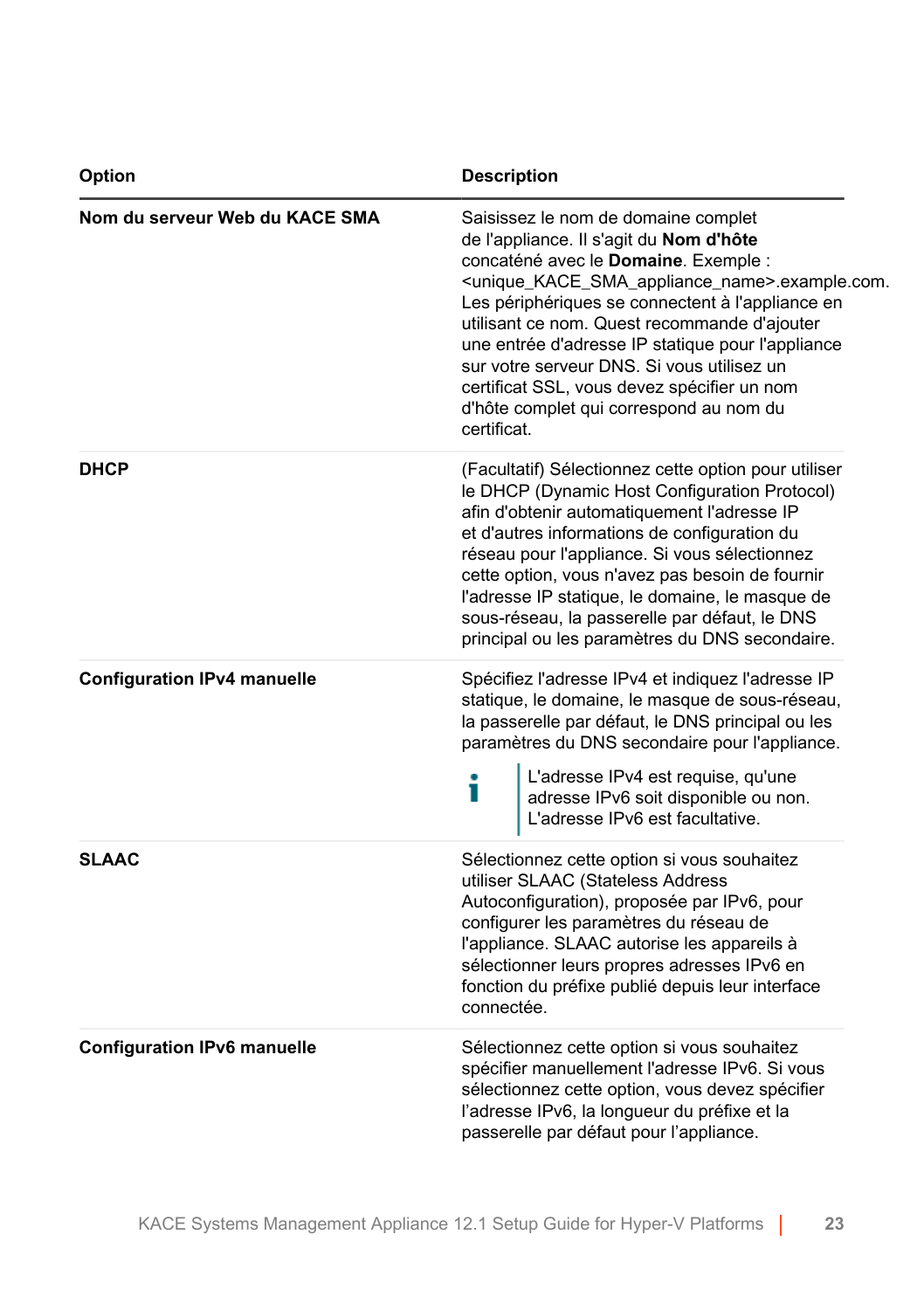| Option              | <b>Description</b>                                                                                                                                                                                                                                                                                                                                                                                                                                                                                                                                                                                                                                                    |  |  |
|---------------------|-----------------------------------------------------------------------------------------------------------------------------------------------------------------------------------------------------------------------------------------------------------------------------------------------------------------------------------------------------------------------------------------------------------------------------------------------------------------------------------------------------------------------------------------------------------------------------------------------------------------------------------------------------------------------|--|--|
|                     | L'adresse IPv6 est facultative. L'adresse<br>i<br>IPv4 est requise, qu'une adresse IPv6<br>soit disponible ou non.                                                                                                                                                                                                                                                                                                                                                                                                                                                                                                                                                    |  |  |
| Désactiver IPv6     | Sélectionnez cette option si vous souhaitez<br>désactiver une adresse IPv6 pour l'appliance. Il<br>s'agit du paramètre par défaut.                                                                                                                                                                                                                                                                                                                                                                                                                                                                                                                                    |  |  |
| <b>Serveur SMTP</b> | (Facultatif) Spécifiez le nom d'hôte ou<br>l'adresse IP d'un serveur SMTP externe, comme<br>smtp.gmail.com. Les serveurs SMTP externes<br>doivent autoriser le trafic de messagerie sortant<br>anonyme (non authentifié). Assurez-vous<br>que vos stratégies de réseau permettent à<br>l'appliance de communiquer directement avec<br>le serveur SMTP. En outre, le serveur de<br>messagerie doit être configuré pour permettre<br>le relais du courrier électronique de l'appliance<br>sans authentification. Si vous ne fournissez pas<br>les informations du serveur SMTP, l'appliance<br>KACE SMA envoie les e-mails par le biais de<br>son serveur SMTP interne. |  |  |
| <b>SSH activé</b>   | (Facultatif) Sélectionnez cette option pour<br>activer l'accès SSH (sécurisé) à la Console<br>d'administration de l'appliance. Quest vous<br>recommande d'activer le protocole SSH au cours<br>de l'installation initiale. Lorsque la configuration<br>est terminée, vous pouvez modifier les<br>paramètres dans la Console d'administration<br>si nécessaire.                                                                                                                                                                                                                                                                                                        |  |  |
| Proxy               | (Facultatif) Saisissez les informations concernant<br>le serveur proxy.<br>l'appliance prend en charge les serveurs<br>i<br>proxy utilisant l'authentification de base<br>axée sur le domaine, qui demande un<br>nom d'utilisateur et un mot de passe.<br>Si votre serveur proxy utilise un type<br>d'authentification différent, ajoutez<br>l'adresse IP de l'appliance à la liste des<br>exceptions du serveur proxy.                                                                                                                                                                                                                                               |  |  |

5. Appuyez sur la touche fléchée bas pour déplacer le curseur vers Enregistrer, puis appuyez sur la touche **Entrée** ou **Retour**.

#### L'appliance redémarre.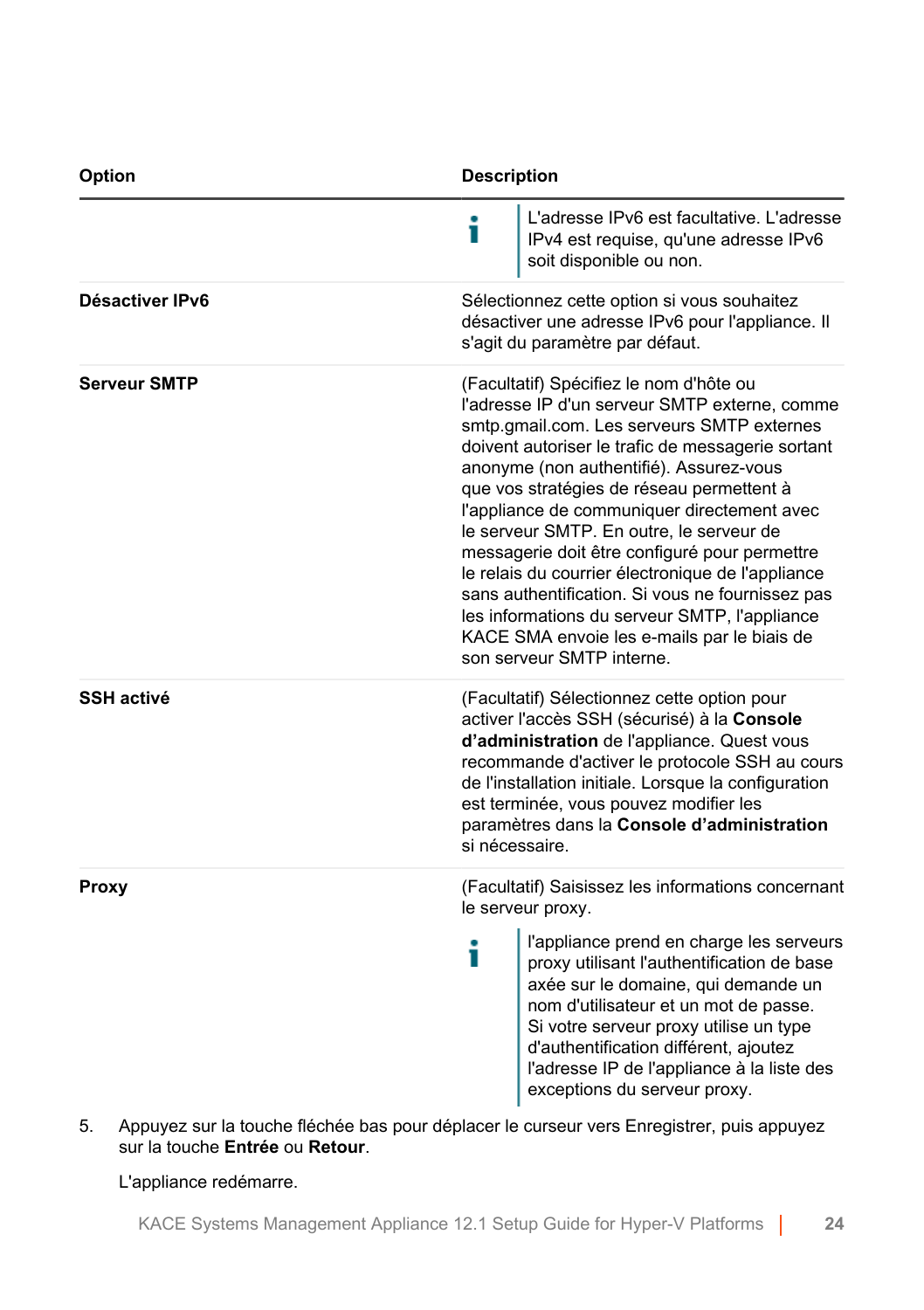6. Sur tout ordinateur connecté à votre réseau local, ouvrez un navigateur et accédez à l'URL de la Console d'administration de l'appliance. Par exemple, http:// <unique\_KACE\_SMA\_appliance\_name>.local/admin.

La page Contrat de transaction du logiciel apparaît.

7. Acceptez le contrat.

L'assistant Installation initiale s'affiche.

- 8. Vérifiez que vous disposez de toutes les informations nécessaires pour configurer l'appliance, puis cliquez sur **Suivant**.
- 9. Vérifiez les informations de la page Authentification à deux facteurs de la Console de diagnostic qui s'affiche, et conservez la clé secrète et les jetons hors ligne en lieu sûr, comme demandé.

|  |  |  | 10. À la page Paramètres de licence et d'administrateur, fournissez les informations suivantes : |
|--|--|--|--------------------------------------------------------------------------------------------------|
|--|--|--|--------------------------------------------------------------------------------------------------|

|                                                                                                                                                                                                                                                                                                                                                                                                                                             | <b>Description</b>                                                                                                                                                                                                                                                                                                                                        |  |
|---------------------------------------------------------------------------------------------------------------------------------------------------------------------------------------------------------------------------------------------------------------------------------------------------------------------------------------------------------------------------------------------------------------------------------------------|-----------------------------------------------------------------------------------------------------------------------------------------------------------------------------------------------------------------------------------------------------------------------------------------------------------------------------------------------------------|--|
| Saisissez la clé de licence que vous avez reçue<br>dans le courrier électronique de bienvenue<br>envoyé par Quest. Si vous ne disposez d'aucune<br>clé de licence, contactez le Support Quest<br>Software à l'adresse https://support.quest.com/<br>contact-support.                                                                                                                                                                        |                                                                                                                                                                                                                                                                                                                                                           |  |
| Nom de votre entreprise ou organisation.                                                                                                                                                                                                                                                                                                                                                                                                    |                                                                                                                                                                                                                                                                                                                                                           |  |
| Adresse e-mail à laquelle vous souhaitez<br>recevoir les communications de Quest.                                                                                                                                                                                                                                                                                                                                                           |                                                                                                                                                                                                                                                                                                                                                           |  |
| Mot de passe du compte <b>admin</b> par défaut,<br>qui est le compte que vous utilisez pour vous<br>connecter à la Console d'administration<br>de l'appliance. Le compte admin par défaut<br>est le seul compte défini sur l'appliance à ce<br>stade. Si vous oubliez le mot de passe de ce<br>compte, il vous faudra probablement rétablir les<br>paramètres d'usine par défaut du système, ce<br>qui peut entraîner une perte de données. |                                                                                                                                                                                                                                                                                                                                                           |  |
| i                                                                                                                                                                                                                                                                                                                                                                                                                                           | Si vous disposez de plusieurs<br>appliances KACE SMA ou KACE SDA<br>(déploiement des systèmes), Quest<br>vous recommande d'utiliser un mot<br>de passe identique pour le compte<br>admin de chaque appliance. Cela vous<br>permet de lier les appliances entre elles<br>par la suite. Pour plus d'informations,<br>consultez le Guide de l'administrateur |  |
|                                                                                                                                                                                                                                                                                                                                                                                                                                             |                                                                                                                                                                                                                                                                                                                                                           |  |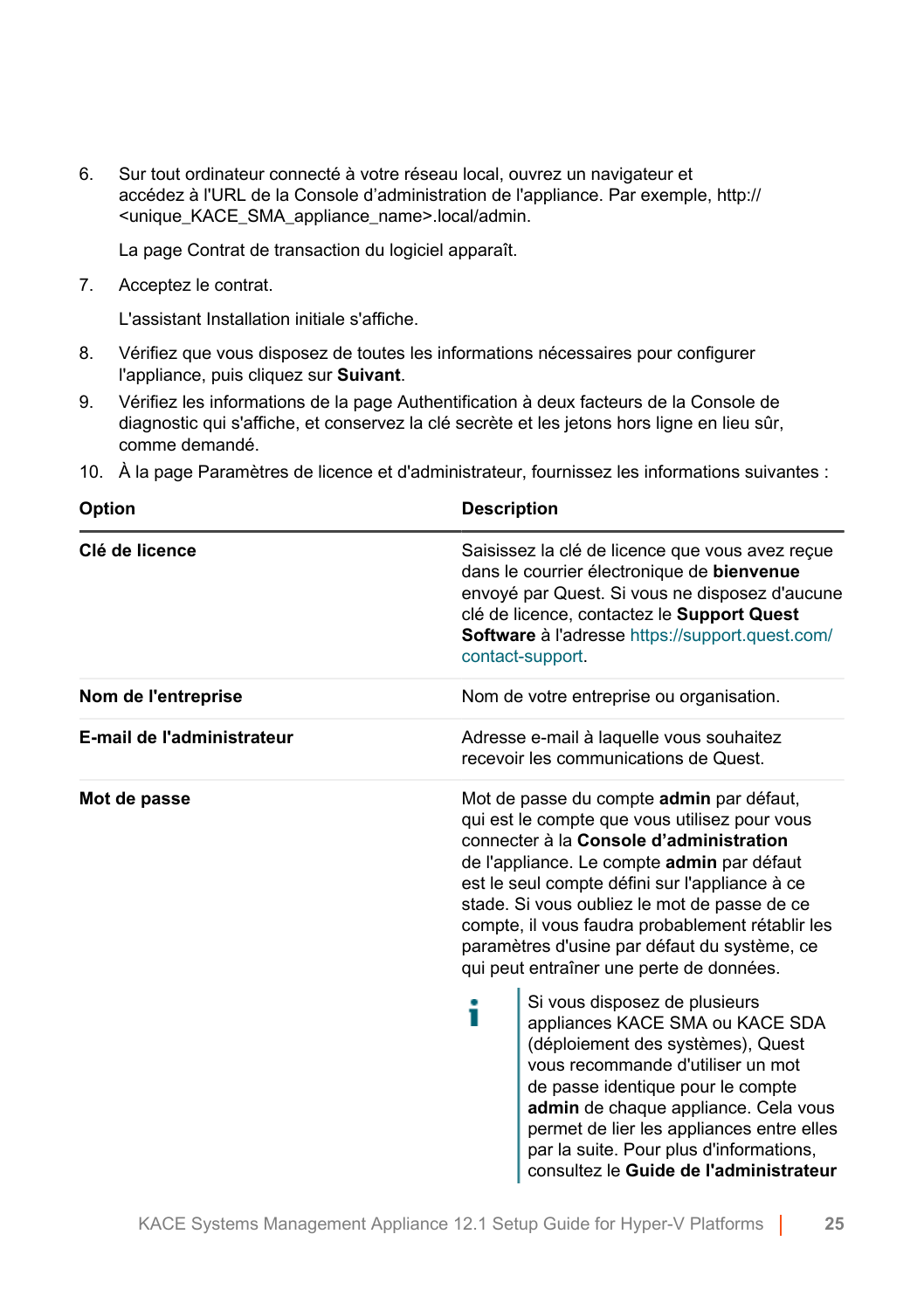| <b>Option</b>                         | <b>Description</b>                                                                                                                                                                                                                                                                                                                                                                                                                                                                                                         |  |  |
|---------------------------------------|----------------------------------------------------------------------------------------------------------------------------------------------------------------------------------------------------------------------------------------------------------------------------------------------------------------------------------------------------------------------------------------------------------------------------------------------------------------------------------------------------------------------------|--|--|
|                                       | de l'appliance : Accès au Guide de<br>l'administrateur et à l'aide en ligne.                                                                                                                                                                                                                                                                                                                                                                                                                                               |  |  |
| <b>Authentification bifactorielle</b> | Si vous voulez fournir une sécurité accrue<br>aux utilisateurs se connectant à l'appliance,<br>définissez cette option sur Activé. Cette<br>fonction ajoute une étape au processus de<br>connexion. Elle s'appuie sur l'application Google<br>Authenticator pour générer des codes de<br>vérification. L'application génère un nouveau<br>code à six chiffres à intervalles réguliers.<br>Lorsque cette option est activée, les utilisateurs<br>sont invités à saisir le code de vérification actif à<br>chaque connexion. |  |  |
|                                       | Si vous activez cette fonction, assurez-<br>i<br>vous que l'horloge du serveur KACE<br>SMA est précise, ainsi que sur le<br>périphérique exécutant Google<br>Authenticator. Google Authenticator<br>s'appuie sur l'heure actuelle pour<br>créer le jeton. Si l'horloge du serveur<br>n'est pas synchronisée avec celles<br>des périphériques exécutant Google<br>Authenticator, la validation du jeton<br>peut échouer, ce qui peut entraîner le<br>verrouillage du compte.                                                |  |  |

11. Suivez les instructions affichées à l'écran pour finaliser la configuration initiale.

Une fois la configuration initiale terminée, l'appliance redémarre, puis la page de connexion à la **Console d'administration** s'affiche.



Si vous modifiez l'adresse IP de l'appliance, utilisez la nouvelle adresse pour afficher la page de connexion.

12. Connectez-vous à la Console d'administration avec l'ID de connexion admin et le mot de passe que vous avez défini lors de la configuration initiale.

Si l'authentification à deux facteurs a été activée sur la page Paramètres de licence et d'administrateur de l'assistant de configuration initiale, la page Configurer l'authentification à deux facteurs s'affiche.

13. **Authentification à deux facteurs uniquement**. Suivez les instructions figurant sur la page Configurer l'authentification à deux facteurs pour générer un code de vérification Google Authenticator en utilisant votre smartphone. Dans le champ Code de vérification, saisissez le code d'authentification Google Authenticator et cliquez sur **Terminer la configuration**. Un nouveau code de vérification est nécessaire pour chaque nouvelle connexion.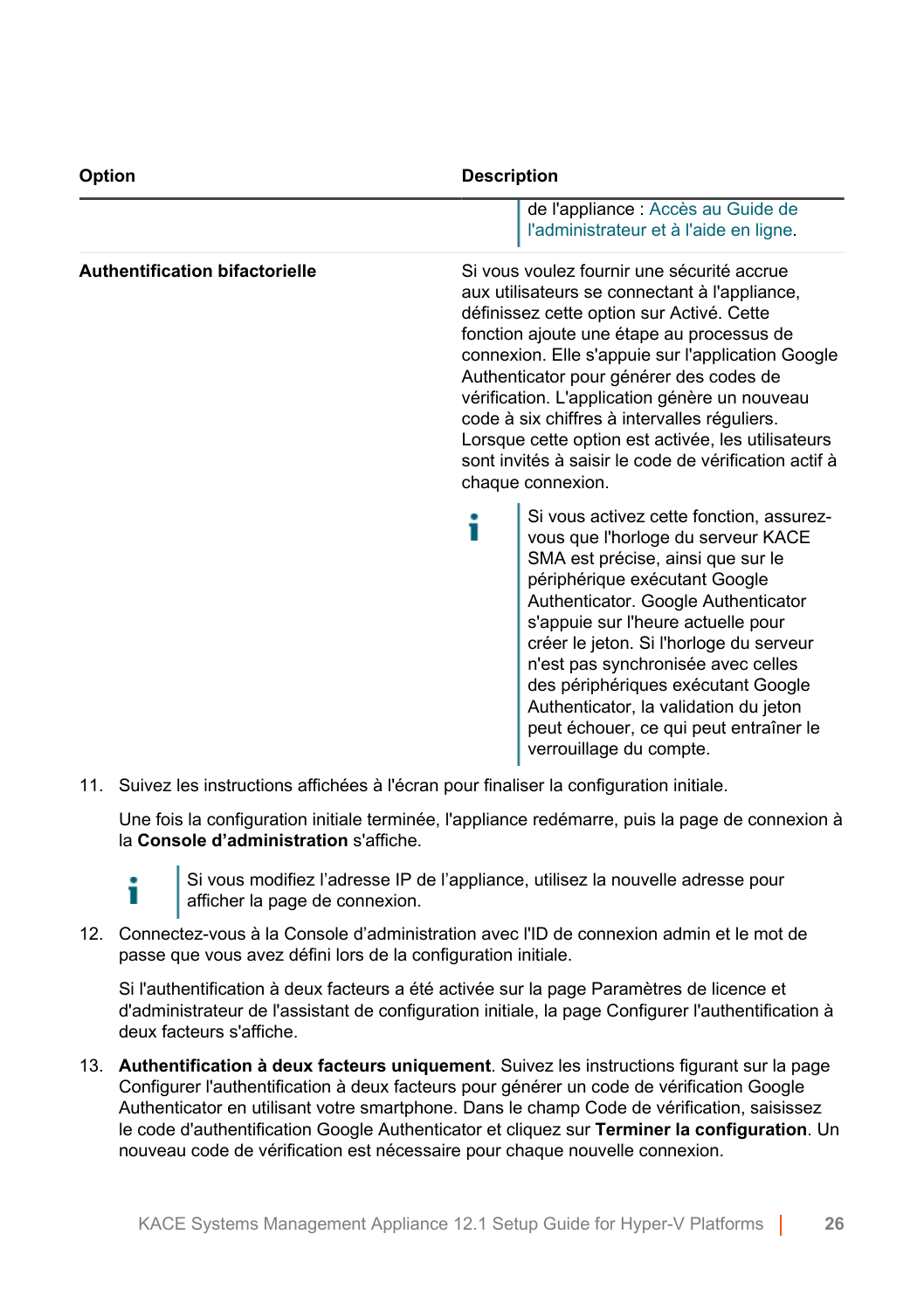Pour ignorer cette étape, cliquez sur **Ignorer la configuration**. Vous ne pouvez ignorer cette étape que pendant une fenêtre de transition configurée. Pour plus d'informations à ce sujet, consultez le document Administrator Guide (Guide de l'administrateur).

La **Console d'administration** s'affiche et vous pouvez utiliser l'appliance.

### <span id="page-26-0"></span>**Configuration des services d'intégration de sauvegarde**

La configuration appropriée des services d'intégration de sauvegarde pour les machines virtuelles de l'appliance de gestion des systèmes KACE s'exécutant sur Hyper-V empêche la corruption des fichiers de la base de données MySQL.

La machine virtuelle KACE SMA s'exécutant sur Hyper-V n'est pas correctement configurée pour la sauvegarde de machine virtuelle (VM). Cela cause des problèmes de corruption des fichiers de la base de données MySQL dans l'appliance, rendant l'appliance inutilisable jusqu'à ce que le support technique soit contacté pour résoudre le problème en restaurant la base de données à partir de la sauvegarde de base de données non corrompue la plus récente.

Ce phénomène est provoqué par la fonctionnalité sauvegarde en direct de la machine virtuelle d'Hyper-V qui facilite la sauvegarde sans interruption des machines virtuelles en direct. Pour plus d'informations, visitez le site [https://technet.microsoft.com/en-us/library/dn531031\(v=ws.12\).aspx.](https://technet.microsoft.com/en-us/library/dn531031(v=ws.12).aspx)

Cependant, Microsoft ne prend actuellement pas en charge la fonctionnalité sauvegarde en direct pour les versions de machines virtuelles FreeBSD s'exécutant sur HyperV, dont les machines virtuelles HyperV des produits KACE SMA qui utilisent FreeBSD. Pour plus d'informations, visitez le site [https://technet.microsoft.com/library/dn848318\(ws.12\).aspx](https://technet.microsoft.com/library/dn848318(ws.12).aspx).

S'il est correctement configuré, lors de la sauvegarde d'une machine virtuelle ne prenant pas en charge la sauvegarde en direct, le serveur Hyper-V met la machine virtuelle hors ligne (placée dans l'état sauvegardé) pendant le processus de sauvegarde, puis restaure la machine virtuelle à son état précédent lorsque le processus de sauvegarde est terminé. Bien que la mise hors ligne de la machine virtuelle entraîne l'indisponibilité de celle-ci, la sauvegarde devrait se terminer sans affecter de manière négative le contenu de la machine virtuelle. Pour plus d'informations, visitez le site [https://technet.microsoft.com/en-us/library/dn798286.aspx.](https://technet.microsoft.com/en-us/library/dn798286.aspx)

Étant donné que Microsoft ne prend pas en charge les sauvegardes en direct du système d'exploitation FreeBSD exécuté sur l'appliance KACE, il est important de configurer les paramètres de services d'intégration appropriés des machines virtuelles Hyper-V KACE SMA qui empêchent l'Hyper-V de tenter d'effectuer des sauvegardes en direct de la machine virtuelle. Lorsque les paramètres de services d'intégration de la machine virtuelle ne sont pas correctement configurés, certains clients ont connu des corruptions de fichiers au sein du KACE SMA qui ont entraîné son fonctionnement incorrect. Le support technique a dû être contacté pour résoudre le problème.

Microsoft activant automatiquement par défaut le service d'intégration de sauvegarde sur toutes les nouvelles machines virtuelles HyperV, si vous créez une machine virtuelle HyperV pour l'appliance KACE SMA, suivez les instructions ci-dessous pour configurer correctement ce service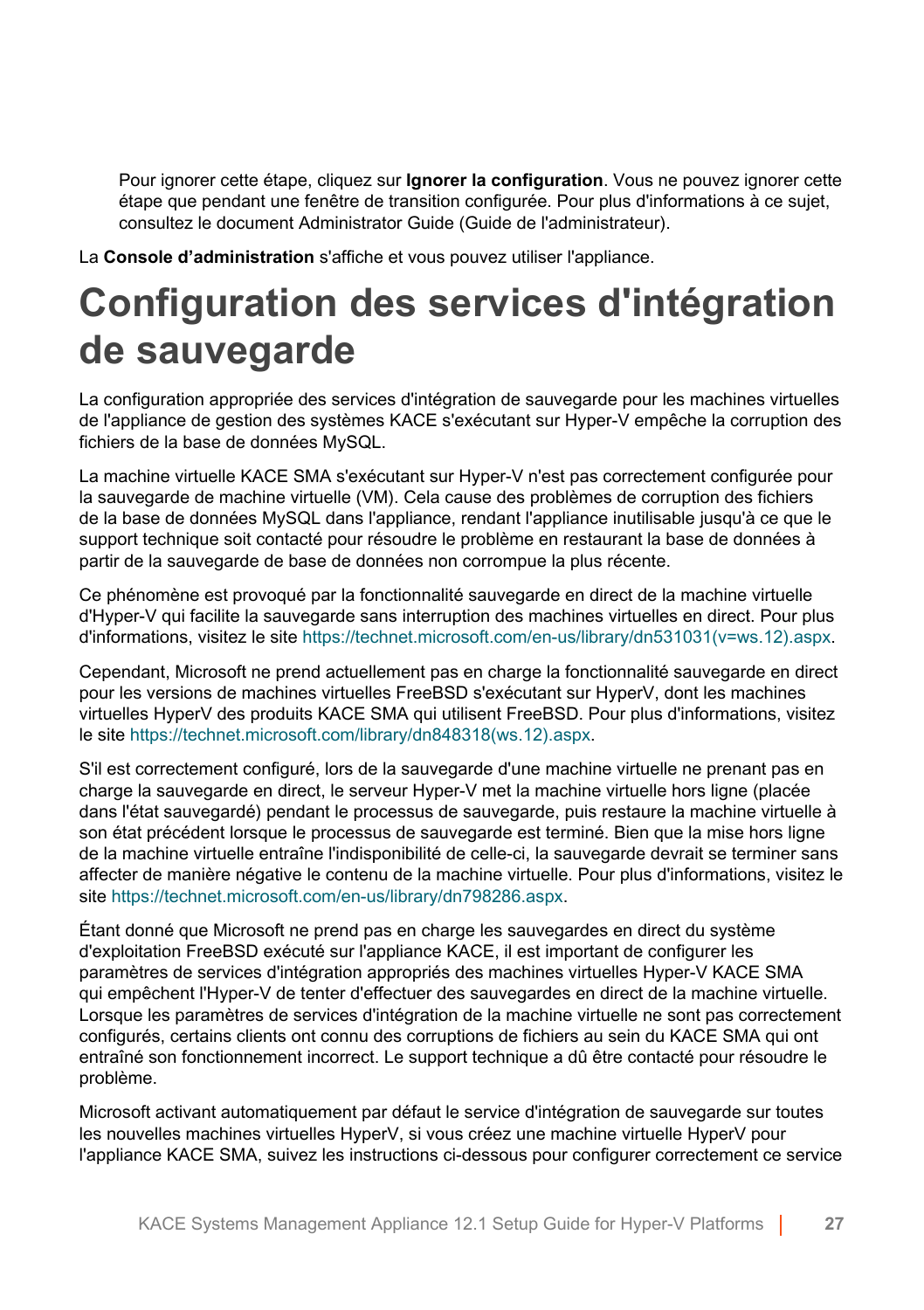pour FreeBSD, afin d'empêcher la corruption de fichiers de la base de données mentionnée cidessus.

Il est recommandé de désactiver la fonctionnalité de sauvegarde en direct sur les machines virtuelles Hyper-V KACE SMA.

Pour désactiver le service d'intégration de sauvegarde, dans la boîte de dialogue Paramètres de la machine virtuelle, sous **Gestion** > **Services d'intégration**, décochez la case Sauvegarde (point de contrôle de volume), puis cliquez sur **Appliquer**. Ce paramètre peut avoir un autre nom, comme Sauvegarde (copie masquée), selon la version Windows du serveur Hyper-V.

Pour modifier ce paramètre, vous devez d'abord arrêter la machine virtuelle.

i

Ť

Une fois le paramètre de sauvegarde désactivé, si Windows ne parvient pas à mettre hors ligne la machine virtuelle en premier lieu (en modifiant l'état de la machine virtuelle sur sauvegardé) pendant le processus de sauvegarde et si la corruption MySQL dans l'appliance KACE se poursuit pendant la sauvegarde de la machine virtuelle, mettez la machine virtuelle en état arrêt ou sauvegardé avant d'effectuer la sauvegarde de la machine virtuelle.

Pour des informations supplémentaires sur ce problème, rendez-vous sur [https://](https://support.quest.com/kace-systems-management-appliance/kb/195580) [support.quest.com/kace-systems-management-appliance/kb/195580.](https://support.quest.com/kace-systems-management-appliance/kb/195580)

### <span id="page-27-0"></span>**Configuration de la carte réseau virtuelle**

La défaillance du réseau, comprenant des performances faibles, un agent déconnecté, le blocage de l'interface et l'indisponibilité totale du réseau, est observée sur l'appliance virtuelle de déploiement des systèmes KACE s'exécutant sur l'Hyper-V.

Par défaut, deux paramètres du réseau problématiques sont activés dans l'Hyper-V pour toutes les machines virtuelles invitées. Ces paramètres sont Adresse MAC dynamique et VMQ (file d'attente de la machine virtuelle).

Lorsqu'il est configuré avec une adresse MAC dynamique, l'Hyper-V peut attribuer aléatoirement une nouvelle adresse MAC à la machine virtuelle invitée. Étant donné que les appliances KACE sont exécutées sous FreeBSD, le système d'exploitation doit être redémarré afin de détecter les modifications apportées à l'interface réseau.

VMQ est une technologie de filtrage de paquets dans Hyper-V qui réduit la surcharge de travail liée au routage des paquets sur le matériel et les systèmes d'exploitation invités pris en charge. Cependant, cette technologie n'est pas prise en charge par la carte réseau virtuelle Intel E1000 utilisée par les appliances KACE, ce qui peut nuire aux performances du réseau. VMQ entraîne également des problèmes de performances pour certaines cartes réseau physiques Broadcom.

Pour résoudre ce problème, il est conseillé de désactiver l'adresse MAC dynamique (en choisissant une adresse MAC statique) et VMQ sur toutes les appliances virtuelles KACE hébergées sur Hyper-V.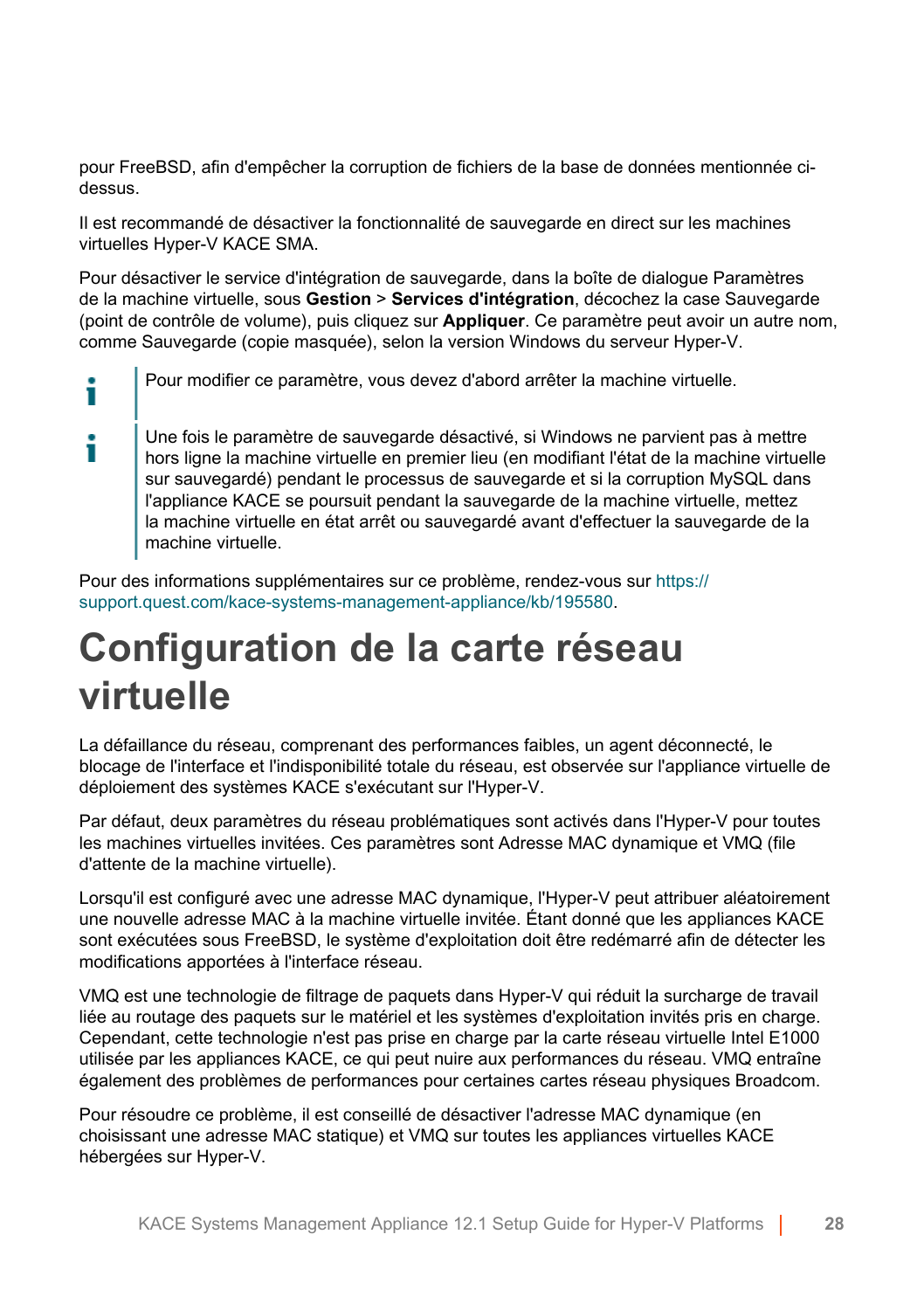Pour désactiver l'adresse MAC dynamique, dans la boîte de dialogue Paramètres de la machine virtuelle, sous **Carte réseau** > **Fonctionnalités avancées**, cochez la case Statique et spécifiez une adresse MAC unique valide pour votre environnement. Cliquez ensuite sur **Appliquer**.

- Généralement, vous pouvez laisser l'adresse MAC actuelle qui est déjà attribuée de Ť manière dynamique.
- Pour passer d'une adresse MAC dynamique à une adresse MAC statique, et vice versa, т vous devez d'abord arrêter la machine virtuelle.

Pour désactiver VMQ, dans la boîte de dialogue Paramètres de la machine virtuelle, sous **Carte réseau** > **Accélération du matériel**, décochez la case Activer la file d'attente de la machine virtuelle, puis cliquez sur **Appliquer**.

Bien que ce paramètre puisse être modifié sans arrêter la machine virtuelle, il est ٦ préférable de le modifier lorsque la machine virtuelle est hors ligne.

Pour des informations supplémentaires sur ce problème, rendez-vous sur [https://](https://support.quest.com/kace-systems-management-appliance/kb/153445) [support.quest.com/kace-systems-management-appliance/kb/153445.](https://support.quest.com/kace-systems-management-appliance/kb/153445)

### <span id="page-28-0"></span>**Accès au Guide de l'administrateur et à l'aide en ligne**

Pour obtenir de l'aide sur l'utilisation de la **Console d'administration**, cliquez sur le lien Aide situé en haut à droite de l'interface pour ouvrir l'aide contextuelle. Pour accéder au système d'aide principal, cliquez sur les liens des rubriques de l'aide contextuelle.



### <span id="page-28-1"></span>**Programmation des formations**

Afin de vous aider à commencer à utiliser l'appliance, Quest propose un programme de formations appelé QuickStart. Ce programme fournit une assistance à distance pour aider à obtenir votre solution rapidement afin de commencer l'approvisionnement, la gestion, la sécurité et la maintenance de vos périphériques connectés au réseau.

Pour en savoir plus sur ce programme, cliquez sur l'un des liens suivants :

- **Appliance de gestion des systèmes KACE** : [https://support.quest.com/kace-systems](https://support.quest.com/kace-systems-management-appliance/professional-services/332)[management-appliance/professional-services/332](https://support.quest.com/kace-systems-management-appliance/professional-services/332)
- **Appliance de gestion des actifs KACE** : [https://support.quest.com/kace-asset](https://support.quest.com/kace-asset-management-appliance/professional-services/331)[management-appliance/professional-services/331](https://support.quest.com/kace-asset-management-appliance/professional-services/331)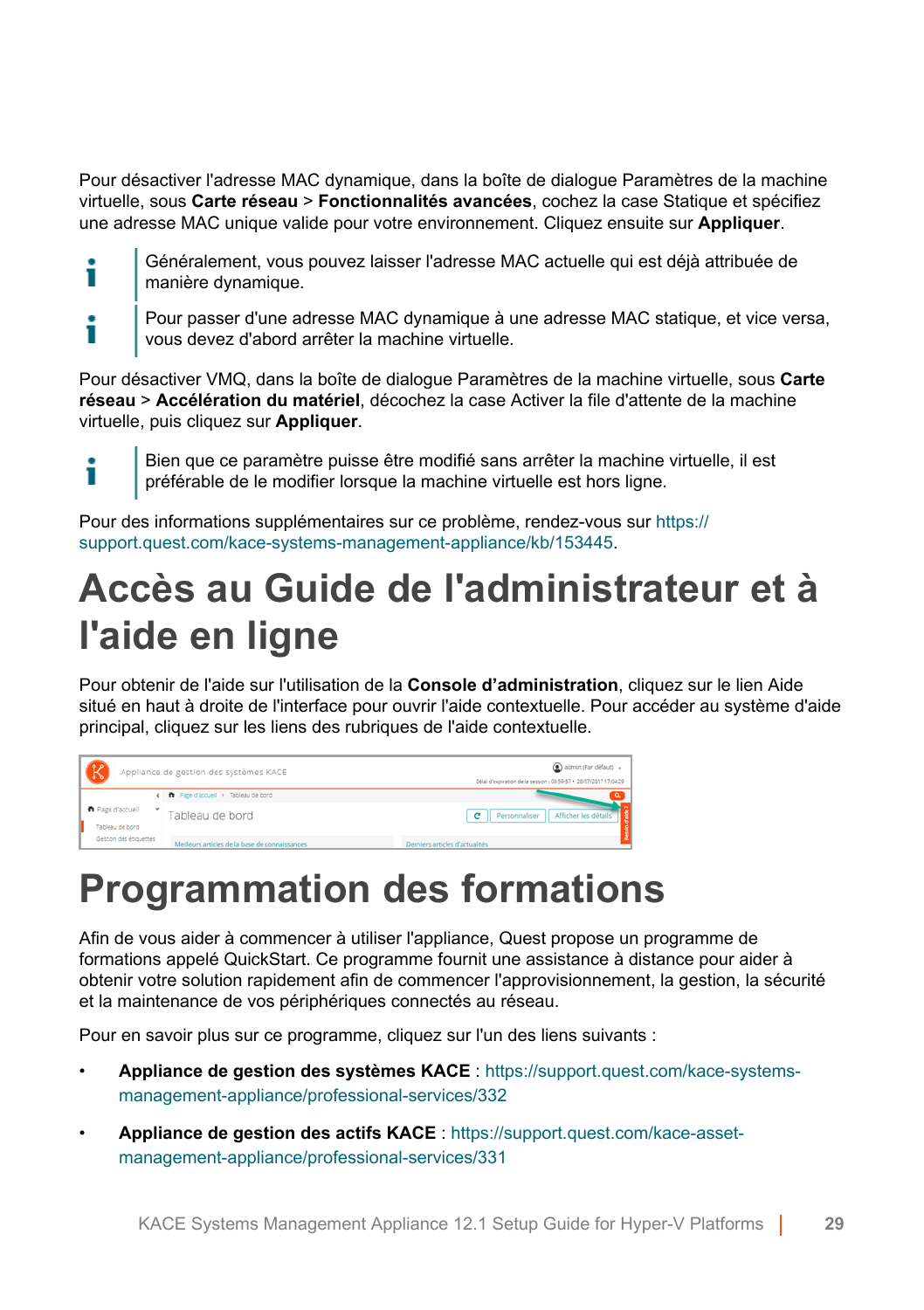Pour vous inscrire, envoyez une demande à :

- **Appliance de gestion des systèmes KACE** : <https://www.quest.com/register/113381>
- **Appliance de gestion des actifs KACE** : <https://www.quest.com/register/113379>

### <span id="page-29-0"></span>**Qui nous sommes**

Quest crée des solutions logicielles qui rendent tangibles les avantages des nouvelles technologies, dans un environnement IT de plus en plus complexe. De la gestion des bases de données et des systèmes à la gestion d'Active Directory et d'Office 365, en passant par la résilience de la cybersécurité, Quest aide ses clients à relever, dès maintenant, leur prochain défi IT. Dans le monde entier, plus de 130 000 entreprises, dont 95 % des entreprises du classement Fortune 500, comptent sur Quest pour assurer une gestion et un suivi proactifs de leur prochaine initiative, pour trouver la solution aux prochains défis complexes de Microsoft et pour garder une longueur d'avance sur la prochaine menace. Quest Software. Quand le présent rencontre le futur. Pour plus d'informations, visitez le site [www.quest.com](https://www.quest.com/company/contact-us.aspx).

### <span id="page-29-1"></span>**Ressources du support technique**

Le support technique est disponible pour les clients Quest disposant d'un contrat de maintenance valide et les clients qui utilisent des versions d'évaluation. Vous pouvez accéder au portail du support technique Quest à l'adresse [https://support.quest.com/fr-fr/.](https://support.quest.com/)

Ce portail propose des outils d'auto-dépannage qui vous permettront de résoudre des problèmes rapidement et sans aide extérieure, 24 h/24 et 365 j/an. Il permet d'effectuer les opérations suivantes :

- Soumettre et gérer une demande de service
- Consulter les articles de la base de connaissances
- Vous inscrire pour recevoir des notifications sur les produits
- Télécharger des logiciels et de la documentation technique
- Visionner des vidéos de procédure
- Participer aux discussions de la communauté
- Discuter en ligne avec des ingénieurs du support technique
- Découvrir des services capables de vous aider avec votre produit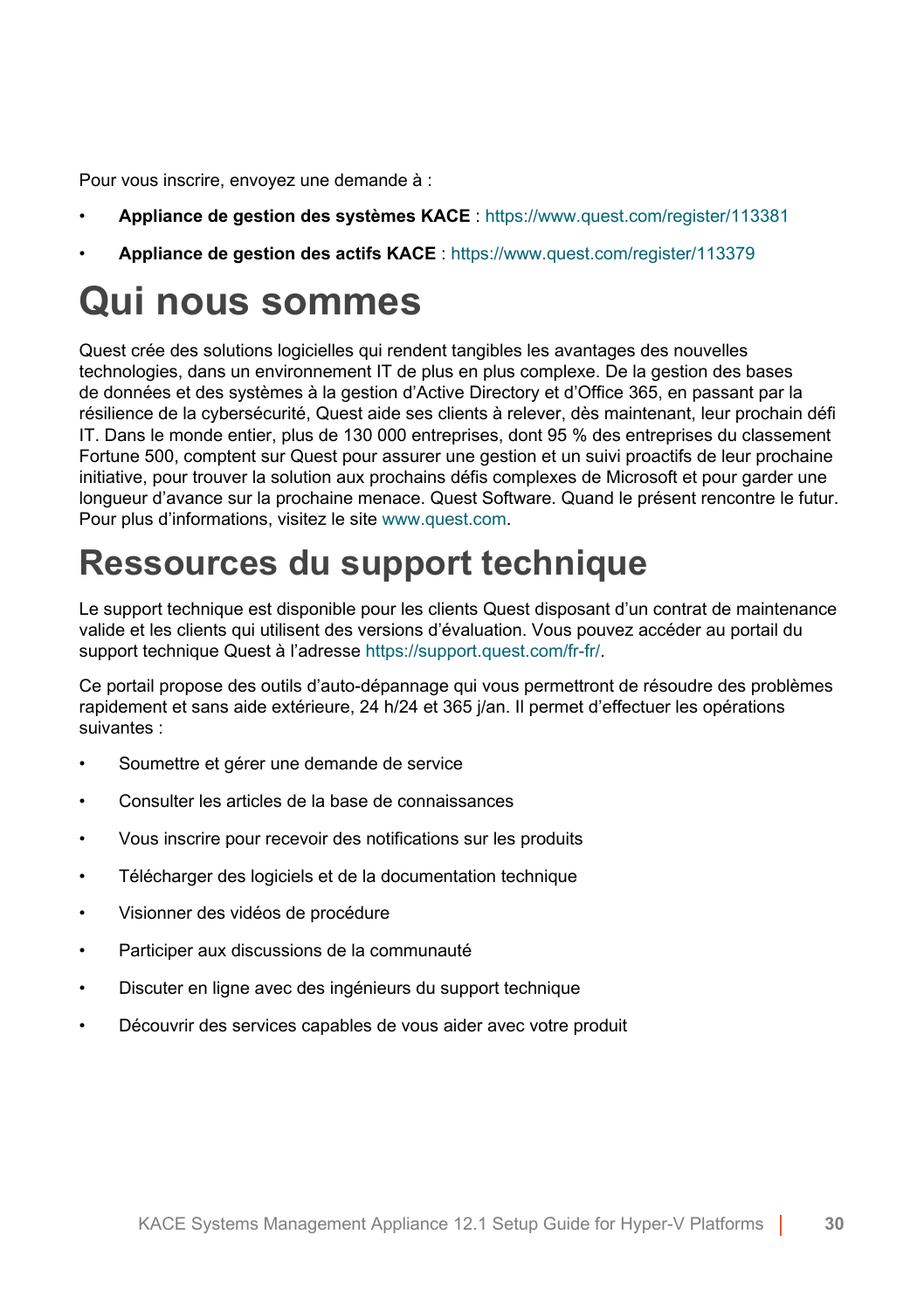## **Einrichten der Appliance**

<span id="page-30-0"></span>**In diesem Handbuch wird erklärt, wie Sie die virtuelle KACE Systemverwaltungs-Appliance (SMA) auf Microsoft® Hyper-V® Host-Systemen einrichten. Die virtuelle KACE SMA erfordert keine dedizierte Hardware.**

Weitere Einzelheiten zur Dokumentation finden Sie unter [https://support.quest.com/kace-systems](https://support.quest.com/kace-systems-management-appliance/technical-documents)[management-appliance/technical-documents](https://support.quest.com/kace-systems-management-appliance/technical-documents).

### <span id="page-30-1"></span>**Vorbereitung**

Vor dem Einrichten der Appliance müssen Sie einige Vorbereitungen treffen.

- 1. Erwerben Sie eine virtuelle KACE SMA Lizenz bei Quest Sales über [https://www.quest.com/](https://www.quest.com/company/contact-us.aspx) [company/contact-us.aspx.](https://www.quest.com/company/contact-us.aspx)
- 2. Sie können entscheiden, ob Sie einen DHCP-Server für die automatische Zuweisung einer IP-Adresse zur Appliance oder eine statische IP-Adresse für die Appliance verwenden möchten.
- 3. Wenn Sie eine statische IP-Adresse für die Appliance verwenden, geben Sie den Hostnamen der Appliance in den A-Datensatz Ihres internen DNS-Servers (Domain Name System) ein. Der A-Datensatz definiert den Hostnamen für den MX-Datensatz. Dadurch können Benutzer E-Mail-Tickets an den Service Desk senden. Standardmäßig ist der Hostname des Geräts k1000, aber Quest empfiehlt, den Namen während der Ersteinrichtung zu ändern.
	- Wird der Gerätenamen nicht geändert, kann es zu Problemen kommen, wenn i zusätzliche KACE SMA Geräte hinzugefügt werden. Wenn mehrere KACE SMA Geräte mit identischen Namen zum selben Netzwerk gehören, haben diese dieselbe IP-Adresse. Dies kann bei diesen Geräten zu Problemen führen.
- 4. Entscheiden Sie, ob Sie ein Split-DNS verwenden möchten. Dies kann nützlich sein, wenn die Verbindung der Appliance mit dem Internet über einen Reverseproxy, durch Hinzufügen zu einem Umkreisnetzwerk oder zu einem überwachten Subnetz hergestellt wird. Durch eine DMZ wird ein LAN (lokales Netzwerk) um eine zusätzliche Sicherheitsebene erweitert.
- 5. Konfigurieren Sie die Sicherungsintegrationsdienste für die Virtual Appliances, die auf Hyper-V ausgeführt werden. Weitere Informationen finden Sie unter [Konfiguration von Backup-](#page-40-0)[Integrationsdiensten](#page-40-0).
	- **Die falsche Konfiguration der Sicherungsintegrationsdienste kann zu einer Beschädigung der MySQL-Datenbankdatei führen.**

### <span id="page-30-2"></span>**Importieren der virtuellen KACE SMA in einen Microsoft Hyper-V-Server und Konfigurieren der Einstellungen**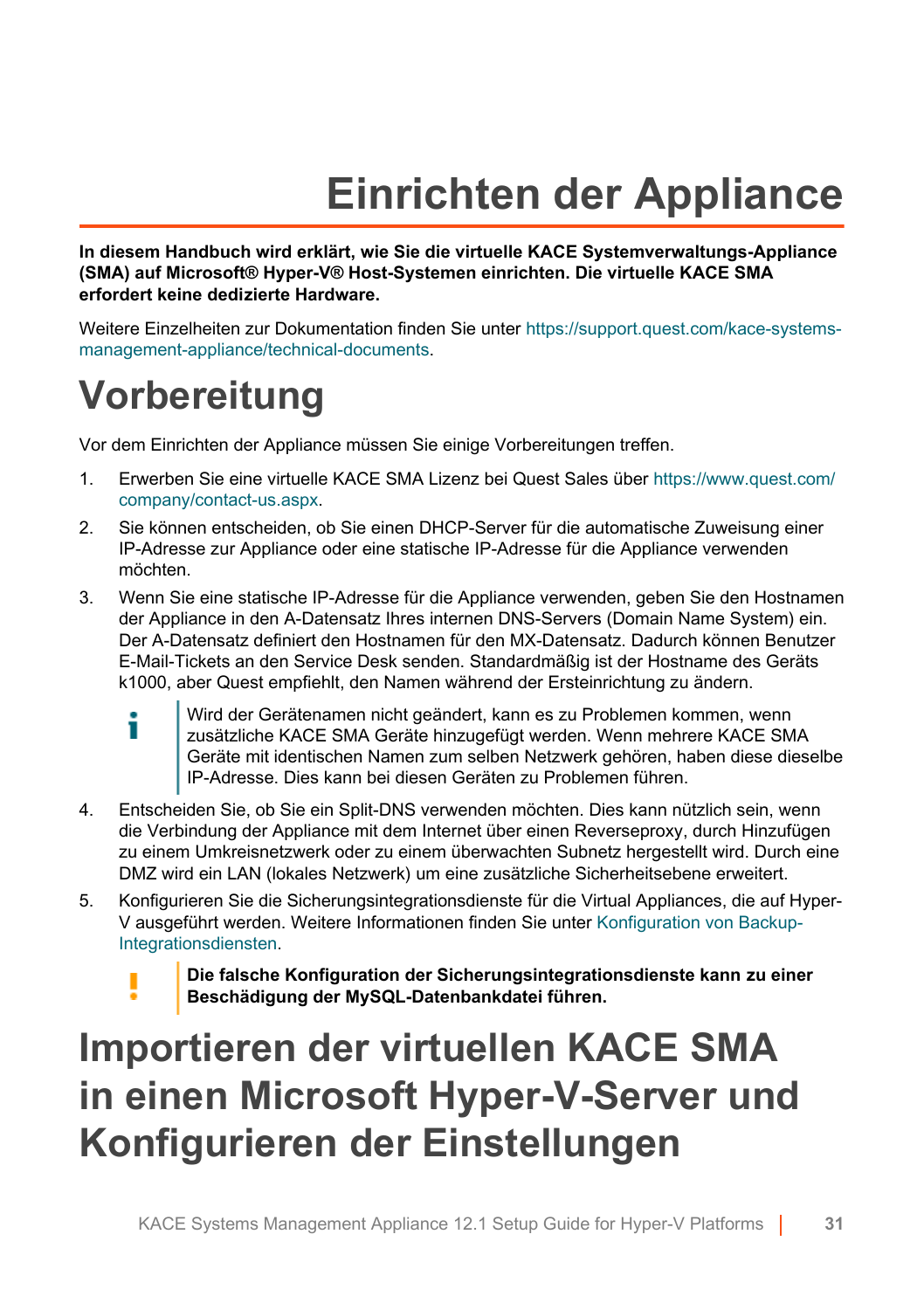Hyper-V-Manager ist das integrierte Verwaltungstool für virtuelle Computer zum Importieren der virtuellen KACE KACE SMA.

- Konfigurieren Sie den virtuellen Computer nicht mit dem Legacy-Netzwerkadapter.
- Lassen Sie im Hyper-V-Manager die Standardeinstellung unverändert, um den Hyper-V-Zeitsynchronisierungsdienst zu aktivieren.
- 1. Um die virtuelle KACE SMA herunterzuladen, gehen Sie auf [https://support.quest.com/kace](https://support.quest.com/kace-systems-management-appliance/download-new-releases)[systems-management-appliance/download-new-releases](https://support.quest.com/kace-systems-management-appliance/download-new-releases). Ihre Kundenanmeldeinformationen erhalten Sie vom Quest Softwaresupport unter [https://support.quest.com/contact-support.](https://support.quest.com/contact-support)
- 2. Laden Sie im Abschnitt Virtuelle Appliance das komprimierte VHD-Bundle auf das Hyper-V-Hostsystem herunter.
- 3. Extrahieren Sie die Dateien und überprüfen Sie deren Integrität.
- 4. Klicken Sie im Hyper-V-Manager mit der rechten Maustaste auf den Host und klicken Sie dann auf **Virtuellen Computer importieren**.

Das Fenster Virtuellen Computer importieren wird angezeigt.

- 5. Navigieren Sie zum Speicherort des extrahierten VHD-Bundles.
- 6. Aktivieren Sie unter Einstellungen die Optionen Virtuellen Computer kopieren (neue eindeutige ID erstellen) und Alle Dateien duplizieren, sodass derselbe virtuelle Computer erneut importiert werden kann.
- 7. Klicken Sie auf **Importieren**.

Die virtuelle KACE SMA wird in der Liste der virtuellen Computer angezeigt.

- 8. Bearbeiten Sie die Einstellungen des virtuellen Computers, um eine Verbindung zwischen dem virtuellen Netzwerkadapter und dem virtuellen Switch des Hyper-V-Hosts herzustellen.
- 9. Wählen Sie eine statische MAC-Adresse für die virtuelle Maschine aus:
	- Quest empfiehlt die Verwendung einer statischen MAC-Adresse, da Hyper-V eine Ť neue MAC-Adresse möglicherweise zufällig an die virtuelle Maschine vergibt, wenn eine dynamische MAC-Adresse verwendet wird. Da die KACE SMA unter FreeBSD® ausgeführt wird, muss das Gastbetriebssystem neu gestartet werden, um die Änderung der Netzwerkschnittstelle zu erkennen. Das kann zu fehlerhaftem Netzwerkverhalten führen.
	- a. Navigieren Sie zum Abschnitt Erweiterte Funktionen in den Einstellungen Netzwerkadapter der virtuellen Maschine.
	- b. Wählen Sie **Statisch** bei der MAC-Adresse aus.
	- c. Geben Sie eine gültige, eindeutige MAC-Adresse für Ihre Umgebung an. Normalerweise können Sie die aktuelle MAC-Adresse verwenden.
	- d. Klicken Sie auf **Übernehmen**.
- 10. Deaktivieren Sie Warteschlange für virtuelle Computer (VMQ) für die virtuelle Maschine:
	- VMQ ist eine Paketfiltertechnologie in Hyper-V für die Verringerung des Ť. Mehraufwands beim Paketrouting in Verbindung mit unterstützter Hardware und unterstützten Gastbetriebssystemen. VMQ wird jedoch nicht von der Netzwerk-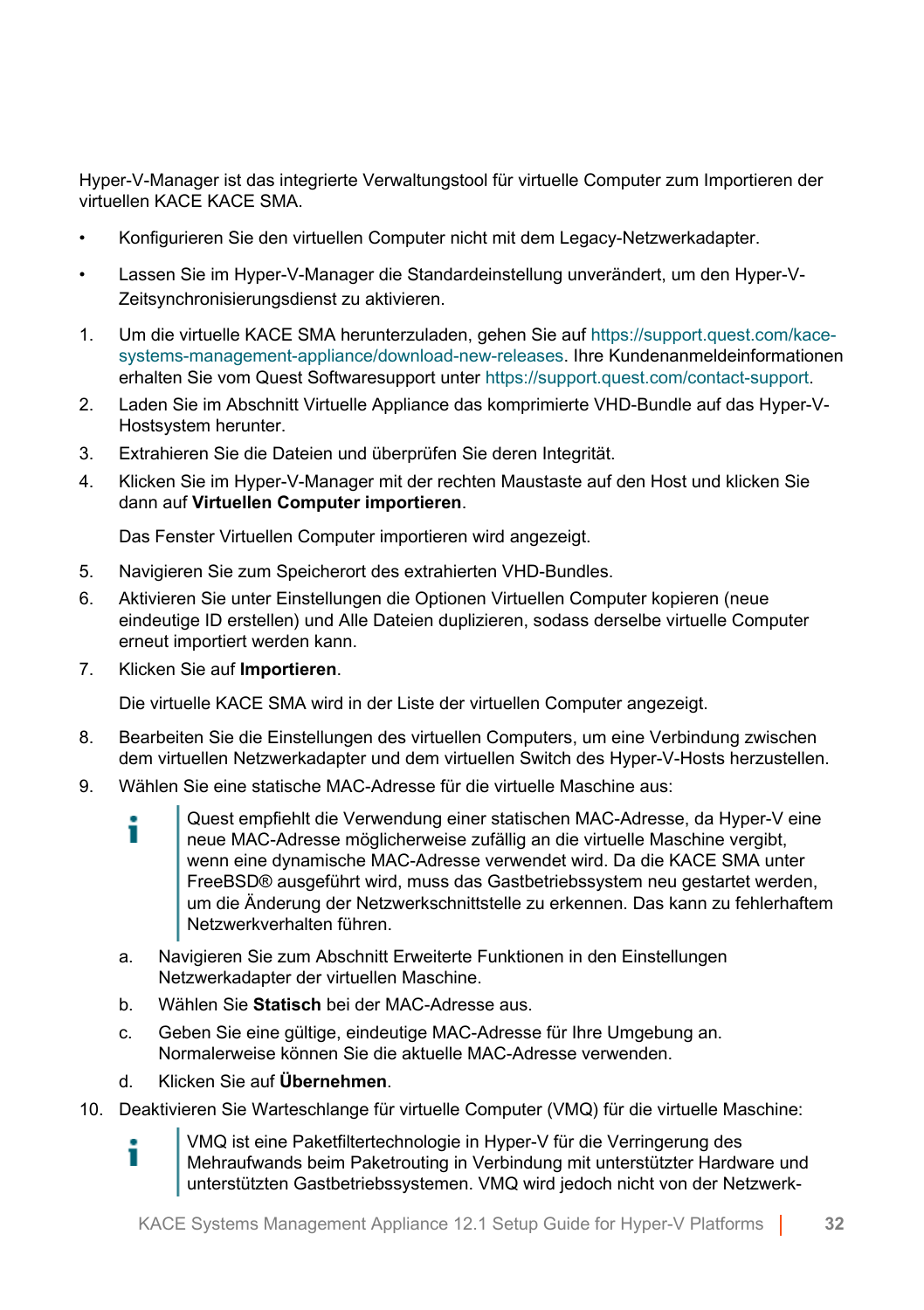Interface-Steuereinheit (NIC) Intel® e1000 unterstützt, die für die KACE SMA eingesetzt wird. Daher kann es zu schlechter Netzwerkleistung kommen. Außerdem sind bei einigen physischen Adaptern Leistungsprobleme in Verbindung mit VMQ bekannt. Daher empfiehlt Quest die Deaktivierung von VMQ.

- a. Navigieren Sie zum Abschnitt Hardwarebeschleunigung in den Einstellungen Netzwerkadapter der virtuellen Maschine.
- b. Deaktivieren Sie das Kontrollkästchen neben **Warteschlange für virtuelle Maschinen aktivieren**.
- c. Klicken Sie auf **Übernehmen**.

Schalten Sie die Appliance ein.

### <span id="page-32-0"></span>**Einschalten der Appliance und Anmelden bei der Administratorkonsole**

Beim ersten Einschalten der Appliance können Sie sich über einen beliebigen Computer in Ihrem LAN bei der KACE SMA **Administratorkonsole** anmelden, vorausgesetzt ein DHCP-Server ist verfügbar, um der Appliance eine IP-Adresse zuzuweisen. So können Sie den Setup-Assistenten zum Konfigurieren der anfänglichen Netzwerkeinstellungen verwenden.

Wenn kein DHCP-Server verfügbar ist, können Sie die anfänglichen Netzwerkeinstellungen mithilfe der **Befehlszeilenkonsole** konfigurieren. Siehe [Anfängliche Netzwerkeinstellungen](#page-35-0) [manuell konfigurieren \(optional\)](#page-35-0).

- Die für die Datums- und Uhrzeitinformationen verwendeten Gebietsschemaformate, т die bei Ihrer ersten Anmeldung in der **Administratorkonsole** angezeigt werden, sind durch Ihre Browsereinstellungen festgelegt. Informationen zum Ändern der Spracheinstellungen finden Sie im **Administratorhandbuch** der Appliance: [Zugriff auf](#page-42-0) [das Administratorhandbuch und die Onlinehilfe.](#page-42-0)
- 1. Starten Sie den virtuellen Computer, um die Appliance zu starten. Dieser Vorgang dauert 5 bis 10 Minuten.

Der **Befehlszeilenkonsole**-Anmeldebildschirm wird angezeigt und zeigt die DHCP-Netzwerkeinstellungen der Appliance an.

2. Öffnen Sie auf einem beliebigen mit Ihrem LAN verbundenen Computer einen Browser und rufen die auf dem Befehlszeilenkonsole-Anmeldebildschirm angezeigte URL auf. Zum Beispiel http://<eindeutiger\_KACE\_SMA\_Appliance\_Name>.local/admin.

Die Seite Softwareübertragungsvereinbarung wird angezeigt.

3. Stimmen Sie der Vereinbarung zu.

Der Assistent für die Ersteinrichtung wird angezeigt.

4. Stellen Sie sicher, dass Sie über die erforderlichen Informationen für die Konfiguration der Appliance verfügen und klicken Sie dann auf **Weiter**.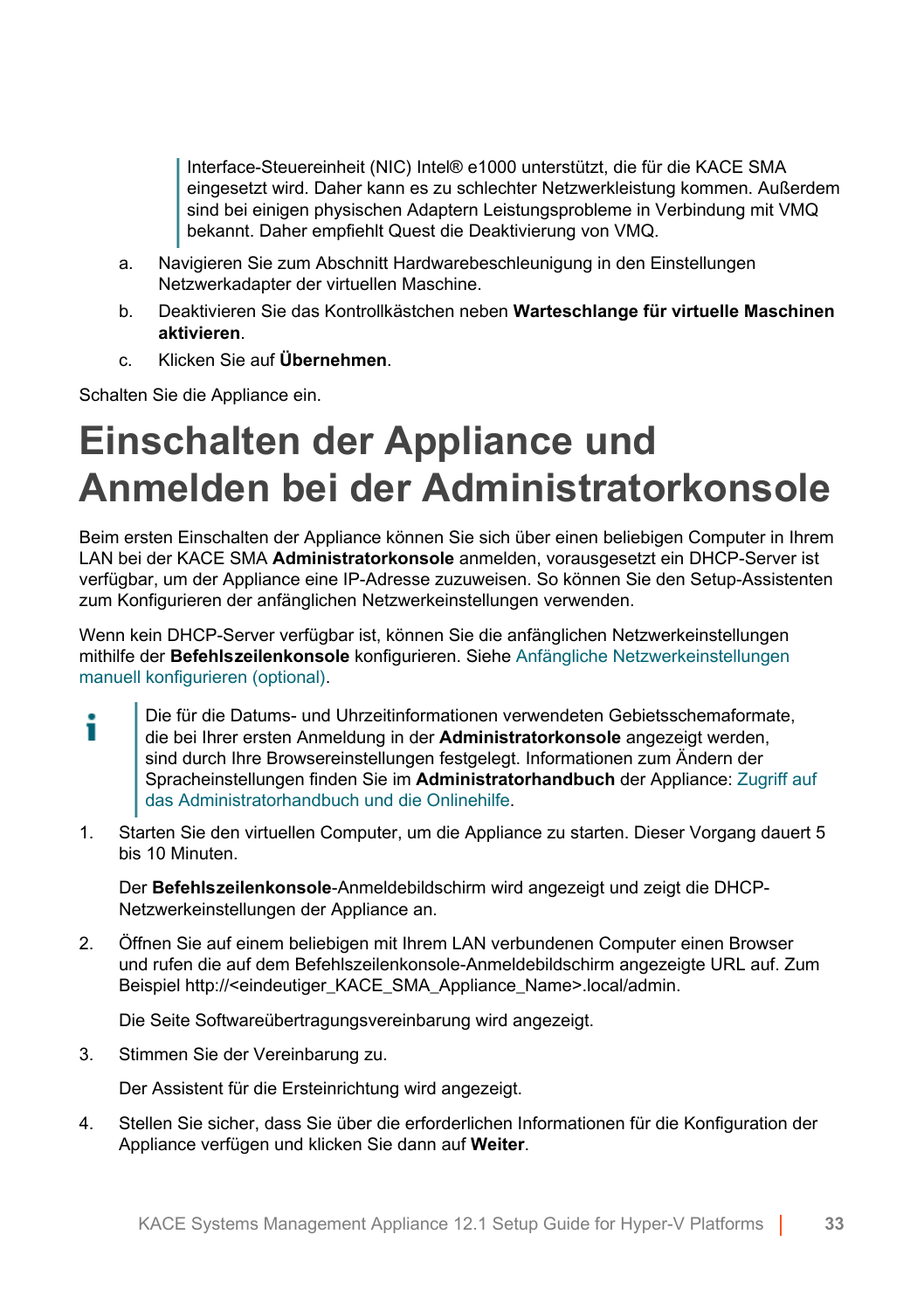- 5. Überprüfen Sie die Informationen auf der Seite Diagnosekonsole für Zweifaktor-Authentifizierung, erfassen Sie den geheimen Schlüssel und die Offline-Tokens und bewahren Sie sie gemäß den Anweisungen an einem sicheren Ort auf.
- 6. Geben Sie auf der Seite Lizenzierungs- und Administratoreinstellungen folgende Informationen an:

| Option                                   | <b>Beschreibung</b><br>Der Lizenzschlüssel, den Sie in der<br>Begrüßungs-E-Mail von Quest erhalten<br>haben. Wenn Sie keinen Lizenzschlüssel<br>besitzen. wenden Sie sich an den<br>Quest Softwaresupport unter https://<br>support.quest.com/contact-support.                                                                                                                                                                                                                                                                                                                                                                                                                                                                                                                                                                               |  |  |
|------------------------------------------|----------------------------------------------------------------------------------------------------------------------------------------------------------------------------------------------------------------------------------------------------------------------------------------------------------------------------------------------------------------------------------------------------------------------------------------------------------------------------------------------------------------------------------------------------------------------------------------------------------------------------------------------------------------------------------------------------------------------------------------------------------------------------------------------------------------------------------------------|--|--|
| Lizenzschlüssel                          |                                                                                                                                                                                                                                                                                                                                                                                                                                                                                                                                                                                                                                                                                                                                                                                                                                              |  |  |
| Name der Firma                           | Der Name Ihrer Firma oder Gruppe.                                                                                                                                                                                                                                                                                                                                                                                                                                                                                                                                                                                                                                                                                                                                                                                                            |  |  |
| <b>E-Mail-Adresse des Administrators</b> | Die E-Mail-Adresse, an die Sie Kommunikation<br>von Quest erhalten möchten.                                                                                                                                                                                                                                                                                                                                                                                                                                                                                                                                                                                                                                                                                                                                                                  |  |  |
| Kennwort                                 | Das Kennwort für das Standardkonto admin.<br>Mit diesem Konto melden Sie sich bei der<br>Administratorkonsole der Appliance an. Das<br>Standardkonto admin ist zu diesem Zeitpunkt<br>das einzige Konto der Appliance. Wenn Sie<br>das Kennwort für dieses Konto vergessen,<br>muss das System möglicherweise auf die<br>Werkseinstellungen zurückgesetzt werden, was<br>einen Datenverlust zur Folge haben kann.<br>Wenn Sie über mehrere KACE SMA<br>T<br>oder KACE SDA (Systembereitstellung)<br>Appliances verfügen, empfiehlt<br>Quest, für alle Appliances dasselbe<br>Kennwort für das admin-Konto zu<br>verwenden. Dadurch können Sie<br>die Appliances später verknüpfen.<br>Weitere Informationen hierzu finden<br>Sie im Administratorhandbuch<br>der Appliance: Zugriff auf das<br>Administratorhandbuch und die<br>Onlinehilfe. |  |  |
| Zweifaktor-Authentifizierung             | Wenn Sie mehr Sicherheit für die Benutzer<br>bereitstellen möchten, die sich bei der Appliance<br>anmelden, setzen Sie diese Option auf<br>Aktiviert. Diese Funktion fügt einen zusätzlichen<br>Schritt beim Anmeldevorgang hinzu. Sie<br>vertraut auf die Google Authenticator-App,<br>um Verifizierungscodes zu generieren. Die                                                                                                                                                                                                                                                                                                                                                                                                                                                                                                            |  |  |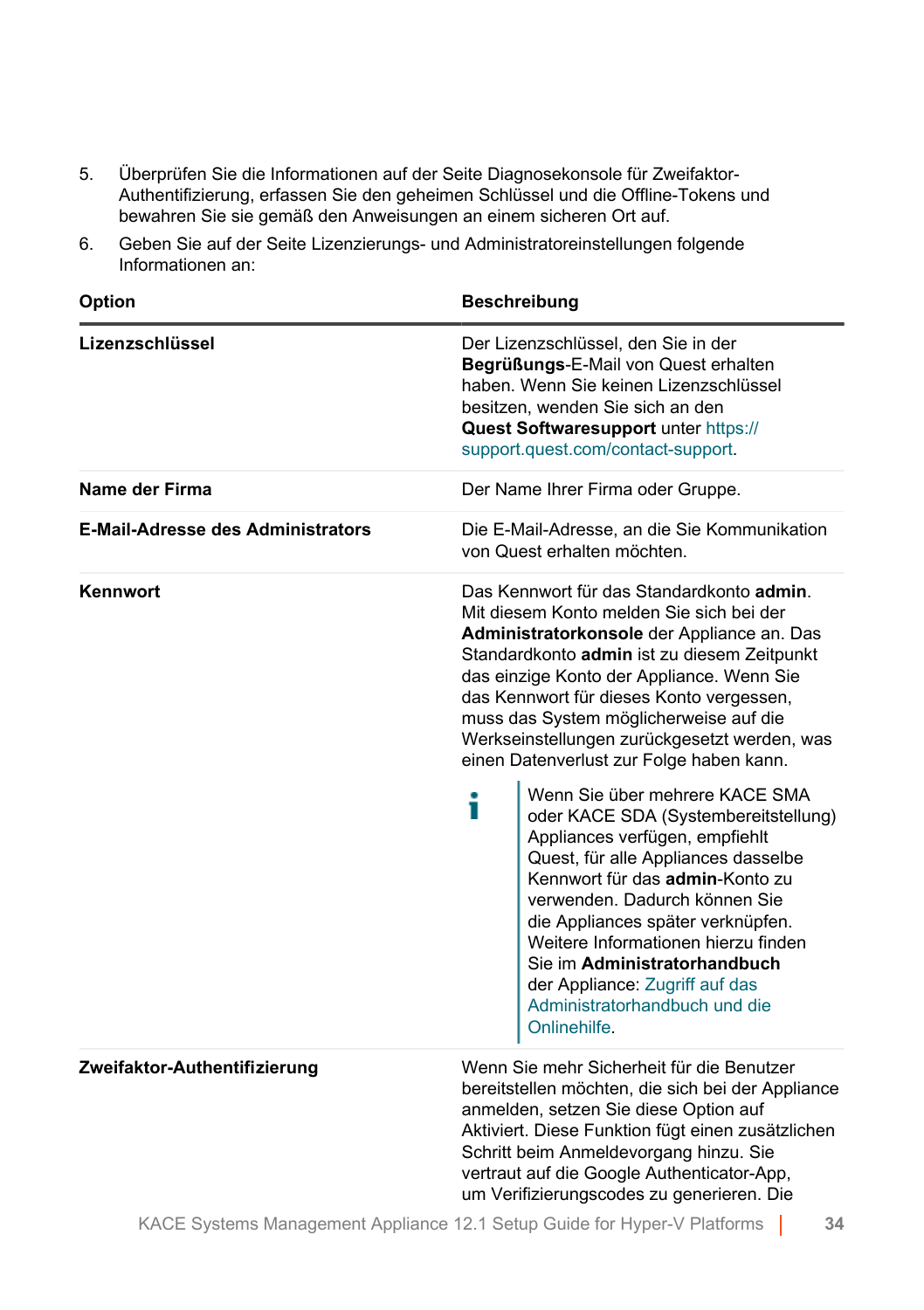| Option | <b>Beschreibung</b>                                                                                                                                                                                                                                                                                                                                                                                                                                                                                                                   |  |
|--------|---------------------------------------------------------------------------------------------------------------------------------------------------------------------------------------------------------------------------------------------------------------------------------------------------------------------------------------------------------------------------------------------------------------------------------------------------------------------------------------------------------------------------------------|--|
|        | App generiert in regelmäßigen Abständen<br>einen neuen sechsstelligen Code. Wenn diese<br>Option aktiviert ist, werden die Endbenutzer bei<br>jeder Anmeldung aufgefordert, den aktuellen<br>Verifizierungscode einzugeben.                                                                                                                                                                                                                                                                                                           |  |
|        | Wenn Sie diese Funktion aktivieren,<br>stellen Sie sicher, dass die Uhr des<br>KACE SMA-Servers und diejenige des<br>Geräts, auf dem Google Authenticator<br>ausgeführt wird, korrekt sind. Der<br>Google Authenticator verlässt sich<br>auf die aktuelle Zeit, um das Token<br>zu erstellen. Wenn die Zeit auf dem<br>Server nicht mit der auf den Geräten<br>synchronisiert ist, auf denen Google<br>Authenticator ausgeführt wird, kann die<br>Validierung von Tokens fehlschlagen,<br>was zur Sperrung von Konten führen<br>kann. |  |

7. Befolgen Sie die Bildschirmanweisungen, um die Ersteinrichtung abzuschließen.

Sobald die Ersteinrichtung abgeschlossen ist, wird die Appliance neu gestartet und die **Administratorkonsole**-Anmeldeseite wird angezeigt.

Т

Wenn Sie die IP-Adresse der Appliance ändern, wechseln Sie zu der neuen IP-Adresse, um die Anmeldeseite aufzurufen.

8. Melden Sie sich bei der Administratorkonsole an und verwenden Sie dazu die Anmelde-ID admin und das Kennwort, das Sie bei der Ersteinrichtung festgelegt haben.

Wenn die Zweifaktor-Authentifizierung auf der Seite Lizenzierungs- und Administratoreinstellungen im Assistenten für die Ersteinrichtung aktiviert wurde, wird die Seite Zweifaktor-Authentifizierung konfigurieren angezeigt.

9. **Nur Zweifaktor-Authentifizierung**. Befolgen Sie die Anweisungen auf der Seite Zweifaktor-Authentifizierung konfigurieren, um einen Google Authenticator-Verifizierungscode mit Ihrem Smartphone zu erstellen. Geben Sie in das Feld Verifizierungscode den Google Authenticator-Code ein und klicken Sie auf **Konfiguration fertig stellen**. Bei jeder nachfolgenden Anmeldung wird ein neuer Verifizierungscode benötigt.

Um diesen Schritt zu überspringen, klicken Sie auf **Weiter**. Sie können diesen Schritt nur innerhalb eines zuvor konfigurierten Übergangszeitfensters überspringen. Weitere Informationen finden Sie im Administratorhandbuch:

Die **Administratorkonsole** wird angezeigt und die Appliance kann verwendet werden.

Überprüfen Sie bei der Anmeldung an der virtuellen KACE SMA, ob Automatisch mit i einem Internetzeitserver synchronisieren in den **Datum- und Uhrzeiteinstellungen**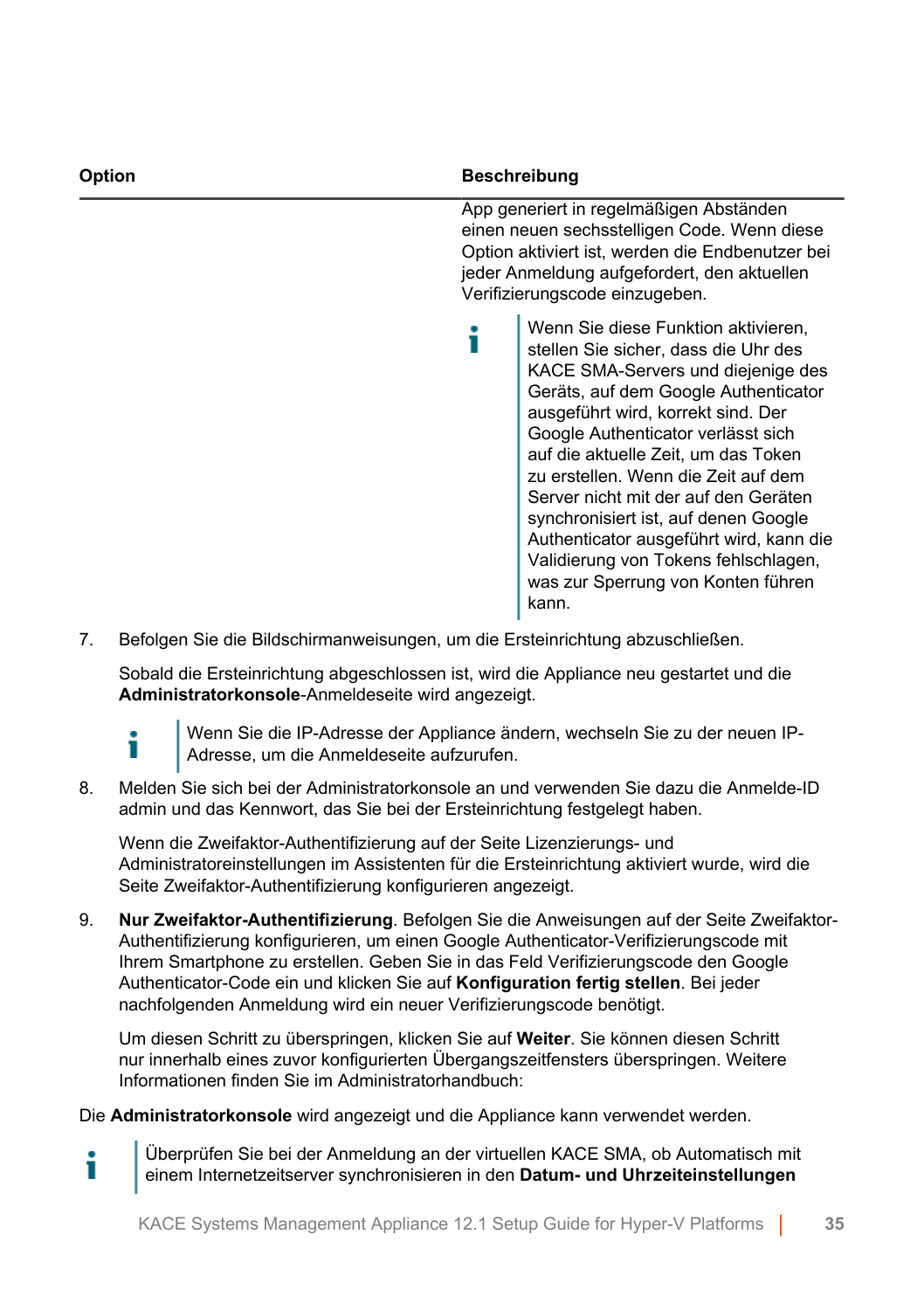deaktiviert ist. Auf diese Einstellungen greifen Sie über **Einstellungen** > **Systemsteuerung** zu.

### <span id="page-35-0"></span>**Anfängliche Netzwerkeinstellungen manuell konfigurieren (optional)**

Wenn kein DHCP-Server verfügbar ist und Sie sich nicht bei der **Befehlszeilenkonsole** der Appliance anmelden können, können Sie die anfänglichen Netzwerkeinstellungen mithilfe der **Administratorkonsole** manuell konfigurieren.

1. Starten Sie den virtuellen Computer, um die Appliance zu starten. Dieser Vorgang dauert 5 bis 10 Minuten.

Der **Befehlszeilenkonsole**-Anmeldebildschirm wird angezeigt.

2. Geben Sie an der Eingabeaufforderung Folgendes ein:

Anmeldename: konfig

Kennwort: konfig

- 3. Wählen Sie die Sprache, die für die Befehlszeilenkonsole verwendet werden soll. Mit den Pfeiltasten können Sie zwischen den Feldern wechseln.
- 4. Konfigurieren Sie die folgenden Netzwerkeinstellungen. Mit der Nach-rechts- bzw. der Nachlinks-Taste können Sie Optionen in den Feldern auswählen. Mit der Nach-oben- bzw. Nachunten-Taste können Sie zwischen den Feldern wechseln.

| <b>Option</b>                      |                                                                                                                                                                                                                                                                                               | <b>Beschreibung</b>                                                                                                                                                                                                                                                                                                         |  |  |
|------------------------------------|-----------------------------------------------------------------------------------------------------------------------------------------------------------------------------------------------------------------------------------------------------------------------------------------------|-----------------------------------------------------------------------------------------------------------------------------------------------------------------------------------------------------------------------------------------------------------------------------------------------------------------------------|--|--|
| <b>KACE SMA DNS-Hostname</b>       | Geben Sie den Hostnamen der Appliance<br>ein. Die Standardeinstellung ist k1000,<br>aber Quest empfiehlt, den Namen während<br>der Ersteinrichtung zu ändern. Wird der<br>Gerätenamen nicht geändert, kann es zu<br>Problemen kommen, wenn zusätzliche KACE<br>SMA Geräte hinzugefügt werden. |                                                                                                                                                                                                                                                                                                                             |  |  |
|                                    |                                                                                                                                                                                                                                                                                               | Wenn mehrere KACE SMA Geräte<br>mit identischen Namen zum selben<br>Netzwerk gehören, haben diese<br>dieselbe IP-Adresse. Dies kann bei<br>diesen Geräten zu Problemen führen.                                                                                                                                              |  |  |
| Servernamen automatisch generieren |                                                                                                                                                                                                                                                                                               | Aktivieren Sie dieses Kontrollkästchen,<br>damit das System den Namen des KACE<br>SMA Webservers im folgenden Format<br>generiert: Hostname Domain. Beispiel:<br><eindeutiger_kace_sma_appliance<br>Name&gt;.beispiel.com. Deaktivieren Sie<br/>dieses Kontrollkästchen, wenn Sie einen</eindeutiger_kace_sma_appliance<br> |  |  |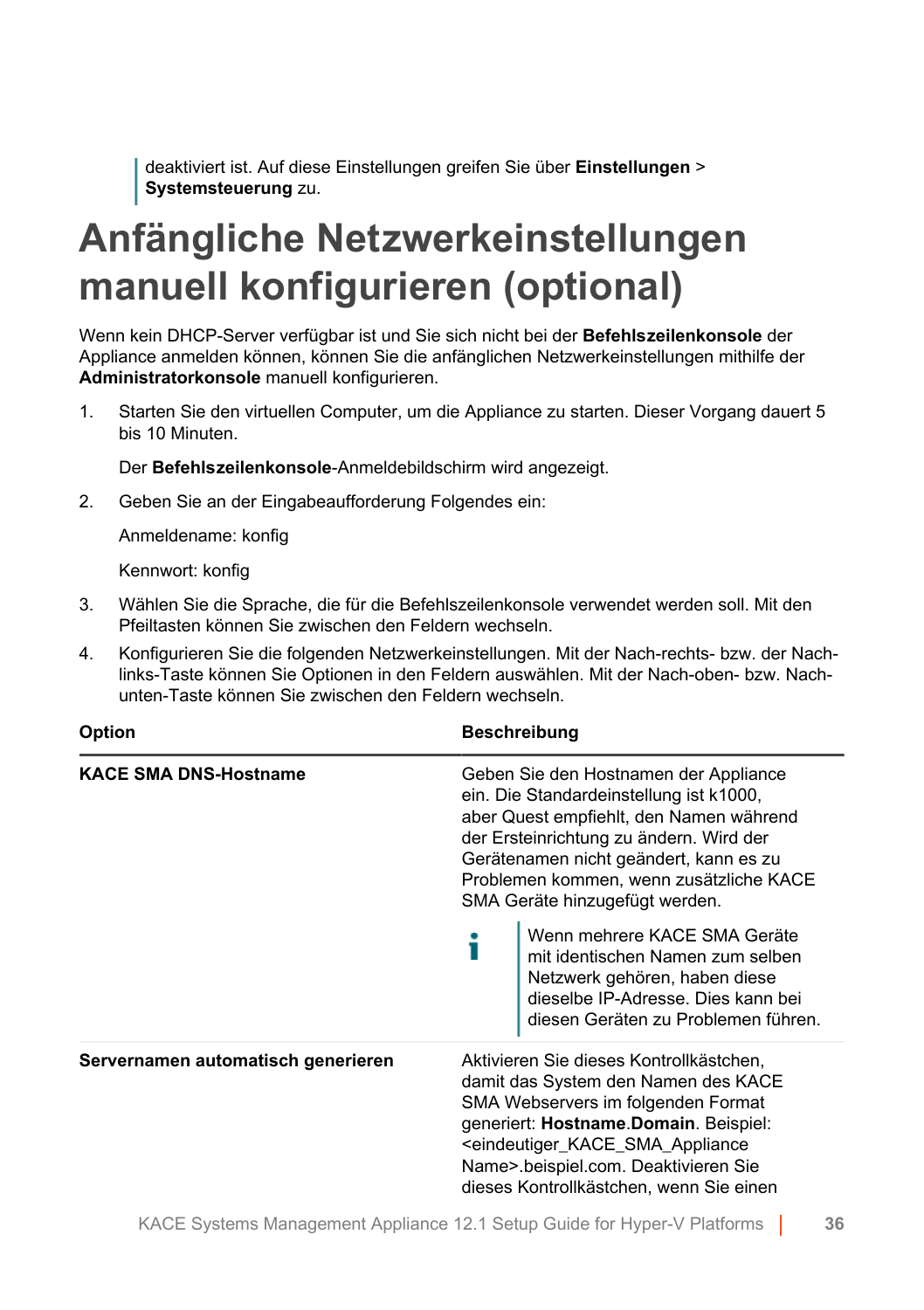| <b>Option</b>                      | <b>Beschreibung</b>                                                                                                                                                                                                                                                                                                                                                                                                                                                                                                                                                                                              |  |
|------------------------------------|------------------------------------------------------------------------------------------------------------------------------------------------------------------------------------------------------------------------------------------------------------------------------------------------------------------------------------------------------------------------------------------------------------------------------------------------------------------------------------------------------------------------------------------------------------------------------------------------------------------|--|
|                                    | benutzerdefinierten Webservernamen eingeben<br>möchten.                                                                                                                                                                                                                                                                                                                                                                                                                                                                                                                                                          |  |
| <b>KACE SMA Webservername</b>      | Geben Sie den vollständig qualifizierten<br>Domainnamen der Appliance ein. Hierbei<br>handelt es sich um den mit der Domain<br>verknüpften Hostnamen. Beispiel:<br><eindeutiger_kace_sma_appliance<br>Name&gt; beispiel.com. Geräte stellen über diesen<br/>Namen eine Verbindung mit der Appliance her.<br/>Quest mpfiehlt, dass Sie dem DNS-Server einen<br/>statischen IP-Adresseintrag für die Appliance<br/>hinzufügen. Wenn Sie ein SSL-Zertifikat<br/>verwenden, muss der Hostname vollständig und<br/>gültig sein und demjenigen auf dem Zertifikat<br/>entsprechen.</eindeutiger_kace_sma_appliance<br> |  |
| <b>DHCP</b>                        | (Optional) Wählen Sie diese Option, wenn Sie<br>DHCP (Dynamic Host Configuration Protocol)<br>verwenden möchten, um die IPv4-Adresse und<br>andere Informationen zur Netzwerkkonfiguration<br>für die Appliance automatisch zu beziehen.<br>Wenn Sie diese Option wählen, müssen Sie<br>keine Einstellungen für die statische IP-Adresse,<br>die Domain, die Subnetzmaske, den Standard-<br>Gateway und den primären bzw. sekundären<br>DNS-Server angeben.                                                                                                                                                      |  |
| <b>Manuelle IPv4-Konfiguration</b> | Legen Sie die IPv4-Adresse fest und geben<br>Sie die statische IP-Adresse, die Domain, die<br>Subnetzmaske, das Standard-Gateway und die<br>primären bzw. sekundären DNS-Einstellungen<br>für die Appliance an.                                                                                                                                                                                                                                                                                                                                                                                                  |  |
|                                    | Die IPv4-Adresse ist unabhängig von<br>Ť<br>der Verfügbarkeit einer IPv6-Adresse<br>erforderlich. Die IPv6-Adresse ist<br>optional.                                                                                                                                                                                                                                                                                                                                                                                                                                                                              |  |
| <b>SLAAC</b>                       | Wählen Sie diese Option aus, wenn Sie<br>SLAAC (Stateless Address Autoconfiguration -<br>zustandslose Adressenautokonfiguration)<br>verwenden möchten, die im Rahmen von IPv6<br>verfügbar ist, um die Netzwerkeinstellungen<br>der Appliance zu konfigurieren. Mit SLAAC<br>können Geräte ihre eigenen IPv6-Adressen<br>basierend auf dem Präfix auswählen, das von<br>der verbundenen Schnittstelle mitgeteilt wird.                                                                                                                                                                                           |  |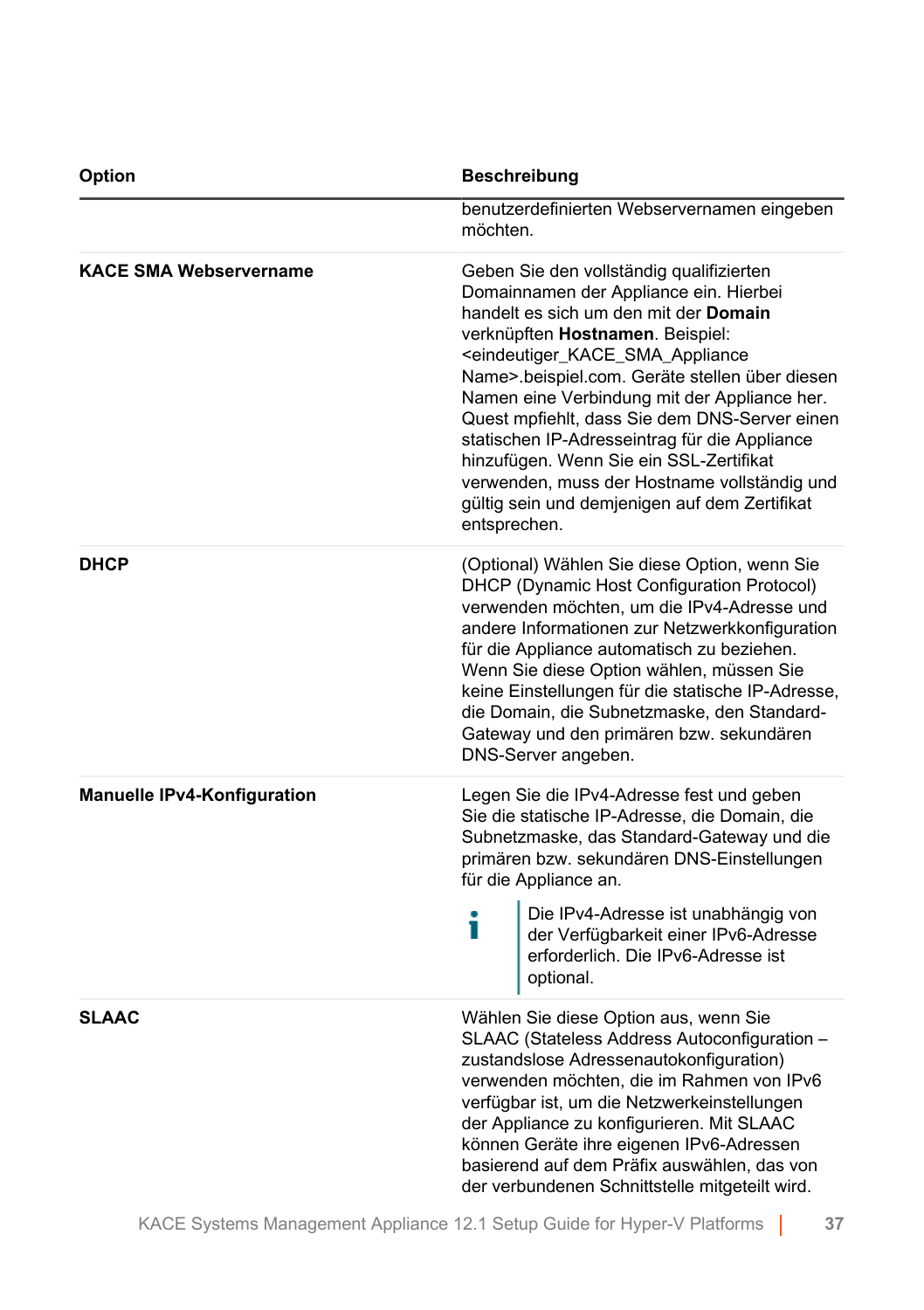| <b>Option</b>               | <b>Beschreibung</b>                                                                                                                                                                                                                                                                                                                                                                                                                                                                                                                                                                                                                           |  |
|-----------------------------|-----------------------------------------------------------------------------------------------------------------------------------------------------------------------------------------------------------------------------------------------------------------------------------------------------------------------------------------------------------------------------------------------------------------------------------------------------------------------------------------------------------------------------------------------------------------------------------------------------------------------------------------------|--|
| Manuelle IPv6-Konfiguration | Wählen Sie diese Option, wenn Sie die IPv6-<br>Adresse manuell angeben möchten. Wenn Sie<br>diese Option auswählen, müssen Sie IPv6-<br>Adresse, Präfixlänge und Standard-Gateway für<br>die Appliance angeben.                                                                                                                                                                                                                                                                                                                                                                                                                               |  |
|                             | Die IPv6-Adresse ist optional. Die<br>ñ<br>IPv4-Adresse ist unabhängig von der<br>Verfügbarkeit einer IPv6-Adresse<br>erforderlich.                                                                                                                                                                                                                                                                                                                                                                                                                                                                                                           |  |
| Deaktivieren Sie IPv6.      | Wählen Sie diese Option, wenn Sie die IPv6-<br>Adresse für die Appliance deaktivieren möchten.<br>Dies ist die Standardeinstellung.                                                                                                                                                                                                                                                                                                                                                                                                                                                                                                           |  |
| <b>SMTP-Server</b>          | (Optional) Geben Sie den Hostnamen oder<br>die IP-Adresse eines externen SMTP-Servers<br>an, beispielsweise smtp.gmail.com. Externe<br>SMTP-Server müssen die anonyme (nicht<br>authentifizierte) Übermittlung ausgehender<br>E-Mails unterstützen. Vergewissern Sie<br>sich, dass es Ihre Netzwerkrichtlinien der<br>Appliance gestatten, den SMTP-Server direkt zu<br>kontaktieren. Der E-Mail-Server muss zudem für<br>die Weiterleitung von E-Mails von der Appliance<br>ohne Authentifizierung konfiguriert sein. Wenn<br>Sie keine SMTP-Serverinformationen angeben,<br>sendet die KACE SMA E-Mails über ihren<br>internen SMTP-Server. |  |
| <b>SSH aktiviert</b>        | (Optional) Wählen Sie diese Option,<br>um den sicheren Zugriff (SSH) auf die<br>Administratorkonsole der Appliance zu<br>aktivieren. Quest empfiehlt, SSH während<br>der Ersteinrichtung zu aktivieren. Wenn<br>die Einrichtung abgeschlossen ist, können<br>Sie diese Einstellung bei Bedarf über die<br>Administratorkonsole ändern.                                                                                                                                                                                                                                                                                                        |  |
| Proxy                       | (Optional) Geben Sie die Informationen des<br>Proxy-Servers ein.                                                                                                                                                                                                                                                                                                                                                                                                                                                                                                                                                                              |  |
|                             | Die Appliance unterstützt Proxy-<br>Т<br>Server mit bereichsbasierter<br>Standardauthentifizierung, für die<br>Benutzernamen und Kennwörter<br>erforderlich sind. Verwendet<br>Ihr Proxy-Server eine andere                                                                                                                                                                                                                                                                                                                                                                                                                                   |  |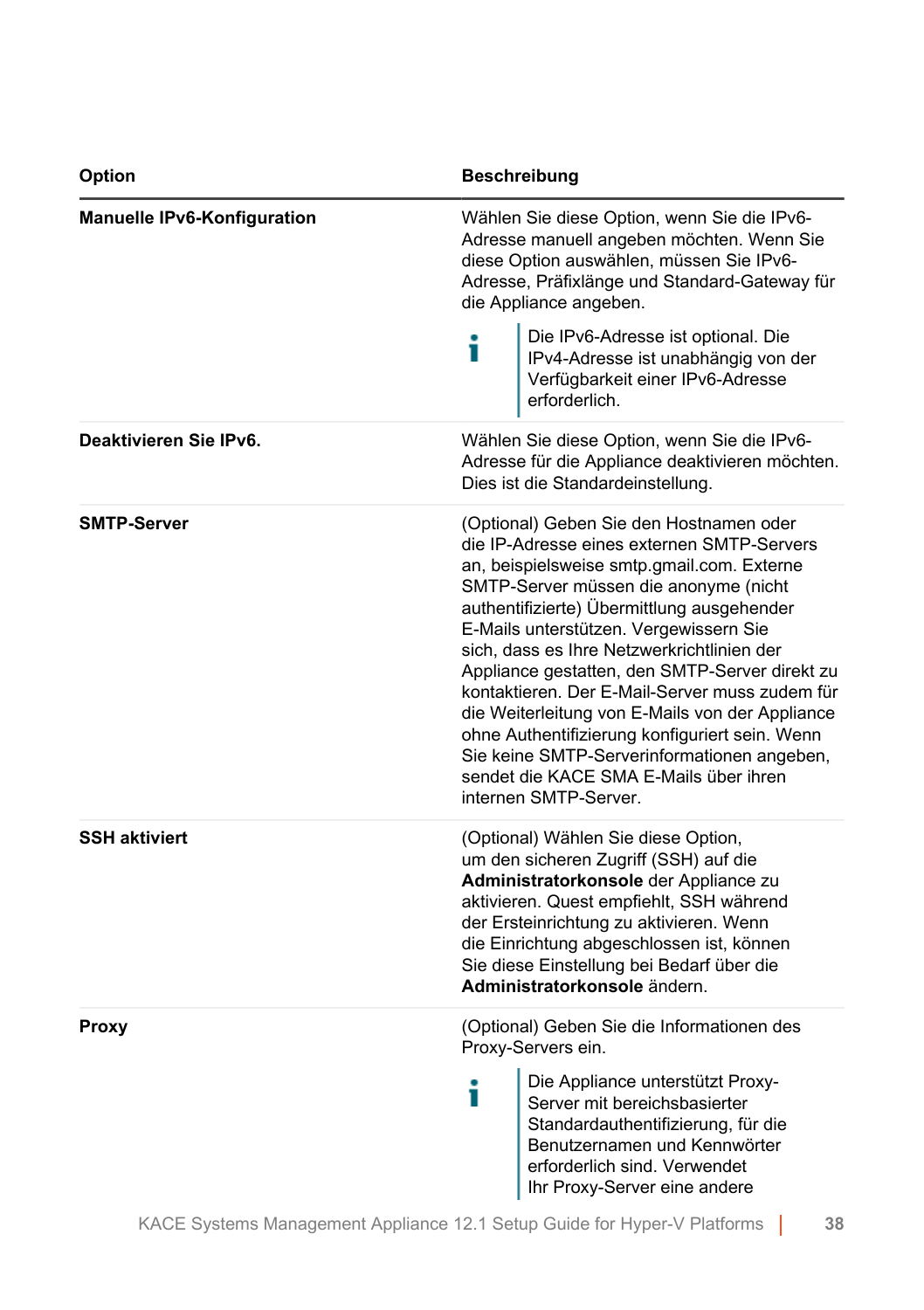#### **Option Beschreibung**

Authentifizierungsmethode, fügen Sie die IP-Adresse der Appliance zur Ausnahmeliste des Servers hinzu.

5. Verschieben Sie den Cursor mithilfe der Nach-unten-Taste auf Speichern und drücken Sie dann die **Eingabetaste**.

Die Appliance wird neu gestartet.

6. Öffnen Sie auf einem beliebigen mit Ihrem LAN verbundenen Computer einen Browser und rufen die Administratorkonsole-URL der Appliance auf. Zum Beispiel http:// <eindeutiger\_KACE\_SMA\_Appliance\_Name>.local/admin.

Die Seite Softwareübertragungsvereinbarung wird angezeigt.

7. Stimmen Sie der Vereinbarung zu.

Der Assistent für die Ersteinrichtung wird angezeigt.

- 8. Stellen Sie sicher, dass Sie über die erforderlichen Informationen für die Konfiguration der Appliance verfügen und klicken Sie dann auf **Weiter**.
- 9. Überprüfen Sie die Informationen auf der Seite Diagnosekonsole für Zweifaktor-Authentifizierung, erfassen Sie den geheimen Schlüssel und die Offline-Tokens und bewahren Sie sie gemäß den Anweisungen an einem sicheren Ort auf.
- 10. Geben Sie auf der Seite Lizenzierungs- und Administratoreinstellungen folgende Informationen an:

| Option                                   | <b>Beschreibung</b>                                                                                                                                                                                                                                                                                                                                                                                               |
|------------------------------------------|-------------------------------------------------------------------------------------------------------------------------------------------------------------------------------------------------------------------------------------------------------------------------------------------------------------------------------------------------------------------------------------------------------------------|
| Lizenzschlüssel                          | Der Lizenzschlüssel, den Sie in der<br>Begrüßungs-E-Mail von Quest erhalten<br>haben. Wenn Sie keinen Lizenzschlüssel<br>besitzen, wenden Sie sich an den<br>Quest Softwaresupport unter https://<br>support.quest.com/contact-support.                                                                                                                                                                           |
| Name der Firma                           | Der Name Ihrer Firma oder Gruppe.                                                                                                                                                                                                                                                                                                                                                                                 |
| <b>E-Mail-Adresse des Administrators</b> | Die E-Mail-Adresse, an die Sie Kommunikation<br>von Quest erhalten möchten.                                                                                                                                                                                                                                                                                                                                       |
| Kennwort                                 | Das Kennwort für das Standardkonto admin.<br>Mit diesem Konto melden Sie sich bei der<br>Administratorkonsole der Appliance an. Das<br>Standardkonto admin ist zu diesem Zeitpunkt<br>das einzige Konto der Appliance. Wenn Sie<br>das Kennwort für dieses Konto vergessen,<br>muss das System möglicherweise auf die<br>Werkseinstellungen zurückgesetzt werden, was<br>einen Datenverlust zur Folge haben kann. |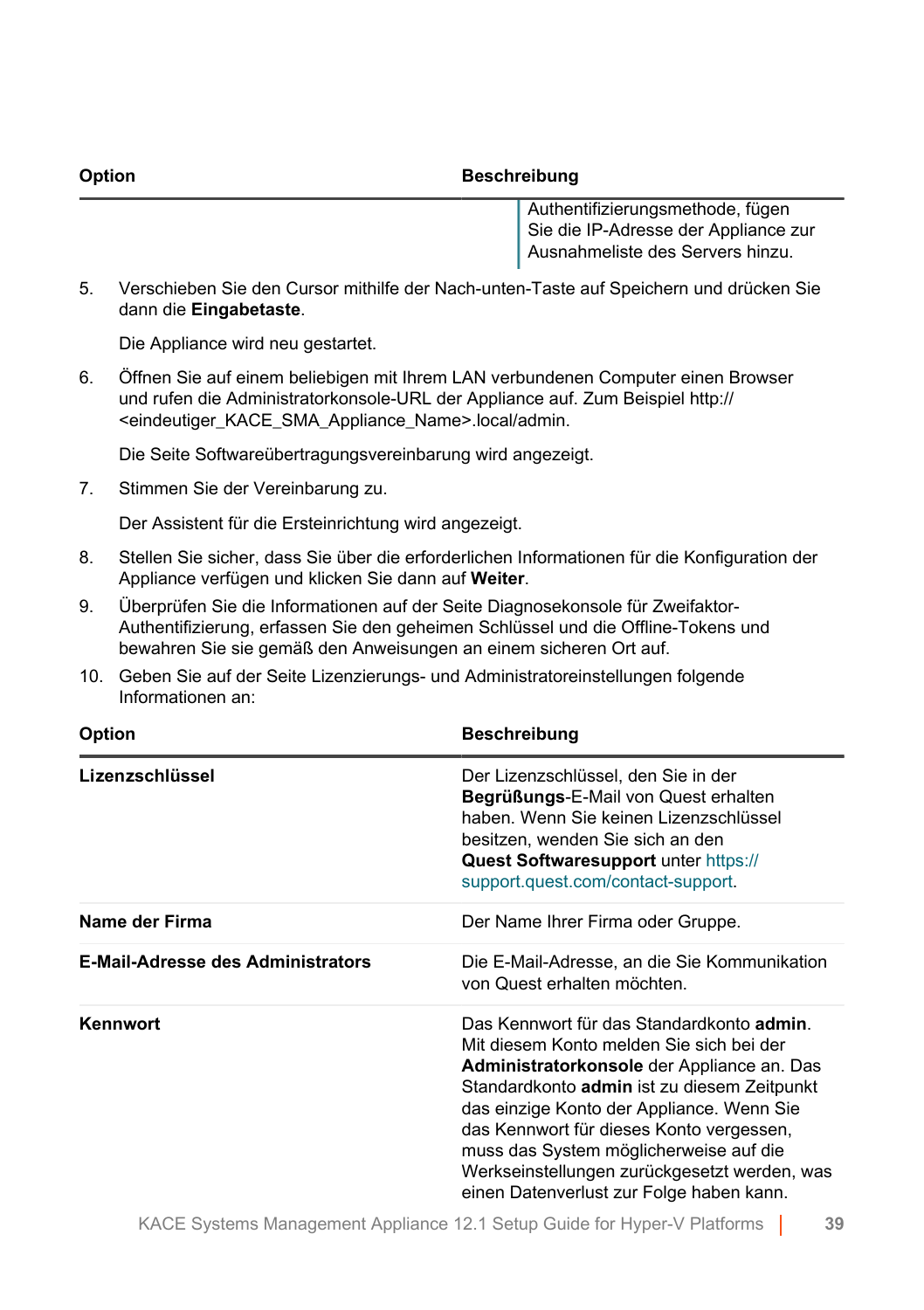| Option                       | <b>Beschreibung</b>                                                                                                                                                                                                                                                                                                                                                                                                                                                                                                                                              |                                                                                                                                                                                                                                                                                                                                                                                                                                                                                                                                       |
|------------------------------|------------------------------------------------------------------------------------------------------------------------------------------------------------------------------------------------------------------------------------------------------------------------------------------------------------------------------------------------------------------------------------------------------------------------------------------------------------------------------------------------------------------------------------------------------------------|---------------------------------------------------------------------------------------------------------------------------------------------------------------------------------------------------------------------------------------------------------------------------------------------------------------------------------------------------------------------------------------------------------------------------------------------------------------------------------------------------------------------------------------|
|                              | Т                                                                                                                                                                                                                                                                                                                                                                                                                                                                                                                                                                | Wenn Sie über mehrere KACE SMA<br>oder KACE SDA (Systembereitstellung)<br>Appliances verfügen, empfiehlt<br>Quest, für alle Appliances dasselbe<br>Kennwort für das admin-Konto zu<br>verwenden. Dadurch können Sie<br>die Appliances später verknüpfen.<br>Weitere Informationen hierzu finden<br>Sie im Administratorhandbuch<br>der Appliance: Zugriff auf das<br>Administratorhandbuch und die<br>Onlinehilfe.                                                                                                                    |
| Zweifaktor-Authentifizierung | Wenn Sie mehr Sicherheit für die Benutzer<br>bereitstellen möchten, die sich bei der Appliance<br>anmelden, setzen Sie diese Option auf<br>Aktiviert. Diese Funktion fügt einen zusätzlichen<br>Schritt beim Anmeldevorgang hinzu. Sie<br>vertraut auf die Google Authenticator-App,<br>um Verifizierungscodes zu generieren. Die<br>App generiert in regelmäßigen Abständen<br>einen neuen sechsstelligen Code. Wenn diese<br>Option aktiviert ist, werden die Endbenutzer bei<br>jeder Anmeldung aufgefordert, den aktuellen<br>Verifizierungscode einzugeben. |                                                                                                                                                                                                                                                                                                                                                                                                                                                                                                                                       |
|                              | т                                                                                                                                                                                                                                                                                                                                                                                                                                                                                                                                                                | Wenn Sie diese Funktion aktivieren.<br>stellen Sie sicher, dass die Uhr des<br>KACE SMA-Servers und diejenige des<br>Geräts, auf dem Google Authenticator<br>ausgeführt wird, korrekt sind. Der<br>Google Authenticator verlässt sich<br>auf die aktuelle Zeit, um das Token<br>zu erstellen. Wenn die Zeit auf dem<br>Server nicht mit der auf den Geräten<br>synchronisiert ist, auf denen Google<br>Authenticator ausgeführt wird, kann die<br>Validierung von Tokens fehlschlagen,<br>was zur Sperrung von Konten führen<br>kann. |

11. Befolgen Sie die Bildschirmanweisungen, um die Ersteinrichtung abzuschließen.

i

Sobald die Ersteinrichtung abgeschlossen ist, wird die Appliance neu gestartet und die **Administratorkonsole**-Anmeldeseite wird angezeigt.

Wenn Sie die IP-Adresse der Appliance ändern, wechseln Sie zu der neuen IP-Adresse, um die Anmeldeseite aufzurufen.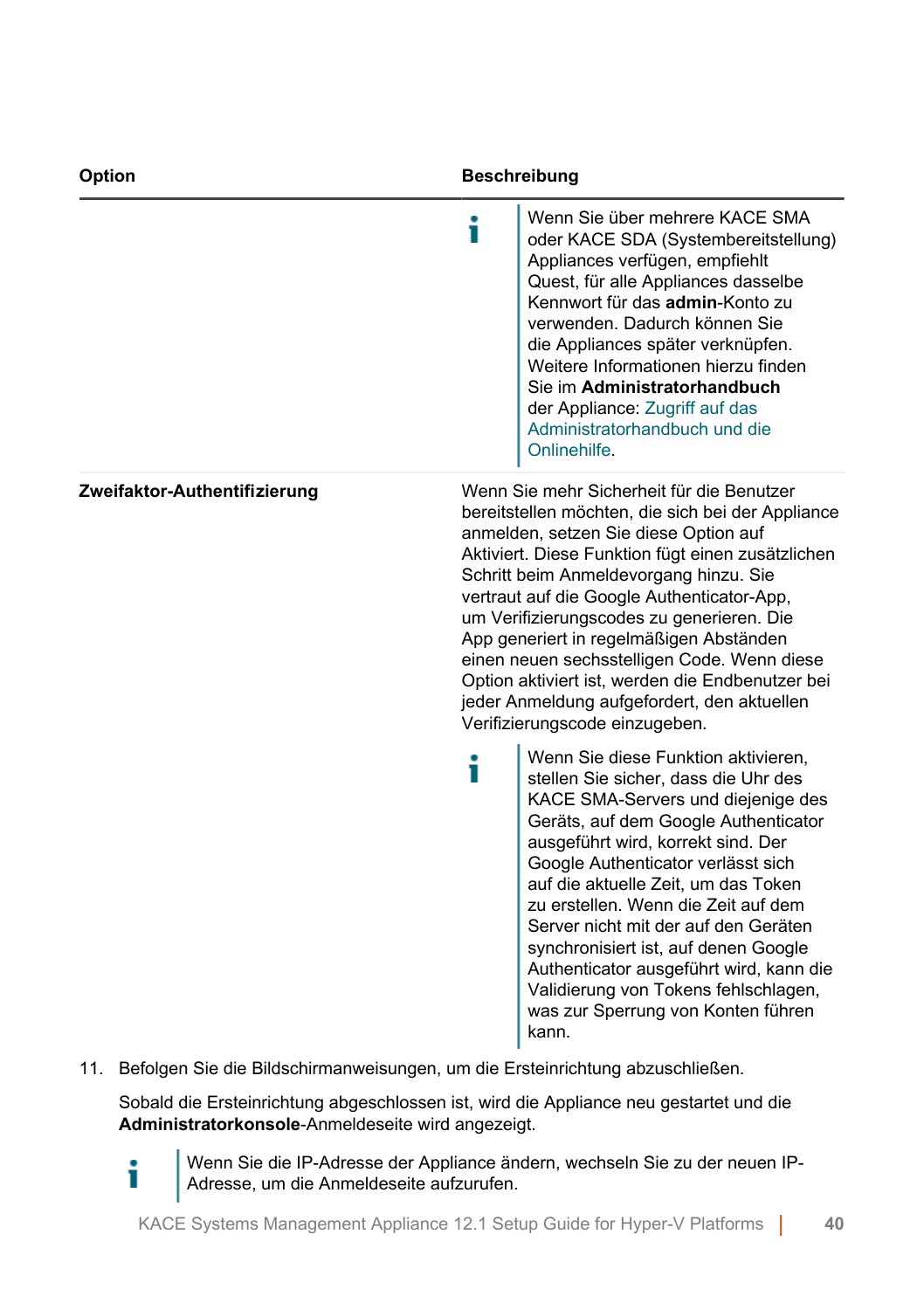12. Melden Sie sich bei der Administratorkonsole an und verwenden Sie dazu die Anmelde-ID admin und das Kennwort, das Sie bei der Ersteinrichtung festgelegt haben.

Wenn die Zweifaktor-Authentifizierung auf der Seite Lizenzierungs- und Administratoreinstellungen im Assistenten für die Ersteinrichtung aktiviert wurde, wird die Seite Zweifaktor-Authentifizierung konfigurieren angezeigt.

13. **Nur Zweifaktor-Authentifizierung**. Befolgen Sie die Anweisungen auf der Seite Zweifaktor-Authentifizierung konfigurieren, um einen Google Authenticator-Verifizierungscode mit Ihrem Smartphone zu erstellen. Geben Sie in das Feld Verifizierungscode den Google Authenticator-Code ein und klicken Sie auf **Konfiguration fertig stellen**. Bei jeder nachfolgenden Anmeldung wird ein neuer Verifizierungscode benötigt.

Um diesen Schritt zu überspringen, klicken Sie auf **Weiter**. Sie können diesen Schritt nur innerhalb eines zuvor konfigurierten Übergangszeitfensters überspringen. Weitere Informationen finden Sie im Administratorhandbuch:

Die **Administratorkonsole** wird angezeigt und die Appliance kann verwendet werden.

### **Konfiguration von Backup-Integrationsdiensten**

Die Konfiguration der Sicherungsintegrationsdienste für die entsprechenden virtuellen Maschinen der KACE Systemverwaltungs-Appliance (SMA) auf Hyper-V verhindert die Beschädigung der MySQL-Datenbankdateien.

Die virtuelle Maschinen der KACE SMA auf Hyper-V ist für die Sicherung der virtuellen Maschine (VM) falsch konfiguriert, was zur Beschädigung einiger MySQL-Datenbankdateien innerhalb der Appliance führt. Somit kann die Appliance bis zur Kontaktaufnahme mit dem technischen Support für die Lösung des Problems durch Wiederherstellen der Datenbank aus dem neusten, nicht beschädigten Datenbank-Backup nicht genutzt werden.

Dies wird durch die Hyper-V Funktion Live-Sicherung von virtuellen Maschinen verursacht, die Sicherung von virtuellen Live-Maschinen ohne Ausfallzeiten unterstützt. Weitere Informationen finden Sie unter [https://technet.microsoft.com/en-us/library/dn531031\(v=ws.12\).aspx](https://technet.microsoft.com/en-us/library/dn531031(v=ws.12).aspx).

Jedoch unterstützt Microsoft die Hyper-V Funktion Live-Sicherung noch nicht für alle Versionen der virtuellen FreeBSD Maschinen auf Hyper-V, die Hyper-V VMs von KACE SMA Produkten umfassen, da diese auf FreeBSD basieren. Weitere Informationen finden Sie unter [https://](https://technet.microsoft.com/library/dn848318(ws.12).aspx) [technet.microsoft.com/library/dn848318\(ws.12\).aspx](https://technet.microsoft.com/library/dn848318(ws.12).aspx).

Bei ordnungsgemäßer Konfiguration wird eine VM, bei der die Funktion "Live-Backup" nicht unterstützt wird, vom Hyper-V-Server beim Erstellen einer Sicherung für die Dauer des Sicherungsvorgangs offline (in den Status gesichert) geschaltet. Nach Abschluss des Sicherungsvorgangs wird die VM wieder auf ihren vorherigen Status zurückgesetzt. Während die VM offline geschaltet werden muss, was zu einer Ausfallzeit für die VM führt, sollte das Backup, ohne die Inhalte der VM zu beeinträchtigen, abgeschlossen werden können. Weitere Informationen finden Sie unter [https://technet.microsoft.com/en-us/library/dn798286.aspx.](https://technet.microsoft.com/en-us/library/dn798286.aspx)

Da Microsoft Live-Sicherung für das Betriebssystem FreeBSD, auf die KACE Appliances ausgeführt werden, nicht unterstützt, ist es wichtig, die entsprechenden Einstellungen der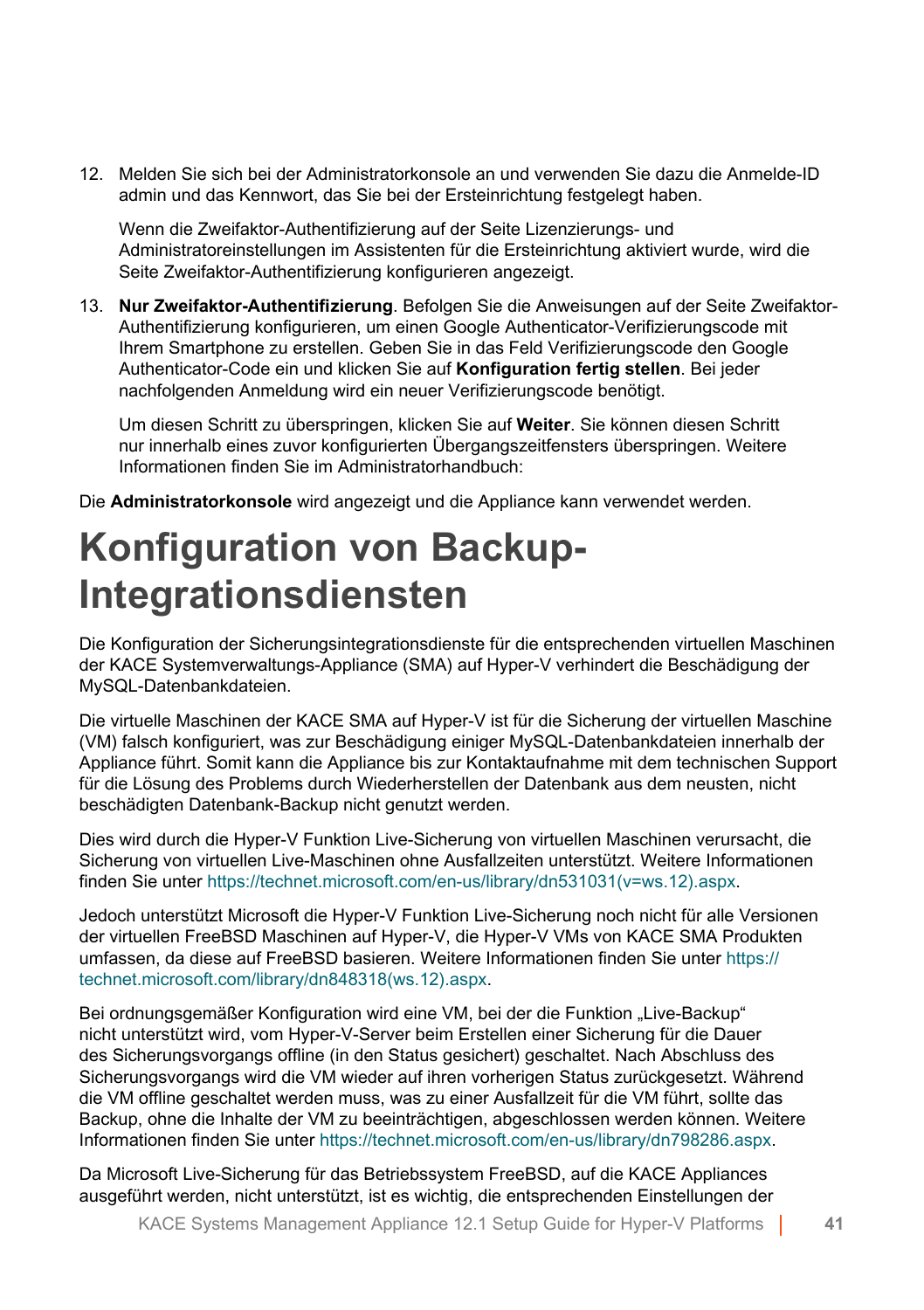Integrationsservices von KACE SMA Hyper-V VMs zu konfigurieren, die verhindern, dass Hyper-V Live-Sicherungen der VM durchführt. Sofern die VM-Einstellungen Integrationsservices nicht ordnungsgemäß konfiguriert wurden, wurden bei einigen Kunden die Dateien in der KACE SMA beschädigt, wodurch diese nicht ordnungsgemäß funktionierte und zur Behebung des Problems der technische Support kontaktiert werden musste.

Da Microsoft den Backup-Integrationsservice aller neuen Hyper-V VMs standardmäßig aktiviert, befolgen Sie beim Erstellen einer Hyper-V VM für die KACE SMA die nachfolgenden Anweisungen für die ordnungsgemäße Konfiguration dieses Dienstes für FreeBSD, um die Beschädigung der obigen Datenbank zu vermeiden.

Es wird empfohlen, die Funktion Live-Sicherung auf KACE SMA Hyper-V VMs zu deaktivieren.

Um den Backup-Integrationsdienst im Dialogfeld VM-Einstellungen unter **Verwaltung** > **Integrationsdienste** auszuschalten, deaktivieren Sie das Kontrollkästchen Backup (Volume-Prüfpunkt) und klicken auf **Übernehmen**. Diese Einstellung kann je nach Windows-Version des Hyper-V-Servers eine andere Bezeichnung haben, wie beispielsweise Backup (Volume-Schattenkopie).

- Um diese Einstellung zu ändern, müssen Sie zuerst die VM herunterfahren. т
- Wenn die Backup-Einstellung deaktiviert ist und Windows die VM nicht offline setzen i kann (indem der Status der VM auf gesichert geändert wird), setzen Sie während des Backup-Prozesses, und wenn die MySQL-Beschädigung der KACE-Appliance während des VM-Backups fortbesteht, die VM auf den Status Herunterfahren oder gesichert, bevor Sie ein VM-Backup ausführen.

Weitere Informationen zu diesem Problem finden Sie unter [https://support.quest.com/kace](https://support.quest.com/kace-systems-management-appliance/kb/195580)[systems-management-appliance/kb/195580](https://support.quest.com/kace-systems-management-appliance/kb/195580).

# **Virtuelle NIC-Konfiguration**

In einer virtuellen KACE Systems Deployment Appliance (SDA) auf Hyper-V wird fehlerhaftes Netzwerkverhalten, einschließlich schlechter Leistung, Trennung des Agenten, Einfrieren von Schnitten und die vollständige Nichtverfügbarkeit des Netzwerks, beobachtet.

In Hyper-V sind für alle virtuellen Gast-Maschinen (VMs) zwei problematische Netzwerkeinstellungen standardmäßig aktiviert. Diese Einstellungen sind eine Dynamische MAC-Adresse und VMQ (Warteschlange virtueller Maschinen).

Bei Konfiguration mit einer dynamischen MAC-Adresse kann Hyper-V der Gast-VM willkürlich eine neue MAC-Adresse zuweisen. Da die KACE Appliances auf FreeBSD aufgeführt werden, muss das Betriebssystem neu gestartet werden, damit die Änderung der Netzwerkschnittstelle erkannt wird.

VMQ ist eine Paketfiltertechnologie in Hyper-V, die den Mehraufwand beim Paketrouting in Verbindung mit unterstützter Hardware und unterstützten Gastbetriebssystemen verringert. VMQ wird jedoch nicht von der virtuellen NIC Intel E1000 unterstützt, die für die KACE eingesetzt wird. Daher kann es zu schlechter Netzwerkleistung kommen. Außerdem sind bei einigen physischen Broadcom-Adaptern Leistungsprobleme in Verbindung mit VMQ bekannt.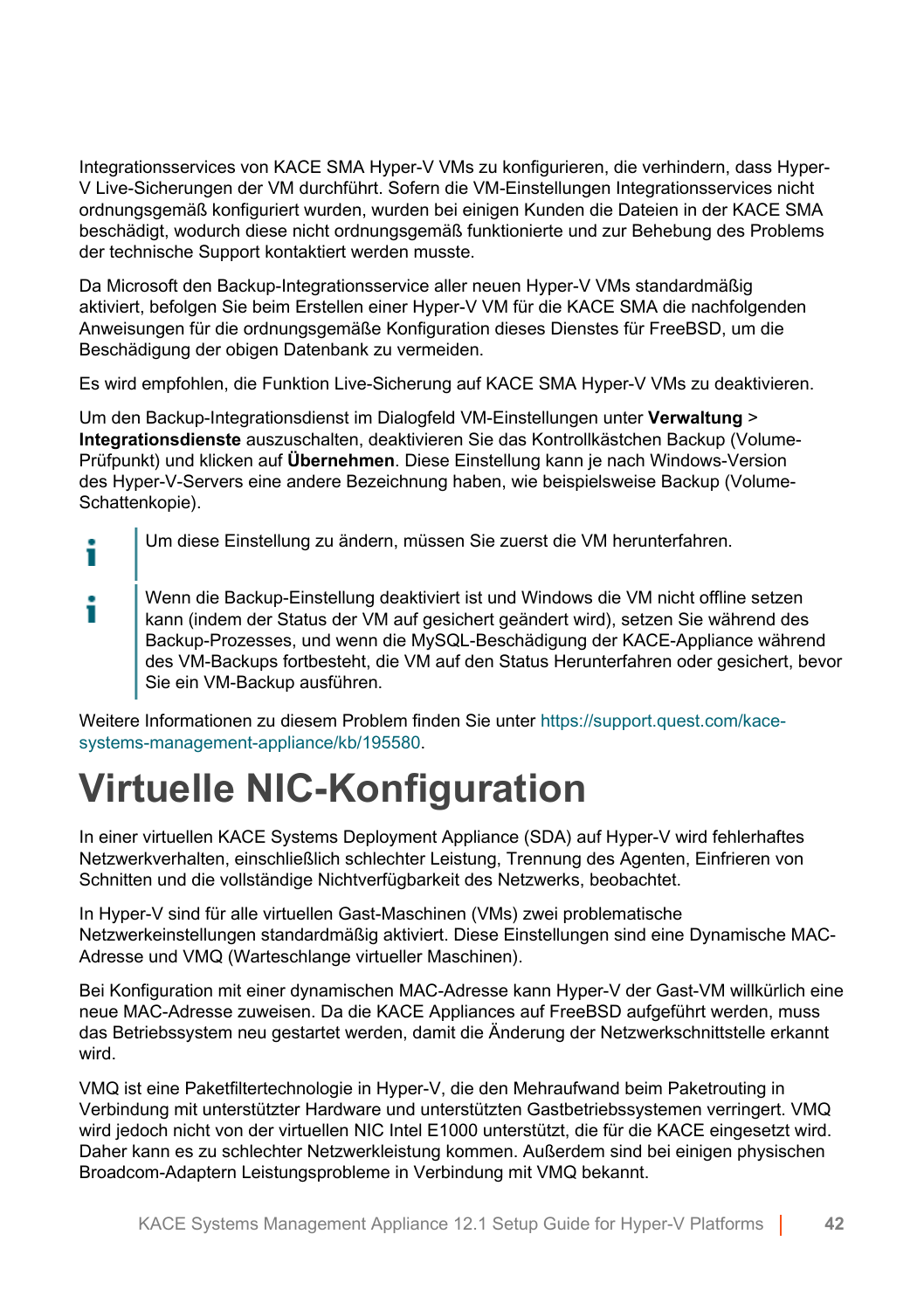Um dieses Problem zu lösen, wird empfohlen, sowohl die dynamische MAC-Adresse (durch Auswahl einer statischen MAC-Adresse) als auch VMQ zu deaktivieren, und zwar auf allen über Hyper-V gehosteten virtuellen KACE Appliances.

Um die dynamische MAC-Adresse im Dialogfeld VM-Einstellungen unter **Neztwerkadapter** > **Erweiterte Funktionen** zu deaktivieren, aktivieren das Kontrollkästchen Statisch und geben eine gültige, eindeutige MAC-Adresse für Ihre Umgebung an. Klicken Sie dann auf **Übernehmen**.

- Dieses kann normalerweise die aktuelle MAC-Adresse bleiben, die bereits dynamisch Ť zugewiesen wurde.
- Um eine dynamische MAC-Adresse auf eine statische zu ändern und umgekehrt, müssen i Sie zuerst die VM herunterfahren.

Um VMQ zu deaktivieren, löschen Sie im Dialogfeld VM-Einstellungen unter **Netzwerkadapter** > **Hardware-Beschleunigung**, das Kontrollkästchen Warteschlange für virtuelle Computer aktivieren und klicken auf **Übernehmen**.

Diese Einstellung kann zwar ohne Herunterfahren der VM geändert werden, es wird Ť jedoch empfohlen, diese Änderung durchzuführen, während die Maschine offline ist.

Weitere Informationen zu diesem Problem finden Sie unter [https://support.quest.com/kace](https://support.quest.com/kace-systems-management-appliance/kb/153445)[systems-management-appliance/kb/153445](https://support.quest.com/kace-systems-management-appliance/kb/153445).

# <span id="page-42-0"></span>**Zugriff auf das Administratorhandbuch und die Onlinehilfe**

Um Hilfe zur Verwendung der **Administratorkonsole** zu erhalten, klicken Sie auf den Hilfelink in der oberen rechten Ecke der Oberfläche, um die kontextbezogene Hilfe aufzurufen. Klicken Sie auf die Links in den Themen der kontextbezogenen Hilfe, um auf das Haupthilfesystem zuzugreifen.

| (9, 9)<br>KACE Systemverwaltungs-Appliance |  |                                                  | admin (Standard) v<br>Sitzungs-Timeout: 00:59:51 + 28.07.2017 16:56:54 |
|--------------------------------------------|--|--------------------------------------------------|------------------------------------------------------------------------|
|                                            |  | < <sup>2</sup> Startseite > Dashboard            | $\circ$                                                                |
| h Startseite<br>Dashboard                  |  | Dashboard                                        | e<br>Details anzeigen<br>Anpassen                                      |
| Label-Verwaltung<br>Suchen                 |  | Am häufigsten aufgerufene Knowledge Base-Artikel | Letzte Nachrichtenartikel                                              |

# **Zeitplanung für Schulungen**

Um Sie bei der Verwendung der Appliance zu unterstützen, bietet Quest ein Schulungsprogramm mit dem Titel "QuickStart" an. Dieses Programm bietet Remote-Unterstützung, sodass Ihre Lösung schnell einsatzbereit gemacht werden kann, um die Bereitstellung, Verwaltung, Sicherung und Wartung Ihrer mit dem Netzwerk verbundenen Geräte zu beschleunigen.

Um mehr über dieses Programm zu erfahren, rufen Sie einen der folgenden Links auf: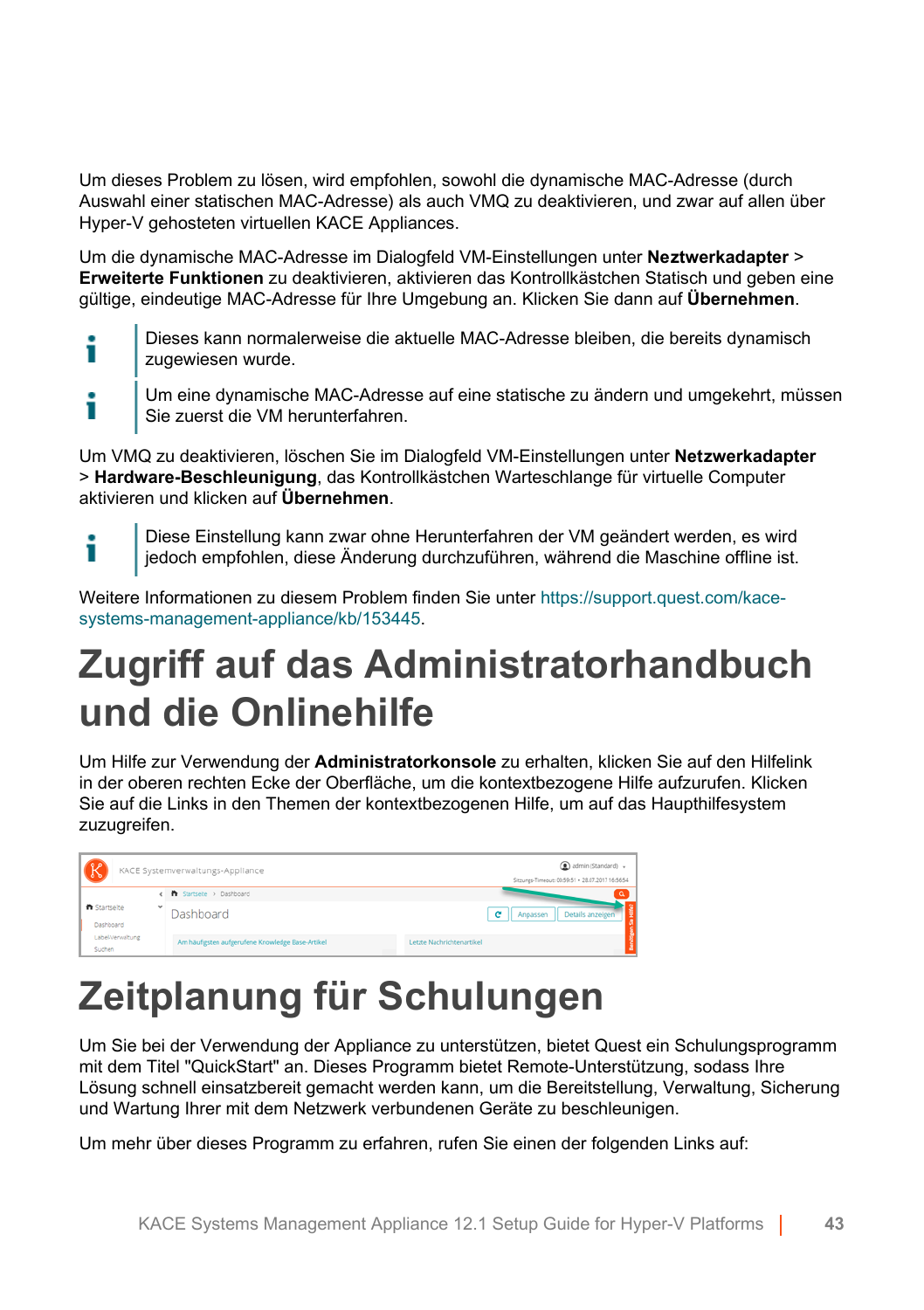- **KACE Systemverwaltungs-Appliance**: [https://support.quest.com/kace-systems](https://support.quest.com/kace-systems-management-appliance/professional-services/332)[management-appliance/professional-services/332](https://support.quest.com/kace-systems-management-appliance/professional-services/332)
- **KACE Asset-Management-Appliance**: [https://support.quest.com/kace-asset-management](https://support.quest.com/kace-asset-management-appliance/professional-services/331)[appliance/professional-services/331](https://support.quest.com/kace-asset-management-appliance/professional-services/331)

Senden Sie für die Registrierung eine Anfrage an:

- **KACE Systemverwaltungs-Appliance**:<https://www.quest.com/register/113381>
- **KACE Asset-Management-Appliance**:<https://www.quest.com/register/113379>

# **Über uns**

Quest entwickelt Softwarelösungen, die sich die Vorteile neuer Technologien bei einer immer komplexer werdenden IT-Infrastruktur zu Nutze machen. Von der Datenbank- und Systemverwaltung über Active Directory- und Office 365-Verwaltung bis hin zur Erhöhung der Widerstandskraft gegen Cyberrisiken unterstützt Quest Kunden bereits jetzt bei der Bewältigung ihrer nächsten IT-Herausforderung. Weltweit verlassen sich mehr als 130.000 Unternehmen und 95 % der Fortune 500-Unternehmen auf Quest, um proaktive Verwaltung und Überwachung für die nächste Unternehmensinitiative bereitzustellen, die nächste Lösung für komplexe Microsoft-Herausforderungen zu finden, und der nächsten Bedrohung immer einen Schritt voraus zu sein. Quest Software. Wo die Zukunft auf die Gegenwart trifft. Weitere Informationen hierzu finden Sie unter [www.quest.com.](https://www.quest.com/company/contact-us.aspx)

### **Ressourcen für den technischen Support**

Der technische Support steht Quest Kunden mit gültigem Servicevertrag sowie Kunden mit Testversionen zur Verfügung. Auf das Quest Support Portal können Sie unter [https://](https://support.quest.com/) [support.quest.com/de-de/](https://support.quest.com/) zugreifen.

Im Support-Portal finden Sie Tools zur Selbsthilfe, mit denen Probleme rund um die Uhr schnell und selbständig gelöst werden können. Das Support-Portal bietet folgende Möglichkeiten:

- Einreichen und Verwalten einer Serviceanfrage
- Anzeigen von Knowledge Base-Artikeln
- Registrieren für Produktbenachrichtigungen
- Herunterladen von Software und technischer Dokumentation
- Anzeigen von Anleitungsvideos
- Teilnehmen an Community-Diskussionen
- Online Chatten mit Supporttechnikern
- Anzeigen von Services, die Sie bei Ihrem Produkt unterstützen können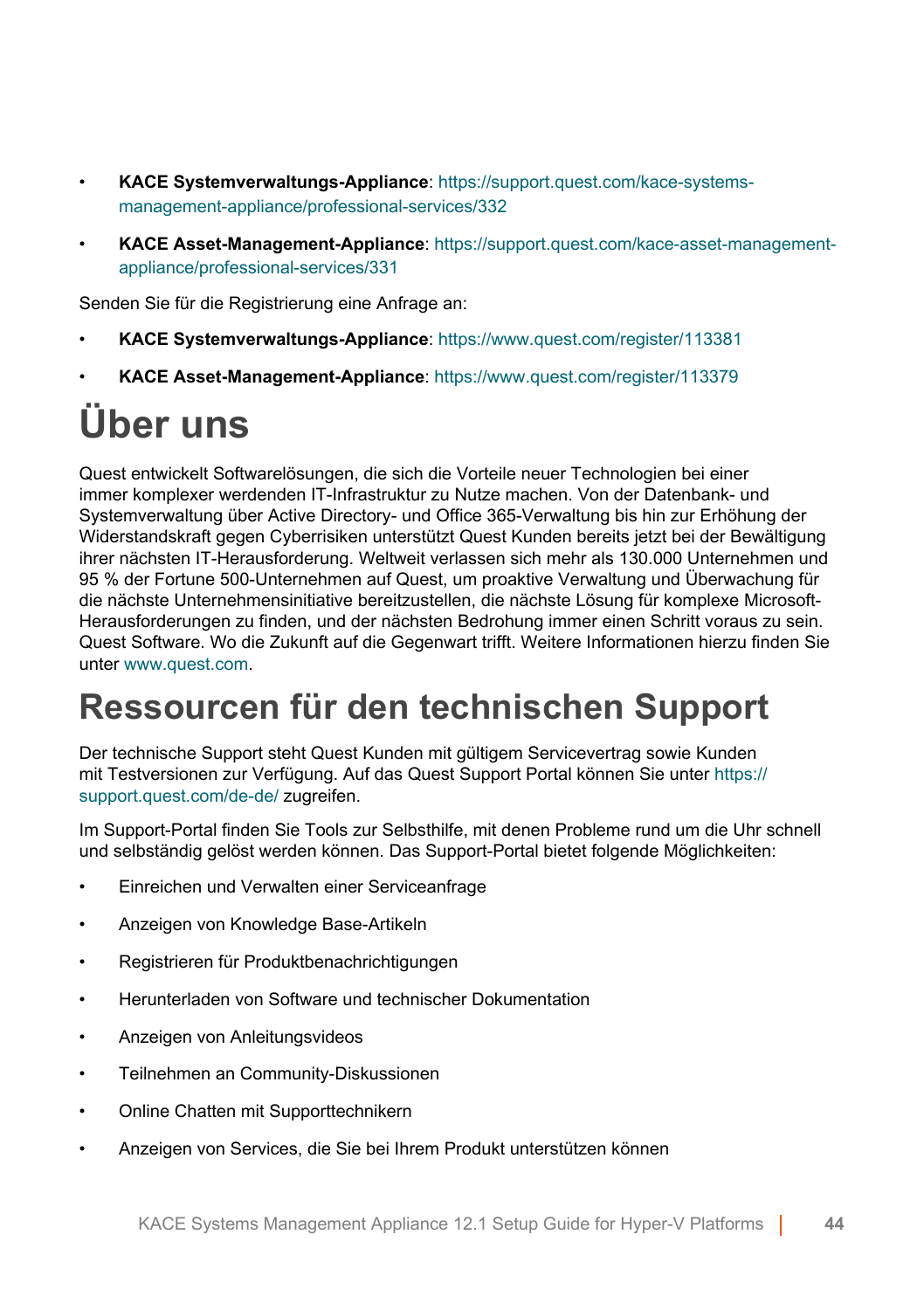**アプライアンスのセットアップ**

**このガイドでは、仮想 KACE システム管理アプライアンス(SMA)を Microsoft® Hyper-V® ホ ストシステムにセットアップする方法について説明します。仮想 KACE SMA では専用のハード ウェアを必要としません。**

追加マニュアルについては、[https://support.quest.com/kace-systems-management-appliance/](https://support.quest.com/kace-systems-management-appliance/technical-documents) [technical-documents](https://support.quest.com/kace-systems-management-appliance/technical-documents) に進みます。

### **はじめに**

アプライアンスを設定する前に、いくつかの作業を行っていただく必要があります。

- 1. 仮想KACE SMAをQuestの営業担当から購入します([https://www.quest.com/company/](https://www.quest.com/company/contact-us.aspx) [contact-us.aspx](https://www.quest.com/company/contact-us.aspx))。
- 2. DHCP サーバーを使用して IP アドレスをアプライアンスに自動的に割り当てるか、アプラ イアンスの静的 IP アドレスを取得するかを決定します。
- 3. アプライアンスの静的 IP アドレスを取得する場合は、社内の DNS(ドメインネームシステ ム)サーバーの A レコードに、アプライアンスのホスト名を入力します。「A」レコードは 「MX」レコードのホスト名を定義します。これにより、ユーザーはサービスデスクにEメー ルチケットを送信できるようになります。アプライアンスのホスト名は、デフォルトでは 「k1000」ですが、初期セットアップ中にこの名前をより固有な値に変更することをお勧め します。
	- アプライアンス名を変更しないままにしておくと、追加のKACE SMAアプライア Ť ンスが導入されたときに問題が発生することがあります。同じネットワークに属す る同一の名前を持つ複数のKACE SMAアプライアンスは、同じIPアドレスを持ちま す。このため、これらのアプライアンスに関する問題が発生することがあります。
- 4. スプリットDNSを使用するかどうか決定します。スプリット DNS は、リバースプロキシを 使用してアプライアンスをインターネットに接続する場合や、アプライアンスを境界ネット ワークやスクリーンサブネットに配置する場合に便利です。DMZでは、LAN(ローカルエリ アネットワーク)に新たなセキュリティレイヤが追加されます。
- 5. Hyper-V で実行されている仮想アプライアンスのバックアップ統合サービスを設定します。 詳細については、「[バックアップ統合サービスの設定](#page-53-0)」を参照してください。

**バックアップ統合サービスを正しく設定できないと、MySQL データベースファイ ルの破損が発生する可能性があります。**

### **Microsoft Hyper-Vサーバへの仮想KACE SMAのインポートと設定の構成**

Hyper-Vマネージャーは、仮想KACE SMAをインポートする際に使用する、ビルトイン仮想マシ ン管理ツールです。

• レガシーネットワークアダプタを使って、仮想マシンを設定しないでください。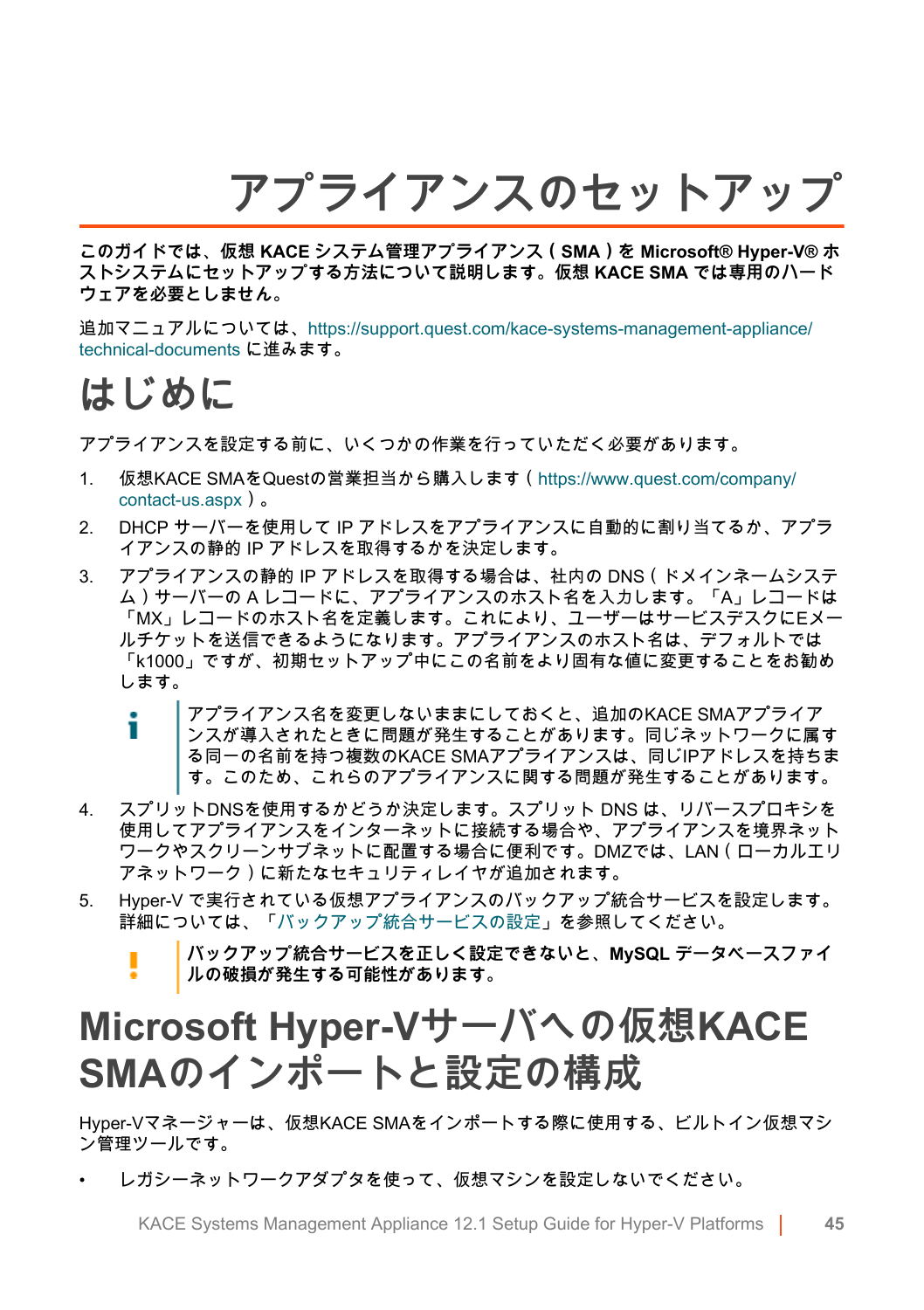- Hyper-V Manager で、デフォルト設定を維持して Hyper-V Time Synchronization Service(Hyper-V 時刻の同期サービス) を有効にします。
- 1. 仮想KACE SMAをダウンロードするには[、https://support.quest.com/kace-systems](https://support.quest.com/kace-systems-management-appliance/download-new-releases)[management-appliance/download-new-releases](https://support.quest.com/kace-systems-management-appliance/download-new-releases)にアクセスします。ログイン資格情報の入 手方法については、Quest Software サポート[\(https://support.quest.com/contact-support](https://support.quest.com/contact-support)) までお問い合わせください。
- 2. 仮想アプライアンス セクションから、VHD 圧縮バンドルを Hyper-V ホストシステムにダウ ンロードします。
- 3. ファイルを解凍し、整合性を確認します。
- 4. Hyper-Vマネージャーでホストを右クリックして、**仮想マシンのインポート** をクリックしま す。

仮想マシンのインポート ウィンドウが表示されます。

- 5. 解凍したVHDバンドルの場所を参照します。
- 6. 「設定」で、「仮想マシンをコピーする(新しい一意なIDを作成する)」および「すべての ファイルを複製し、同じ仮想マシンを再度インポートできるようにする」を選択します。
- 7. **インポート** をクリックします。

仮想KACE SMAが 仮想マシン リストに表示されます。

- 8. 仮想マシンの設定を編集して、仮想ネットワークアダプタをHyper-Vホストの仮想スイッチ に接続できるようにします。
- 9. 仮想マシンの静的 MAC アドレスを選択します。
	- Quest では静的 MAC アドレスを使用することをお勧めします。これは、動的 MAC Ť. アドレスを使用すると、Hyper-V によって仮想マシンに新しい MAC アドレスがラ ンダムに割り当てられる可能性があるためです。KACE SMAは FreeBSD®上で実行 されるため、ゲストオペレーティングシステムを再起動して、ネットワークインタ フェースの変更を検出する必要があります。これによって誤ったネットワーク動作 が発生する場合があります。
	- a. 仮想マシンの ネットワーク アダプタ 設定の 高度な機能 セクションに移動します。
	- b. MAC アドレス の下で **静的** を選択します。
	- c. 使用する環境に有効な一意の MAC アドレスを指定します。通常は現在の MAC アドレ スを使用できます。
	- d. **適用** をクリックします。
- 10. 仮想マシンの仮想マシンキュー(VMQ)を無効にします。
	- VMQ は、サポートされるハードウェアおよびゲストオペレーティングシステムに Ť よるパケットルーティングのオーバーヘッドを削減するために設計された、Hyper-V のパケットフィルタリング技術です。ただし、KACE SMAが使用するIntel® e1000仮想NIC(ネットワークインタフェースコントローラ)でサポートされてい ないため、ネットワークパフォーマンスが低下する可能性があります。一部の物理 アダプタでも VMQ によるパフォーマンスの問題があることが分かっています。こ のため、Quest では VMQ を無効にすることをお勧めしています。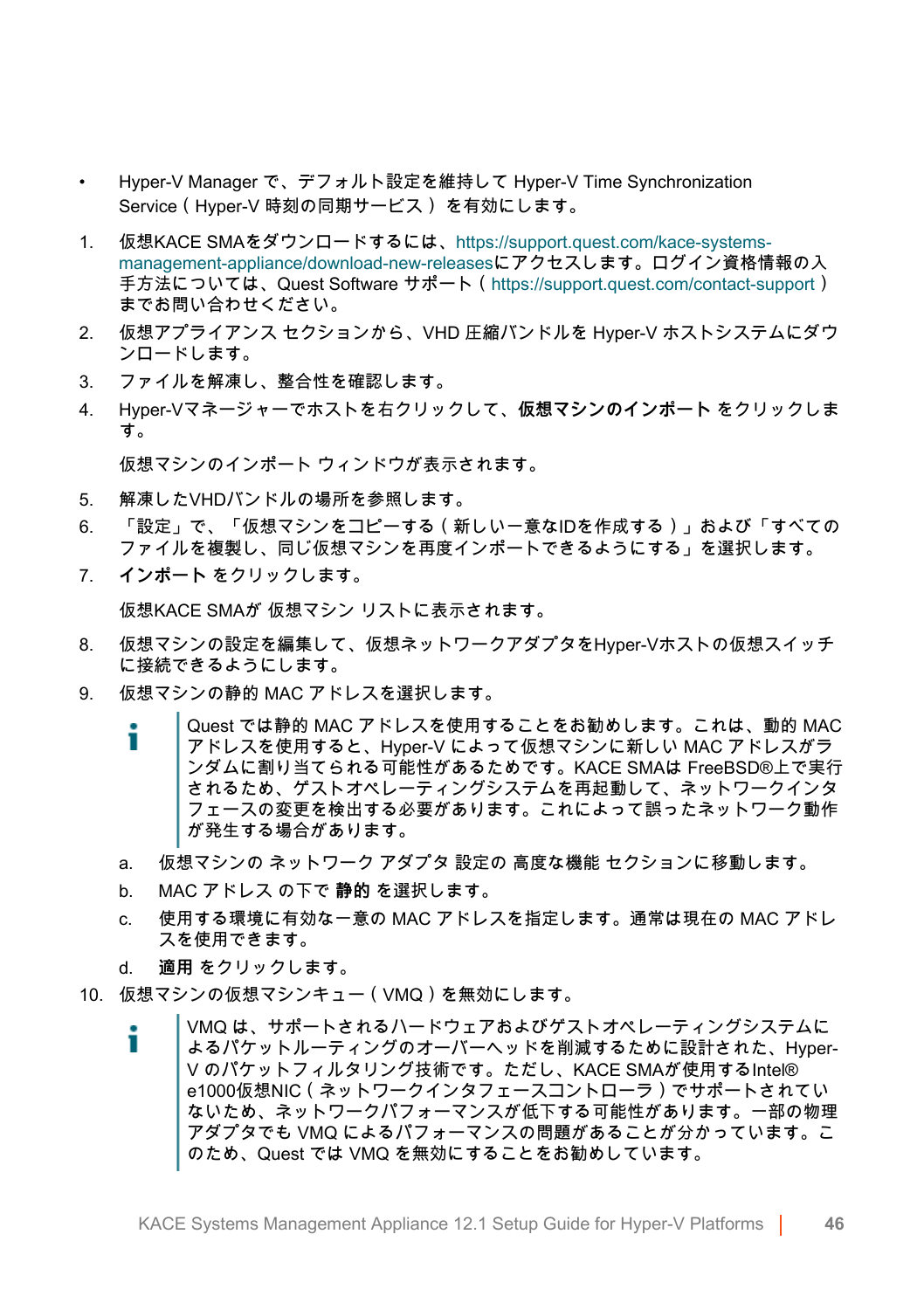- a. 仮想マシンの ネットワーク アダプタ 設定の ハードウェア アクセラレータ セクション に移動します。
- b. **仮想マシンキューを有効にする** の隣のチェックボックスをオフにします。
- c. **適用** をクリックします。

アプライアンスの電源をオンにします。

### **アプライアンスの電源投入と管理者コン ソールへのログイン**

最初にアプライアンスの電源をオンにするとき、LAN 上の任意のコンピュータから KACE SMA **管理者コンソール**にログインできます。ただし、アプライアンスにIPアドレスを割り当てるため の DHCP サーバーが必要です。それによって、セットアップウィザードを使用して、初期ネット ワーク設定を構成できます。

DHCPサーバーがない場合は、**コマンドラインコンソール**を使用して、初期ネットワーク設定を 構成できます。詳細については、「[手動による初期ネットワーク設定の構成\(オプション\)](#page-48-0)」を 参照してください。

- 使用しているブラウザの設定に基づいて、初回ログイン時に**管理者コンソール**に表示さ i れる日付と時刻情報に使用されるロケール形式が決定されます。言語設定の変更の詳細 については、アプライアンスの『**Administrator Guide**』(管理者ガイド)を参照してく ださい:[管理者ガイドおよびオンラインヘルプへのアクセス](#page-55-0).
- 1. 仮想マシンの電源をオンにして、アプライアンスを起動します。起動まで5~10分かかりま す。

**コマンドラインコンソール**のログイン画面が表示され、アプライアンスのDHCPネットワー ク設定を示します。

2. LANに接続されている任意のコンピューター上でブラウザを開き、コマンドラインコンソー ルのログイン画面に表示されているURLにアクセスします。例:http://<一意のKACE\_SMA アプライアンス名>.local/admin。

ソフトウェア取引契約書 ページが表示されます。

3. 契約書に同意します。

初期セットアップ ウィザードが表示されます。

- 4. アプライアンスの設定に必要な情報がすべてそろっていることを確認したら、**次へ** をク リックします。
- 5. 指示に従って、表示される 診断コンソールの 2 要素認証 ページの情報を確認し、シーク レットキーとオフライントークンを安全な場所に記録します。
- 6. ライセンスと管理者の設定 ページで、以下の情報を入力します。

**オプション おおおお おおおお おおおお 説明** 

**ライセンスキー** Questからの**案内**のEメールに記載されている ライセンスキーです。ライセンスキーがない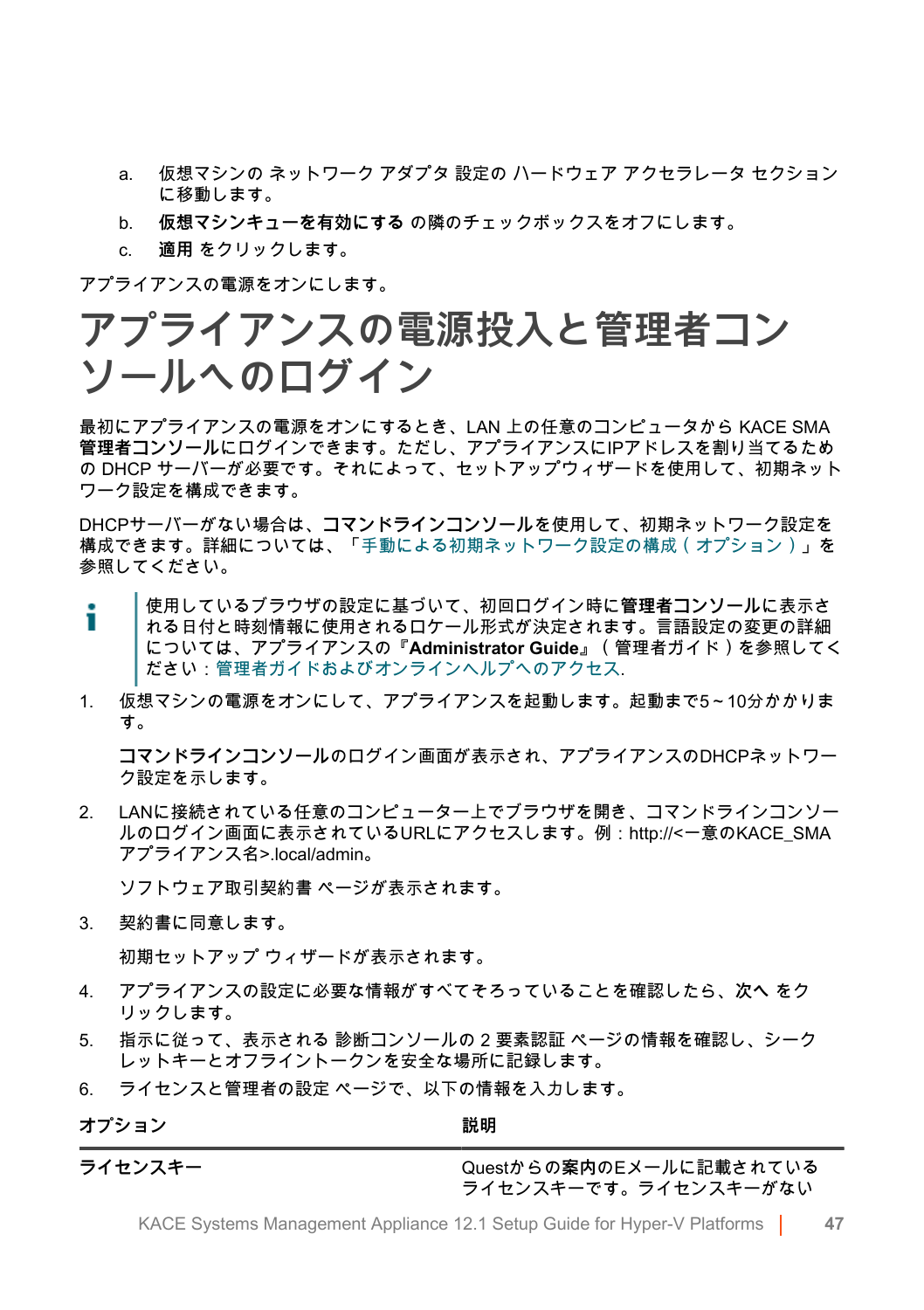| オフション   | 說明                                                                                                                                                                                                                                                                     |
|---------|------------------------------------------------------------------------------------------------------------------------------------------------------------------------------------------------------------------------------------------------------------------------|
|         | 場合は、Quest Software サポート (https://<br>support.quest.com/contact-support)にお問い合<br>わせください。                                                                                                                                                                                |
| 会社名     | 会社またはグループの名前です。                                                                                                                                                                                                                                                        |
| 管理者Eメール | Questからの連絡の宛先となるEメールアドレス<br>です。                                                                                                                                                                                                                                        |
| パスワード   | デフォルトの admin アカウントのパスワード<br>です。このアカウントは、アプライアンスの管<br>理者コンソールにログインするために使用しま<br>す。この時点でデフォルトの admin アカウン<br>トがアプライアンス上で唯一のアカウントに<br>なります。このアカウントのパスワードを忘れ<br>ると、システムを出荷時のデフォルト状態にリ<br>セットすることが必要になる場合があり、デー<br>タロスが発生します。                                                |
|         | 複数のKACE SMAまたはKACE<br>i<br>SDA (システム導入) アプライアンス<br>を使用する場合、Questでは、すべての<br>アプライアンスのadminアカウントに同<br>じパスワードを使用することをお勧め<br>します。これにより、後でアプライア<br>ンス同士をリンクすることが可能にな<br>ります。詳細については、アプライア<br>ンスの『Administrator Guide』 (管理<br>者ガイド)を参照してください:管理<br>者ガイドおよびオンラインヘルプへの<br>アクセス. |
| 2要素認証   | アプライアンスにログインしているユーザーの<br>セキュリティをより強力にするには、この設定<br>を 有効 にします。この機能では、ログインプ<br>ロセスにステップが1つ追加されます。これ<br>は、Google Authenticator アプリケーションに<br>依存して検証コードを生成します。このアプリ<br>は、定期的に新しい6桁のコードを生成しま<br>す。有効にすると、エンドユーザーはログイン<br>するたびに現在の検証コードを要求されます。                                |
|         | この機能を有効にする場合は、KACE<br>i<br>SMA サーバのクロック、および Google<br>Authenticator を実行しているデバイ<br>スが正確であることを確認してくだ<br>さい。Google Authenticator は、現<br>在の時刻に依存してトークンを作成<br>します。サーバのクロックが Google                                                                                          |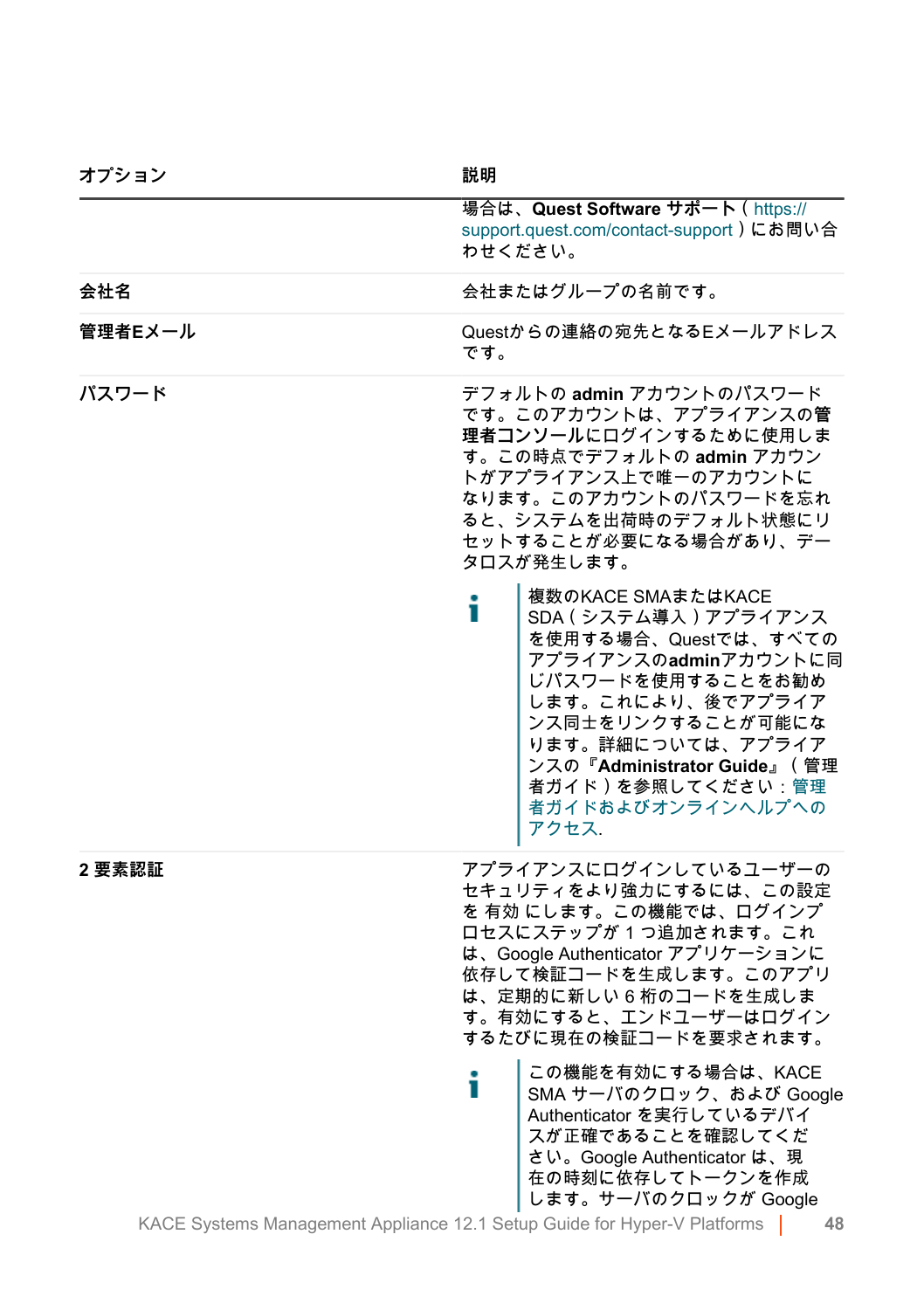**オプション おおおお おおおお おおおお 説明** 

Authenticator を実行しているデバイス のクロックと同期されていない場合、 トークンの検証が失敗し、アカウント のロックアウトが発生する可能性があ ります。

7. 画面の指示に従って、初期セットアップを完了します。

初期セットアップが完了すると、アプライアンスが再起動し、**管理者コンソール**のログイン ページが表示されます。

8. ログイン ID「admin」と、初期セットアップ中に選択したパスワードを使用して、管理者コ ンソールにログインします。

初期セットアップウィザードの ライセンスと管理者の設定 ページで 2 要素認証が有効に なっている場合は、2 要素認証の設定 ページが表示されます。

9. **2 要素認証のみ**。2 要素認証の設定 ページの指示に従い、スマートフォンを使用して Google Authenticator の検証コードを生成します。検証コード フィールドに、Google Authenticator のコードを入力し、**設定を完了** をクリックします。その後はログインのたび に新しい検証コードが要求されます。

この手順をスキップするには、**設定をスキップ** をクリックします。このステップは、設定 されている移行ウィンドウでのみバイパスできます。詳細については、『管理者ガイド』を 参照してください。

**管理者コンソール**が表示され、アプライアンスが使用可能になります。

仮想 KACE SMA にログインするときは、**日付と時刻の設定**(**設定** > **コントロール パネ** Т **ル** からアクセス)で、自動的にインターネット時刻サーバーと同期する が無効になって いることを確認してください。

### <span id="page-48-0"></span>**手動による初期ネットワーク設定の構成 (オプション)**

DHCPサーバーがないためアプライアンスの**コマンドラインコンソール**にログインできない場合 は、**管理者コンソール**を使用して、初期ネットワーク設定を手動で構成することができます。

1. 仮想マシンの電源をオンにして、アプライアンスを起動します。起動まで5~10分かかりま す。

**コマンドラインコンソール**のログイン画面が表示されます。

2. プロンプトで、次のように入力します。

ログイン:konfig

アプライアンスの IP アドレスを変更する場合は、新しいアドレスにアクセスし т て、ログインページを表示します。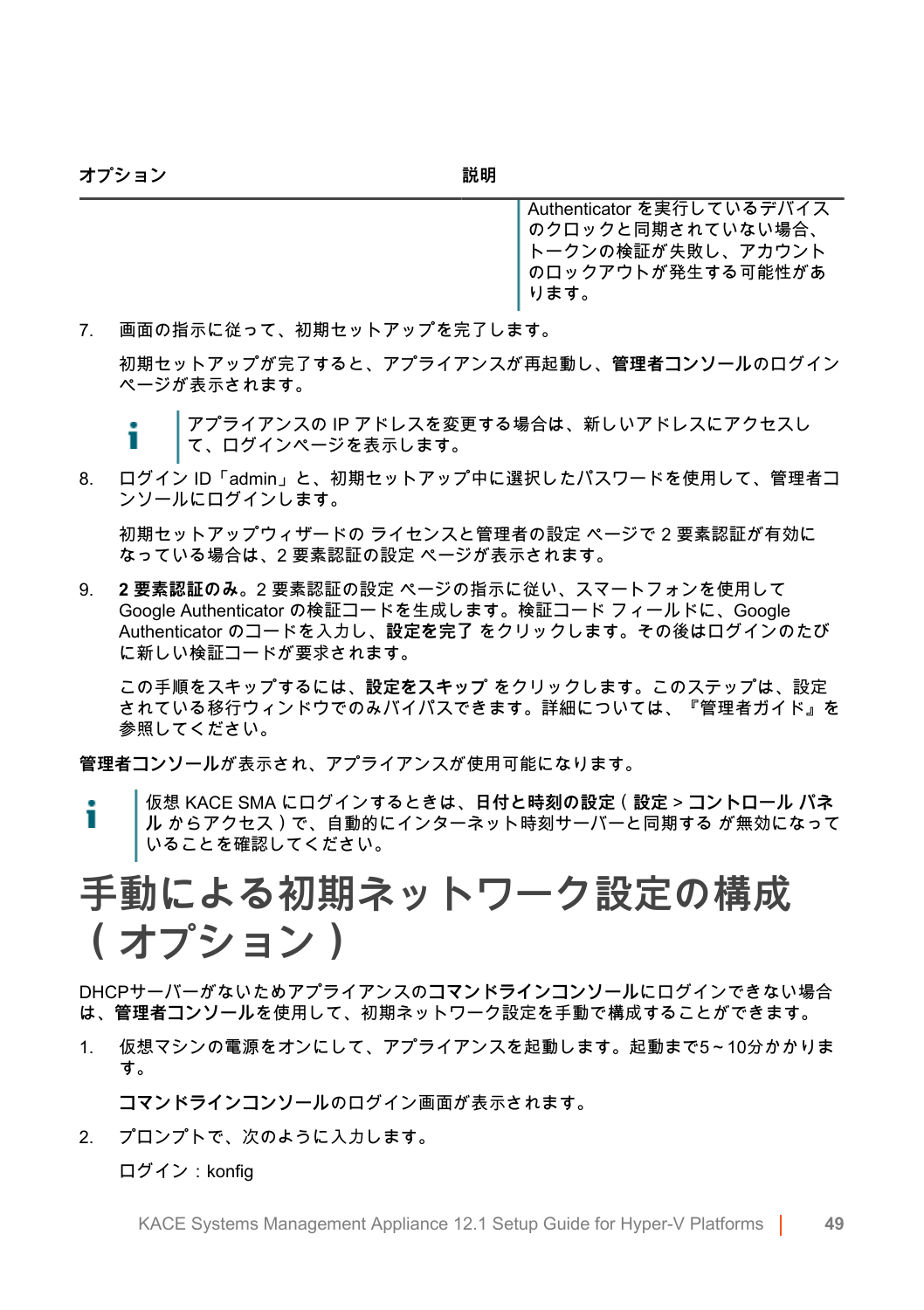パスワード:konfig

- 3. コマンドラインコンソールで使用する言語を選択します。上矢印キーと下矢印キーを使用し てフィールド間を移動します。
- 4. 以下のネットワーク設定を構成します。フィールド内のオプションを選択するには、右矢印 キーと左矢印キーを使用します。フィールド間を移動するには、上矢印キーと下矢印キーを 使用します。

| オプション | 説明 |
|-------|----|
|       |    |

| KACE SMA DNSホスト名 | アプライアンスのホスト名を入力します。デ<br>フォルトは「k1000」ですが、初期セットアップ<br>中にこの名前をより固有な値に変更することを<br>お勧めします。アプライアンス名を変更しない<br>ままにしておくと、追加のKACE SMAアプライ<br>アンスが導入されたときに問題が発生すること<br>があります。                                                                                        |
|------------------|----------------------------------------------------------------------------------------------------------------------------------------------------------------------------------------------------------------------------------------------------------|
|                  | 同じネットワークに属する同一の名前<br>т<br>を持つ複数のKACE SMAアプライアン<br>スは、同じIPアドレスを持ちます。この<br>ため、これらのアプライアンスに関す<br>る問題が発生することがあります。                                                                                                                                           |
| 自動的に生成されたサーバ名    | このチェックボックスをオンにすると、次の<br>フォーマットを使用して、KACE SMAウェブ<br>サーバ名をシステムで生成できます。ホスト<br>名 ドメイン。例:<一意のKACE_SMAアプライ<br>アンス名>.example.com。このチェックボック<br>スをオフにすると、カスタムのウェブサーバ名<br>を入力できます。                                                                                 |
| KACE SMAウェブサーバ名  | アプライアンスの完全修飾ドメイン名を入<br>力します。完全修飾ドメイン名とは、ホスト<br>名とドメインを連結した値です。例:<一意の<br>KACE_SMAアプライアンス名>.example.com。<br>デバイスは、この名前を使用してアプライアン<br>スに接続します。Questでは、DNSサーバに、<br>アプライアンスの静的IPアドレスのエントリを<br>追加することをお勧めします。SSL証明書を使<br>用する場合、証明書と同じ完全修飾ホスト名を<br>使用する必要があります。 |
| <b>DHCP</b>      | (オプション)このオプションは、DHCP (動<br>的ホスト構成プロトコル)を使用して、アプラ<br>イアンスの IPv4 アドレスおよびその他のネッ<br>トワーク設定情報を自動的に取得するときに選<br>択します。このオプションを選択すると、静的<br>IP アドレス、ドメイン、サブネットマスク、デ<br>フォルトゲートウェイ、プライマリ DNS、およ                                                                     |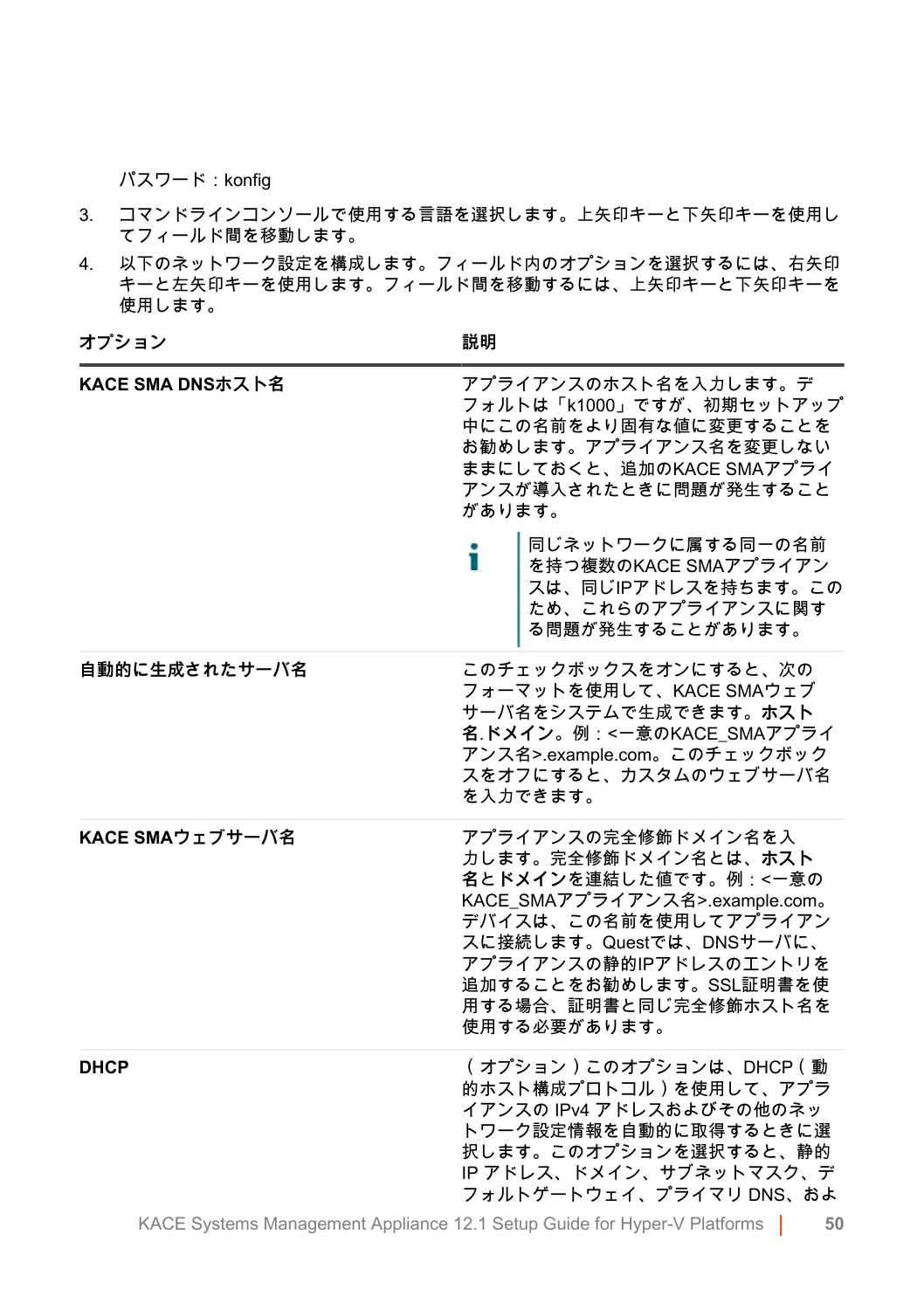| オフション        | 說明                                                                                                                                                                                                                                                                                                                       |
|--------------|--------------------------------------------------------------------------------------------------------------------------------------------------------------------------------------------------------------------------------------------------------------------------------------------------------------------------|
|              | びセカンダリ DNS の設定を入力する必要がなく<br>なります。                                                                                                                                                                                                                                                                                        |
| 手動 IPv4 設定   | IPv4 アドレスを指定して、アプライアンスの静<br>的IP アドレス、ドメイン、サブネットマスク、<br>デフォルトゲートウェイ、プライマリ DNS、ま<br>たはセカンダリ DNS 設定を入力します。                                                                                                                                                                                                                  |
|              | IPv4 アドレスは、IPv6 アドレスが使用<br>Т<br>可能であるかどうかに関わらず必要で<br>す。IPv6 アドレスはオプションです。                                                                                                                                                                                                                                                |
| <b>SLAAC</b> | アプライアンスのネットワーク設定を構成する<br>ために、IPv6 により提供される、SLAAC (ス<br>テートレスアドレス自動設定)を使用する場合<br>は、このオプションを選択します。SLAAC で<br>は、デバイスは接続済みのインターフェイスか<br>ら通知されたプレフィックスに基づいて独自の<br>IPv6 アドレスを選択できます。                                                                                                                                           |
| 手動 IPv6 設定   | IPv6 アドレスを手動で指定する場合は、このオ<br>プションを選択します。このオプションを選択<br>した場合は、アプライアンスの IPv6 アドレス、<br>プレフィックス長、デフォルトゲートウェイを<br>指定する必要があります。<br>IPv6 アドレスはオプションです。IPv4<br>Т<br>アドレスは、IPv6 アドレスが使用可能                                                                                                                                           |
| IPv6 を無効にする  | アプライアンスの IPv6 アドレスを無効にする場<br>合は、このオプションを選択します。これはデ<br>フォルトの設定です。                                                                                                                                                                                                                                                         |
| $SMTP H - N$ | (オプション)外部 SMTP サーバのホ<br>スト名または IP アドレスを指定します<br>(「smtp.gmail.com」など)。外部 SMTP サー<br>バでは、匿名(認証なし)のアウトバウンド<br>E メール転送を許可する必要があります。ネッ<br>トワークポリシーで、アプライアンスがSMTP<br>サーバに直接問い合わせられることを確認しま<br>す。また、メールサーバは、アプライアンスか<br>らのEメールのリレーを、認証なしで許可するよ<br>うに設定する必要があります。SMTPサーバ情<br>報を入力しなかった場合、KACE SMAは使用す<br>る社内のSMTPサーバにEメールを送信します。 |
| SSHを有効にする    | (オプション)このオプションを選択する<br>と、アプライアンスの管理者コンソールへの                                                                                                                                                                                                                                                                              |

KACE Systems Management Appliance 12.1 Setup Guide for Hyper-V Platforms **51**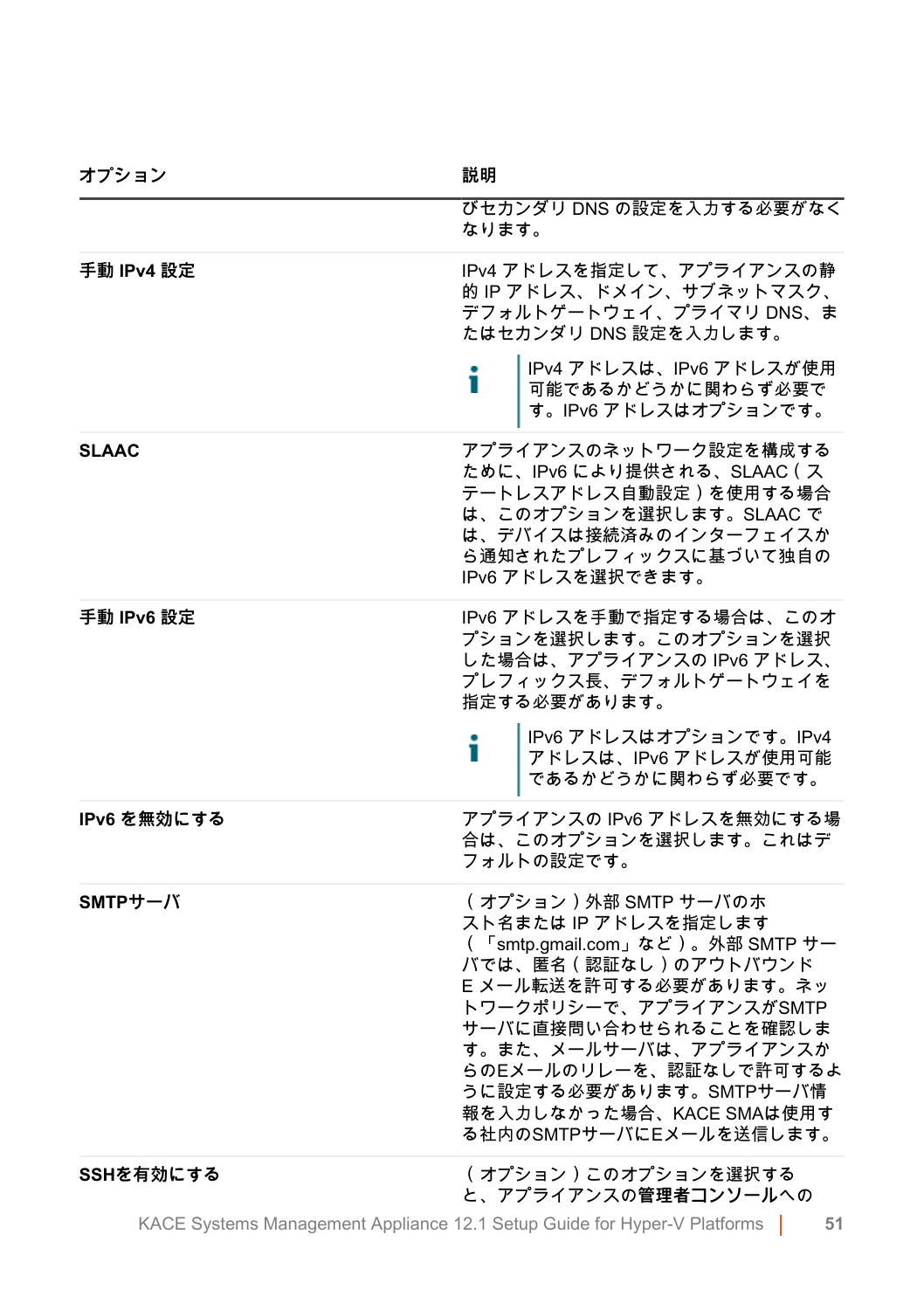| オプション | 説明                                                                                                                                                |
|-------|---------------------------------------------------------------------------------------------------------------------------------------------------|
|       | SSH (セキュア)アクセスが有効になりま<br>す。Questでは、アプリケーションの初期セット<br>アップ中に、SSHを有効にすることをお勧めし<br>ます。セットアップが完了したら、管理者コン<br>ソールで必要に応じて設定を変更できます。                      |
| プロキシ  | (オプション)プロキシサーバーの情報を入力<br>します。                                                                                                                     |
|       | アプライアンスでは、ユーザー名とパ<br>スワードを要求する、基本的なレルム<br>ベースの認証を使用したプロキシサー<br>バーをサポートしています。プロキシ<br>サーバーが他の種類の認証を使用する<br>場合は、プロキシサーバーの例外リス<br>トにアプライアンスのIPアドレスを追加 |

5. 下矢印キーを使用してカーソルを 保存 に移動し、**Enter**キーまたは**Return**キーを押しま す。

してください。

アプライアンスが再起動します。

6. LANに接続されている任意のコンピューター上でブラウザを開き、アプライアンスの管理 者コンソールのURLにアクセスします。例:http://<一意のKACE\_SMAアプライアンス名 >.local/admin。

ソフトウェア取引契約書 ページが表示されます。

7. 契約書に同意します。

初期セットアップ ウィザードが表示されます。

- 8. アプライアンスの設定に必要な情報がすべてそろっていることを確認したら、**次へ** をク リックします。
- 9. 指示に従って、表示される 診断コンソールの 2 要素認証 ページの情報を確認し、シーク レットキーとオフライントークンを安全な場所に記録します。
- 10. ライセンスと管理者の設定 ページで、以下の情報を入力します。

| オプション   | 説明                                                                                                                                         |
|---------|--------------------------------------------------------------------------------------------------------------------------------------------|
| ライセンスキー | Questからの案内のEメールに記載されている<br>ライセンスキーです。ライセンスキーがない<br>場合は、Quest Software サポート (https://<br>support.quest.com/contact-support)にお問い合<br>わせください。 |
| 会社名     | 会社またはグループの名前です。                                                                                                                            |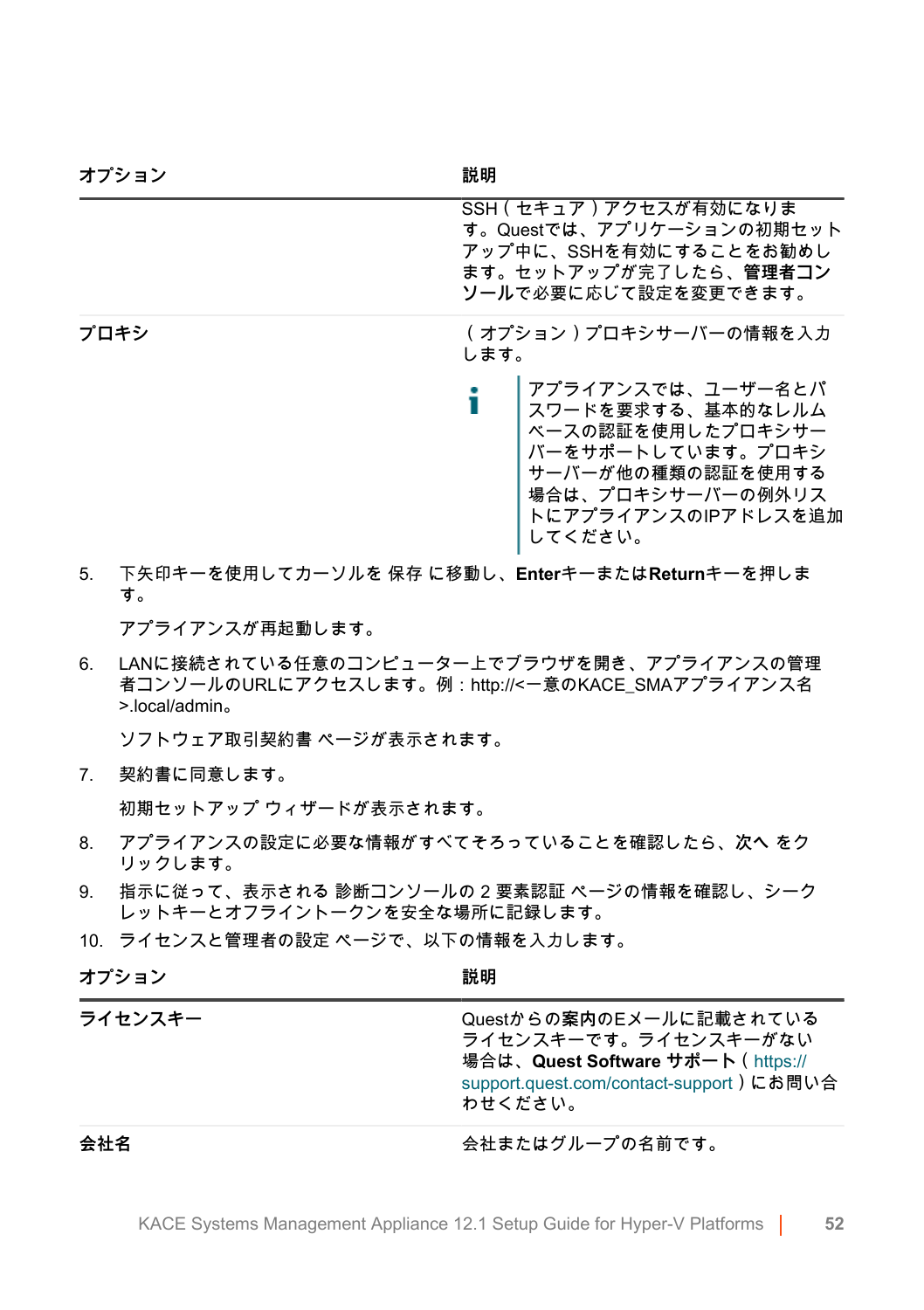| オプション   | 説明                                                                                                                                                                                                                                                                                |
|---------|-----------------------------------------------------------------------------------------------------------------------------------------------------------------------------------------------------------------------------------------------------------------------------------|
| 管理者Eメール | Questからの連絡の宛先となるEメールアドレス<br>です。                                                                                                                                                                                                                                                   |
| パスワード   | デフォルトの admin アカウントのパスワード<br>です。このアカウントは、アプライアンスの管<br>理者コンソールにログインするために使用しま<br>す。この時点でデフォルトの admin アカウン<br>トがアプライアンス上で唯一のアカウントに<br>なります。このアカウントのパスワードを忘れ<br>ると、システムを出荷時のデフォルト状態にリ<br>セットすることが必要になる場合があり、デー<br>タロスが発生します。                                                           |
|         | 複数のKACE SMAまたはKACE<br>i<br>SDA (システム導入) アプライアンス<br>を使用する場合、Questでは、すべての<br>アプライアンスのadminアカウントに同<br>じパスワードを使用することをお勧め<br>します。これにより、後でアプライア<br>ンス同士をリンクすることが可能にな<br>ります。詳細については、アプライア<br>ンスの『Administrator Guide』 (管理<br>者ガイド)を参照してください:管理<br>者ガイドおよびオンラインへルプへの<br>アクセス.            |
| 2要素認証   | アプライアンスにログインしているユーザーの<br>セキュリティをより強力にするには、この設定<br>を 有効 にします。この機能では、ログインプ<br>ロセスにステップが1つ追加されます。これ<br>は、Google Authenticator アプリケーションに<br>依存して検証コードを生成します。このアプリ<br>は、定期的に新しい6桁のコードを生成しま<br>す。有効にすると、エンドユーザーはログイン<br>するたびに現在の検証コードを要求されます。                                           |
|         | この機能を有効にする場合は、KACE<br>ñ<br>SMA サーバのクロック、および Google<br>Authenticator を実行しているデバイ<br>スが正確であることを確認してくだ<br>さい。Google Authenticator は、現<br>在の時刻に依存してトークンを作成<br>します。サーバのクロックが Google<br>Authenticator を実行しているデバイス<br>のクロックと同期されていない場合、<br>トークンの検証が失敗し、アカウント<br>のロックアウトが発生する可能性があ<br>ります。 |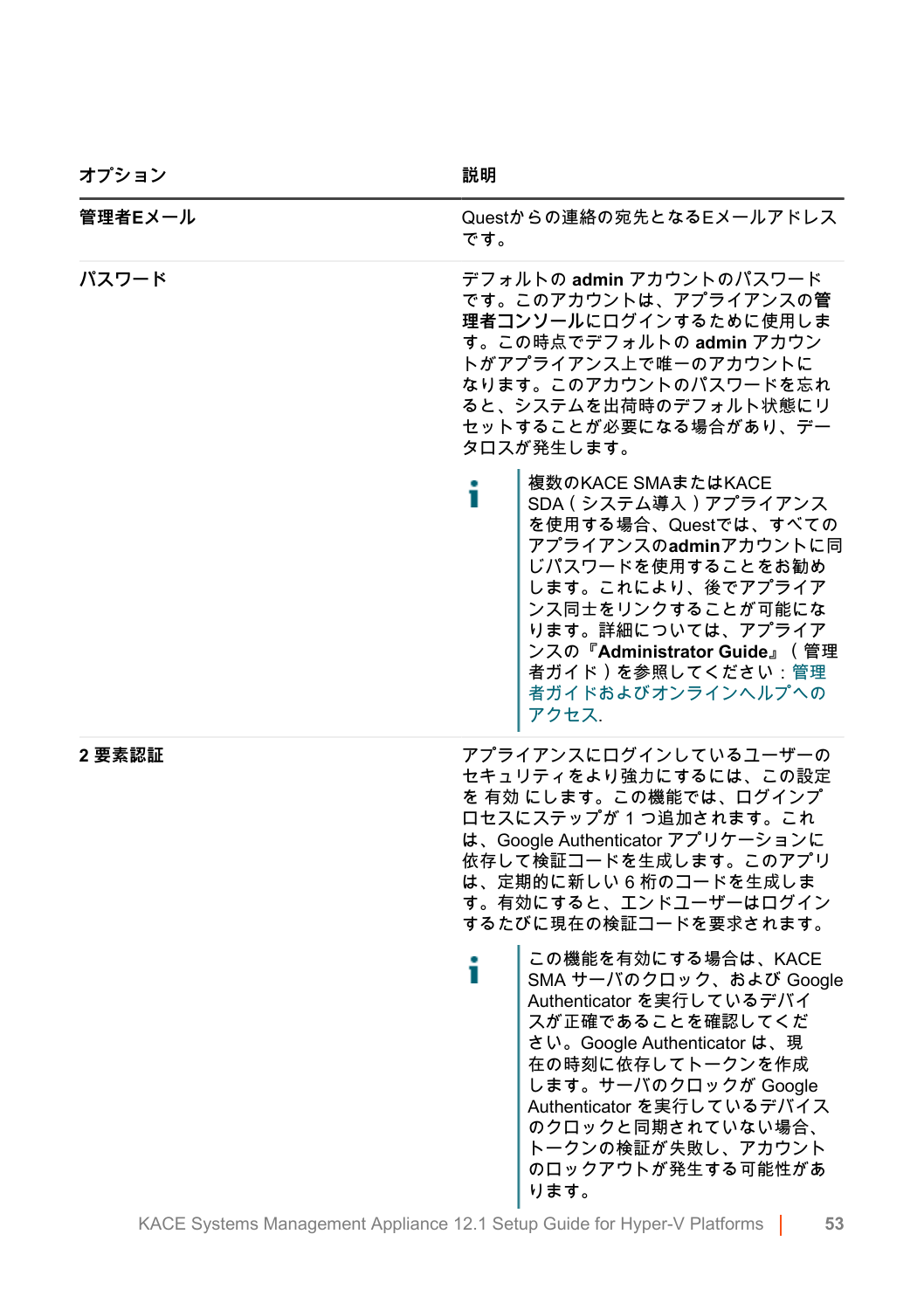11. 画面の指示に従って、初期セットアップを完了します。

初期セットアップが完了すると、アプライアンスが再起動し、**管理者コンソール**のログイン ページが表示されます。

アプライアンスの IP アドレスを変更する場合は、新しいアドレスにアクセスし i て、ログインページを表示します。

12. ログイン ID「admin」と、初期セットアップ中に選択したパスワードを使用して、管理者コ ンソールにログインします。

初期セットアップウィザードの ライセンスと管理者の設定 ページで 2 要素認証が有効に なっている場合は、2 要素認証の設定 ページが表示されます。

13. **2 要素認証のみ**。2 要素認証の設定 ページの指示に従い、スマートフォンを使用して Google Authenticator の検証コードを生成します。検証コード フィールドに、Google Authenticator のコードを入力し、**設定を完了** をクリックします。その後はログインのたび に新しい検証コードが要求されます。

この手順をスキップするには、**設定をスキップ** をクリックします。このステップは、設定 されている移行ウィンドウでのみバイパスできます。詳細については、『管理者ガイド』を 参照してください。

**管理者コンソール**が表示され、アプライアンスが使用可能になります。

# <span id="page-53-0"></span>**バックアップ統合サービスの設定**

Hyper-Vで実行されているKACE システム管理アプライアンス(SMA)仮想マシンにバックアッ プ統合サービスを適切に設定することで、MySQLデータベースファイルの破損を防ぐことができ ます。

Hyper-Vで実行されているKACE SMA仮想マシンが仮想マシン(VM)のバックアップに正しく設 定されていないと、アプライアンス内部で一部のMySQLデータベースファイルが破損し、テクニ カルサポートに連絡を取り、破損していない最新のデータベースバックアップからデータベース を復元して問題を解決するまでアプライアンスが使用できなくなります。

これは、ライブ仮想マシンのダウンタイムなしバックアップを容易化する、Hyper-Vの ライブ仮 想マシンバックアップ 機能が原因です。詳細については[、https://technet.microsoft.com/en-us/](https://technet.microsoft.com/en-us/library/dn531031(v=ws.12).aspx) [library/dn531031\(v=ws.12\).aspxを](https://technet.microsoft.com/en-us/library/dn531031(v=ws.12).aspx)参照してください。

ただし、Microsoftは、Hyper-Vで動作するFreeBSD仮想マシンのどのバージョンに対して も、Hyper-V ライブバックアップ 機能は未サポートであり、これには、FreeBSDベースである KACE SMA製品のHyper-V VMも含まれます。詳細については、[https://technet.microsoft.com/](https://technet.microsoft.com/library/dn848318(ws.12).aspx) [library/dn848318\(ws.12\).aspxを](https://technet.microsoft.com/library/dn848318(ws.12).aspx)参照してください。

正しく設定した場合、ライブバックアップをサポートしないVMのバックアップを取った場 合、Hyper-Vサーバはバックアップ処理中VMを(保存済み 状態にして)オフラインにし、バッ クアップ処理の完了後、VMを元の状態に復元します。VMをオフラインにする必要がある間 は、VMでダウンタイムが発生するため、VMのコンテンツに悪影響を及ぼさずにバックアッ プを完了する必要があります。詳細については、[https://technet.microsoft.com/en-us/library/](https://technet.microsoft.com/en-us/library/dn798286.aspx) [dn798286.aspxを](https://technet.microsoft.com/en-us/library/dn798286.aspx)参照してください。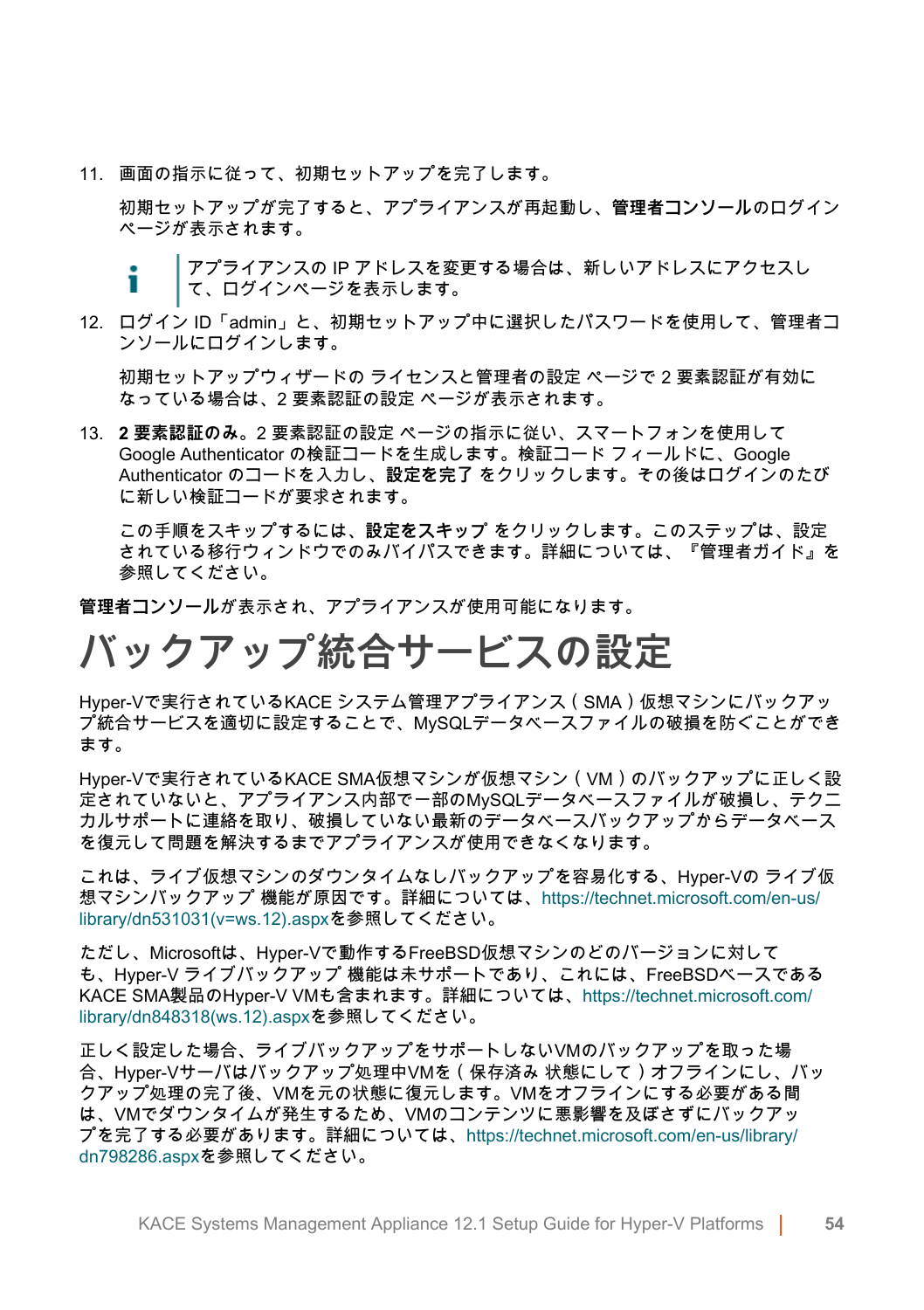Microsoftが、KACEアプライアンスが動作するFreeBSDオペレーティングシステムのライブバッ クアップをサポートしないため、Hyper-VがVMのライブバックアップの実行を試行しないように する、KACE SMA Hyper-V VMの統合サービスを適切に設定するのが重要です。VMの 統合サー ビス が正しく設定されていない場合、KACE SMAの内部でファイルの破損が発生して、正しく動 作しない原因になり、問題を修正してもらうためにテクニカルサポートへの連絡が必要になる可 能性があります。

Microsoft は自動的にすべての新しい Hyper-V VM のバックアップ統合サービスをデフォルトで有 効にするため、KACE SMA に Hyper-V VM を作成した場合は、下の手順に従って、FreeBSD 向 けのこのサービスを正しく設定して、上記のデータベースファイルの破損を回避します。

KACE SMA Hyper-V VMで ライブバックアップ 機能を無効にすることをお勧めします。

バックアップ統合サービスを無効にするには、VM の 設定 ダイアログボックスの **管理** > **統合 サービス** の下で、バックアップ(ボリュームチェックポイント) チェックボックスをオフに して、**適用** をクリックします。この設定は、Hyper-V サーバの Windows のバージョンによ り、バックアップ(ボリュームシャドウコピー)など、名前が異なる場合があります。

この設定を変更するには、最初に VM をシャットダウンする必要があります。 Ť

i バックアップ 設定を無効にした後、バックアップ処理中にまず Windows が(VM の状 態を 保存済み に変更して)VM をオフラインにするのに失敗し、VM のバックアップ中 に引き続き KACE アプライアンスでの MySQL の破損が発生する場合は、VM のバック アップを実行する前に VM を シャットダウン または 保存済み 状態にします。

この問題の追加情報については、[https://support.quest.com/kace-systems-management](https://support.quest.com/kace-systems-management-appliance/kb/195580)[appliance/kb/195580](https://support.quest.com/kace-systems-management-appliance/kb/195580) にアクセスしてください。

### **仮想 NIC の構成**

Hyper-Vで実行されている仮想KACEシステム導入アプライアンス(SDA)では、パフォーマンス の低下、エージェントの切断、インタフェースのフリーズ、およびネットワークが全く利用でき ないなど、不安定なネットワーク動作が確認されています。

デフォルトでは、すべてのゲスト仮想マシン(VM)に対して問題のある2つのネットワーク設 定がHyper-Vで有効になっています。これらの設定は、動的 MAC アドレスとVMQ(仮想マシン キュー)です。

動的 MAC アドレスを使用して構成されている場合、Hyper-V はゲスト VM に新しい MAC アド レスをランダムに割り当てます。KACE アプライアンスが FreeBSD で実行されているため、 ネットワークインターフェイスの変更を検出するには OS を再起動する必要があります。

VMQ は、サポートされるハードウェアおよびゲストオペレーティングシステムによるパケット ルーティングのオーバーヘッドを削減するために設計された、Hyper-V のパケットフィルタリン グ技術です。ただし、KACE アプライアンスが使用する Intel E1000 仮想 NIC でサポートされて いないため、ネットワークパフォーマンスが低下する可能性があります。一部の Broadcom 物理 アダプタでも VMQ によるパフォーマンスの問題があることが分かっています。

この問題を解決するには、すべての Hyper-V ホスト型仮想 KACE アプライアンスで、動的 MAC アドレス(静的 MAC で選択)および VMQ の両方を無効にすることを推奨します。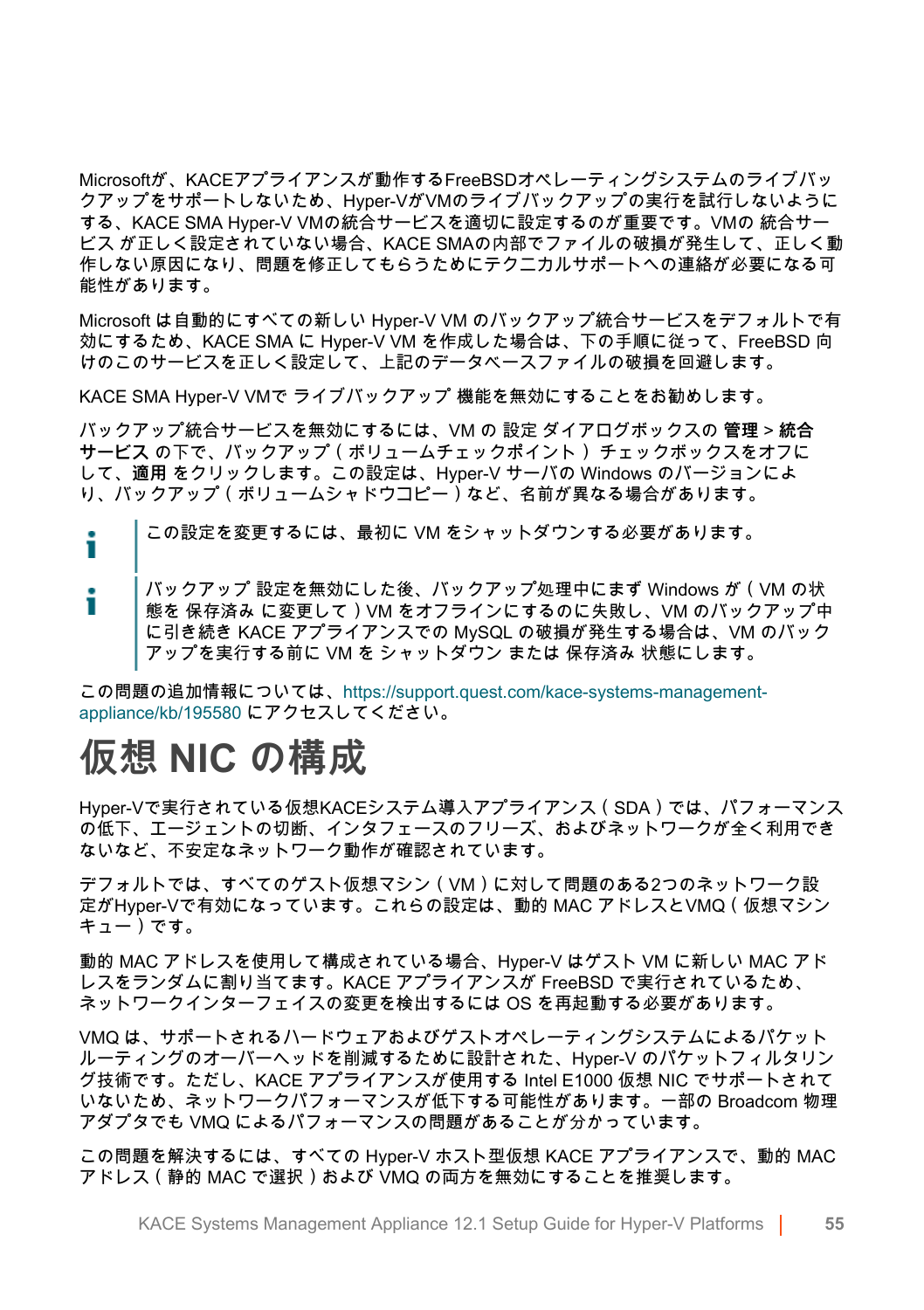動的 MAC アドレスを無効にするには、VM の 設定 ダイアログボックスの **ネットワーク アダプ タ** > **高度な機能** で、静的 チェックボックスを選択して、環境に対して有効な一意の MAC アドレ スを指定します。次に、**適用** をクリックします。

- 通常、これによりすでに動的に割り当てられている現在の MAC アドレスとして残すこ Ť とができます。
- 動的 MAC アドレスを静的 MAC アドレスに切り替えるには(またはその逆を実行するに Ť は)、最初に VM をシャットダウンする必要があります。

VMQ を無効にするには、VM の 設定 ダイアログボックスの **ネットワークアダプタ** > **ハードウェ ア アクセラレータ** で、仮想マシンキューを有効にする チェックボックスを選択解除して、**適用** をクリックします。

この設定は VM をシャットダウンせずに変更することができますが、VM がオフライン Ť のときに変更することを推奨します。

この問題の追加情報については、[https://support.quest.com/kace-systems-management](https://support.quest.com/kace-systems-management-appliance/kb/153445)[appliance/kb/153445](https://support.quest.com/kace-systems-management-appliance/kb/153445) にアクセスしてください。

### <span id="page-55-0"></span>**管理者ガイドおよびオンラインヘルプへの アクセス**

**管理者コンソール**の使用のヘルプを表示するには、インタフェースの右上隅にあるヘルプリンク をクリックして、コンテキスト依存ヘルプを開きます。メインのヘルプシステムにアクセスする には、コンテキスト依存ヘルプのトピック内のリンクをクリックします。

|                 | KACE システム管理アプライアンス           | <b>4 admin (デフォルト) 。</b><br>セッションタイムアワト: 00:59:51 · 2017年07月28日17時05分54秒 |
|-----------------|------------------------------|--------------------------------------------------------------------------|
| 作ホーム<br>ダッシュボード | ← 青 ホーム > ダッシュボード<br>ダッシュボード | $\alpha$<br>カスタマイズ<br>e                                                  |
| ラベル管理<br>検索     | 検索上位のサポート技術情報記事              | 最新のニュース記事                                                                |

# **トレーニングのスケジュール設定**

Quest では、アプライアンスの使用に役立てていただけるように、QuickStart と呼ばれるトレー ニングプログラムを提供しています。このプログラムは、ネットワーク接続されたデバイスのプ ロビジョニング、管理、セキュリティ保護、およびサービスを開始するために、ソリューション を迅速に導入して実行するためのリモートアシスタンスを提供します。

このプログラムの詳細については、次のリンクのいずれかをご覧ください。

- **KACEシステム管理アプライアンス**: [https://support.quest.com/kace-systems-management](https://support.quest.com/kace-systems-management-appliance/professional-services/332)[appliance/professional-services/332](https://support.quest.com/kace-systems-management-appliance/professional-services/332)
- **KACE 資産管理アプライアンス**: [https://support.quest.com/kace-asset-management](https://support.quest.com/kace-asset-management-appliance/professional-services/331)[appliance/professional-services/331](https://support.quest.com/kace-asset-management-appliance/professional-services/331)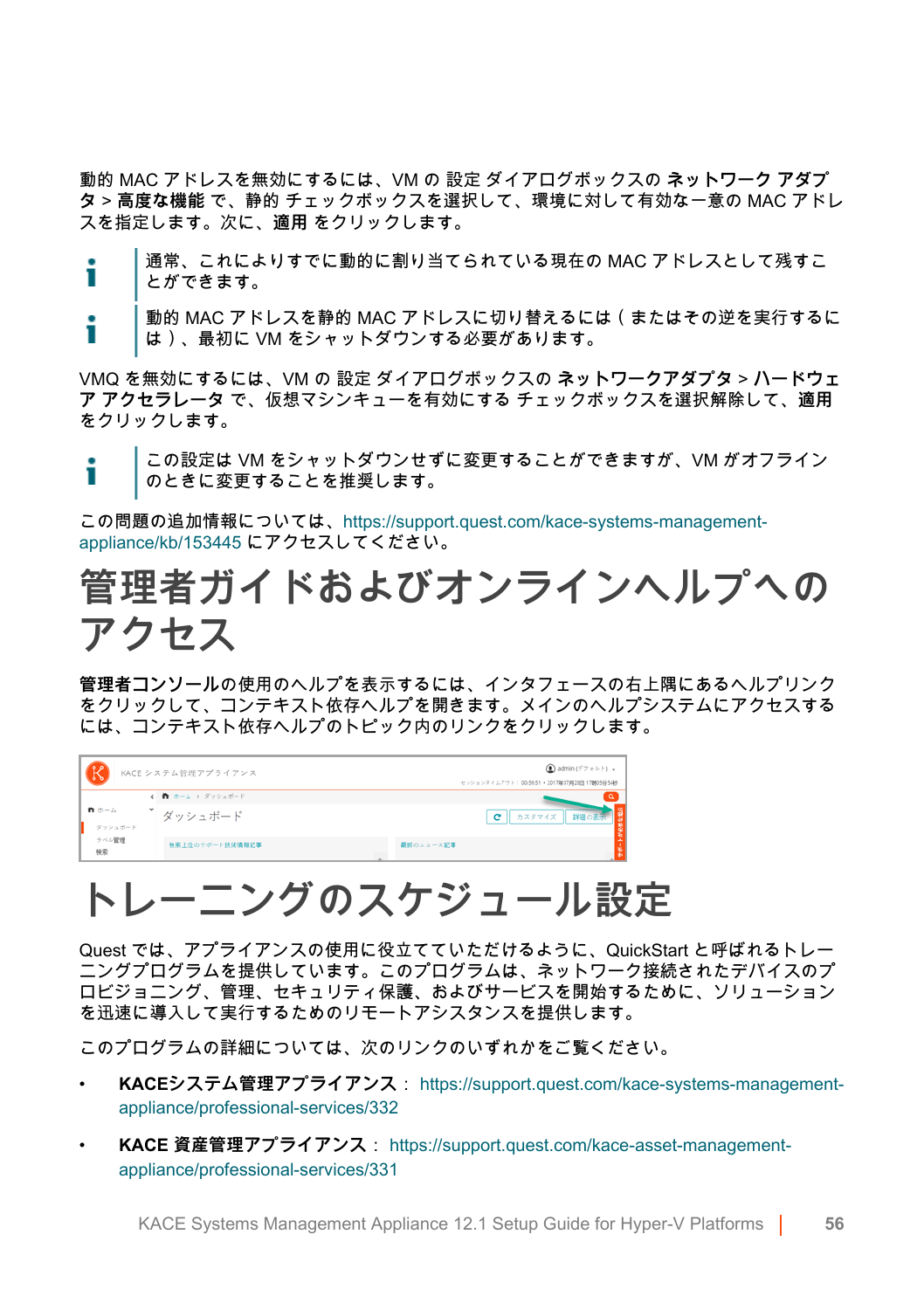登録するには、次の場所でリクエストを送信してください。

- **KACEシステム管理アプライアンス**: <https://www.quest.com/register/113381>
- **KACE 資産管理アプライアンス**:<https://www.quest.com/register/113379>

### **当社について**

Quest は、複雑化する IT 環境において、新しいテクノロジの利点を現実のものにするソフトウェ アソリューションを生み出しています。データベースとシステム管理から Active Directory と Office 365 の管理、サイバーセキュリティの回復力まで、Quest はお客様の次の IT の課題を今 すぐ解決できるように支援します。世界中で、130,000 社以上の企業と Fortune 500 企業の 95% が、次の企業イニシアチブのプロアクティブな管理と監視を実施し、複雑なマイクロソフトの課 題に対応する次のソリューションを見つけ、次の脅威に先んじるために、Quest を頼りにしてい ます。Quest Software。今「次」に備える。詳細に関しては、[「www.quest.com」](https://www.quest.com/company/contact-us.aspx)を参照してく ださい。

### **テクニカルサポートのリソース**

Quest の有効なメンテナンス契約をお持ちのお客様、および試用版をお持ちのお客様は、テクニ カルサポートをご利用いただけます。Quest サポート ポータルは、[https://support.quest.com](https://support.quest.com/) か らアクセスできます。

サポートポータルは、問題を迅速に自身で解決するのに使用できるセルフヘルプツールを提供し ており、毎日24時間アクセスできます。このサイトでは、以下の操作を実行できます。

- サービスリクエストの送信と管理
- サポート技術情報記事の表示
- 製品情報への登録
- ソフトウェアと技術文書のダウンロード
- 説明ビデオの再生
- コミュニティの討論への参加
- サポートエンジニアとのオンラインチャット
- 製品のサポートサービスの表示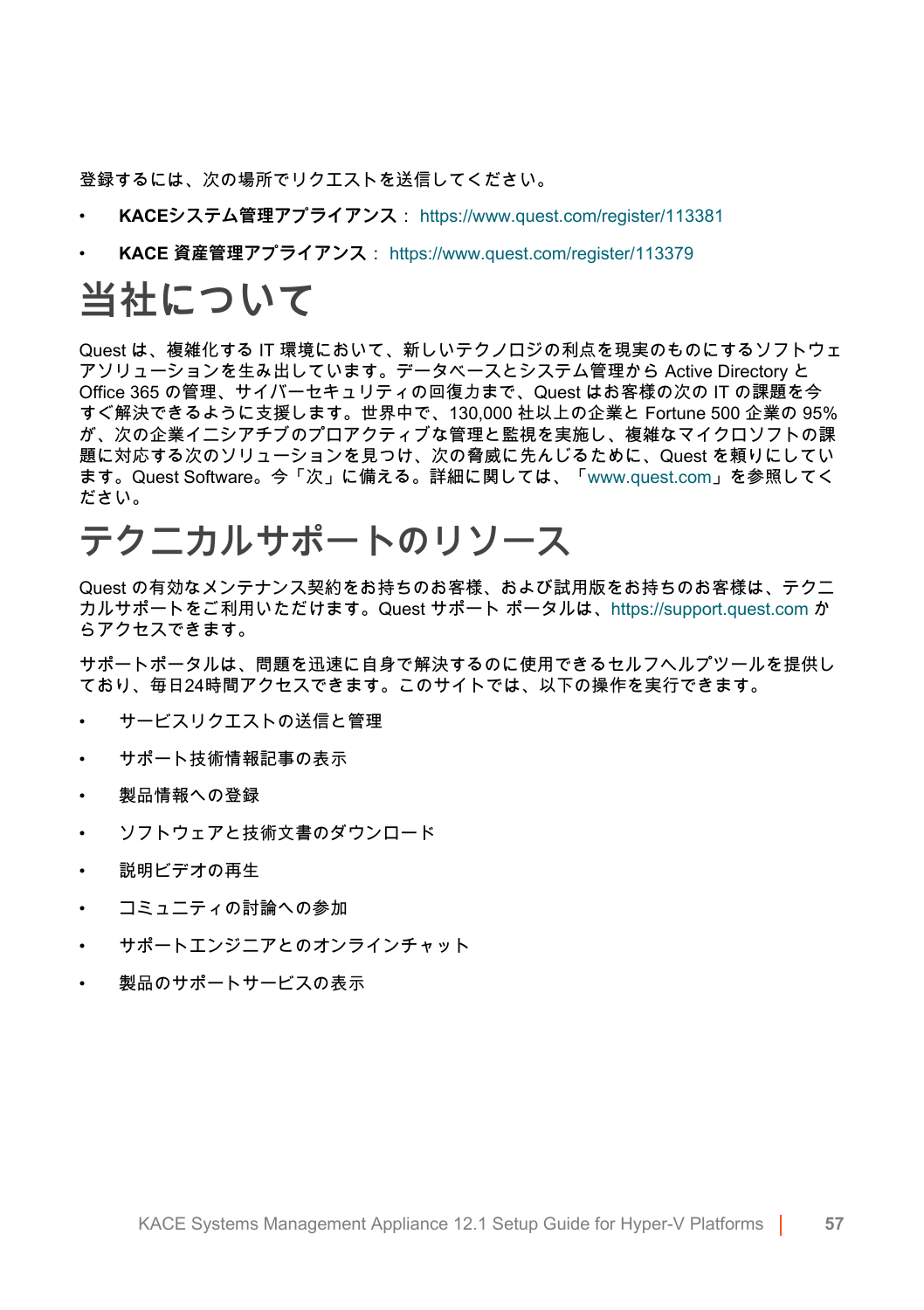# **Configuração do equipamento**

**Este guia explica como configurar a Solução de gerenciamento de sistemas KACE (SMA) virtual nos sistemas host Microsoft® Hyper-V®. O KACE SMA virtual não requer hardware dedicado.**

Para obter a documentação adicional, vá para [https://support.quest.com/kace-systems](https://support.quest.com/kace-systems-management-appliance/technical-documents)[management-appliance/technical-documents](https://support.quest.com/kace-systems-management-appliance/technical-documents).

### **Antes de começar**

Antes de configurar a solução, há algumas ações preliminares que você precisa realizar.

- 1. Compre uma licença do KACE SMA virtual com o departamento de vendas da Quest em <https://www.quest.com/company/contact-us.aspx>.
- 2. Decida se utilizará um servidor DHCP para atribuir automaticamente um endereço IP ao equipamento, ou para obter um endereço IP estático para o equipamento.
- 3. Se você obter um endereço IP estático para a solução, insira o nome de host da solução no registro A do seu servidor DNS (Domain Name System) interno. O registro A define o nome do host para o registro MX e isto permite que usuários enviem tíquetes por e-mail para o Service Desk. Por padrão, o nome do host da solução é k1000, mas a Quest recomenda a alteração desse nome para um mais exclusivo durante a configuração inicial.
	- Não alterar o nome da solução pode causar problemas quando soluções adicionais i do KACE SMA forem introduzidas. Várias soluções do KACE SMA com nomes idênticos e pertencentes à mesma rede terão o mesmo endereço IP, o que pode causar problemas para essas soluções.
- 4. Decida se utilizará um DNS dividido. Isso pode ser útil se a solução se conectar à Internet utilizando um proxy reverso ou colocar a solução em uma rede de perímetro ou sub-rede filtrada. Uma DMZ adiciona uma camada adicional de segurança a uma LAN (Local Area Network, Rede de Área Local).
- 5. Configure os serviços de integração de backups para os equipamentos virtuais executados no Hyper-V. Para obter mais informações, consulte [Como configurar os serviços de](#page-66-0) [integração de backup](#page-66-0).
	- **Deixar de configurar corretamente serviços de integração de backup pode fazer com que o arquivo do banco de dados MySQL seja corrompido.**

### **Importar o KACE SMA virtual para um servidor Microsoft Hyper-V e definir as configurações**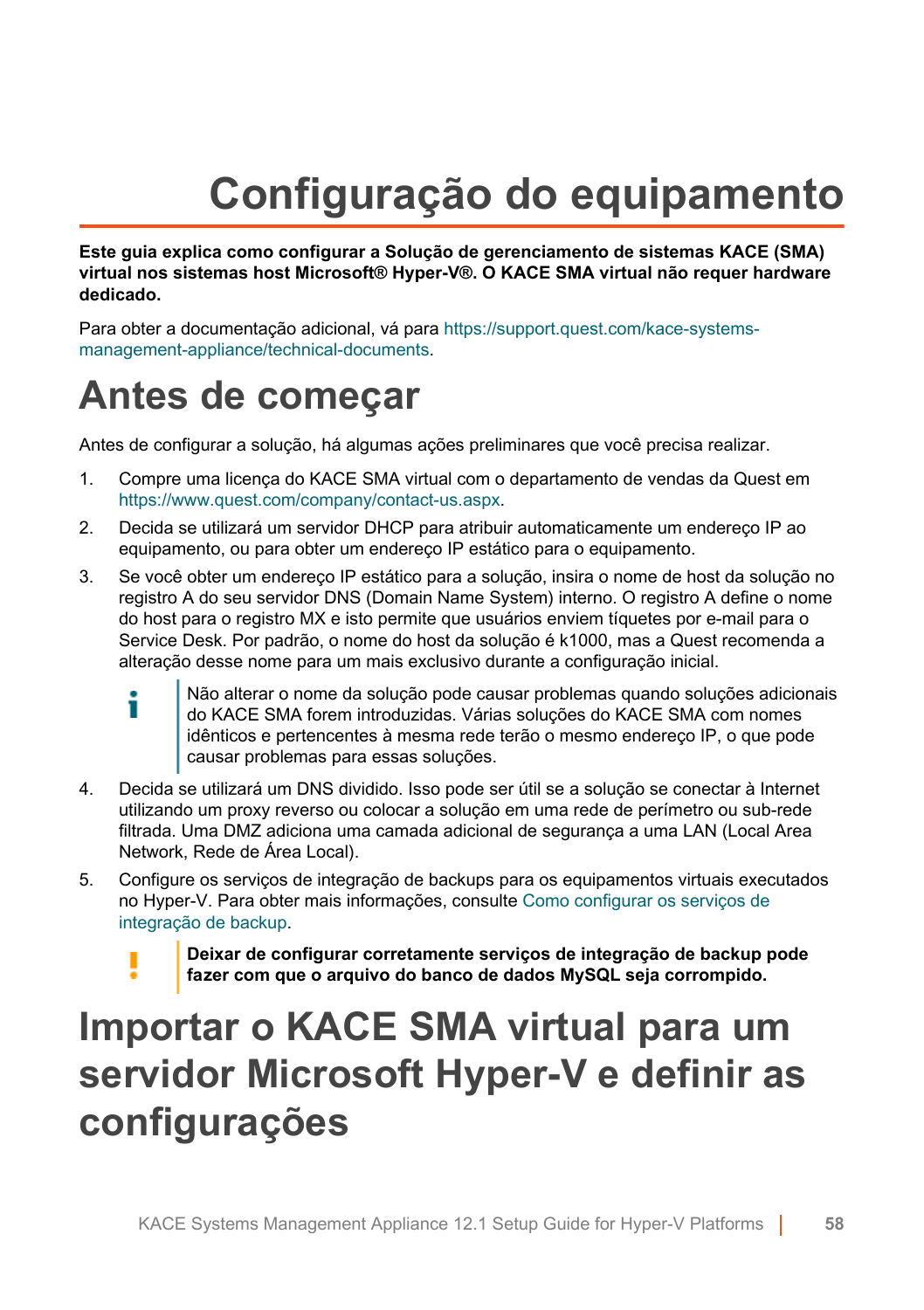O Gerenciador Hyper-V é a ferramenta de gerenciamento de máquina virtual integrada que você utiliza para importar o KACE SMA virtual.

- Não configure a máquina virtual com o Adaptador de rede legado.
- No Gerenciador Hyper-V, mantenha a configuração padrão para habilitar o Serviço de sincronização de horário do Hyper-V.
- 1. Para baixar o KACE SMA virtual, acesse [https://support.quest.com/kace-systems](https://support.quest.com/kace-systems-management-appliance/download-new-releases)[management-appliance/download-new-releases](https://support.quest.com/kace-systems-management-appliance/download-new-releases). Para obter suas credenciais de login do cliente, entre em contato com o Suporte ao software da Quest em [https://support.quest.com/](https://support.quest.com/contact-support) [contact-support](https://support.quest.com/contact-support).
- 2. Na seção Appliance virtual, faça o download do pacote VHD compactado para o seu sistema host Hyper-V.
- 3. Extraia e verifique a integridade dos arquivos.
- 4. No Gerenciador Hyper-V Manager, clique com o botão direito do mouse em host e clique em **Importar máquina virtual**.

A janela Importar máquina virtual será exibida.

- 5. Navegue até o local do pacote VHD extraído.
- 6. Em Configurações, selecione Copiar a máquina virtual (criar uma nova ID exclusiva) e Duplicar todos os arquivos de modo que a mesma máquina virtual seja novamente importada.
- 7. Clique em **Importar**.

A solução KACE SMA virtual é exibida na lista Máquinas virtuais.

- 8. Edite as configurações da máquina virtual para conectar o adaptador de rede virtual ao switch virtual do seu host Hyper-V.
- 9. Escolha um endereço MAC estático para a máquina virtual:
	- A Quest recomenda o uso de um endereço MAC estático, pois o Hyper-V pode Ť atribuir aleatoriamente um novo endereço MAC para a máquina virtual se um endereço MAC dinâmico for usado. Como o KACE SMA é executado no FreeBSD®, o sistema operacional convidado deve ser reiniciado para detectar a alteração na interface de rede, o que pode resultar em um comportamento irregular da rede.
	- a. Acesse a seção Recursos avançados das configurações do Adaptador de rede da máquina virtual.
	- b. Selecione **Estático** em Endereço MAC.
	- c. Especifique um endereço MAC único válido para o ambiente. Geralmente, você pode usar o endereço MAC atual.
	- d. Clique em **Aplicar**.

Ť

10. Desabilite a fila de máquina virtual (VMQ) da máquina virtual:

VMQ é uma tecnologia de filtragem de pacotes no Hyper-V concebida para reduzir a sobrecarga no roteamento de pacotes com hardware suportado e sistemas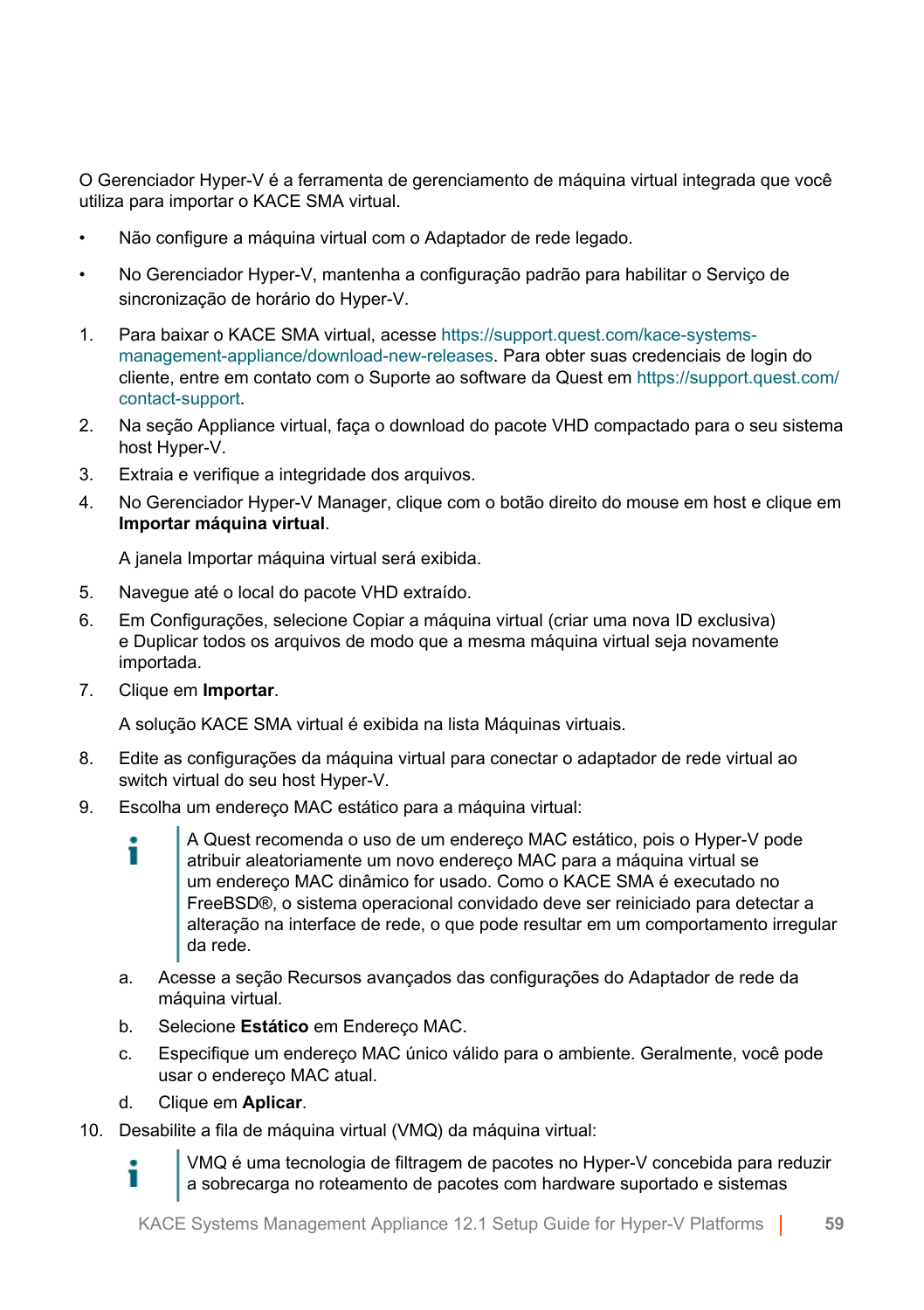operacionais convidados. No entanto, não é suportado pelo NIC (controlador de interface de rede) virtual Intel® e1000 usado pelo KACE SMA, o que pode resultar em um baixo desempenho da rede. Alguns adaptadores físicos também são conhecidos por terem problemas de desempenho com VMQ. Portanto, a Quest recomenda desativar o VMQ.

- a. Acesse a seção Aceleração de hardware das configurações do Adaptador de rede da máquina virtual.
- b. Desmarque a caixa de seleção ao lado de **Habilitar fila de máquina virtual**.
- c. Clique em **Aplicar**.

Ligue a solução.

### **Ligue a solução e faça login no Console do administrador**

Quando o equipamento for ligado pela primeira vez, você poderá fazer login no **Console do administrador** do KACE SMA de qualquer computador em sua LAN, desde que um servidor DHCP esteja disponível para atribuir um endereço IP a ele. Isso permite o uso do assistente de configuração para definir as configurações iniciais de rede.

Se um servidor DHCP não estiver disponível, você poderá definir as configurações iniciais de rede usando o **Console da linha de comando**. Consulte [Definir as configurações iniciais de rede](#page-61-0) [manualmente \(opcional\).](#page-61-0)

- A configuração do navegador determinará os formatos de local usados para as Ť informações de data e hora exibidas na **Console do administrador** ao fazer o login pela primeira vez. Para obter mais informações sobre como alterar as configurações de idioma, consulte o **Guia do Administrador** do equipamento: [Acessar o Guia do](#page-68-0) [administrador e a Ajuda on-line.](#page-68-0)
- 1. Ligue a máquina virtual para inicializar a solução. Isso pode levar de 5 a 10 minutos.

A tela de login do **Console da linha de comando** é exibida e mostra as configurações de DHCP da rede da solução.

2. Em qualquer computador conectado à sua LAN, abra um navegador e vá para o URL exibido na tela de login do Console da linha de comando. Por exemplo, http:// <unique\_KACE\_SMA\_appliance\_name>.local/admin.

A página Acordo de transação de software será exibida.

3. Aceite o acordo.

O assistente de Configuração inicial será exibido.

- 4. Verifique se você possui as informações necessárias para configurar a solução e depois clique em **Avançar**.
- 5. Confira as informações na página Autenticação de dois fatores do Console de diagnóstico que será exibida e registre a chave secreta e os tokens off-line em um local seguro, conforme instruído.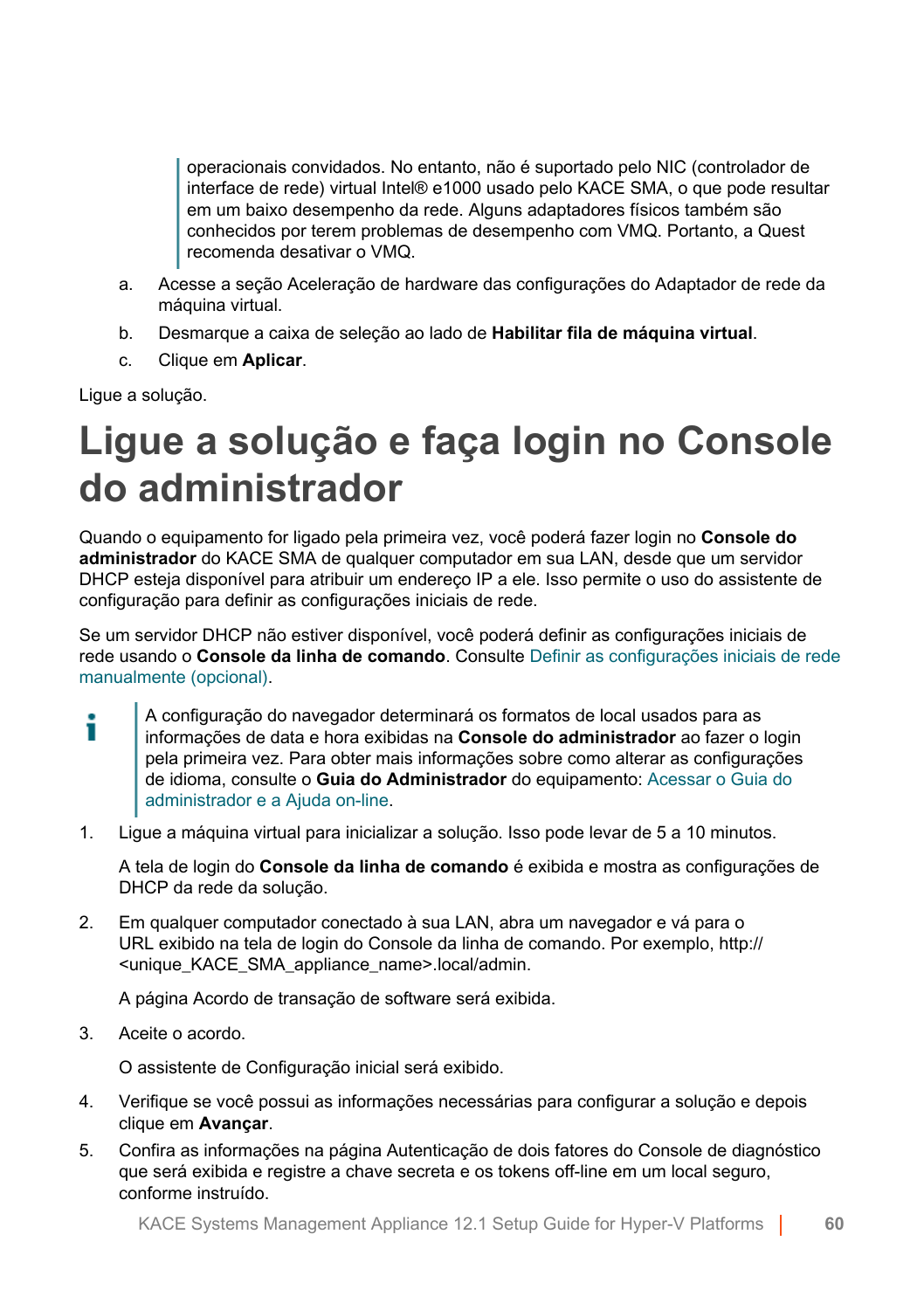6. Na página Configurações do administrador e licenciamento, forneça as seguintes informações:

| Opção                        | Descrição                                                                                                                                                                                                                                                                                                                                                                                                                                                                                           |  |  |  |
|------------------------------|-----------------------------------------------------------------------------------------------------------------------------------------------------------------------------------------------------------------------------------------------------------------------------------------------------------------------------------------------------------------------------------------------------------------------------------------------------------------------------------------------------|--|--|--|
| Chave de licença             | A chave de licença recebida no e-mail de<br>boas-vindas da Quest. Se você não tem uma<br>chave de licenca, entre em contato com o<br><b>Suporte ao software da Quest em https://</b><br>support.quest.com/contact-support.                                                                                                                                                                                                                                                                          |  |  |  |
| Nome da empresa              | O nome de sua empresa ou grupo.                                                                                                                                                                                                                                                                                                                                                                                                                                                                     |  |  |  |
| E-mail do administrador      | O endereço de e-mail em que você deseja<br>receber as comunicações da Quest.                                                                                                                                                                                                                                                                                                                                                                                                                        |  |  |  |
| Senha                        | A senha para a conta de <b>administrador</b> padrão,<br>que é a conta usada para fazer o login no<br>Console do administrador da solução. A conta<br>de administrador padrão é a única conta na<br>solução nesse momento. Caso você esqueça<br>a senha para essa conta, pode ser necessário<br>reiniciar o sistema de volta aos padrões de<br>fábrica, o que pode resultar em perda de dados.                                                                                                       |  |  |  |
|                              | Se houver várias soluções KACE<br>Ť<br>SMA ou KACE SDA (Implantação<br>de sistemas) a Quest recomenda<br>usar a mesma senha para a conta de<br>administrador em todas as soluções.<br>Isso permitirá vincular as soluções<br>posteriormente. Para obter mais<br>informações, consulte o Guia do<br>administrador da solução: Acessar o<br>Guia do administrador e a Ajuda on-line.                                                                                                                  |  |  |  |
| Autenticação de dois fatores | Se você deseja fornecer mais segurança para<br>os usuários que fizerem login no equipamento,<br>defina essa opção como Ativado. Esse recurso<br>adiciona uma etapa adicional para o processo<br>de login. Depende do aplicativo Google<br>Authenticator para gerar códigos de verificação.<br>O aplicativo gera um novo código de seis dígitos<br>em intervalos regulares. Quando ativado, o<br>código de verificação atual será solicitado aos<br>usuários finais sempre que eles fizerem o login. |  |  |  |
|                              | Se você ativar esse recurso, certifique-<br>П<br>se de que o relógio do servidor KACE<br>SMA esteja correto, bem como o<br>dispositivo que executa o Google<br>KACE Systems Management Appliance 12.1 Setup Guide for Hyper-V Platforms<br>61                                                                                                                                                                                                                                                       |  |  |  |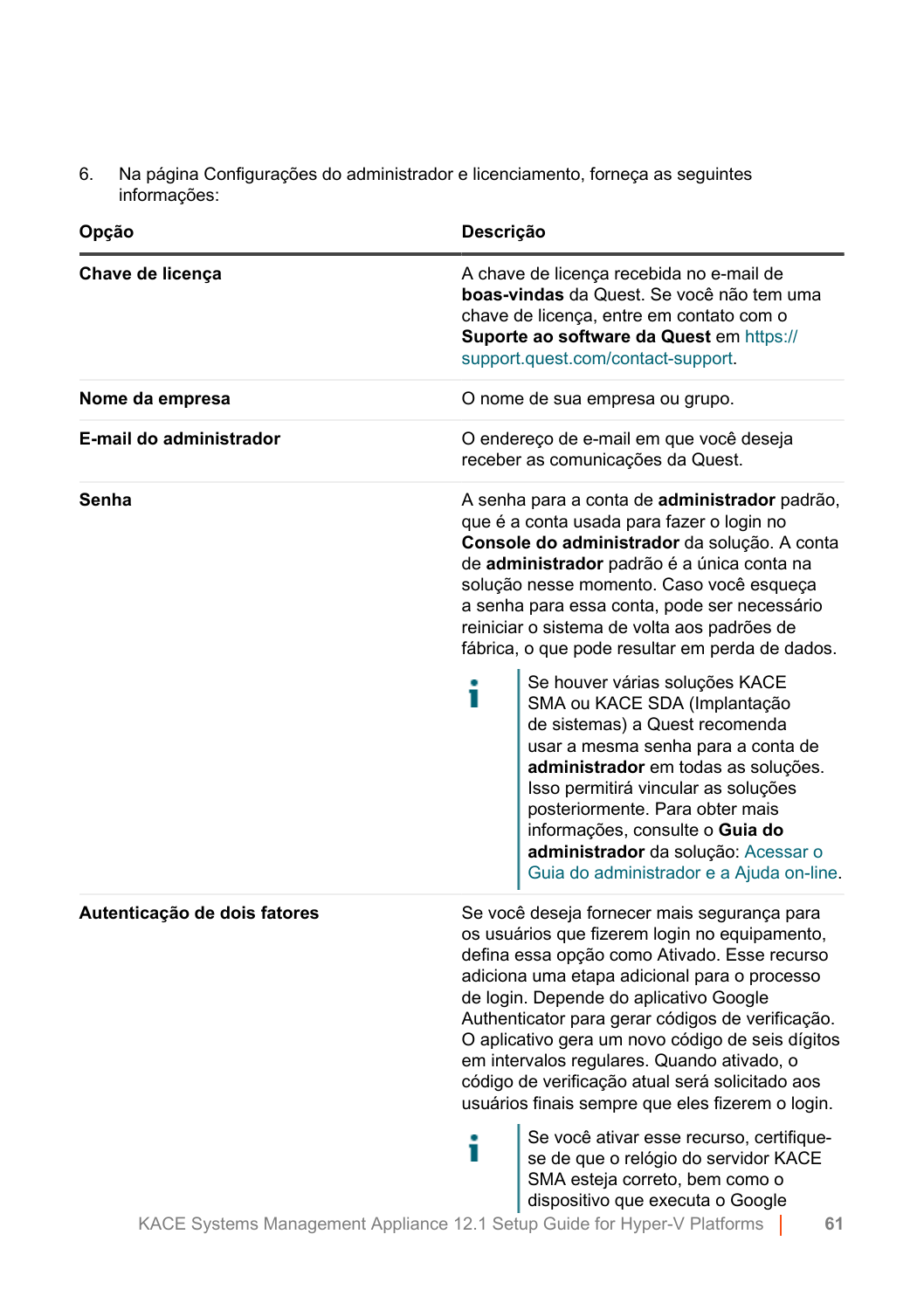| Opcão | <b>Descrição</b>                                                                                                                                                                                                                                                          |
|-------|---------------------------------------------------------------------------------------------------------------------------------------------------------------------------------------------------------------------------------------------------------------------------|
|       | Authenticator. O Google Authenticator<br>depende da hora atual para criar o<br>token. Se o relógio do servidor não<br>estiver sincronizado com os dos<br>dispositivos que executam o Google<br>Authenticator, a validação do token<br>pode falhar, o que pode resultar em |

7. Siga as instruções na tela para concluir a configuração inicial.

Quando a configuração inicial for concluída, a solução será reiniciada e a página de login do **Console do administrador** exibida.

bloqueios de contas.



Se você alterar o endereço IP da solução, acesse o novo endereço para exibir a página de login.

8. Faça login no Console do administrador usando a ID de login admin e a senha escolhida durante a configuração inicial.

Se a Autenticação de dois fatores tiver sido ativada na página Configurações do administrador e licenciamento no assistente Configuração inicial, a página Configurar a autenticação de dois fatores será exibida.

9. **Apenas Autenticação de dois fatores**. Siga as instruções na página Configurar autenticação de dois fatores para gerar um código de verificação do Google Authenticator usando seu smartphone. No campo Código de verificação, digite o código do Google Authenticator, e clique em **Concluir configuração**. Um novo código de verificação é obrigatório em cada login subsequente.

Para ignorar essa etapa, clique em **Ignorar configuração**. Você só pode ignorar essa etapa durante uma janeça de transição configurada. Para obter mais informações, consulte o Guia do administrador.

O **Console do administrador** será exibido e a solução estará pronta para uso.

Ao fazer login no KACE SMA virtual, verifique se Sincronizar automaticamente com т um servidor de horário da Internet está desativado nas **Configurações de data e hora** acessadas em **Configurações** > **Painel de controle**.

# <span id="page-61-0"></span>**Definir as configurações iniciais de rede manualmente (opcional)**

Se um servidor DHCP não estiver disponível e não for possível fazer login na **Console da linha de comando** da solução, você poderá definir as configurações iniciais de rede manualmente usando a **Console do administrador**.

1. Ligue a máquina virtual para inicializar a solução. Isso pode levar de 5 a 10 minutos.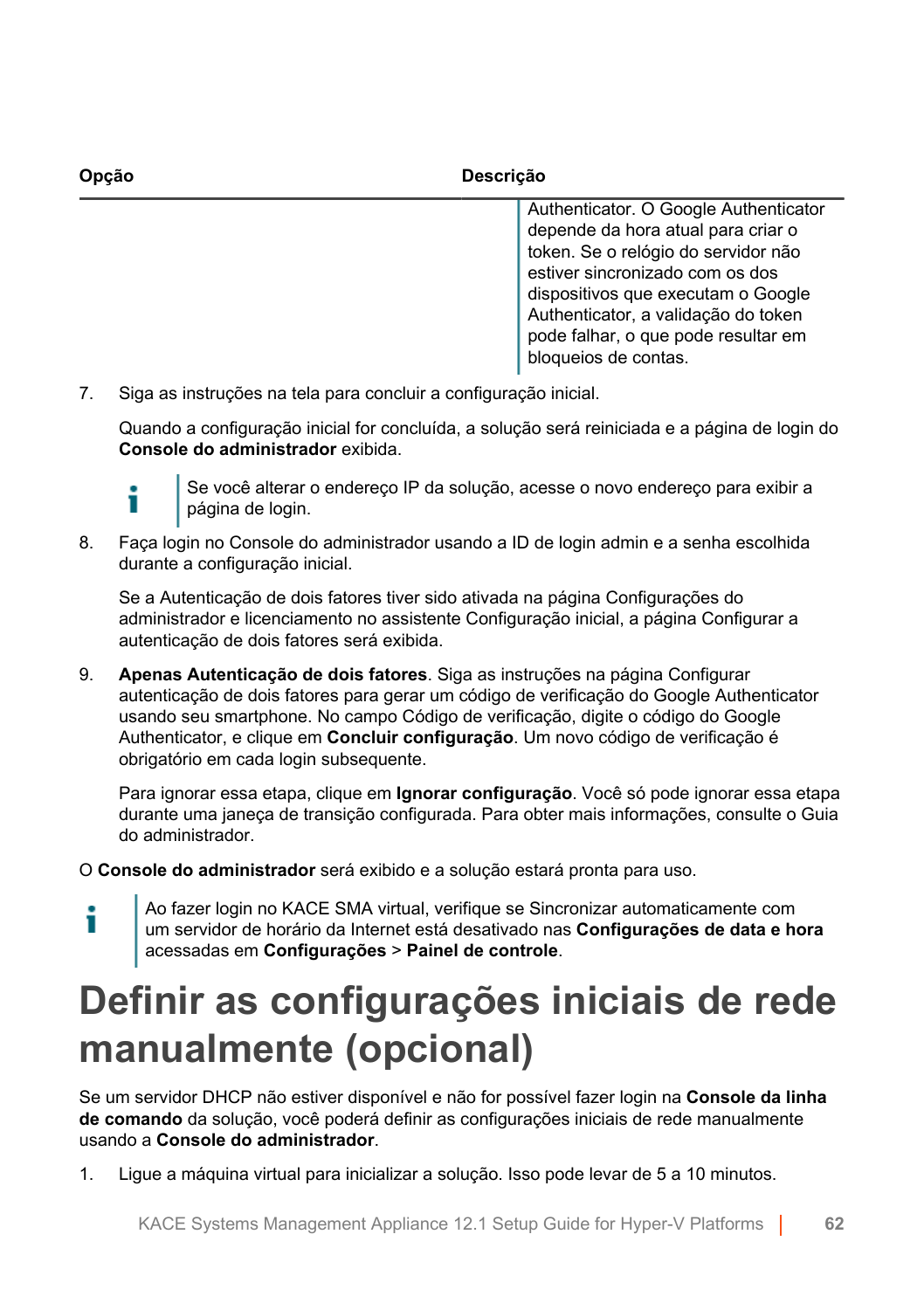A tela de login do **Console da linha de comando** será exibida.

2. Na solicitação, insira:

Login: konfig

Senha: konfig

- 3. Escolha o idioma a ser usado no Console da linha de comando. Use as teclas de seta para cima e seta para baixo para percorrer os campos.
- 4. Defina as seguintes configurações de rede. Use as teclas de seta direita e esquerda para selecionar opções em um campo; use as teclas de seta para cima e para baixo para se movimentar entre os campos.

| Opção                                  |                                                                                                                                                                                                                                                                                                                                                           | Descrição                                                                                                                                                                                                                                                                                                                                                                                                                                                                                                                        |  |  |
|----------------------------------------|-----------------------------------------------------------------------------------------------------------------------------------------------------------------------------------------------------------------------------------------------------------------------------------------------------------------------------------------------------------|----------------------------------------------------------------------------------------------------------------------------------------------------------------------------------------------------------------------------------------------------------------------------------------------------------------------------------------------------------------------------------------------------------------------------------------------------------------------------------------------------------------------------------|--|--|
| Nome do host DNS do KACE SMA           | Digite o nome de host da solução. O padrão<br>é k1000, mas a Quest recomenda a alteração<br>desse nome para um mais exclusivo durante<br>a configuração inicial. Não alterar o nome<br>da solução pode causar problemas quando<br>soluções adicionais do KACE SMA forem<br>introduzidas.                                                                  |                                                                                                                                                                                                                                                                                                                                                                                                                                                                                                                                  |  |  |
|                                        | i                                                                                                                                                                                                                                                                                                                                                         | Várias soluções do KACE SMA com<br>nomes idênticos e pertencentes à<br>mesma rede terão o mesmo endereço<br>IP, o que pode causar problemas para<br>essas soluções.                                                                                                                                                                                                                                                                                                                                                              |  |  |
| Gerar automaticamente nome do servidor | Marque essa caixa de seleção para permitir<br>que o sistema gere o nome do servidor da<br>Web do KACE SMA utilizando este formato:<br>Nome de host Domínio. Por exemplo:<br><nome_único_da_solução_kace_sma>.example.com.<br/>Desmarque essa caixa de seleção para inserir<br/>um nome do servidor da Web personalizado.</nome_único_da_solução_kace_sma> |                                                                                                                                                                                                                                                                                                                                                                                                                                                                                                                                  |  |  |
| Nome do servidor da Web do KACE SMA    |                                                                                                                                                                                                                                                                                                                                                           | Digite o nome do domínio totalmente<br>qualificado da solução. Este é o Nome do<br>host concatenado ao Domínio. Por exemplo:<br><nome_único_da_solução_kace_sma>.example.com.<br/>Os dispositivos se conectam à solução usando<br/>esse nome. A Quest recomenda que você<br/>adicione uma entrada de endereço IP estático<br/>para a solução do servidor DNS. Se você usa<br/>um certificado SSL, o nome de host deve ser<br/>totalmente qualificado e corresponder ao nome<br/>no certificado.</nome_único_da_solução_kace_sma> |  |  |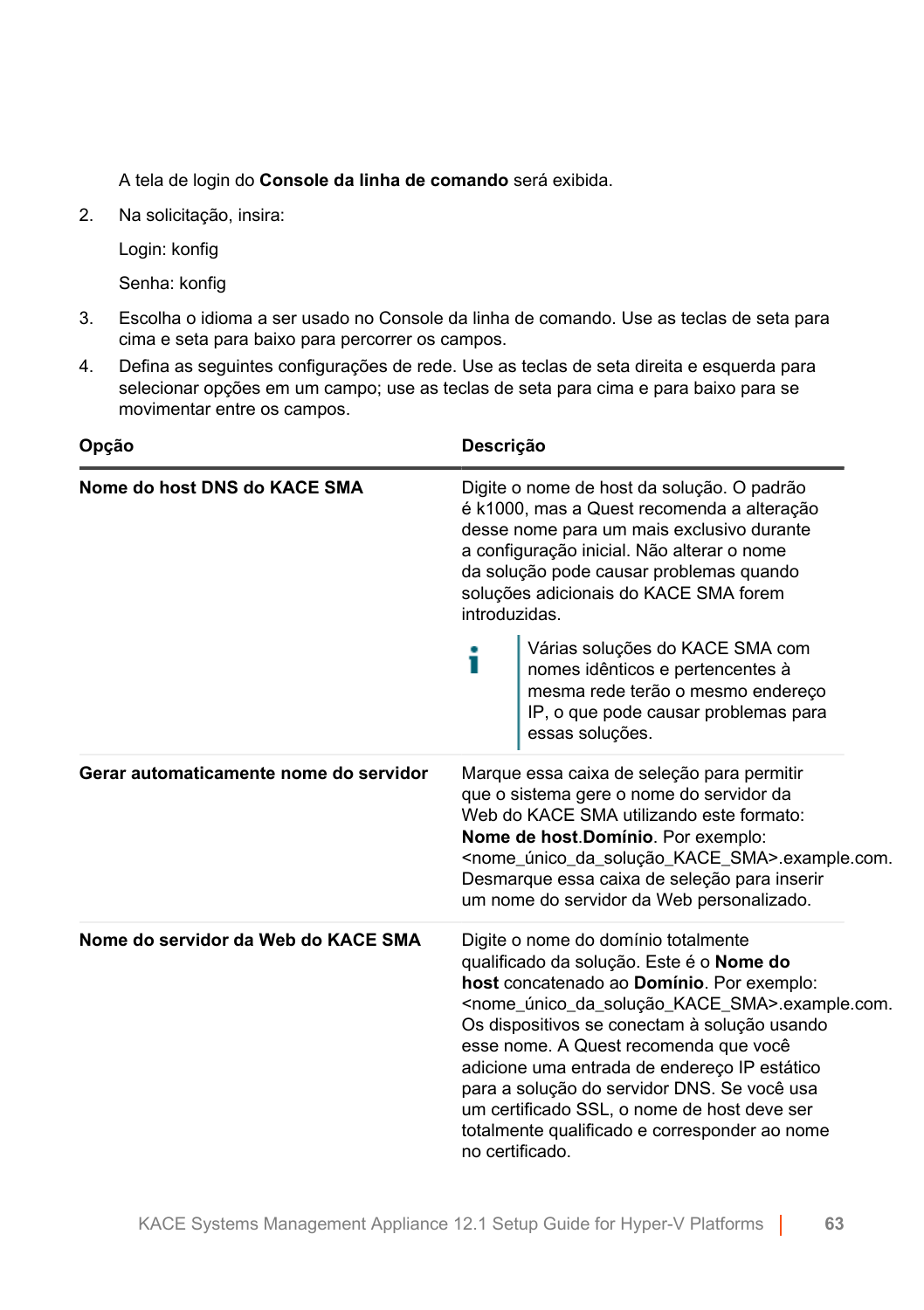| Opção                    | Descrição                                                                                                                                                                                                                                                                                                                                                                                          |  |  |
|--------------------------|----------------------------------------------------------------------------------------------------------------------------------------------------------------------------------------------------------------------------------------------------------------------------------------------------------------------------------------------------------------------------------------------------|--|--|
| <b>DHCP</b>              | (Opcional) Selecione essa opção para usar<br>DHCP (Dynamic Host Configuration Protocol)<br>e obter automaticamente o endereço IPv4 e<br>outras informações de configuração da rede do<br>equipamento. Se você selecionar essa opção,<br>você não precisa fornecer as configurações de<br>endereço IP estático, domínio, máscara de sub-<br>rede, gateway padrão, DNS primário e DNS<br>secundário. |  |  |
| Configuração IPv4 manual | Especifique o endereço IPv4 e forneça o<br>endereço IP estático, o domínio, a máscara de<br>sub-rede, o gateway padrão, o DNS primário<br>ou as configurações de DNS secundário para o<br>equipamento.                                                                                                                                                                                             |  |  |
|                          | O endereço IPv4 é necessário quer um<br>endereço IPv6 esteja disponível ou não.<br>O endereço IPv6 é opcional.                                                                                                                                                                                                                                                                                     |  |  |
| <b>SLAAC</b>             | Marque essa opção se quiser usar o SLAAC<br>(Stateless Address Auto-Configuration,<br>Configuração automática de endereço sem<br>estado), oferecido por IPv6, para definir as<br>configurações de rede do equipamento. A<br>SLAAC permite que os dispositivos selecionem<br>seus próprios endereços IPv6 com base no<br>prefixo que é anunciado a partir de sua interface<br>conectada.            |  |  |
| Configuração IPv6 manual | Selecione essa opção se quiser especificar<br>manualmente o endereço IPv6. Se você<br>selecionar essa opção, é preciso especificar o<br>endereço IPv6, o comprimento do prefixo e o<br>gateway padrão da solução.                                                                                                                                                                                  |  |  |
|                          | O endereço IPv6 é opcional. O<br>endereço IPv4 é necessário quer um<br>endereço IPv6 esteja disponível ou não.<br>i                                                                                                                                                                                                                                                                                |  |  |
| Desative o IPv6          | Selecione essa opção se quiser desativar<br>um endereço IPv6 do equipamento. Essa é a<br>configuração padrão.                                                                                                                                                                                                                                                                                      |  |  |
| <b>Servidor SMTP</b>     | (Opcional) Especifique o nome de host ou o<br>endereço IP de um servidor SMTP externo,<br>como smtp.gmail.com. Os servidores SMTP<br>externos devem permitir o transporte de e-                                                                                                                                                                                                                    |  |  |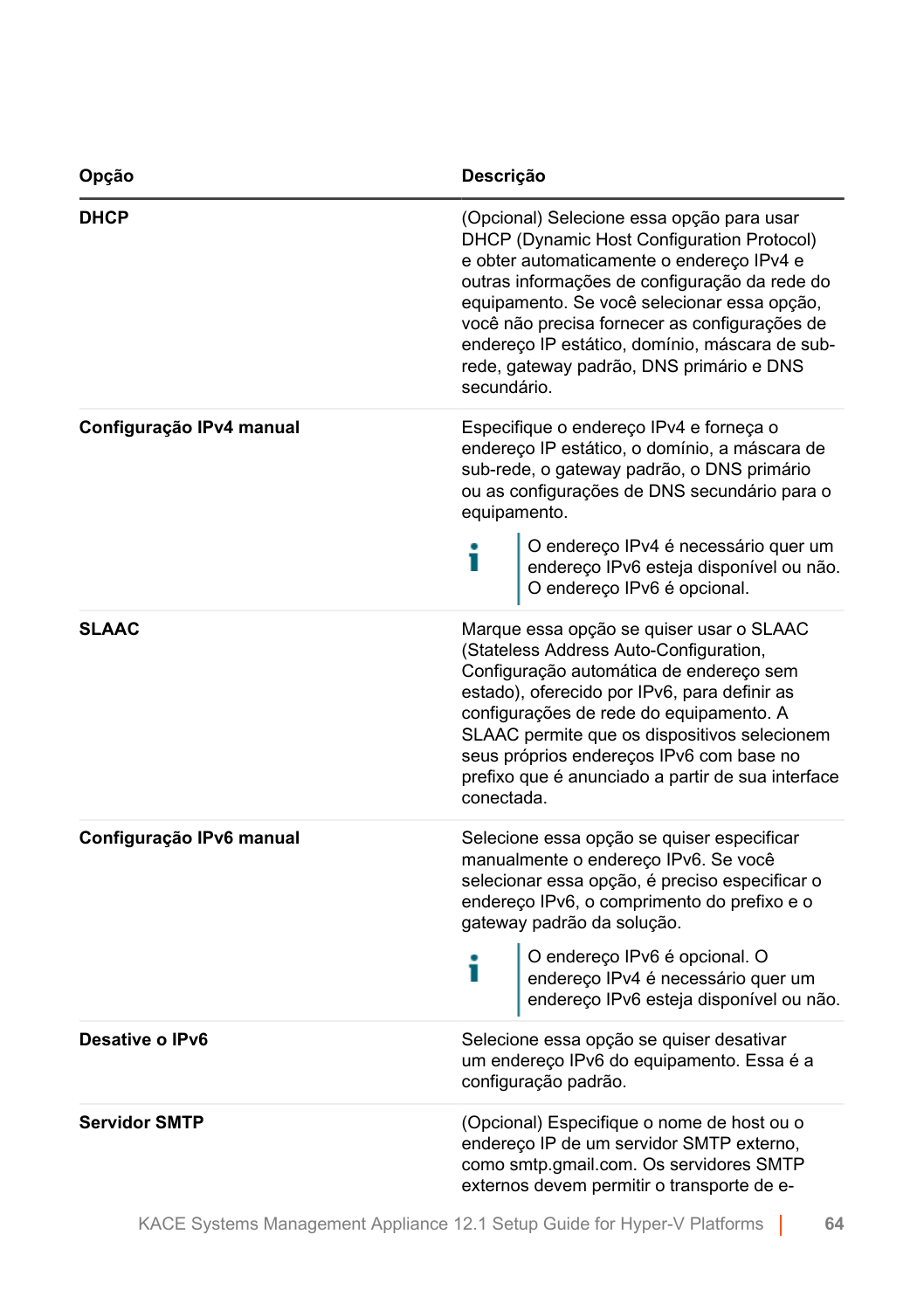| Opção                 | Descrição                                                                                                                                                                                                                                                                                                                      |                                                                                                                                                                                                                                                                                                                                                                                                                               |
|-----------------------|--------------------------------------------------------------------------------------------------------------------------------------------------------------------------------------------------------------------------------------------------------------------------------------------------------------------------------|-------------------------------------------------------------------------------------------------------------------------------------------------------------------------------------------------------------------------------------------------------------------------------------------------------------------------------------------------------------------------------------------------------------------------------|
| interno.              |                                                                                                                                                                                                                                                                                                                                | mail de saída anônimo (não autenticado).<br>Certifique-se de que as políticas de rede da<br>empresa permitam que a solução contate o<br>servidor SMTP diretamente. Além disso, o<br>servidor de e-mail deve estar configurado para<br>permitir a transferência de e-mails da solução<br>sem autenticação. Se você não fornecer as<br>informações do servidor SMTP, o KACE SMA<br>envia um e-mail utilizando seu servidor SMTP |
| <b>SSH habilitado</b> | (Opcional) Selecione esta opção para ativar<br>o acesso SSH (seguro) ao Console do<br>administrador da solução. A Quest recomenda<br>que você habilite o SSH durante a configuração<br>inicial. Quando a configuração estiver completa,<br>você pode alterar as definições no Console do<br>administrador conforme necessário. |                                                                                                                                                                                                                                                                                                                                                                                                                               |
| Proxy                 | (Opcional) Digite as informações do servidor<br>proxy.                                                                                                                                                                                                                                                                         |                                                                                                                                                                                                                                                                                                                                                                                                                               |
|                       | Т                                                                                                                                                                                                                                                                                                                              | A solução suporta servidores proxy que<br>utilizam autenticação básica baseada<br>em domínio, que requer nome de<br>usuário e senha. Se seu servidor proxy<br>utiliza um tipo diferente de autenticação,<br>adicione o endereço IP da solução à<br>lista de exceções do servidor proxy.                                                                                                                                       |

5. Use a seta para baixo para mover o cursor para Salvar e pressione **Enter** ou **Retornar**.

O equipamento é reiniciado.

6. Em qualquer computador conectado à sua LAN, abra um navegador e vá para o URL do Console do administrador da solução. Por exemplo, http:// <unique\_KACE\_SMA\_appliance\_name>.local/admin.

A página Acordo de transação de software será exibida.

7. Aceite o acordo.

O assistente de Configuração inicial será exibido.

- 8. Verifique se você possui as informações necessárias para configurar a solução e depois clique em **Avançar**.
- 9. Confira as informações na página Autenticação de dois fatores do Console de diagnóstico que será exibida e registre a chave secreta e os tokens off-line em um local seguro, conforme instruído.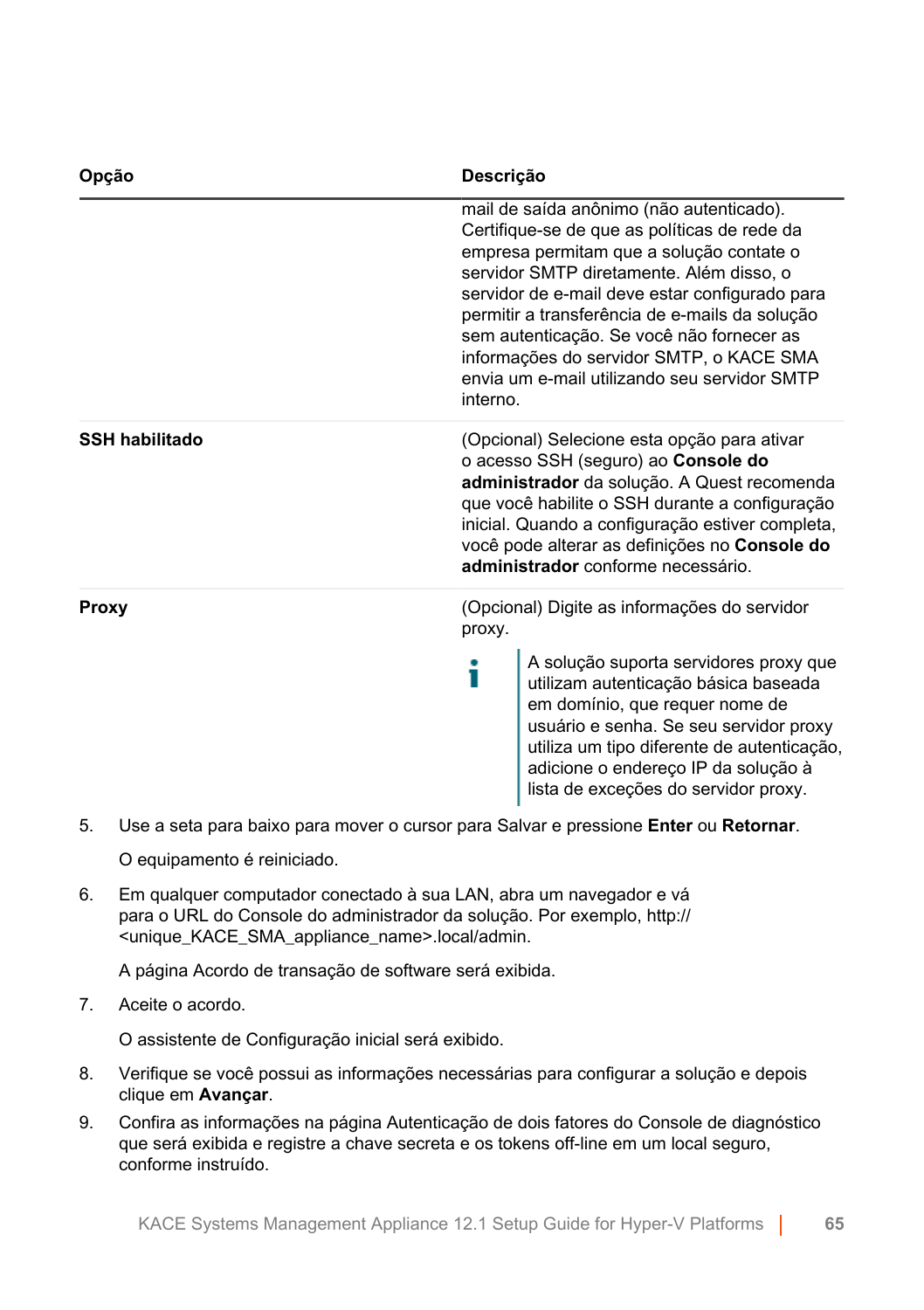10. Na página Configurações do administrador e licenciamento, forneça as seguintes informações:

| Opção                        | Descrição                                                                                                                                                                                                                                                                                                                                                                                                                                                                                           |
|------------------------------|-----------------------------------------------------------------------------------------------------------------------------------------------------------------------------------------------------------------------------------------------------------------------------------------------------------------------------------------------------------------------------------------------------------------------------------------------------------------------------------------------------|
| Chave de licença             | A chave de licença recebida no e-mail de<br>boas-vindas da Quest. Se você não tem uma<br>chave de licença, entre em contato com o<br>Suporte ao software da Quest em https://<br>support.quest.com/contact-support.                                                                                                                                                                                                                                                                                 |
| Nome da empresa              | O nome de sua empresa ou grupo.                                                                                                                                                                                                                                                                                                                                                                                                                                                                     |
| E-mail do administrador      | O endereço de e-mail em que você deseja<br>receber as comunicações da Quest.                                                                                                                                                                                                                                                                                                                                                                                                                        |
| Senha                        | A senha para a conta de <b>administrador</b> padrão,<br>que é a conta usada para fazer o login no<br>Console do administrador da solução. A conta<br>de administrador padrão é a única conta na<br>solução nesse momento. Caso você esqueça<br>a senha para essa conta, pode ser necessário<br>reiniciar o sistema de volta aos padrões de<br>fábrica, o que pode resultar em perda de dados.                                                                                                       |
|                              | Se houver várias soluções KACE<br>Ť<br>SMA ou KACE SDA (Implantação<br>de sistemas) a Quest recomenda<br>usar a mesma senha para a conta de<br>administrador em todas as soluções.<br>Isso permitirá vincular as soluções<br>posteriormente. Para obter mais<br>informações, consulte o Guia do<br>administrador da solução: Acessar o<br>Guia do administrador e a Ajuda on-line.                                                                                                                  |
| Autenticação de dois fatores | Se você deseja fornecer mais segurança para<br>os usuários que fizerem login no equipamento,<br>defina essa opção como Ativado. Esse recurso<br>adiciona uma etapa adicional para o processo<br>de login. Depende do aplicativo Google<br>Authenticator para gerar códigos de verificação.<br>O aplicativo gera um novo código de seis dígitos<br>em intervalos regulares. Quando ativado, o<br>código de verificação atual será solicitado aos<br>usuários finais sempre que eles fizerem o login. |
|                              | Se você ativar esse recurso, certifique-<br>Т<br>se de que o relógio do servidor KACE<br>SMA esteja correto, bem como o<br>dispositivo que executa o Google<br>KACE Systems Management Appliance 12.1 Setup Guide for Hyper-V Platforms<br>66                                                                                                                                                                                                                                                       |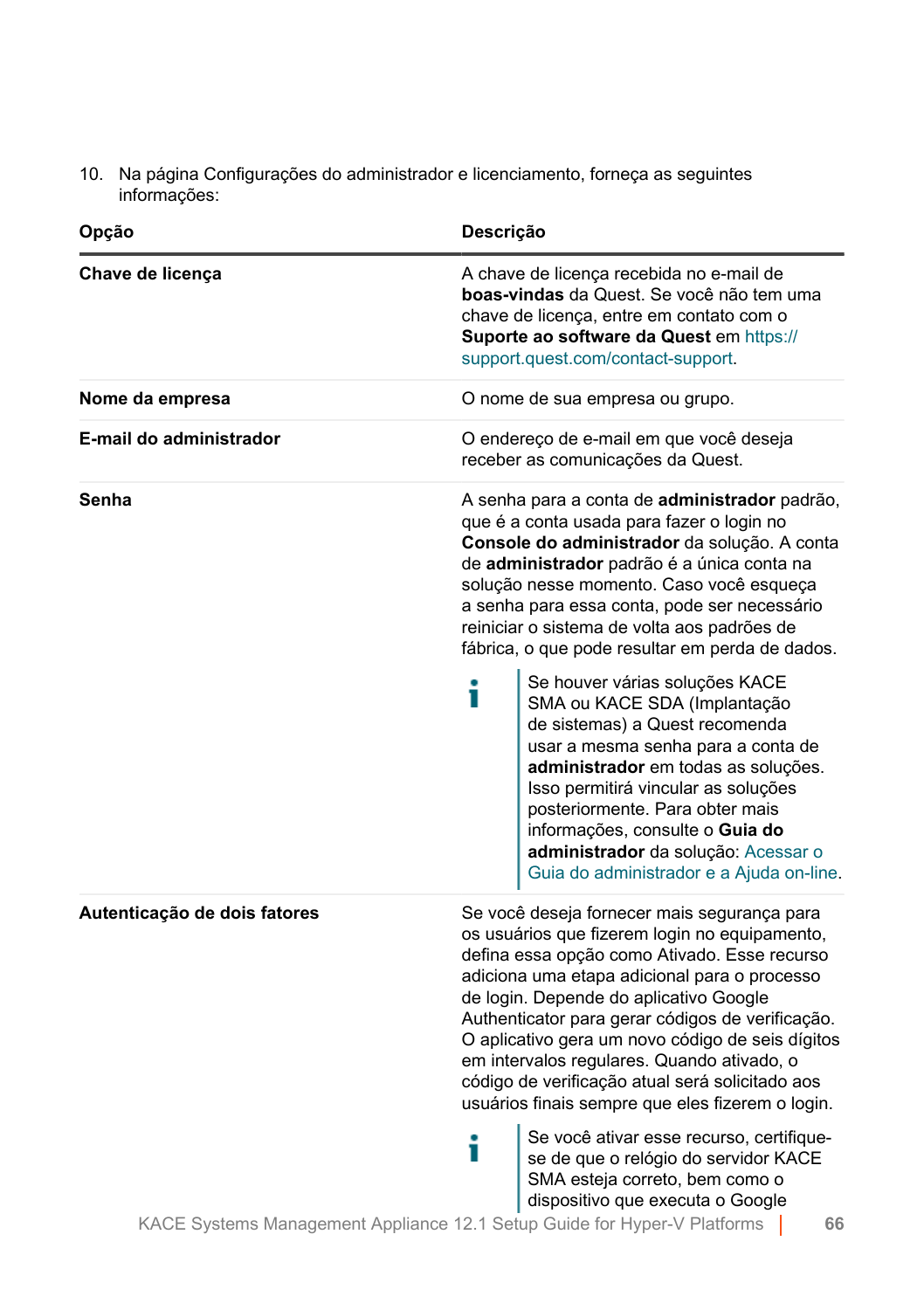| Opcão | <b>Descrição</b>                                                                                                                                                                                                                                                                                  |  |
|-------|---------------------------------------------------------------------------------------------------------------------------------------------------------------------------------------------------------------------------------------------------------------------------------------------------|--|
|       | Authenticator. O Google Authenticator<br>depende da hora atual para criar o<br>token. Se o relógio do servidor não<br>estiver sincronizado com os dos<br>dispositivos que executam o Google<br>Authenticator, a validação do token<br>pode falhar, o que pode resultar em<br>bloqueios de contas. |  |

11. Siga as instruções na tela para concluir a configuração inicial.

Quando a configuração inicial for concluída, a solução será reiniciada e a página de login do **Console do administrador** exibida.

Т

Se você alterar o endereço IP da solução, acesse o novo endereço para exibir a página de login.

12. Faça login no Console do administrador usando a ID de login admin e a senha escolhida durante a configuração inicial.

Se a Autenticação de dois fatores tiver sido ativada na página Configurações do administrador e licenciamento no assistente Configuração inicial, a página Configurar a autenticação de dois fatores será exibida.

13. **Apenas Autenticação de dois fatores**. Siga as instruções na página Configurar autenticação de dois fatores para gerar um código de verificação do Google Authenticator usando seu smartphone. No campo Código de verificação, digite o código do Google Authenticator, e clique em **Concluir configuração**. Um novo código de verificação é obrigatório em cada login subsequente.

Para ignorar essa etapa, clique em **Ignorar configuração**. Você só pode ignorar essa etapa durante uma janeça de transição configurada. Para obter mais informações, consulte o Guia do administrador.

O **Console do administrador** será exibido e a solução estará pronta para uso.

### <span id="page-66-0"></span>**Como configurar os serviços de integração de backup**

Configurar os serviços de integração de backup adequadamente para as máquinas virtuais com Solução de gerenciamento de sistemas KACE (SMA) sendo executadas no Hyper-V impede danos nos arquivos do banco de dados MySQL.

A máquina virtual KACE SMA que está sendo executada no Hyper-V está incorretamente configurada para backup de máquina virtual (VM), resultando em algum dano no arquivo de banco de dados MySQL dentro da solução, tornando a solução inutilizável até que o Suporte Técnico seja acionado para resolver o problema, restaurando o banco de dados para o backup de banco de dados mais atual e livre de danos.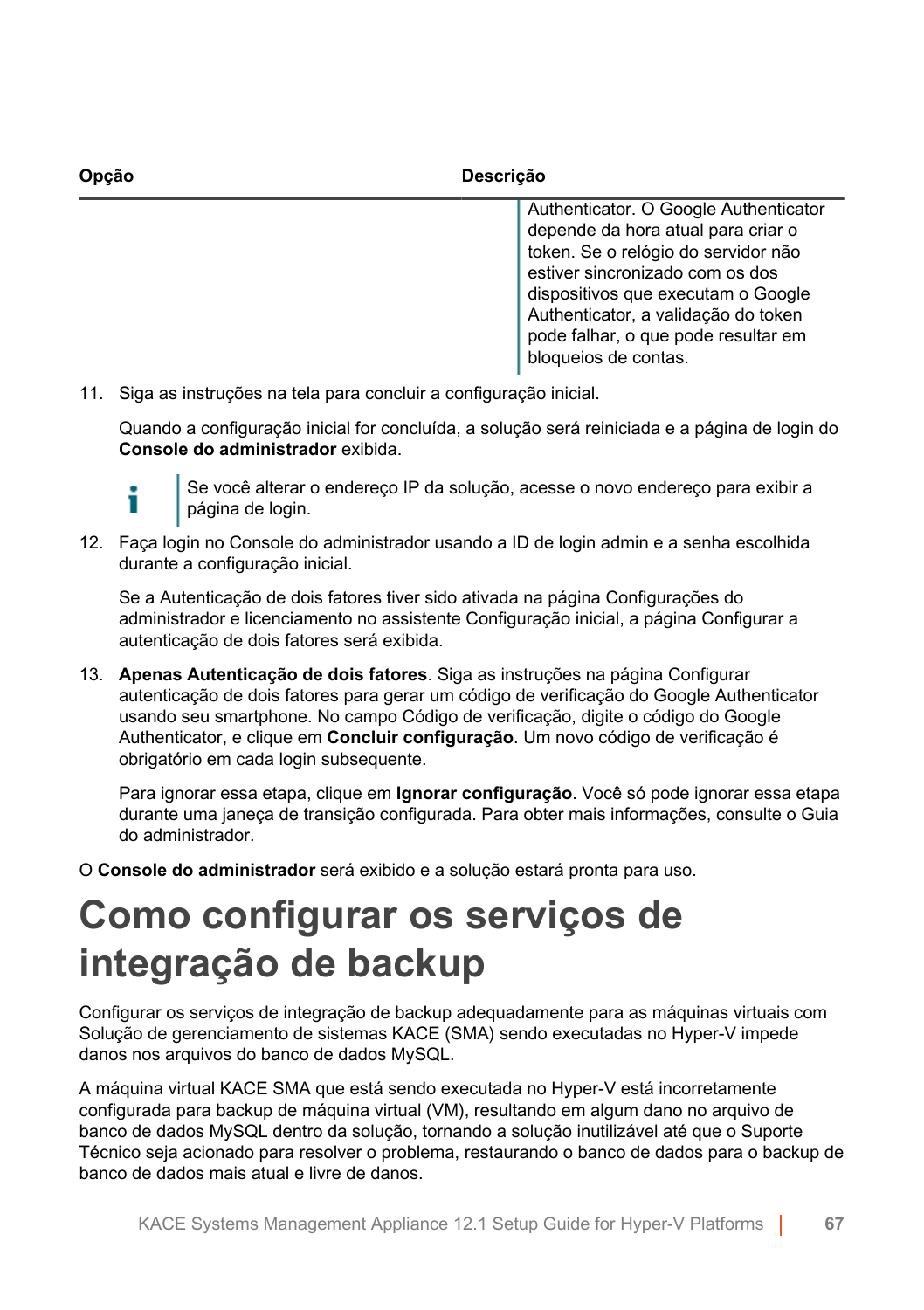Isso é realizado pelo recurso de backup de máquina virtual em tempo real do Hyper-V, que facilita o backup com tempo de inatividade zero para máquinas virtuais em tempo real. Para obter mais informações, visite [https://technet.microsoft.com/en-us/library/dn531031\(v=ws.12\).aspx.](https://technet.microsoft.com/en-us/library/dn531031(v=ws.12).aspx)

No entanto, o recurso de backup em tempo real do Hyper-V ainda não é totalmente suportado pela Microsoft para qualquer versão das máquinas virtuais do FreeBSD em execução no Hyper-V, que inclui VMs Hyper-V dos produtos KACE SMA, uma vez que eles são baseados em FreeBSD. Para obter mais informações, visite [https://technet.microsoft.com/library/](https://technet.microsoft.com/library/dn848318(ws.12).aspx) [dn848318\(ws.12\).aspx.](https://technet.microsoft.com/library/dn848318(ws.12).aspx)

Se configurado corretamente, quando um backup é realizado a partir de uma VM que não tem suporte para o backup em tempo real, o servidor Hyper-V torna a VM off-line (colocada no estado de salva) durante o processo de backup e, em seguida, restaura a VM para o seu Estado anterior após o processo de backup ser concluído. Enquanto a VM está off-line, resultando em tempo de inatividade para a VM, o backup deve ser concluído sem prejudicar o conteúdo da VM. Para obter mais informações, visite [https://technet.microsoft.com/en-us/library/dn798286.aspx.](https://technet.microsoft.com/en-us/library/dn798286.aspx)

Como a Microsoft não oferece suporte para backups em tempo real do sistema operacional FreeBSD no qual as soluções KACE são executadas, é importante realizar as configurações adequadas em Serviços de integração das VMs KACE SMA no Hyper-V que impedem que o Hyper-V tente realizar backups em tempo real da VM. Quando as configurações de Serviços de integração não foram adequadamente configuradas, resultaram em danos nos arquivos dentro do KACE SMA do cliente, o que faz com que ele não funcione corretamente, resultando na necessidade de entrar em contato com o Suporte Técnico para corrigir o problema.

Como a Microsoft define automaticamente todas as novas VMs do Hyper-V para terem o Serviço de integração de Backup habilitado, se você criou uma VM do Hyper-V para o KACE SMA, siga as instruções abaixo para configurar corretamente este serviço para FreeBSD e evitar que os arquivos do banco de dados sejam corrompidos.

É recomendável desativar o recurso de backup em tempo real nas VMs do KACE SMA no Hyper-V.

Para desabilitar o Serviço de integração de Backup, na caixa de diálogo Configurações da VM, em **Gerenciamento** > **Serviço de integração**, desmarque a caixa de seleção Backup (ponto de verificação de volume) e clique em **Aplicar**. Essa configuração pode ter um nome diferente, como Backup (cópia de sombra de volume), dependendo da versão do Windows do servidor Hyper-V.

Para alterar essa configuração, primeiramente você deve desligar a VM.

Após a configuração de Backup ser desabilitada, se o Windows falhar em tornar a VM i off-line (alterando o estado da VM para salva) durante o processo de backup, e os danos ao MySQL na solução KACE continuarem ocorrendo durante o backup da VM, coloque a VM no estado desligar ou salva antes de realizar um backup da VM.

Para obter mais informações sobre esse problema, acesse [https://support.quest.com/kace](https://support.quest.com/kace-systems-management-appliance/kb/195580)[systems-management-appliance/kb/195580](https://support.quest.com/kace-systems-management-appliance/kb/195580).

# **Configuração de NIC virtual**

i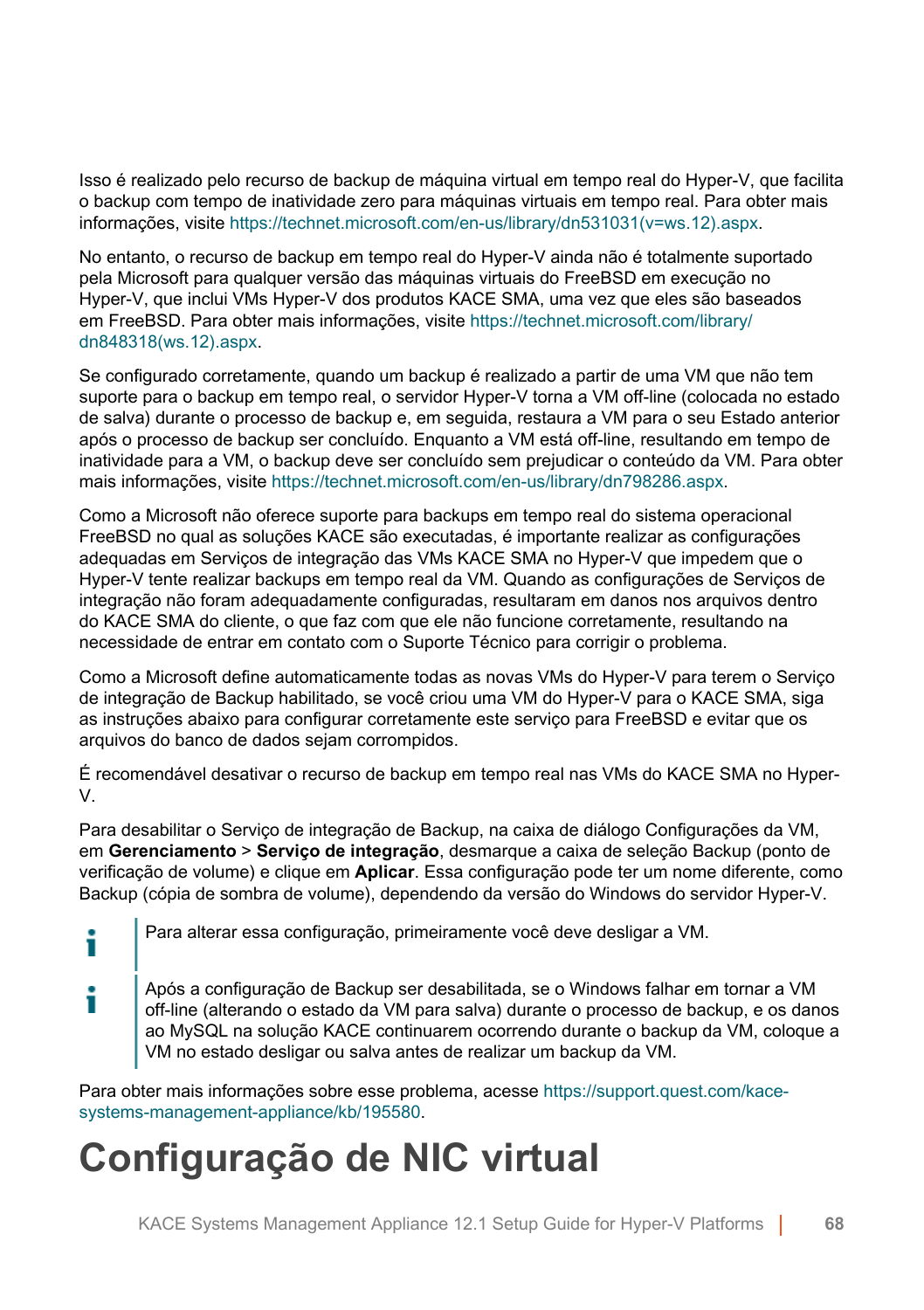O comportamento irregular da rede, incluindo baixo desempenho, desconexões do agente, paralisação da interface e indisponibilidade total da rede, é observado com uma Solução de implantação de sistemas KACE (SDA) sendo executada no Hyper-V.

Por padrão, duas configurações de rede problemáticas são ativadas no Hyper-V para todas as máquinas virtuais (VMs) de convidado. Essas configurações são Endereço MAC dinâmico e VMQ (fila de máquina virtual).

Quando configurado com um endereço MAC dinâmico, o Hyper-V pode atribuir aleatoriamente um novo endereço MAC para a VM do convidado. Como as soluções KACE são executadas no FreeBSD, o sistema operacional deve ser reiniciado para detectar a alteração na interface de rede.

VMQ é uma tecnologia de filtragem de pacotes no Hyper-V que reduz a sobrecarga no roteamento de pacotes com hardware suportado e sistemas operacionais convidados. No entanto, não é suportado pelo NIC virtual Intel E1000 usado pelas soluções KACE, o que pode resultar em um baixo desempenho da rede. Alguns adaptadores físicos Broadcom também são conhecidos por terem problemas de desempenho com VMQ.

Para resolver este problema, recomenda-se desabilitar o endereço MAC dinâmico (escolhendo MAC estático) e o VMQ, em todas as soluções KACE virtuais hospedadas em Hyper-V.

Para desabilitar o endereço MAC dinâmico, na caixa de diálogo Configurações da VM, em **Adaptador de rede** > **Recursos avançados**, selecione a caixa de seleção Estático e especifique um endereço MAC único válido para o ambiente. Em seguida, clique em **Aplicar**.

- Geralmente, pode ser deixado como o endereço MAC atual, que já foi atribuído Ť dinamicamente.
- Para mudar de um endereço MAC dinâmico para um endereço MAC estático, e ao i contrário, primeiramente é preciso desligar a VM.

Para desabilitar o VMQ, na caixa de diálogo Configurações da VM, em **Adaptador de rede** > **Aceleração de hardware**, desmarque a caixa de seleção Habilitar fila de máquina virtual e clique em **Aplicar**.



Embora essa configuração possa ser realizada sem desligar a VM, é recomendado realizar essa alteração com a VM off-line.

Para obter mais informações sobre esse problema, acesse [https://support.quest.com/kace](https://support.quest.com/kace-systems-management-appliance/kb/153445)[systems-management-appliance/kb/153445](https://support.quest.com/kace-systems-management-appliance/kb/153445).

### <span id="page-68-0"></span>**Acessar o Guia do administrador e a Ajuda on-line**

Para obter ajuda usando o **Console do administrador**, clique no ícone de Ajuda no canto direito superior da interface para abrir a Ajuda contextual. Para acessar o sistema principal da Ajuda, clique nos links nos tópicos de Ajuda contextual.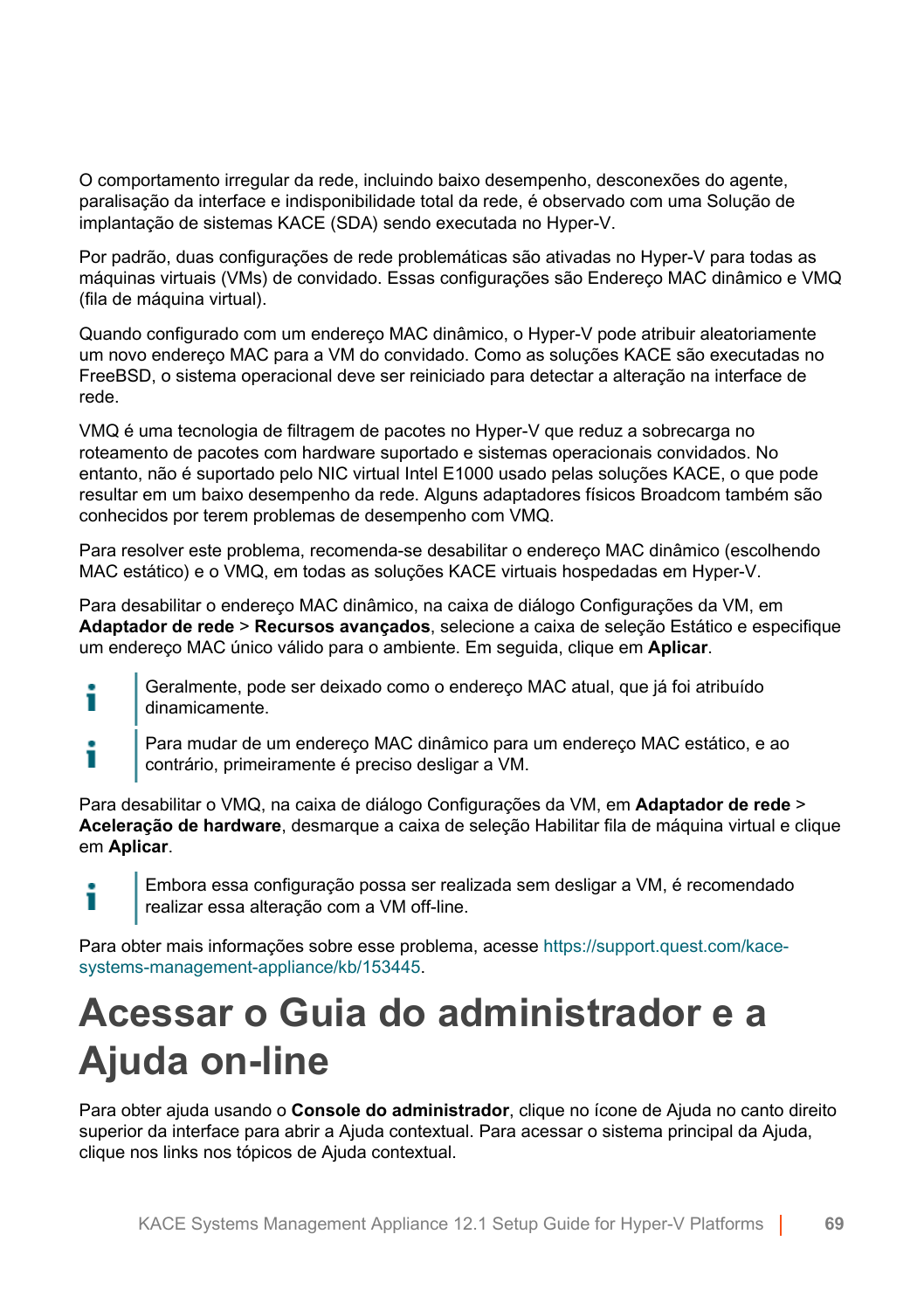| <b>COD</b><br>Solução de gerenciamento de sistemas KACE |  |                                            | admin (Padrão) v<br>Tempo limite da sessão: 00:59:38 + 28:07-2017 17:18:12 |
|---------------------------------------------------------|--|--------------------------------------------|----------------------------------------------------------------------------|
|                                                         |  | < nicio > Painel                           | $\alpha$                                                                   |
| n Início                                                |  | Painel                                     | e<br><b>Exibir detaihes</b><br>Personalizar                                |
| Painel                                                  |  |                                            |                                                                            |
| Gerenciamento de rótulo<br>Pesquisar                    |  | Principais artigos da base de conhecimento | Artigos de notícias mais recentes                                          |

### **Programação de treinamento**

Para ajudá-lo a começar a usar a solução, a Quest oferece um programa de treinamento chamado QuickStart. Este programa oferece assistência remota para ajudar a preparar rapidamente a solução para uso e começar o provisionamento, o gerenciamento, a proteção e a manutenção de seus dispositivos conectados à rede.

Para saber mais sobre o programa, acesse um dos seguintes links:

- **Solução de gerenciamento de sistemas KACE**: [https://support.quest.com/kace-systems](https://support.quest.com/kace-systems-management-appliance/professional-services/332)[management-appliance/professional-services/332](https://support.quest.com/kace-systems-management-appliance/professional-services/332)
- **Solução de gerenciamento de ativos KACE**: [https://support.quest.com/kace-asset](https://support.quest.com/kace-asset-management-appliance/professional-services/331)[management-appliance/professional-services/331](https://support.quest.com/kace-asset-management-appliance/professional-services/331)

Para se registrar, envie uma solicitação em:

- **Solução de gerenciamento de sistemas KACE**: <https://www.quest.com/register/113381>
- **Solução de gerenciamento de ativos KACE**: <https://www.quest.com/register/113379>

# **Sobre nós**

A Quest cria soluções de software que tornam reais os benefícios da nova tecnologia em um cenário de TI cada vez mais complexo. Desde o gerenciamento de banco de dados e de sistemas até o gerenciamento do Active Directory e do Office 365 e a resiliência da segurança cibernética, a Quest ajuda os clientes a resolver seu próximo desafio de TI imediatamente. Em todo o mundo, mais de 130.000 empresas e 95% das empresas da Fortune 500 confiam na Quest para oferecer gerenciamento e monitoramento proativos para a próxima iniciativa empresarial, encontrar a próxima solução para desafios complexos da Microsoft e ficar à frente da próxima ameaça. Quest Software. Onde o futuro encontra o presente. Para obter mais informações, visite [www.quest.com](https://www.quest.com/company/contact-us.aspx).

### **Recursos de suporte técnico**

O suporte técnico está disponível para clientes da Quest com um contrato de manutenção válido e clientes que estão usando versões de teste. Acesse o Portal de suporte da Quest em [https://](https://support.quest.com/) [support.quest.com.](https://support.quest.com/)

O Portal de suporte oferece ferramentas de autoajuda que podem ser usadas para solucionar problemas de forma rápida e independente, 24 horas por dia, 365 dias por ano. O Portal de suporte permite: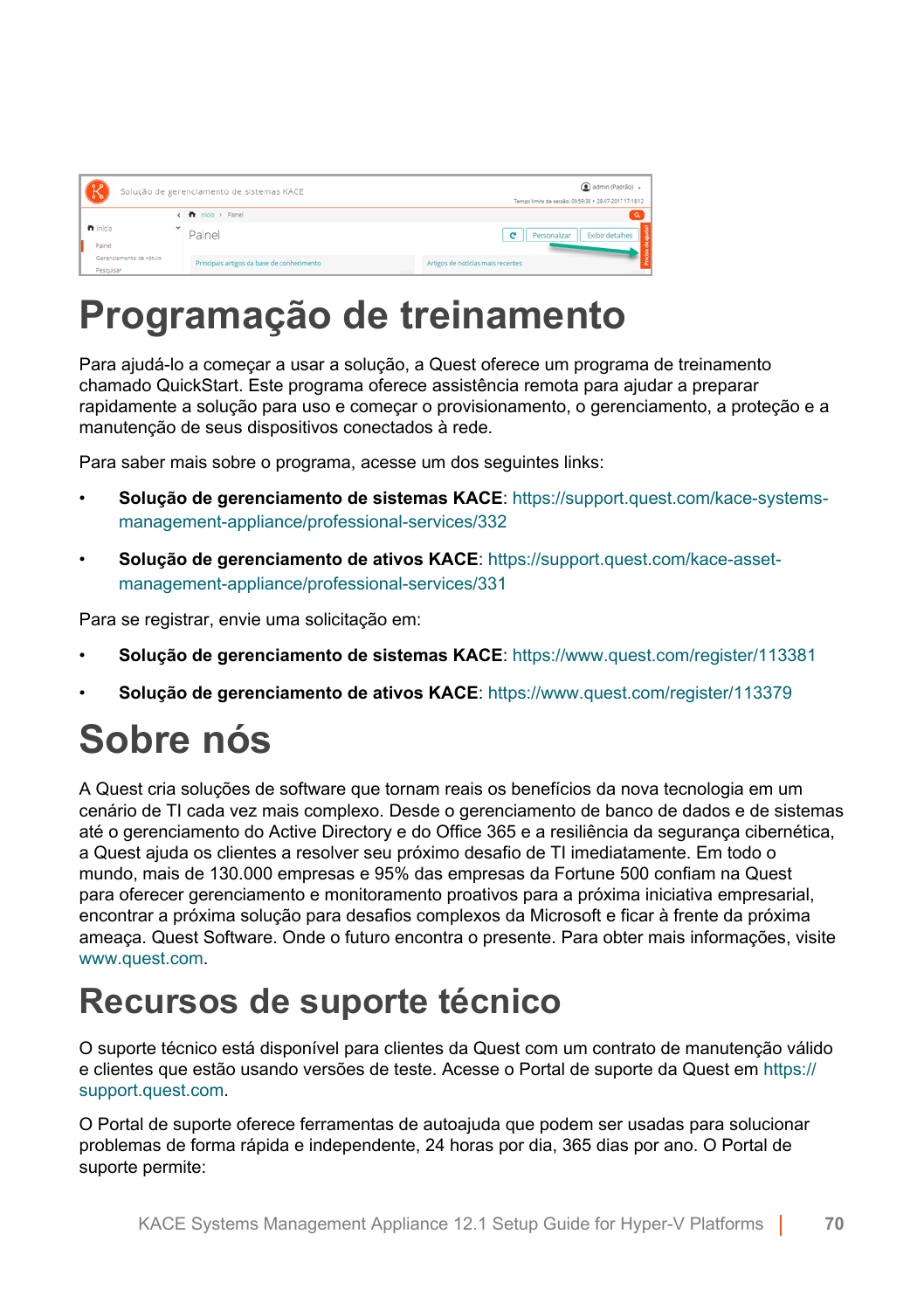- Enviar e gerenciar uma solicitação de serviço
- Consultar artigos da Base de conhecimento
- Inscrever-se para receber notificações de produtos
- Fazer download de software e documentação técnica
- Assistir a vídeos de instruções
- Participar de discussões da comunidade
- Conversar com os engenheiros de suporte on-line
- Consultar os serviços disponíveis para ajudá-lo com o seu produto.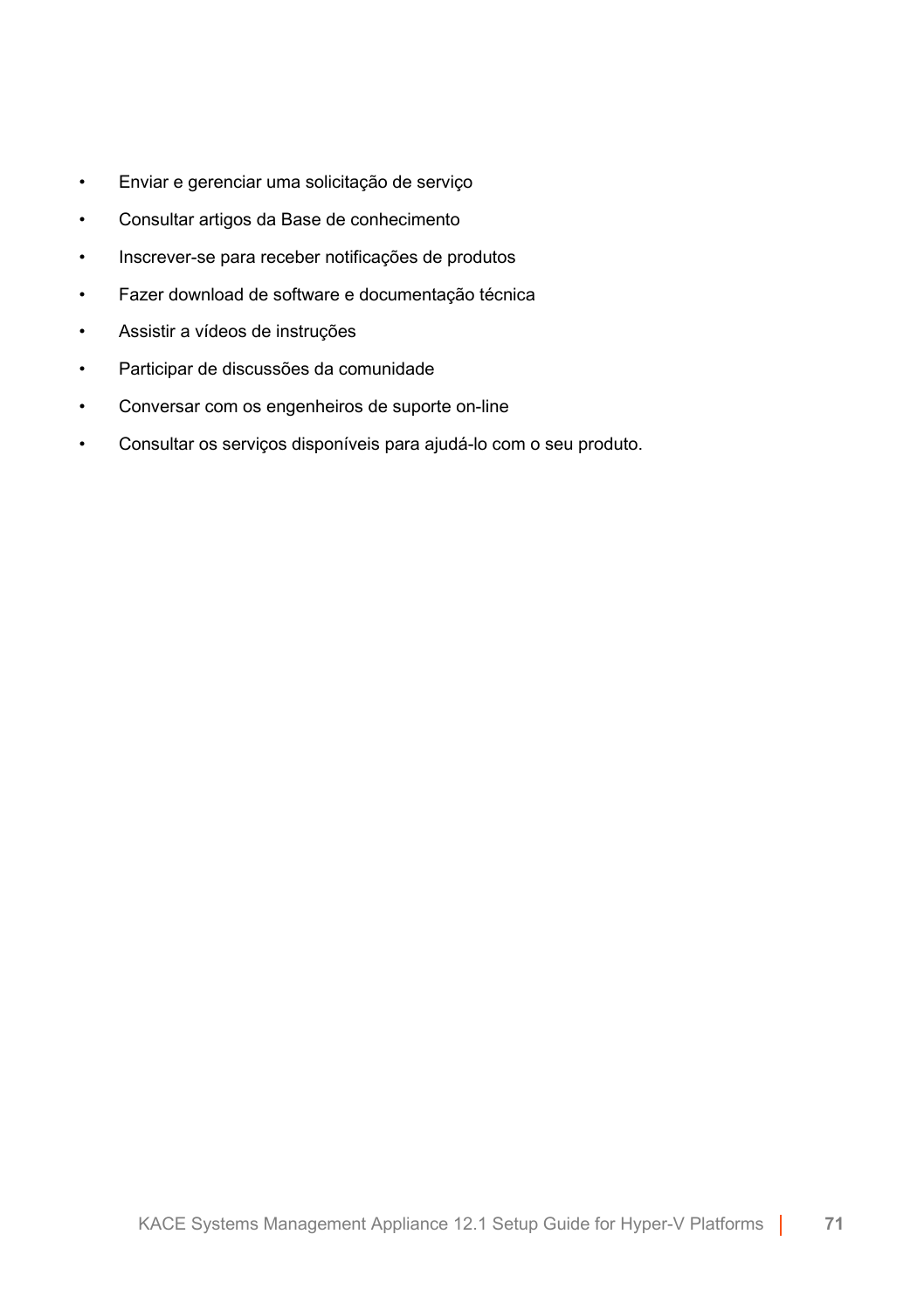# **Configuración del dispositivo**

**En esta guía se explica cómo configurar el dispositivo virtual de administración de sistemas (SMA) KACE en los sistemas host Microsoft® Hyper-V®. El SMA virtual de KACE no requiere hardware dedicado.**

Para obtener documentación adicional, vaya a [https://support.quest.com/kace-systems](https://support.quest.com/kace-systems-management-appliance/technical-documents)[management-appliance/technical-documents](https://support.quest.com/kace-systems-management-appliance/technical-documents).

### **Antes de comenzar**

Antes de configurar el dispositivo, hay diversas medidas preliminares que debe tomar.

- 1. Adquiera una licencia de SMA virtual de KACE en ventas de Quest en [https://](https://www.quest.com/company/contact-us.aspx) [www.quest.com/company/contact-us.aspx](https://www.quest.com/company/contact-us.aspx).
- 2. Decida si desea utilizar un servidor DHCP para asignar automáticamente una dirección IP al dispositivo o para obtener una dirección IP estática para el dispositivo.
- 3. Si obtiene una dirección IP estática para el dispositivo, introduzca el nombre de host del dispositivo en el registro A del servidor DNS (sistema de nombres de dominio) interno. El registro A define el nombre de host para el registro MX, lo que habilita a los usuarios a enviar tickets por correo electrónico a la mesa de servicio. De manera predeterminada, el nombre de host del dispositivo es k1000, pero Quest recomienda cambiar este nombre por un valor más exclusivo durante la configuración inicial.
	- Si no cambia el nombre del dispositivo, puede causar problemas cuando se Ť incorporen dispositivos de SMA de KACE adicionales. Varios dispositivos de SMA de KACE con nombres idénticos que pertenezcan a la misma red tendrán la misma dirección IP, lo cual puede causarles problemas.
- 4. Decida si utilizará un DNS dividido. Esto resulta útil si el dispositivo se conecta a Internet mediante un proxy inverso o si coloca el dispositivo en una red perimetral o una subred filtrada. Una DMZ agrega una capa adicional de seguridad a una LAN (red de área local).
- 5. Configure los servicios de integración de copia de seguridad de los dispositivos virtuales que se ejecutan en Hyper-V. Para obtener más información, consulte [Configuración de los](#page-80-0) [servicios de integración de las copias de seguridad.](#page-80-0)
	- **Si no se configuran correctamente los servicios de integración de copia de seguridad, se pueden dañar los archivos de la base de datos MySQL.**

### **Importe el SMA virtual de KACE a un servidor de Microsoft Hyper-V y configure los ajustes**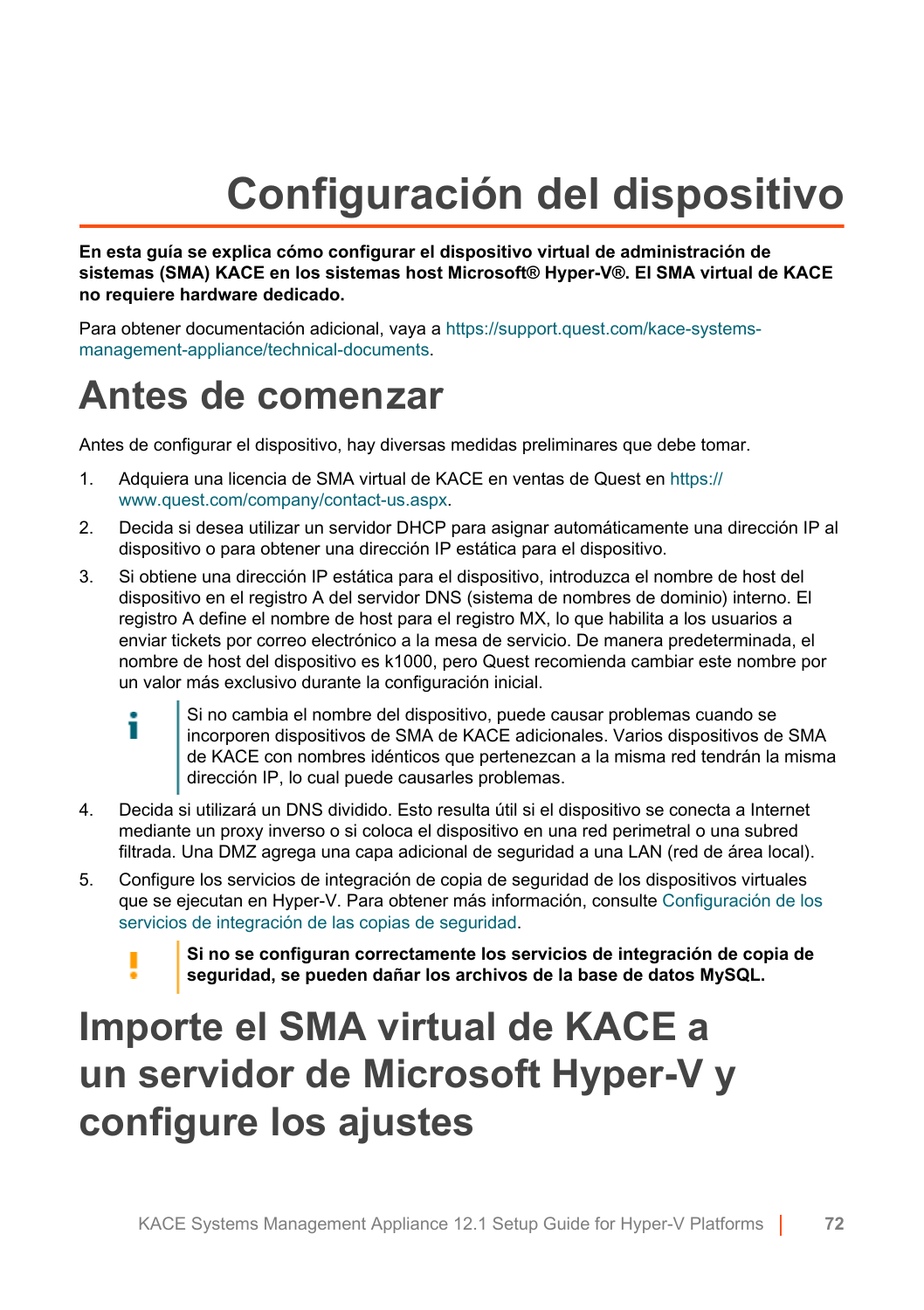El administrador Hyper-V es la herramienta integrada de administración de máquinas virtuales que utiliza para importar su SMA virtual de KACE.

- No configure la máquina virtual con el Adaptador de red heredado.
- En Administrador de Hyper-V, mantenga los ajustes predeterminados para habilitar Servicio de sincronización de hora de Hyper-V.
- 1. Para descargar el SMA virtual de KACE, diríjase a [https://support.quest.com/kace-systems](https://support.quest.com/kace-systems-management-appliance/download-new-releases)[management-appliance/download-new-releases](https://support.quest.com/kace-systems-management-appliance/download-new-releases). Para obtener las credenciales de inicio de sesión como cliente, comuníquese con el Soporte de software de Quest en [https://](https://support.quest.com/contact-support) [support.quest.com/contact-support](https://support.quest.com/contact-support).
- 2. En la sección Dispositivo virtual, descargue el paquete VHD comprimido en su sistema de host Hyper-V.
- 3. Extraiga y verifique la integridad de los archivos.
- 4. En el administrador Hyper-V, haga clic con el botón derecho en el host y, luego, haga clic en **Importar máquina virtual**.

Aparecerá la ventana Importar máquina virtual.

- 5. Navegue hasta la ubicación del paquete VHD extraído.
- 6. En Ajustes, seleccione Copiar la máquina virtual (crear un nuevo Id. único) y Duplicar todos los archivos para que la misma máquina virtual se pueda importar nuevamente.
- 7. Haga clic en **Importar**.

El SMA virtual de KACE aparece en la lista de Máquinas virtuales.

- 8. Edite los ajustes de la máquina virtual para conectar el adaptador de red virtual al conmutador virtual de su host Hyper-V.
- 9. Elija una dirección MAC estática para la máquina virtual:
	- Quest recomienda el uso de una dirección MAC estática, porque Hyper-V podría Ť asignar aleatoriamente una nueva dirección MAC a la máquina virtual, si se utiliza una dirección MAC dinámica. Puesto que el SMA de KACE funciona con FreeBSD®, el sistema operativo invitado debe reiniciarse para detectar el cambio a la interfaz de red y esto puede causar un comportamiento errático de la red.
	- a. Vaya a la sección Características avanzadas de los ajustes de Adaptador de red de la máquina virtual.
	- b. Seleccione **Estática** en Dirección MAC.
	- c. Especifique una dirección MAC única válida para su entorno. Normalmente, puede utilizar la dirección MAC actual.
	- d. Haga clic en **Aplicar**.

i

10. Deshabilite la cola de máquina virtual (VMQ) de la máquina virtual:

La VMQ es una tecnología de filtrado de paquetes en Hyper-V, diseñada para reducir la sobrecarga de enrutamiento de paquetes con sistemas operativos de invitados y de hardware compatibles. Sin embargo, no es compatible con el controlador de interfaz de red (NIC) virtual Intel® e1000 utilizado por el SMA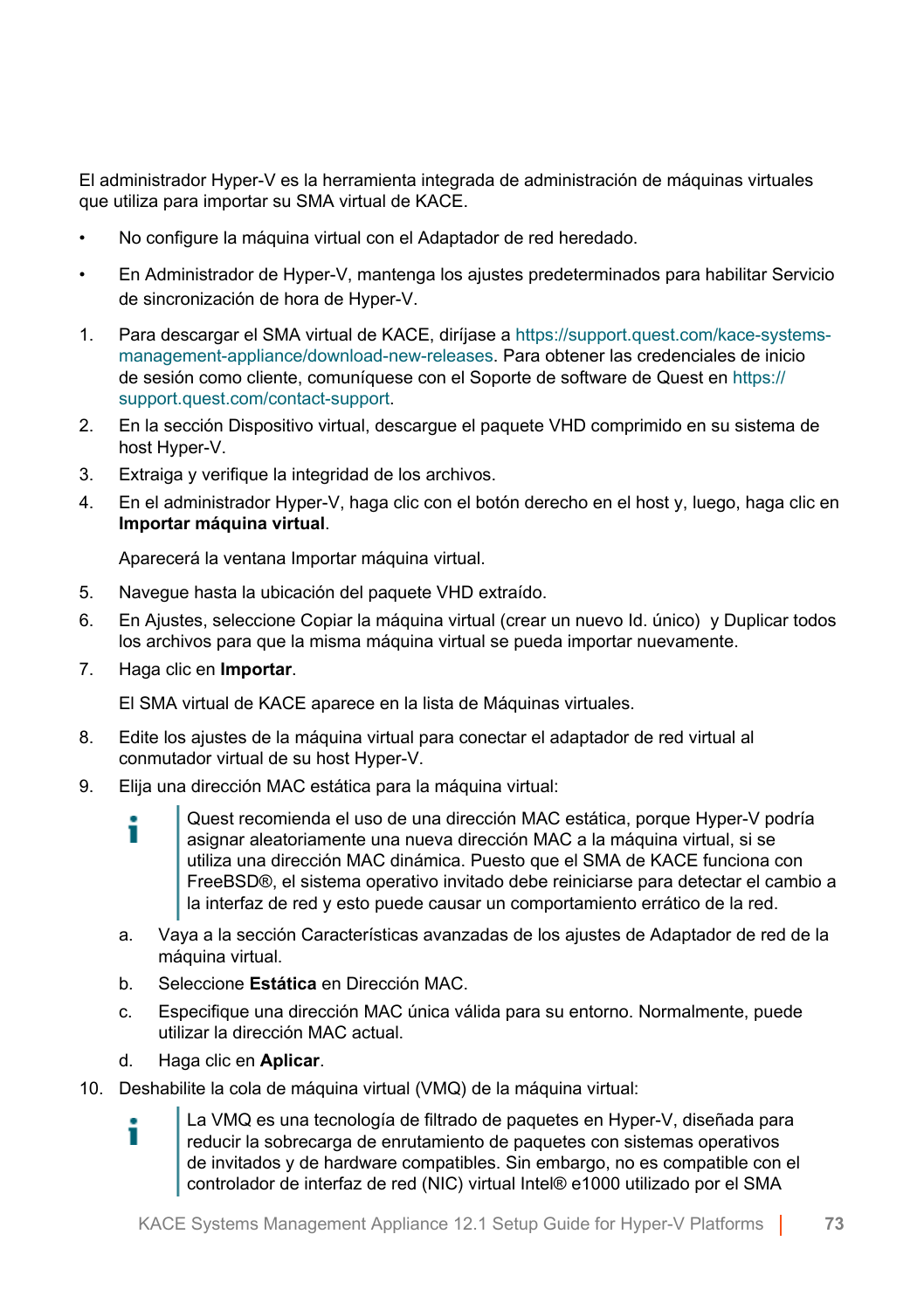de KACE y esto puede causar un rendimiento deficiente de la red. Algunos adaptadores físicos son conocidos por tener problemas de rendimiento con la VMQ. Por lo tanto, Quest recomienda deshabilitar VMQ.

- a. Vaya a la sección Aceleración del hardware de los ajustes de Adaptador de red de la máquina virtual.
- b. Desactive la casilla de verificación junto a **Habilitar cola de máquina virtual**.
- c. Haga clic en **Aplicar**.

Encienda el dispositivo.

## **Encienda el dispositivo e inicie sesión en la Consola del administrador**

Cuando se enciende el dispositivo por primera vez, puede iniciar sesión en la **Consola del administrador** de SMA de KACE desde cualquier computadora en su LAN, siempre que haya disponible un servidor DHCP para asignar una dirección IP al dispositivo. Esto le permite utilizar el asistente de configuración para configurar los ajustes de red iniciales.

Si no está disponible un servidor DHCP, puede configurar los ajustes de redes iniciales mediante la **Consola de la línea de comandos**. Consulte [Configure los ajustes de red iniciales de forma](#page-75-0) [manual \(opcional\).](#page-75-0)

Los ajustes del navegador determinan los formatos regionales que se utilizan en cuanto i a la información de hora y fecha que se muestra en la **Consola del administrador** la primera vez que inicia sesión. Para obtener información acerca de cómo cambiar los ajustes de idioma, consulte la **Guía para el administrador** del dispositivo: [Acceso a la](#page-83-0) [Guía para el administrador y la ayuda en línea.](#page-83-0)

1. Encienda la máquina virtual para arrancar el dispositivo. Este paso llevará entre 5 y 10 minutos.

Aparece la pantalla de inicio de sesión de la **Consola de la línea de comandos** y muestra los ajustes de redes DHCP del dispositivo.

2. En cualquier equipo conectado a su LAN, abra un navegador y vaya a la URL que se muestra en la pantalla de inicio de sesión de la Consola de la línea de comandos. Por ejemplo, http://<unique\_KACE\_SMA\_appliance\_name>.local/admin.

Aparece la página Acuerdo de transacción de software.

3. Acepte el acuerdo.

Aparece el asistente de Configuración inicial.

- 4. Verifique que dispone de la información requerida para configurar el dispositivo y, luego, haga clic en **Siguiente**.
- 5. Revise la información en la página Autenticación de dos factores de la consola de diagnóstico que aparece y registre la clave secreta y los tokens fuera de línea en una ubicación segura, tal como se indica.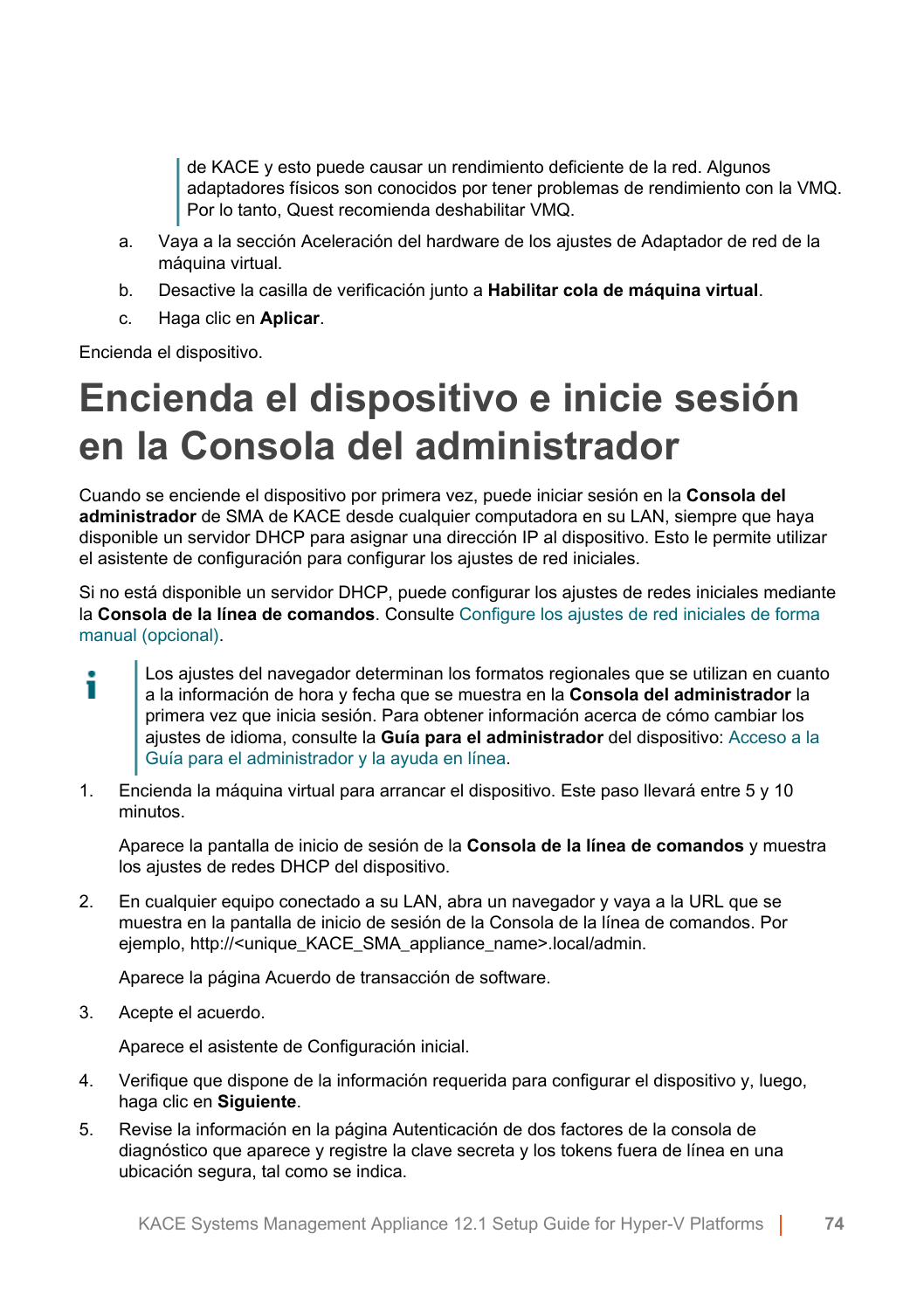6. En la página Licencias y ajustes de administrador, proporcione la siguiente información:

| Opción                               | Descripción                                                                                                                                                                                                                                                                                                                                                                                                                                                                                                                                                                                                                                                                                                                                                                                                                                                                                           |  |
|--------------------------------------|-------------------------------------------------------------------------------------------------------------------------------------------------------------------------------------------------------------------------------------------------------------------------------------------------------------------------------------------------------------------------------------------------------------------------------------------------------------------------------------------------------------------------------------------------------------------------------------------------------------------------------------------------------------------------------------------------------------------------------------------------------------------------------------------------------------------------------------------------------------------------------------------------------|--|
| Clave de licencia                    | La clave de licencia que recibió en el correo<br>electrónico de <b>bienvenida</b> de Quest. Si no<br>cuenta con una clave de licencia, comuníquese<br>con Soporte de software de Quest en https://<br>support.quest.com/contact-support.                                                                                                                                                                                                                                                                                                                                                                                                                                                                                                                                                                                                                                                              |  |
| Nombre de la compañía                | El nombre de su compañía o grupo.                                                                                                                                                                                                                                                                                                                                                                                                                                                                                                                                                                                                                                                                                                                                                                                                                                                                     |  |
| Correo electrónico del administrador | La dirección de correo electrónico en la que<br>desea recibir las comunicaciones de Quest.                                                                                                                                                                                                                                                                                                                                                                                                                                                                                                                                                                                                                                                                                                                                                                                                            |  |
| Contraseña                           | La contraseña para la cuenta de administrador<br>predeterminada, que es la cuenta que<br>utiliza para iniciar sesión en la Consola del<br>administrador del dispositivo. La cuenta de<br>administrador predeterminada es la única<br>cuenta en el dispositivo en este momento. Si<br>olvida la contraseña de esta cuenta, el sistema<br>podría tener que reajustarse a los ajustes de<br>fábrica que pueden resultar en pérdida de datos.<br>Si cuenta con varios dispositivos<br>i<br>de SMA de KACE o SDA de KACE<br>(implementación de sistemas),<br>Quest recomienda que use la<br>misma contraseña para la cuenta<br>de administrador en todos los<br>dispositivos. Esto le permitirá vincular<br>los dispositivos posteriormente. Para<br>obtener más información, consulte<br>la Guía para el administrador del<br>dispositivo: Acceso a la Guía para el<br>administrador y la ayuda en línea. |  |
| Autenticación de dos factores        | Si desea proporcionar una mayor seguridad para<br>los usuarios que inician sesión en el dispositivo,<br>establezca este valor como Habilitado. Esta<br>función agrega un paso adicional en el proceso<br>de inicio de sesión. Se basa en la aplicación<br>Google Authenticator para generar códigos de<br>verificación. La aplicación genera un nuevo<br>código de seis dígitos a intervalos regulares.<br>Cuando esta opción esté habilitada, a los<br>usuarios finales se les solicitará el código de<br>verificación cada vez que inicien sesión.                                                                                                                                                                                                                                                                                                                                                  |  |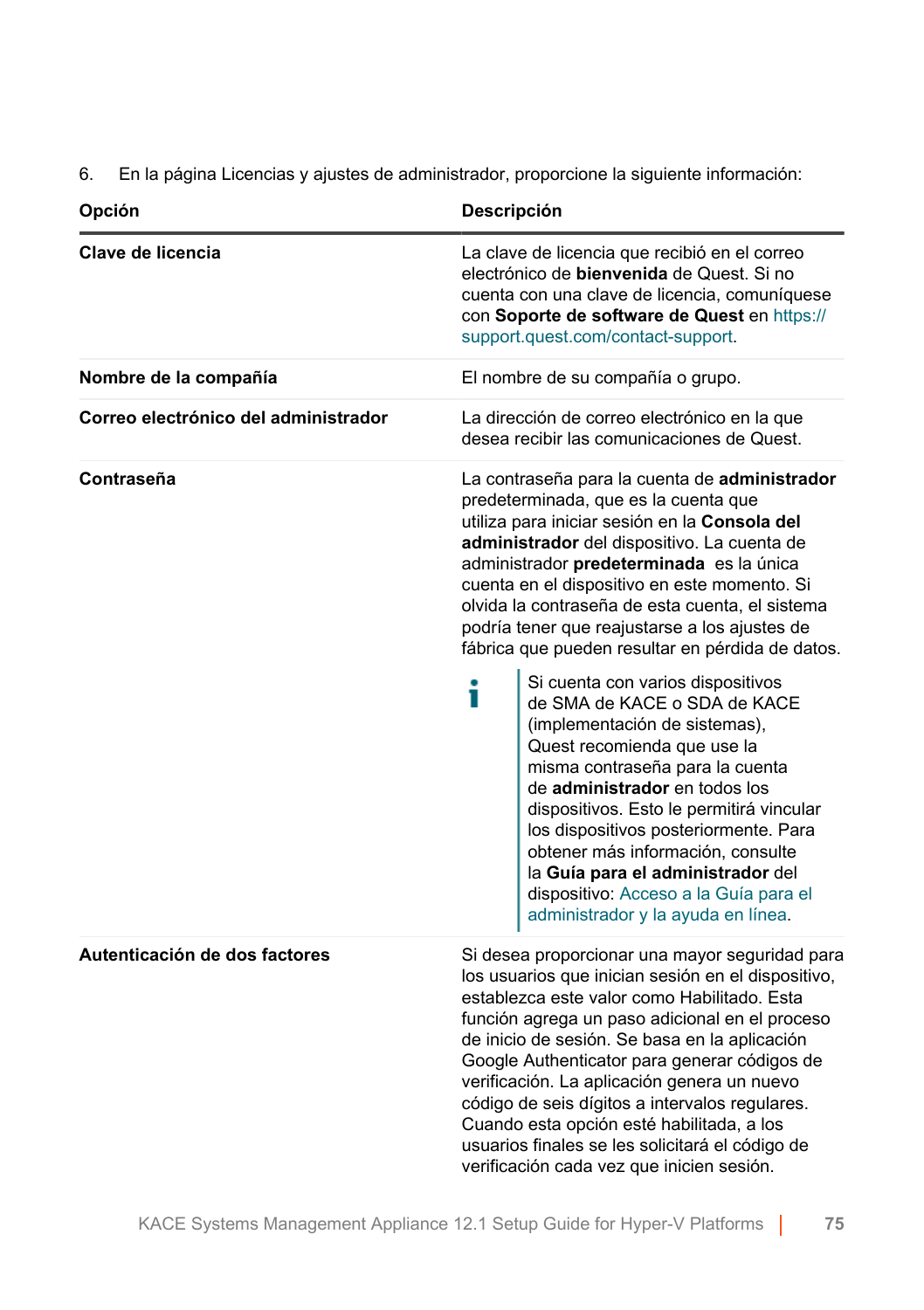

7. Siga las instrucciones en pantalla para completar la configuración inicial.

Cuando finaliza la configuración inicial, el dispositivo se reinicia y aparece la página de inicio de sesión de **Consola del administrador**.



Si modifica la dirección IP del dispositivo, vaya a la nueva dirección para visualizar la página de inicio de sesión.

8. Inicie sesión en Consola del administrador con la ID de inicio de sesión admin y la contraseña que eligió en la configuración inicial.

Si la autenticación de dos factores está habilitada en la página Licencias y ajustes de administrador, en el asistente de Configuración inicial, aparecerá la pantalla Configurar autenticación de dos factores.

9. **Autenticación de dos factores solamente**. Siga las instrucciones que aparecen en la página Configurar autenticación de dos factores para generar un código de verificación de Google Authenticator utilizando su teléfono inteligente. En el campo Código de verificación, escriba el código de Google Authenticator y haga clic en **Finalizar configuración**. Se necesita un nuevo código de verificación para cada inicio de sesión posterior.

Para omitir este paso, haga clic en **Omitir configuración**. Solo se puede omitir este paso durante un período de transición configurado. Para obtener más información, consulte la Guía para el administrador.

Aparece la **Consola del administrador** y el dispositivo está listo para usarse.

Cuando inicie sesión en el SMA virtual de KACE, asegúrese de que la opción Sincronizar i de forma automática con un servidor horario de Internet se encuentre desactivada en los **Ajustes de fecha y hora**, a los que se puede acceder a través de **Ajustes** > **Panel de control**.

## <span id="page-75-0"></span>**Configure los ajustes de red iniciales de forma manual (opcional)**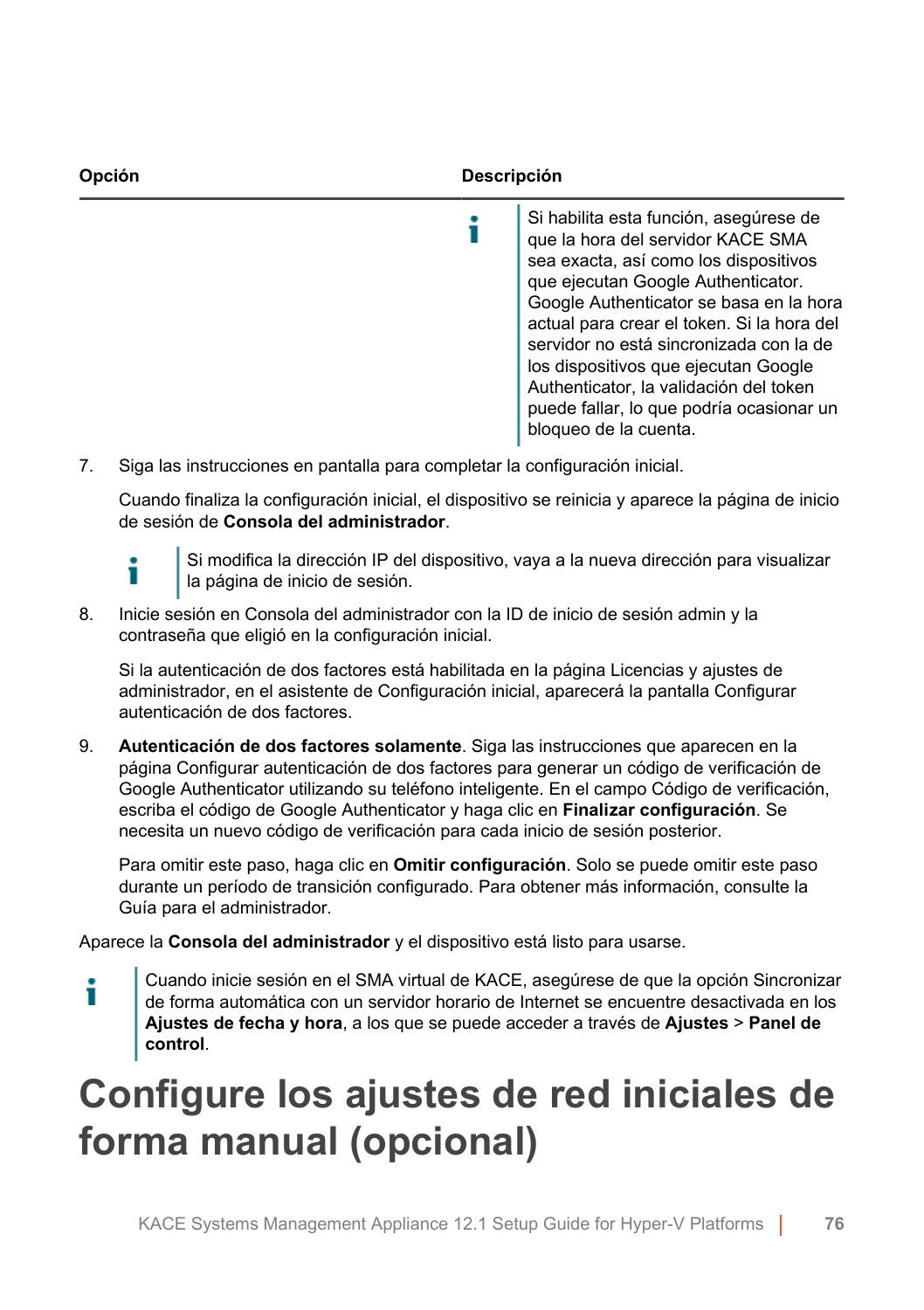Si no está disponible un servidor DHCP y no puede iniciar sesión en el dispositivo **Consola de la línea de comandos**, puede configurar los ajustes de redes iniciales en forma manual mediante la **Consola del administrador**.

1. Encienda la máquina virtual para arrancar el dispositivo. Este paso llevará entre 5 y 10 minutos.

Aparece la pantalla de inicio de sesión de la **Consola de la línea de comandos**.

2. En la ventana de inicio de sesión, escriba:

Inicio de sesión: konfig

Contraseña: konfig

- 3. Seleccione el idioma que se usará en la Consola de la línea de comandos. Use las teclas de flecha arriba y abajo para moverse entre los campos.
- 4. Configure los siguientes ajustes de redes. Use las teclas de flecha derecha e izquierda para seleccionar las opciones en un campo; use las teclas de flecha arriba y abajo para moverse entre los campos.

| Opción                                            | Descripción                                                                                                                                                                                                                                                                                                                                                                                                                                                                                                                                                                                                                                                                                                                                                |
|---------------------------------------------------|------------------------------------------------------------------------------------------------------------------------------------------------------------------------------------------------------------------------------------------------------------------------------------------------------------------------------------------------------------------------------------------------------------------------------------------------------------------------------------------------------------------------------------------------------------------------------------------------------------------------------------------------------------------------------------------------------------------------------------------------------------|
| Nombre de host DNS de SMA de KACE                 | Escriba el nombre de host del dispositivo.<br>El nombre predeterminado es k1000, pero<br>Quest recomienda cambiar este nombre por un<br>valor más exclusivo durante la configuración<br>inicial. Si no cambia el nombre del dispositivo,<br>puede causar problemas cuando se incorporen<br>dispositivos de SMA de KACE adicionales.                                                                                                                                                                                                                                                                                                                                                                                                                        |
|                                                   | Varios dispositivos de SMA de KACE<br>con nombres idénticos que pertenezcan<br>a la misma red tendrán la misma<br>dirección IP, lo cual puede causarles<br>problemas.                                                                                                                                                                                                                                                                                                                                                                                                                                                                                                                                                                                      |
| Generar automáticamente el nombre del<br>servidor | Seleccione esta casilla para permitir que<br>el sistema genere el nombre de servidor<br>web de SMA de KACE con este formato:<br>Nombre de host.Dominio. Por ejemplo:<br><unique_kace_sma_appliance_name>.example.com.<br/>Desactive esta casilla para introducir un nombre<br/>de servidor web personalizado.</unique_kace_sma_appliance_name>                                                                                                                                                                                                                                                                                                                                                                                                             |
| Nombre del servidor web de SMA de KACE            | Escriba el nombre completo del dominio<br>del dispositivo. Este es el Nombre de<br>host junto con el Dominio. Por ejemplo:<br><unique_kace_sma_appliance_name>.example.com.<br/>Los clientes se conectan al dispositivo mediante<br/>este nombre. Quest recomienda agregar al<br/>servidor DNS una entrada de dirección IP<br/><math>4.0 \cdot 1.0 \cdot 1.0 \cdot 1.0 \cdot 1.0 \cdot 1.0 \cdot 1.0 \cdot 1.0 \cdot 1.0 \cdot 1.0 \cdot 1.0 \cdot 1.0 \cdot 1.0 \cdot 1.0 \cdot 1.0 \cdot 1.0 \cdot 1.0 \cdot 1.0 \cdot 1.0 \cdot 1.0 \cdot 1.0 \cdot 1.0 \cdot 1.0 \cdot 1.0 \cdot 1.0 \cdot 1.0 \cdot 1.0 \cdot 1.0 \cdot 1.0 \cdot 1.0 \cdot 1.0 \cdot 1.0 \cdot 1.0 \cdot 1.0 \cdot 1.0 \cdot 1.0 \cdot 1.0 \</math></unique_kace_sma_appliance_name> |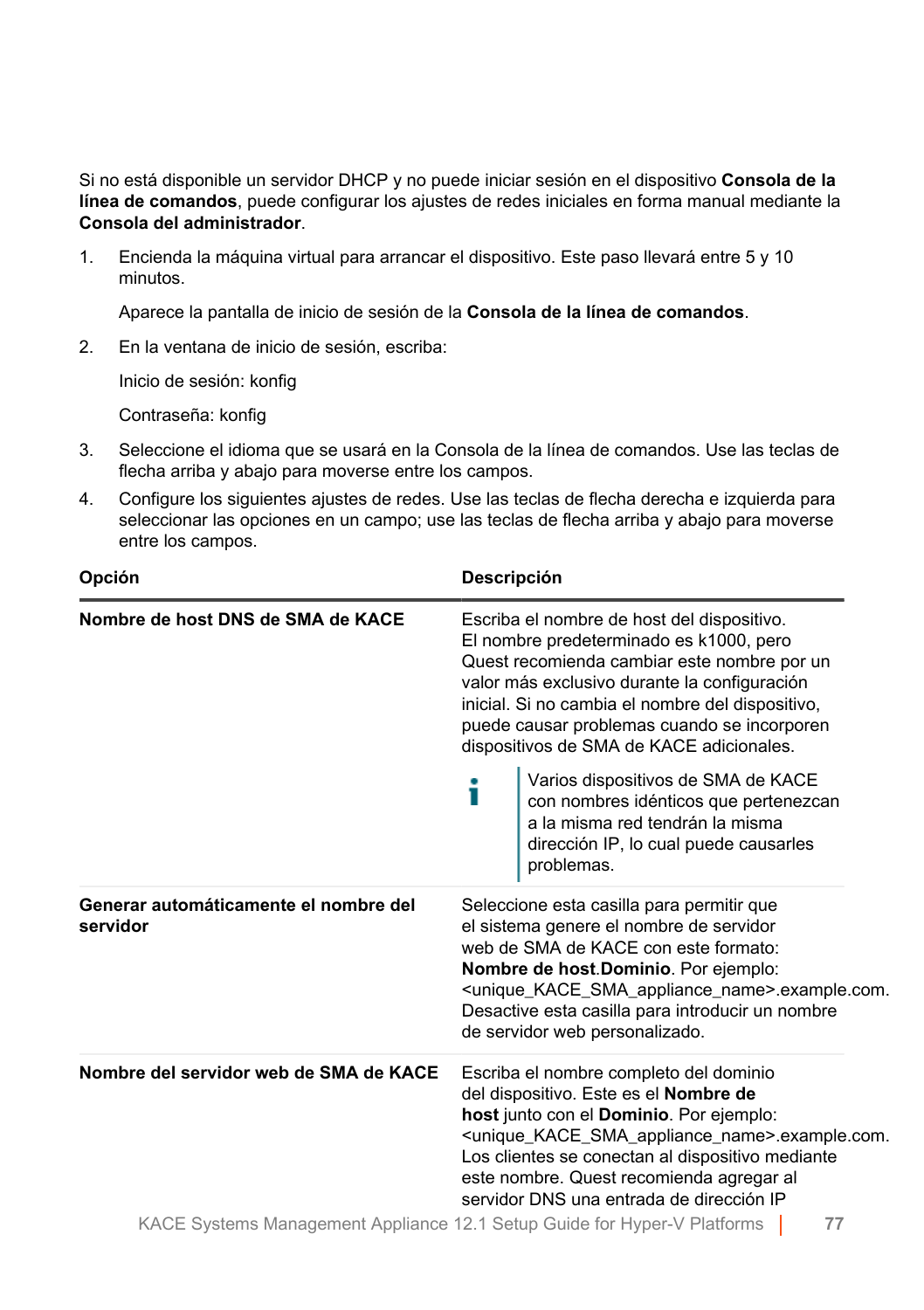| Opción                       | Descripción                                                                                                                                                                                                                                                                                                                                                                                                                                       |
|------------------------------|---------------------------------------------------------------------------------------------------------------------------------------------------------------------------------------------------------------------------------------------------------------------------------------------------------------------------------------------------------------------------------------------------------------------------------------------------|
|                              | estática para el dispositivo. Si usa un certificado<br>SSL, el nombre de host debe estar completo y<br>debe coincidir con el nombre que aparece en el<br>certificado.                                                                                                                                                                                                                                                                             |
| <b>DHCP</b>                  | (Opcional) Seleccione esta opción para utilizar<br>el DHCP (protocolo de configuración dinámica<br>de host) y obtener automáticamente la dirección<br>IPv4 y otra información de configuración de red<br>del dispositivo. Si selecciona esta opción, no<br>es necesario que proporcione la dirección IP<br>estática, el dominio, la máscara de subred, la<br>puerta de enlace predeterminada, los ajustes de<br>DNS primario o de DNS secundario. |
| Configuración manual de IPv4 | Especifique la dirección IPv4 y proporcione la<br>dirección IP estática, el dominio, la máscara de<br>subred, la puerta de enlace predeterminada, el<br>DNS primario o los ajustes de DNS secundario<br>del dispositivo.                                                                                                                                                                                                                          |
|                              | La dirección IPv4 es obligatoria, sin<br>Т<br>importar si hay una dirección IPv6<br>disponible. La dirección IPv6 es<br>opcional.                                                                                                                                                                                                                                                                                                                 |
| <b>SLAAC</b>                 | Seleccione esta opción si desea utilizar SLAAC<br>(configuración automática sin estado de<br>direcciones), que ofrece IPv6, para configurar<br>los ajustes de redes del dispositivo. SLAAC<br>permite a los dispositivos seleccionar sus<br>propias direcciones IPv6 en función del prefijo<br>que se anuncia desde su interfaz conectada.                                                                                                        |
| Configuración manual de IPv6 | Seleccione esta opción si desea especificar<br>manualmente la dirección IPv6. Si selecciona<br>esta opción, debe especificar la dirección IPv6,<br>la longitud del prefijo y la puerta de enlace<br>predeterminada del dispositivo.                                                                                                                                                                                                               |
|                              | La dirección IPv6 es opcional. La<br>T<br>dirección IPv4 es obligatoria, sin<br>importar si hay una dirección IPv6<br>disponible.                                                                                                                                                                                                                                                                                                                 |
| Deshabilitar IPv6            | Seleccione esta opción si desea deshabilitar<br>una dirección IPv6 para el dispositivo. Esta es la<br>configuración predeterminada.                                                                                                                                                                                                                                                                                                               |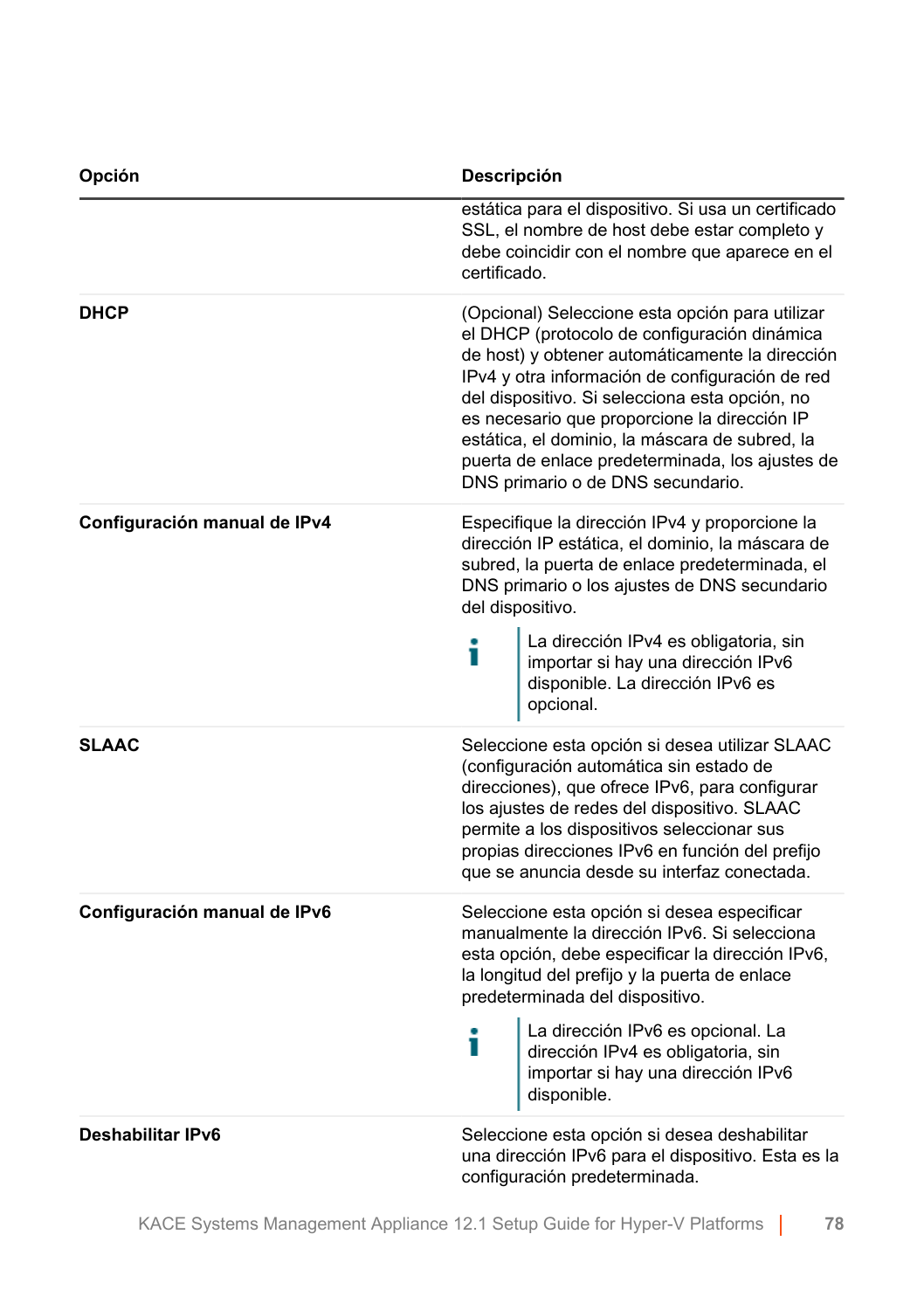| Opción                | Descripción                                                                                                                                                                                                                                                                                                                                                                                                                                                                                                                                                                                                                                                            |
|-----------------------|------------------------------------------------------------------------------------------------------------------------------------------------------------------------------------------------------------------------------------------------------------------------------------------------------------------------------------------------------------------------------------------------------------------------------------------------------------------------------------------------------------------------------------------------------------------------------------------------------------------------------------------------------------------------|
| <b>Servidor SMTP</b>  | (Opcional) Especifique el nombre de host o<br>la dirección IP de un servidor SMTP externo,<br>como smtp.gmail.com. Los servidores SMTP<br>externos deben permitir el transporte de<br>correos electrónicos de salida anónimos (no<br>autenticados). Asegúrese de que las políticas<br>de red permitan que el dispositivo se comunique<br>con el servidor SMTP directamente. Además, el<br>servidor de correo debe estar configurado para<br>confiar en el correo electrónico proveniente del<br>dispositivo sin autenticación. Si no proporciona<br>la información del servidor SMTP, el SMA de<br>KACE envía correos electrónicos usando su<br>servidor SMTP interno. |
| <b>SSH habilitado</b> | (Opcional) Seleccione esta opción para<br>habilitar el acceso SSH (seguro) a la Consola<br>del administrador del dispositivo. Quest<br>recomienda que habilite SSH durante la<br>configuración inicial. Cuando la instalación<br>haya finalizado, puede cambiar la configuración<br>en la Consola del administrador según sea<br>necesario.                                                                                                                                                                                                                                                                                                                            |
| <b>Proxy</b>          | De manera opcional, puede escribir información<br>sobre el servidor proxy.<br>El dispositivo es compatible con<br>i<br>servidores proxy que usan autenticación<br>básica, basada en dominios y que<br>requiere de nombres de usuarios y<br>contraseñas. Si el servidor proxy usa un<br>tipo diferente de autenticación, agregue<br>la dirección IP del dispositivo a la lista<br>de excepciones del servidor proxy.                                                                                                                                                                                                                                                    |

5. Use la tecla de flecha abajo para mover el cursor hasta Guardar y luego presione **Ingresar**  o **Regresar**.

Se reinicia el dispositivo.

6. En cualquier equipo conectado a su LAN, abra un navegador y vaya a la URL de la Consola del administrador del dispositivo. Por ejemplo, http:// <unique\_KACE\_SMA\_appliance\_name>.local/admin.

Aparece la página Acuerdo de transacción de software.

7. Acepte el acuerdo.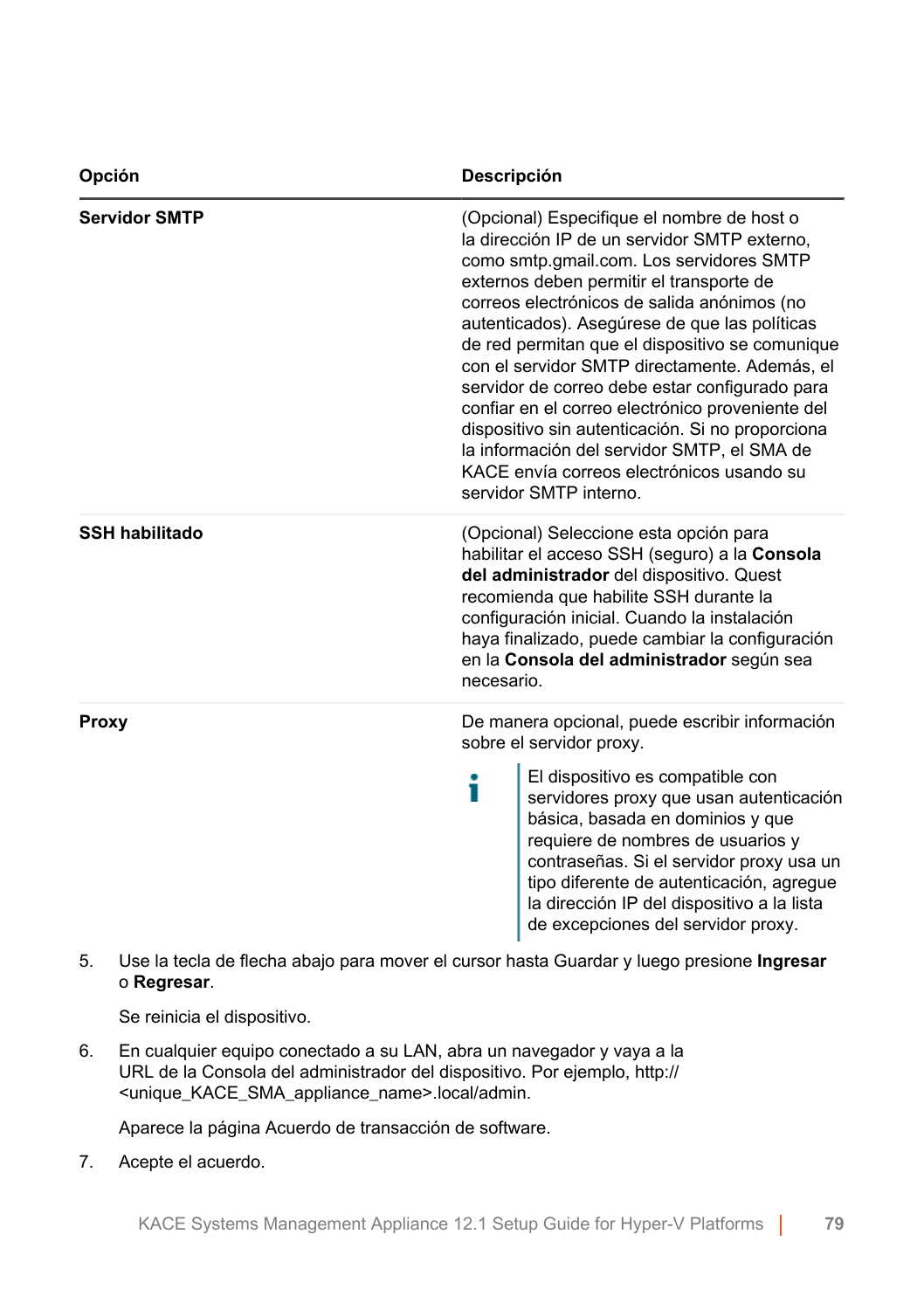Aparece el asistente de Configuración inicial.

- 8. Verifique que dispone de la información requerida para configurar el dispositivo y, luego, haga clic en **Siguiente**.
- 9. Revise la información en la página Autenticación de dos factores de la consola de diagnóstico que aparece y registre la clave secreta y los tokens fuera de línea en una ubicación segura, tal como se indica.
- 10. En la página Licencias y ajustes de administrador, proporcione la siguiente información:

| Opción                               | Descripción                                                                                                                                                                                                                                                                                                                                                                                                                                                                                                                                                                                                                                                                                                                                                                                                                                                                                           |
|--------------------------------------|-------------------------------------------------------------------------------------------------------------------------------------------------------------------------------------------------------------------------------------------------------------------------------------------------------------------------------------------------------------------------------------------------------------------------------------------------------------------------------------------------------------------------------------------------------------------------------------------------------------------------------------------------------------------------------------------------------------------------------------------------------------------------------------------------------------------------------------------------------------------------------------------------------|
| Clave de licencia                    | La clave de licencia que recibió en el correo<br>electrónico de <b>bienvenida</b> de Quest. Si no<br>cuenta con una clave de licencia, comuníquese<br>con Soporte de software de Quest en https://<br>support.quest.com/contact-support.                                                                                                                                                                                                                                                                                                                                                                                                                                                                                                                                                                                                                                                              |
| Nombre de la compañía                | El nombre de su compañía o grupo.                                                                                                                                                                                                                                                                                                                                                                                                                                                                                                                                                                                                                                                                                                                                                                                                                                                                     |
| Correo electrónico del administrador | La dirección de correo electrónico en la que<br>desea recibir las comunicaciones de Quest.                                                                                                                                                                                                                                                                                                                                                                                                                                                                                                                                                                                                                                                                                                                                                                                                            |
| Contraseña                           | La contraseña para la cuenta de administrador<br>predeterminada, que es la cuenta que<br>utiliza para iniciar sesión en la Consola del<br>administrador del dispositivo. La cuenta de<br>administrador predeterminada es la única<br>cuenta en el dispositivo en este momento. Si<br>olvida la contraseña de esta cuenta, el sistema<br>podría tener que reajustarse a los ajustes de<br>fábrica que pueden resultar en pérdida de datos.<br>Si cuenta con varios dispositivos<br>Т<br>de SMA de KACE o SDA de KACE<br>(implementación de sistemas),<br>Quest recomienda que use la<br>misma contraseña para la cuenta<br>de administrador en todos los<br>dispositivos. Esto le permitirá vincular<br>los dispositivos posteriormente. Para<br>obtener más información, consulte<br>la Guía para el administrador del<br>dispositivo: Acceso a la Guía para el<br>administrador y la ayuda en línea. |
| Autenticación de dos factores        | Si desea proporcionar una mayor seguridad para<br>los usuarios que inician sesión en el dispositivo,<br>establezca este valor como Habilitado. Esta<br>función agrega un paso adicional en el proceso<br>de inicio de sesión. Se basa en la aplicación                                                                                                                                                                                                                                                                                                                                                                                                                                                                                                                                                                                                                                                |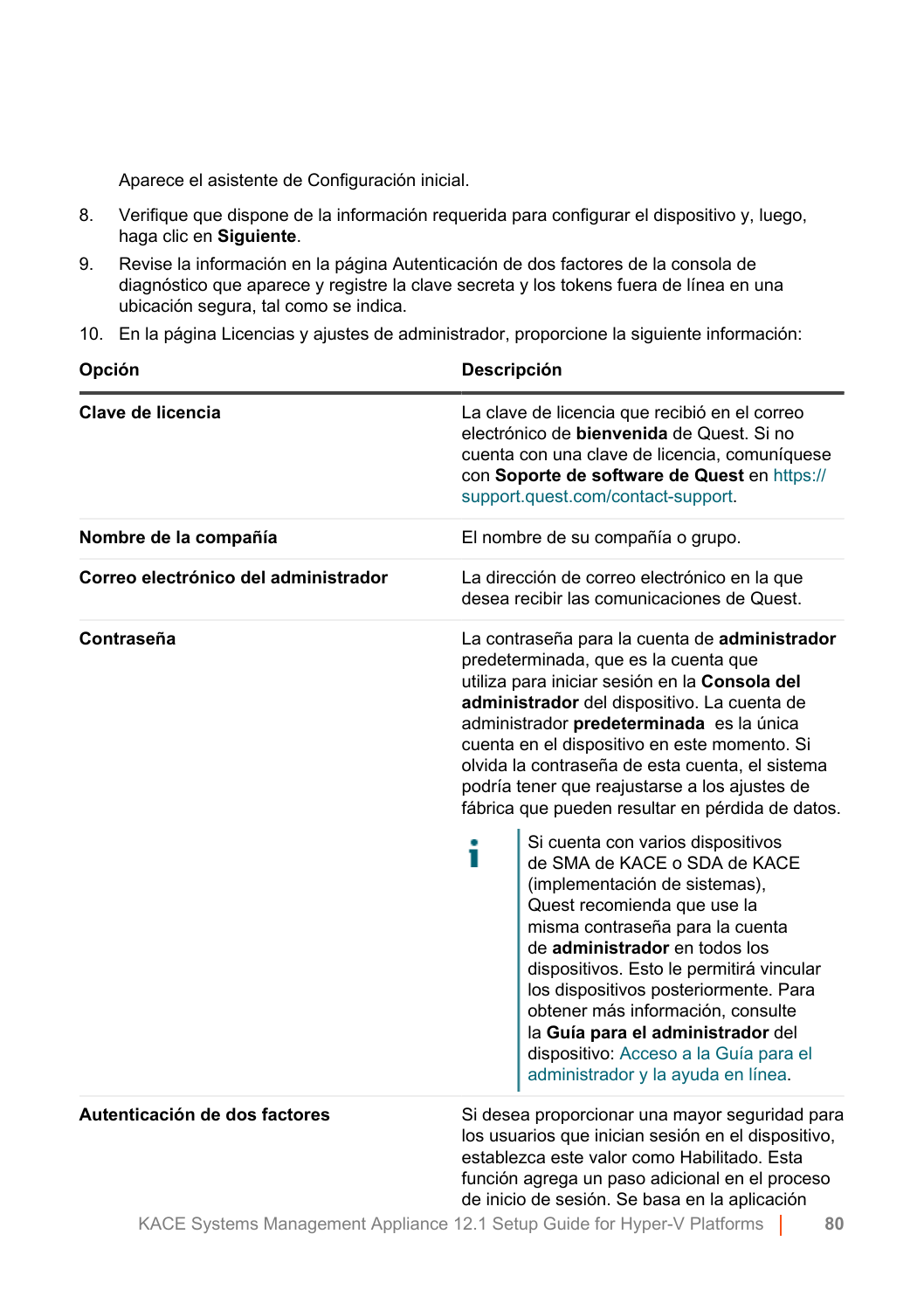| Opción | <b>Descripción</b>                                                                                                                                                                                                                                                                                                                                                                                                                                    |
|--------|-------------------------------------------------------------------------------------------------------------------------------------------------------------------------------------------------------------------------------------------------------------------------------------------------------------------------------------------------------------------------------------------------------------------------------------------------------|
|        | Google Authenticator para generar códigos de<br>verificación. La aplicación genera un nuevo<br>código de seis dígitos a intervalos regulares.<br>Cuando esta opción esté habilitada, a los<br>usuarios finales se les solicitará el código de<br>verificación cada vez que inicien sesión.                                                                                                                                                            |
|        | Si habilita esta función, asegúrese de<br>que la hora del servidor KACE SMA<br>sea exacta, así como los dispositivos<br>que ejecutan Google Authenticator.<br>Google Authenticator se basa en la hora<br>actual para crear el token. Si la hora del<br>servidor no está sincronizada con la de<br>los dispositivos que ejecutan Google<br>Authenticator, la validación del token<br>puede fallar, lo que podría ocasionar un<br>bloqueo de la cuenta. |

11. Siga las instrucciones en pantalla para completar la configuración inicial.

Cuando finaliza la configuración inicial, el dispositivo se reinicia y aparece la página de inicio de sesión de **Consola del administrador**.

i.

Si modifica la dirección IP del dispositivo, vaya a la nueva dirección para visualizar la página de inicio de sesión.

12. Inicie sesión en Consola del administrador con la ID de inicio de sesión admin y la contraseña que eligió en la configuración inicial.

Si la autenticación de dos factores está habilitada en la página Licencias y ajustes de administrador, en el asistente de Configuración inicial, aparecerá la pantalla Configurar autenticación de dos factores.

13. **Autenticación de dos factores solamente**. Siga las instrucciones que aparecen en la página Configurar autenticación de dos factores para generar un código de verificación de Google Authenticator utilizando su teléfono inteligente. En el campo Código de verificación, escriba el código de Google Authenticator y haga clic en **Finalizar configuración**. Se necesita un nuevo código de verificación para cada inicio de sesión posterior.

Para omitir este paso, haga clic en **Omitir configuración**. Solo se puede omitir este paso durante un período de transición configurado. Para obtener más información, consulte la Guía para el administrador.

Aparece la **Consola del administrador** y el dispositivo está listo para usarse.

# **Configuración de los servicios de integración de las copias de seguridad**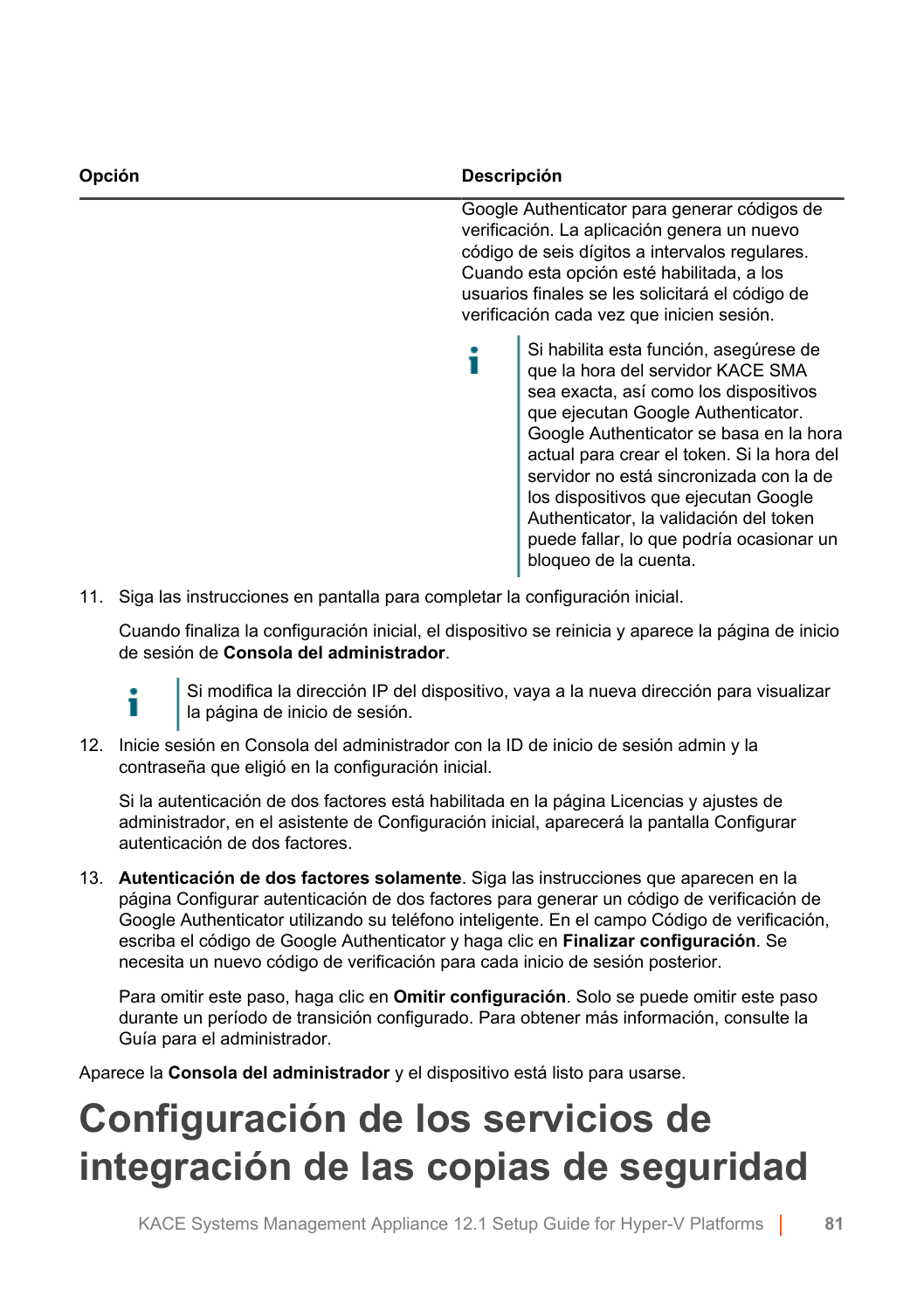La configuración adecuada de los servicios de integración de las copias de seguridad en máquinas virtuales con KACE Systems Management Appliance (SMA) que se ejecutan en Hyper-V evita el daño de archivos en la base de datos MySQL.

La máquina virtual con KACE que se ejecuta en Hyper-V está configurada de forma inadecuada para las copias de seguridad de la máquinas virtuales (VM), lo que puede causar que algunos archivos de la base de datos MySQL se dañen dentro del dispositivo y provoquen que el dispositivo quede inutilizable hasta que soporte técnico se comunique para solucionar el problema. La solución es restaurar la base de datos desde la copia de seguridad de la base de datos más reciente y sin archivos dañados.

Esto es provocado por la función de copias de seguridad de máquinas virtuales en vivo de Hyper-V, que no implica ningún tiempo de inactividad para las máquinas virtuales en vivo. Para obtener más información, visite [https://technet.microsoft.com/en-us/library/dn531031\(v=ws.12\).aspx.](https://technet.microsoft.com/en-us/library/dn531031(v=ws.12).aspx)

Sin embargo, Microsoft aún no es compatible con la función de copias de seguridad en vivo de Hyper-V para cualquier versión de máquinas virtuales FreeBSD que se ejecutan en Hyper-V, que incluye máquinas virtuales con Hyper-V de los productos SMA de KACE, ya que se basan en FreeBSD. Para obtener más información, visite [https://technet.microsoft.com/library/](https://technet.microsoft.com/library/dn848318(ws.12).aspx) [dn848318\(ws.12\).aspx.](https://technet.microsoft.com/library/dn848318(ws.12).aspx)

Si se configura de forma correcta, cuando una copia de seguridad se saca de una máquina virtual que no es compatible con copias de seguridad en vivo, el servidor Hyper-V cierra la sesión de la máquina virtual (puesta en el estado de guardado) durante el proceso de copias de seguridad, y luego restaura la máquina virtual a su estado anterior después de finalizar dicho proceso. Durante el cierre de sesión de la máquina virtual, que genera un tiempo de inactividad para esta, la copia de seguridad se debe completar sin afectar de manera negativa el contenido de la máquina virtual. Para obtener más información, visite [https://technet.microsoft.com/en-us/library/](https://technet.microsoft.com/en-us/library/dn798286.aspx) [dn798286.aspx.](https://technet.microsoft.com/en-us/library/dn798286.aspx)

Ya que Microsoft no es compatible con las copias de seguridad del sistema operativo FreeBSD que se ejecutan en los dispositivos KACE, es importante configurar los ajustes correctos de los servicios de integración de las máquinas virtuales de SMA de KACE con Hyper-V que evitan que Hyper-V intente realizar copias de seguridad en vivo de las máquinas virtuales. Cuando los ajustes de los servicios de integración de las máquinas virtuales no están configurados correctamente, algunos archivos de los clientes se dañan dentro de SMA de KACE, lo que provoca su mal funcionamiento. Para corregir el problema debe comunicarse con soporte técnico.

Ya que Microsoft configura automáticamente que todas las máquinas virtuales Hyper-V nuevas tengan el servicio de integración de copias de seguridad habilitado de forma predeterminada, si creó una máquina virtual con Hyper-V para SMA de KACE, siga las instrucciones que se encuentran a continuación a fin de configurar correctamente este servicio para FreeBSD y evitar que se dañen los archivos de la base de datos mencionada anteriormente.

Se recomienda deshabilitar la función de copias de seguridad en vivo en las máquinas virtuales con Hyper-V de SMA de KACE.

Para deshabilitar el servicio de integración de copias de seguridad, en el cuadro de diálogo Ajustes de la máquina virtual, en **Administración** > **Servicios de integración**, deshabilite la casilla de verificación Copias de seguridad (punto de control del volumen) y haga clic en **Aplicar**.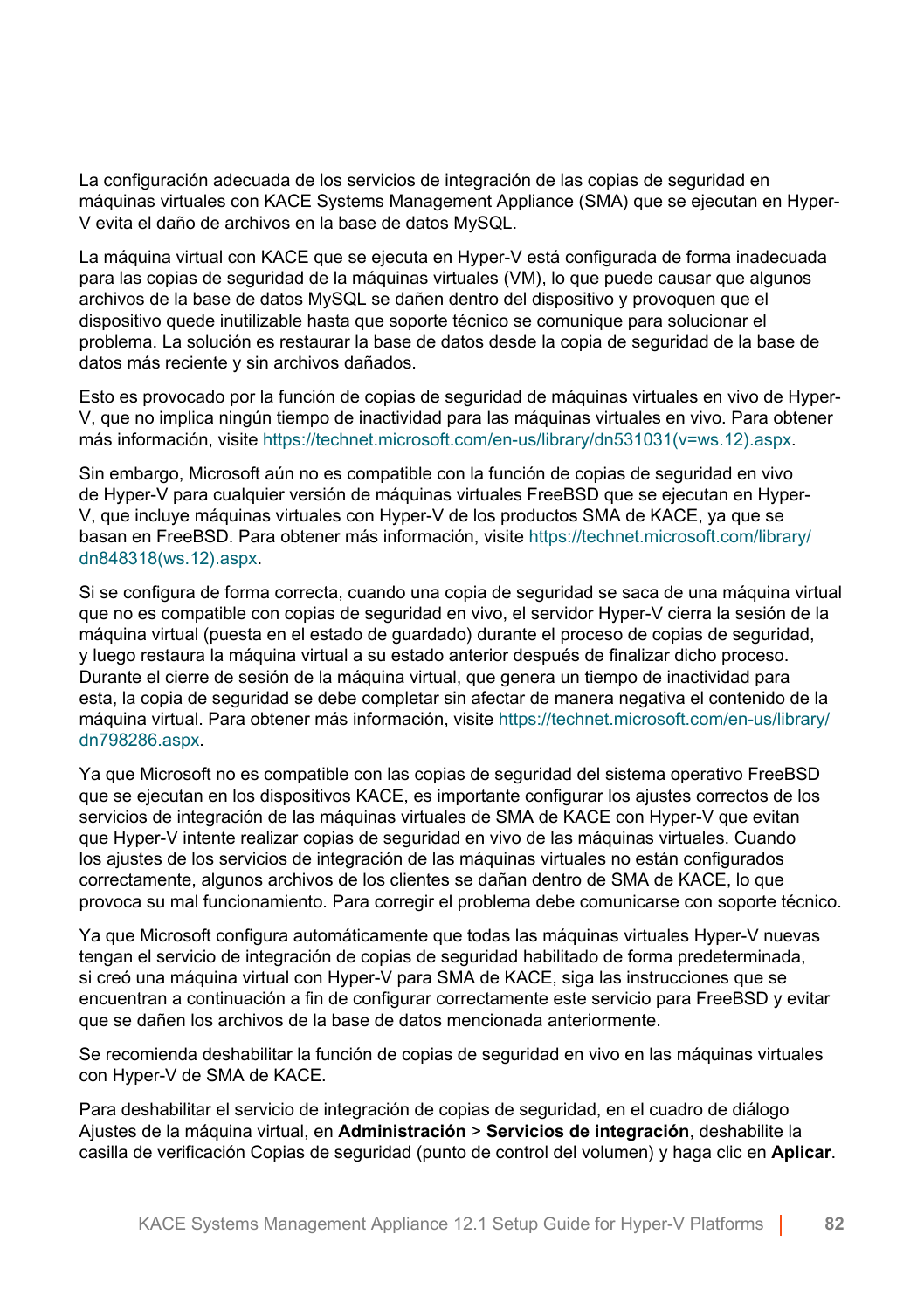Es posible que en este ajuste haya un nombre diferente, como Copias de seguridad (copia instantánea del volumen), según la versión de Windows del servidor de Hyper-V.

Para cambiar este ajuste, primero debe apagar la máquina virtual.

i

i Después de que se deshabilita el ajuste Copias de seguridad, si Windows no puede cerrar la sesión de la máquina virtual primero (cambio del estado de la máquina virtual a guardado) durante el proceso de respaldo, y el daño de MySQL en el dispositivo KACE sigue ocurriendo durante el respaldo de la máquina virtual, cambie el estado de la máquina virtual a apagado o guardado antes de realizar un respaldo de la máquina virtual.

Para obtener información adicional sobre este problema, visite [https://support.quest.com/kace](https://support.quest.com/kace-systems-management-appliance/kb/195580)[systems-management-appliance/kb/195580](https://support.quest.com/kace-systems-management-appliance/kb/195580).

## **Configuración de NIC virtual**

El comportamiento errático de la red, que incluye un rendimiento deficiente, desconexiones del agente, bloqueo de la interfaz e indisponibilidad completa de la red, se observa con un dispositivo virtual de implementación de sistemas (SDA) KACE que se ejecutan en Hyper-V.

De forma predeterminada, se habilitan dos ajustes de red problemáticos en Hyper-V para todas las máquinas virtuales (VM) de los invitados. Estos ajustes son dirección MAC dinámica y VMQ (cola de máquina virtual).

Cuando se configura con una dirección MAC dinámica, Hyper-V puede asignar una nueva dirección MAC al azar a la máquina virtual del invitado. Ya que los dispositivos KACE se ejecutan en FreeBSD, el SO se debe reiniciar para detectar el cambio en la interfaz de red.

La VMQ es una tecnología de filtrado de paquetes en Hyper-V que reduce la sobrecarga de enrutamiento de paquetes con sistemas operativos de invitados y de hardware compatibles. Sin embargo, esta tecnología no es compatible con el controlador de interfaz de red (NIC) virtual Intel E1000 que se utiliza en dispositivos KACE, lo que puede generar un rendimiento deficiente de la red. Se sabe que algunos adaptadores físicos Broadcom tienen problemas de rendimiento con la VMQ.

Para solucionar este problema, se recomienda deshabilitar la dirección MAC dinámica (seleccionando una MAC estática) y VMQ en todos los dispositivos virtuales KACE alojados en Hyper-V.

Para deshabilitar la dirección MAC dinámica, en el cuadro de diálogo de Ajustes de la máquina virtual, en **Adaptador de red** > **Características avanzadas**, seleccione la casilla de verificación Estática y especifique una dirección MAC única y válida para su entorno. Luego, haga clic en **Aplicar**.

- Por lo general, esto se deja como la dirección MAC actual, que ya se asignó de forma i dinámica.
- Para cambiar una dirección MAC dinámica a una estática y viceversa, primero debe Ť apagar la máquina virtual.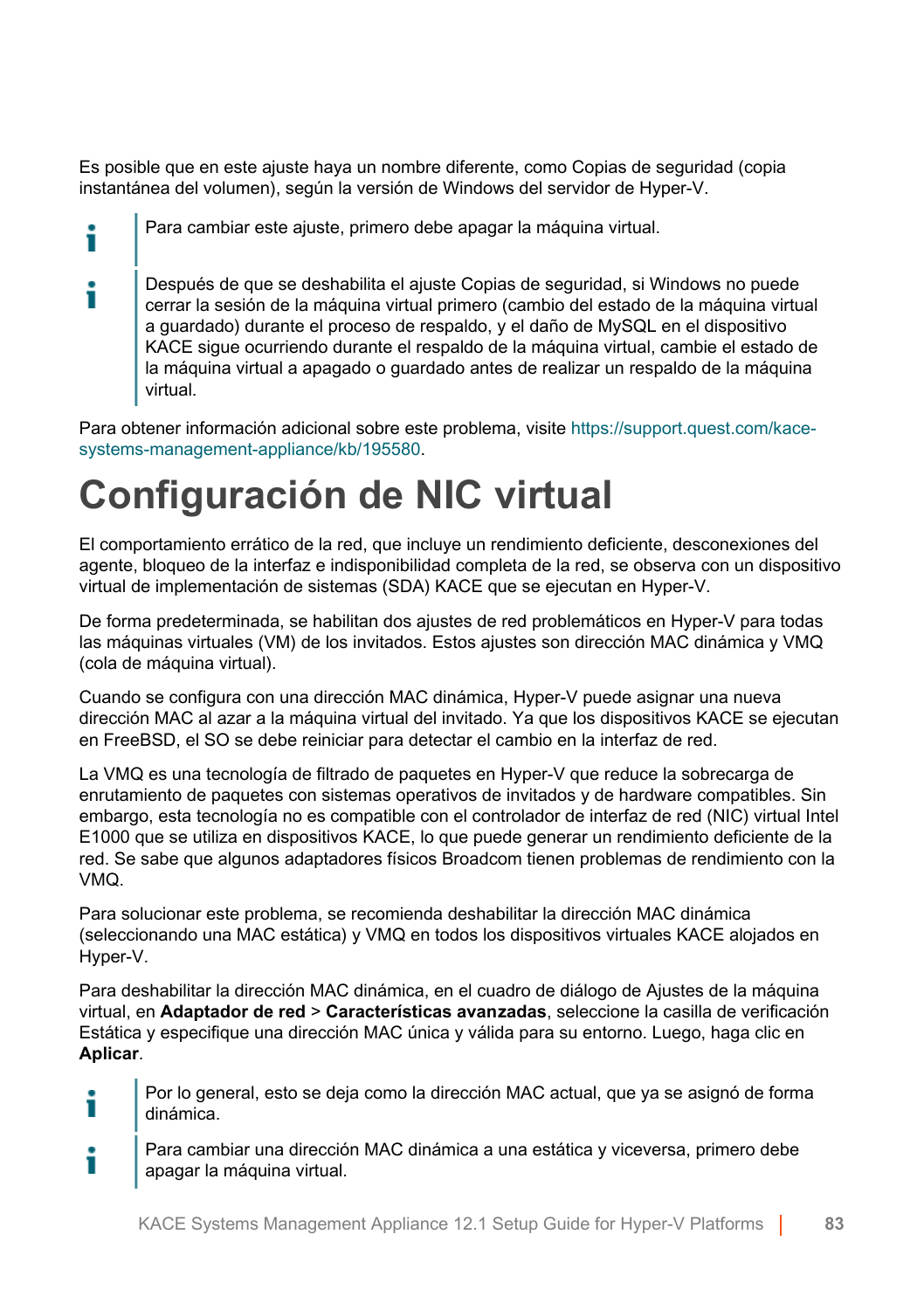Para deshabilitar VMQ, en el cuadro de diálogo de Ajustes de la máquina virtual, en **Adaptador de red** > **Aceleración del hardware**, deshabilite la casilla de verificación Habilitar cola de máquina virtual y haga clic en **Aplicar**.

т

Aunque se puede cambiar este ajuste sin apagar la máquina virtual, se recomienda cambiarlo cuando se cierre la sesión de la máquina virtual.

Para obtener información adicional sobre este problema, visite [https://support.quest.com/kace](https://support.quest.com/kace-systems-management-appliance/kb/153445)[systems-management-appliance/kb/153445](https://support.quest.com/kace-systems-management-appliance/kb/153445).

# <span id="page-83-0"></span>**Acceso a la Guía para el administrador y la ayuda en línea**

Para obtener ayuda a través de la **Consola del administrador**, haga clic en el vínculo de Ayuda en la esquina superior derecha de la interfaz para abrir la ayuda contextual. Para acceder al sistema de ayuda principal, haga clic en los vínculos incluidos en los temas de ayuda contextual.



## **Programación de la capacitación**

Para ayudarlo a comenzar a usar el dispositivo, Quest proporciona un programa de capacitación denominado QuickStart. En este programa se proporciona asistencia remota para ayudarlo a poner en marcha su solución rápidamente y comenzar el aprovisionamiento, la gestión, la protección y el mantenimiento de sus dispositivos conectados a la red.

Para obtener más información acerca de este programa, visite uno de los siguientes vínculos:

- **KACE Systems Management Appliance**: [https://support.quest.com/kace-systems](https://support.quest.com/kace-systems-management-appliance/professional-services/332)[management-appliance/professional-services/332](https://support.quest.com/kace-systems-management-appliance/professional-services/332)
- **KACE Asset Management Appliance**: [https://support.quest.com/kace-asset-management](https://support.quest.com/kace-asset-management-appliance/professional-services/331)[appliance/professional-services/331](https://support.quest.com/kace-asset-management-appliance/professional-services/331)

Para registrarse, envíe una solicitud a:

- **KACE Systems Management Appliance**: <https://www.quest.com/register/113381>
- **KACE Asset Management Appliance**: <https://www.quest.com/register/113379>

## **Acerca de nosotros**

Quest crea soluciones de software que hacen reales los beneficios de las nuevas tecnologías en un panorama de TI cada vez más complejo. Desde administración de bases de datos y de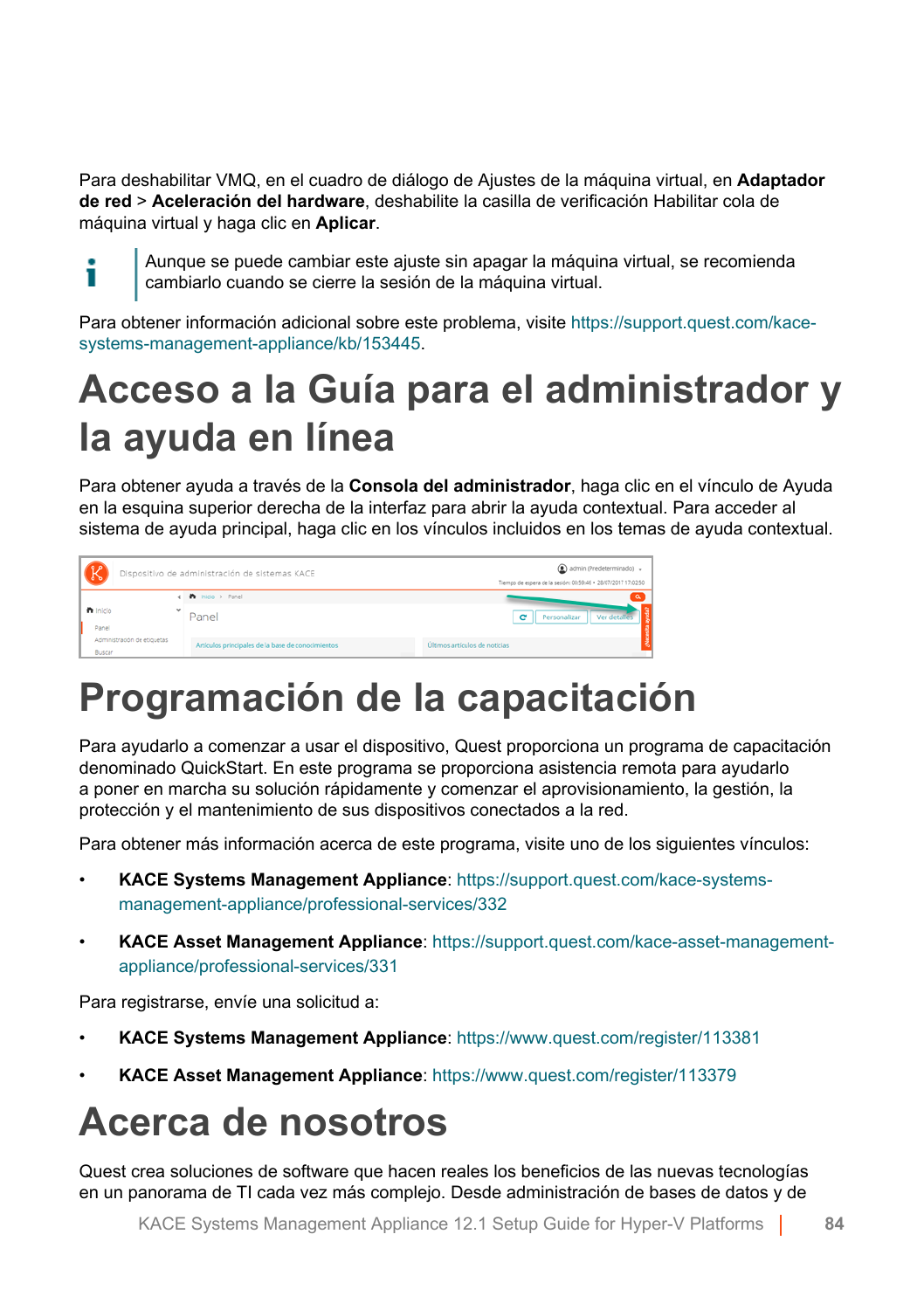sistemas hasta administración de Active Directory y Office 365 y resistencia a la seguridad cibernética, Quest ayuda a los clientes a resolver su próximo desafío de TI ahora. En todo el mundo, más de 130 000 empresas y el 95 % de la lista Fortune 500 confían en Quest para disfrutar de administración y monitoreo proactivos en la próxima iniciativa empresarial, encontrar la siguiente solución para los desafíos complejos de Microsoft y mantenerse a la vanguardia ante la próxima amenaza. Quest Software. Donde convergen el futuro y el presente. Para obtener más información, visite [www.quest.com.](https://www.quest.com/company/contact-us.aspx)

### **Recursos del soporte técnico**

El soporte técnico se encuentra disponible para los clientes de Quest con un contrato válido de mantenimiento y para los clientes que poseen versiones de prueba. Puede acceder al portal del Soporte de Quest en [https://support.quest.com.](https://support.quest.com/)

El portal de soporte proporciona herramientas de autoayuda que puede utilizar para resolver problemas de forma rápida e independiente, las 24 horas al día, los 365 días del año. El portal de soporte le permite:

- Enviar y gestionar una solicitud de servicio
- Consultar los artículos de la base de conocimientos
- Suscribirse a las notificaciones de productos
- Descargar documentación del software y técnica
- Ver videos de procedimientos
- Participar en debates de la comunidad
- Chatear en línea con ingenieros de soporte
- Ver servicios para ayudarlo con su producto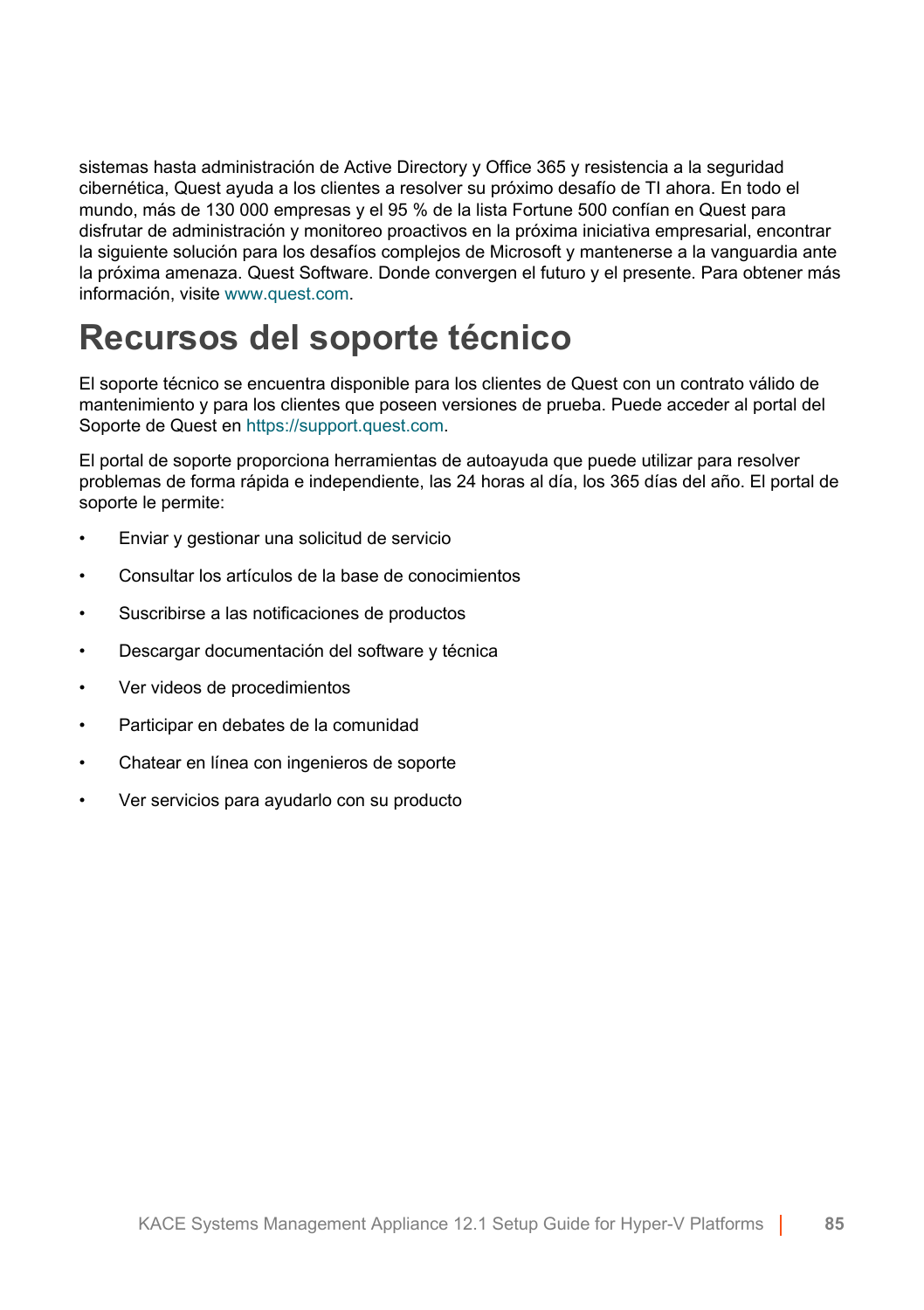# **Legal notices**

### **© 2022 Quest Software Inc. ALL RIGHTS RESERVED.**

This guide contains proprietary information protected by copyright. The software described in this guide is furnished under a software license or nondisclosure agreement. This software may be used or copied only in accordance with the terms of the applicable agreement. No part of this guide may be reproduced or transmitted in any form or by any means, electronic or mechanical, including photocopying and recording for any purpose other than the purchaser's personal use without the written permission of Quest Software Inc.

The information in this document is provided in connection with Quest Software products. No license, express or implied, by estoppel or otherwise, to any intellectual property right is granted by this document or in connection with the sale of Quest Software products. EXCEPT AS SET FORTH IN THE TERMS AND CONDITIONS AS SPECIFIED IN THE LICENSE AGREEMENT FOR THIS PRODUCT, QUEST SOFTWARE ASSUMES NO LIABILITY WHATSOEVER AND DISCLAIMS ANY EXPRESS, IMPLIED OR STATUTORY WARRANTY RELATING TO ITS PRODUCTS INCLUDING, BUT NOT LIMITED TO, THE IMPLIED WARRANTY OF MERCHANTABILITY, FITNESS FOR A PARTICULAR PURPOSE, OR NON-INFRINGEMENT. IN NO EVENT SHALL QUEST SOFTWARE BE LIABLE FOR ANY DIRECT, INDIRECT, CONSEQUENTIAL, PUNITIVE, SPECIAL OR INCIDENTAL DAMAGES (INCLUDING, WITHOUT LIMITATION, DAMAGES FOR LOSS OF PROFITS, BUSINESS INTERRUPTION OR LOSS OF INFORMATION) ARISING OUT OF THE USE OR INABILITY TO USE THIS DOCUMENT, EVEN IF QUEST SOFTWARE HAS BEEN ADVISED OF THE POSSIBILITY OF SUCH DAMAGES. Quest Software makes no representations or warranties with respect to the accuracy or completeness of the contents of this document and reserves the right to make changes to specifications and product descriptions at any time without notice. Quest Software does not make any commitment to update the information contained in this document.

If you have any questions regarding your potential use of this material, contact:

Quest Software Inc.

Attn: LEGAL Dept

4 Polaris Way

Aliso Viejo, CA 92656

Refer to our Web site [\(https://www.quest.com\)](https://www.quest.com) for regional and international office information.

#### **Patents**

Quest Software is proud of our advanced technology. Patents and pending patents may apply to this product. For the most current information about applicable patents for this product, please visit our website at [https://www.quest.com/legal.](https://www.quest.com/legal)

### **Trademarks**

Quest, the Quest logo, Join the Innovation, and KACE are trademarks and registered trademarks of Quest Software Inc. For a complete list of Quest marks, visit [https://www.quest.com/legal/](https://www.quest.com/legal/trademark-information.aspx)